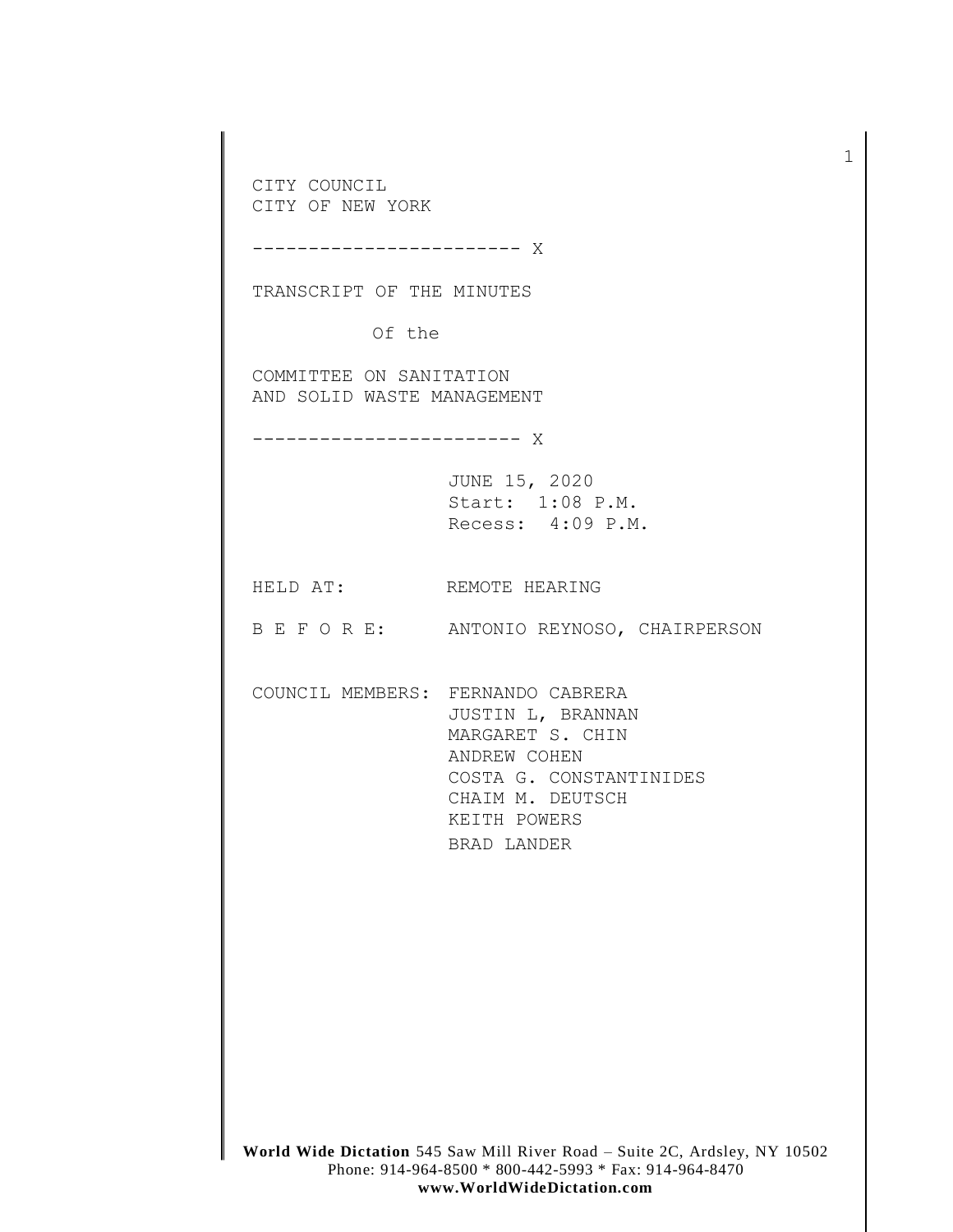| NICHOLE BEAN:                       | Council to Committee on<br>Sanitation and Solid Waste<br>Management of New York City                                      |
|-------------------------------------|---------------------------------------------------------------------------------------------------------------------------|
| GAIL BREWER:                        | Manhattan Borough President                                                                                               |
| ERIC GOLDSTEIN:                     | Director at National<br>Resources New York City<br>Environmental Defense Counsel                                          |
| CARLOS CASTEEL CROAK:               | Representative of New<br>York League of<br>Conservation Voters                                                            |
| JUSTIN WOOD:                        | Director of Organizing and<br>Research at New York Lawyers<br>for Public Interest/member of<br>Save Our Compost Coalition |
| KATHRYN GARCIA:                     | Commissioner for the New York<br>City Department of Sanitation                                                            |
| BRIDGET ANDERSON:                   | Deputy Commissioner for<br>Recycling and Sustainability                                                                   |
| GREGORY ANDERSON:                   | Assistant Commissioner for<br>Policy and External Affairs                                                                 |
| DR. TOK MICHELLE OLUWASEYI OYEWOLE: | Behalf of<br>New York City Environmental<br>Justice Alliance (NESA)                                                       |
| YOCSANE HALLAR<br>$(SP?)$ :         | Founder of Green Scene                                                                                                    |
| JUSTIN GREEN:                       | Executive Director for Big<br>Reuse                                                                                       |
| CHRISTINE DATZ-ROMERO:              | Executive Director of<br>Lower Eastside Ecology<br>Center                                                                 |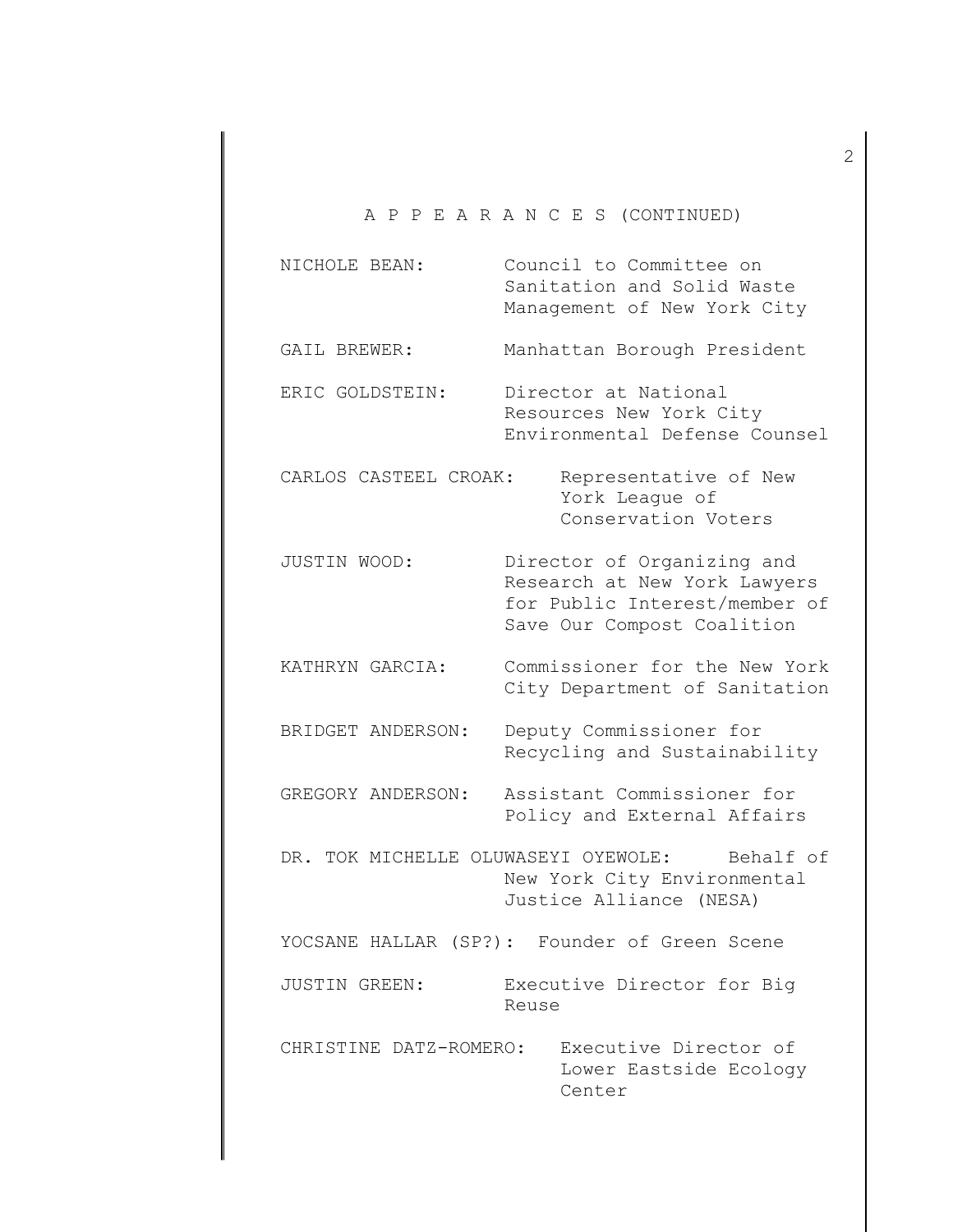| Executive Director at BK ROT<br>CECI PINEDA:<br>KATHY NAZARRE (SP?): Council for Community<br>Women/concerned citizen<br>Chair of Manhattan Solid<br>MATTHEW CIVELLO:<br>Waste Advisory Board and<br>Manhattan SWAB<br>Director of Common<br>MEREDITH DANBERG-FICARELLI:<br>Ground Compost, LLC<br>Representative of the New<br>EMILY BACHMAN:<br>York City Community<br>Composting Coalition<br>CLAIRE FONTAINE:<br>Resident Village East area in<br>Village East Towers<br>Representing Brooklyn Solid<br>OLIVER WRIGHT:<br>Waste Advisory Board<br>WYLIE GOODMAN:<br>Chair of Clean Solid Waste<br>Advisory Board Organizing<br>Committee<br>Project Manager for New York<br>ELSA HIGBY:<br>City Compost Project<br>Translator<br>ANNA DELUCO: | DAVID HURD: | Director Zero Waste Program<br>at GrowNYC |
|---------------------------------------------------------------------------------------------------------------------------------------------------------------------------------------------------------------------------------------------------------------------------------------------------------------------------------------------------------------------------------------------------------------------------------------------------------------------------------------------------------------------------------------------------------------------------------------------------------------------------------------------------------------------------------------------------------------------------------------------------|-------------|-------------------------------------------|
|                                                                                                                                                                                                                                                                                                                                                                                                                                                                                                                                                                                                                                                                                                                                                   |             |                                           |
|                                                                                                                                                                                                                                                                                                                                                                                                                                                                                                                                                                                                                                                                                                                                                   |             |                                           |
|                                                                                                                                                                                                                                                                                                                                                                                                                                                                                                                                                                                                                                                                                                                                                   |             |                                           |
|                                                                                                                                                                                                                                                                                                                                                                                                                                                                                                                                                                                                                                                                                                                                                   |             |                                           |
|                                                                                                                                                                                                                                                                                                                                                                                                                                                                                                                                                                                                                                                                                                                                                   |             |                                           |
|                                                                                                                                                                                                                                                                                                                                                                                                                                                                                                                                                                                                                                                                                                                                                   |             |                                           |
|                                                                                                                                                                                                                                                                                                                                                                                                                                                                                                                                                                                                                                                                                                                                                   |             |                                           |
|                                                                                                                                                                                                                                                                                                                                                                                                                                                                                                                                                                                                                                                                                                                                                   |             |                                           |
|                                                                                                                                                                                                                                                                                                                                                                                                                                                                                                                                                                                                                                                                                                                                                   |             |                                           |
|                                                                                                                                                                                                                                                                                                                                                                                                                                                                                                                                                                                                                                                                                                                                                   |             |                                           |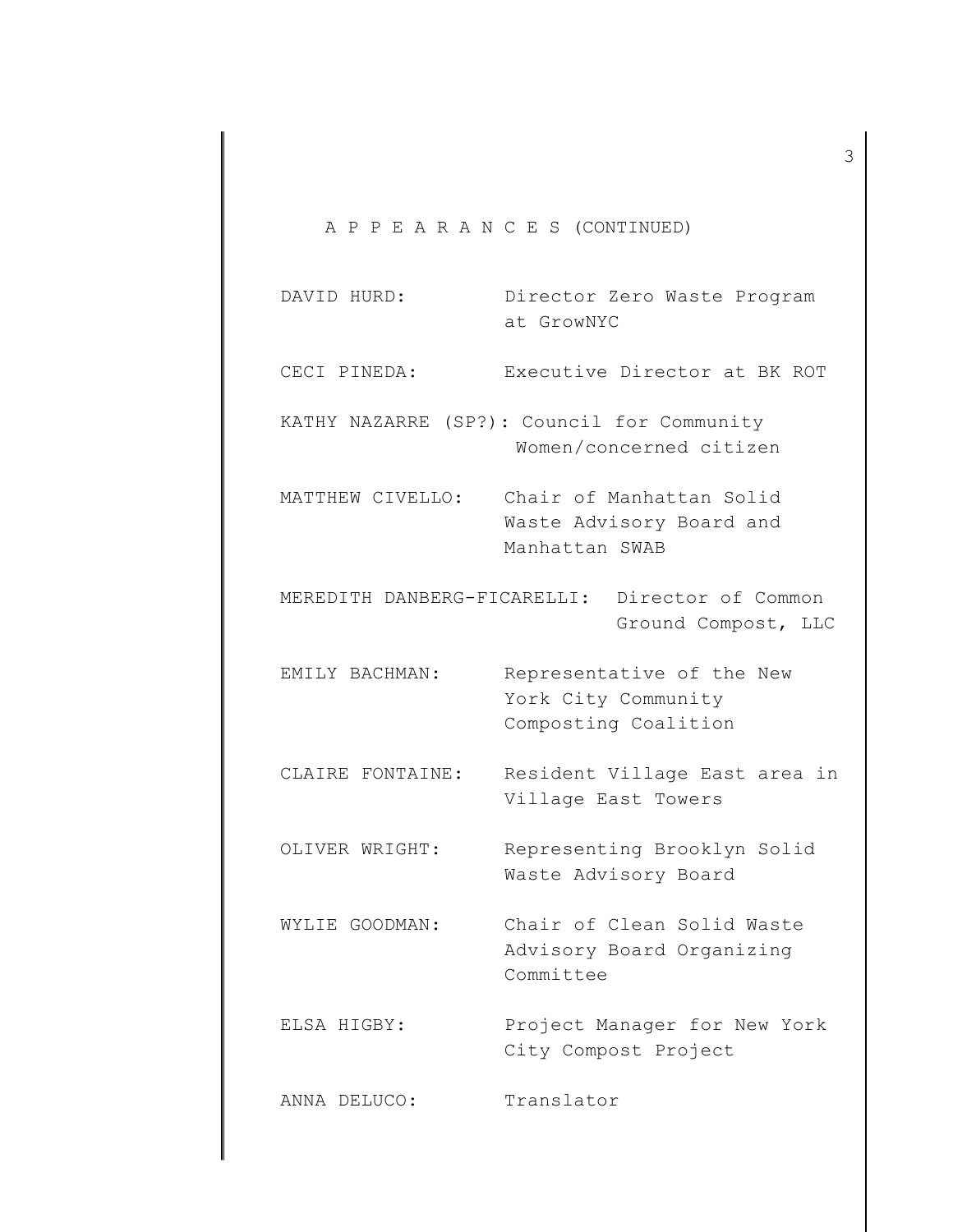| BEVERLY CROSBY:     | Representing Sure We Can                                         |
|---------------------|------------------------------------------------------------------|
| PIERRE SIMMONS:     | Advocate                                                         |
| HELENA WHITAKER:    | Resident of Gowanus                                              |
| MARISA DEDOMINICIS: | ED and Cofounder Earth<br>Matters                                |
| JEFF TWINE:         | President Local Westside<br>Recycling                            |
| ADAM BRUGG (SP?):   | Runs Wear Book<br>Collections                                    |
|                     | MICHAEL LEMPARIELLO (SP?): Two Trees Management<br>Park Director |
| DOMINGO MORALES:    | Runs Reho Compost Site                                           |
| JODI COLOGNE:       | From Bronx                                                       |
| ANDREA LISKE (SP?): | Earth Matters Worker                                             |
| JANE SELDON:        | Representing 350 NYC                                             |
| ANDRE COBURN:       | Queen restaurant owner                                           |
| JESSICA TOVAN:      | Bronx resident                                                   |
| RUTH ASSA:          | ICU Nurse and Master<br>Composter in Queens                      |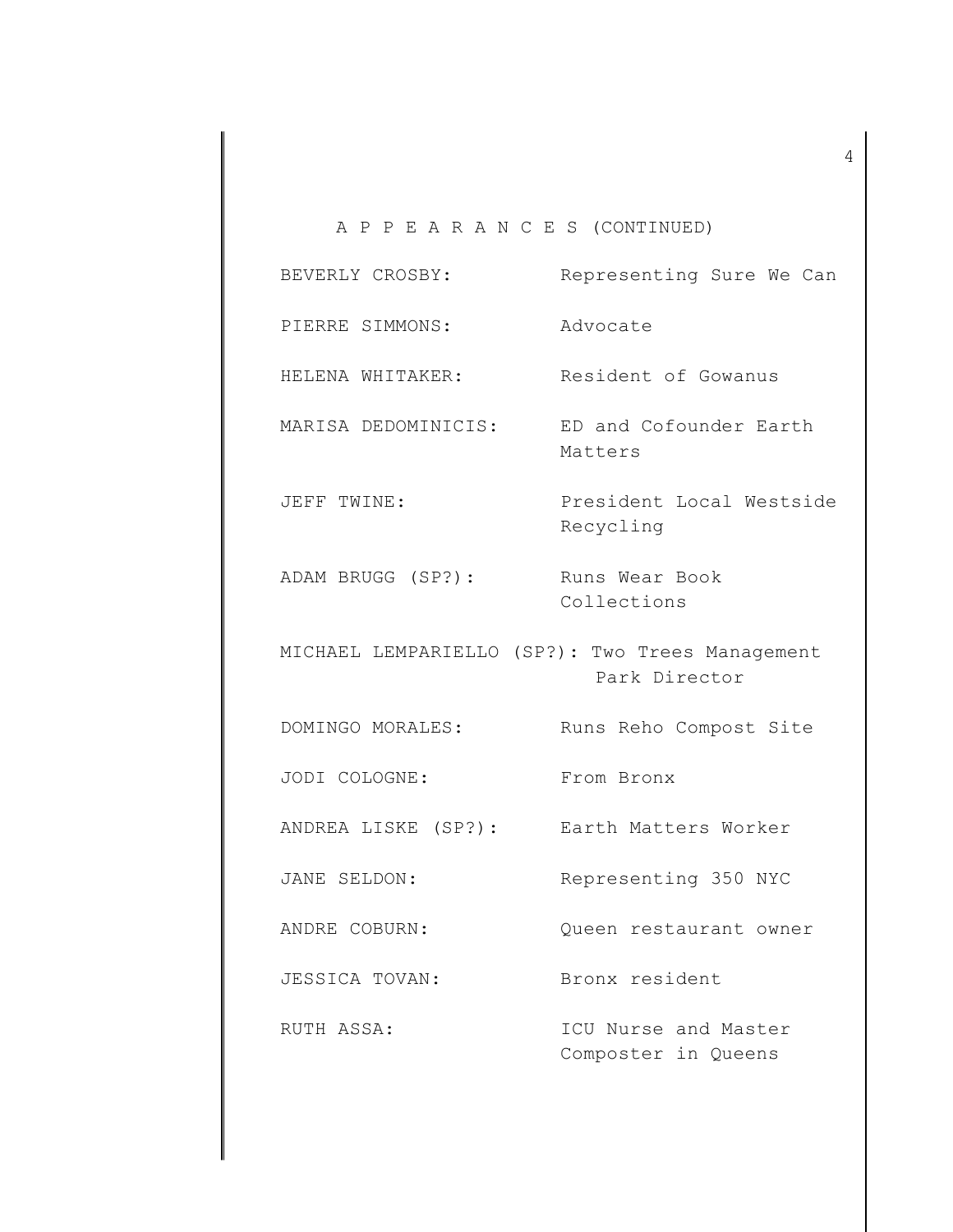| PETER CARALINI (SP?): | Activist from 350 NYC                              |
|-----------------------|----------------------------------------------------|
| NANCY WILBER:         | Representative for<br>People's Climate<br>Movement |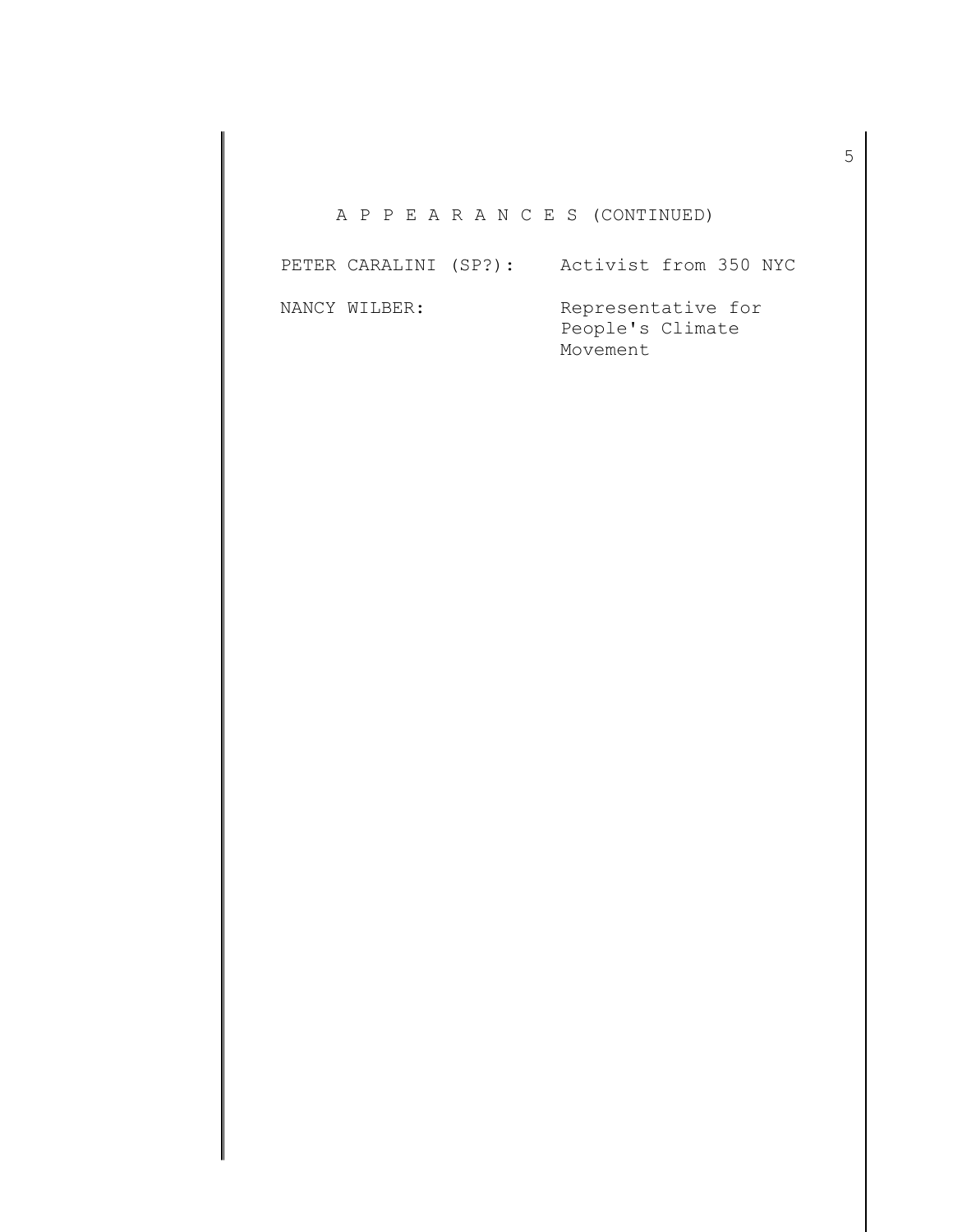1 2 3 4 5 6 7 8 9 10 11 12 13 14 15 16 17 18 19 20 21 22 23 24 25 COMMITTEE ON SANITATION AND SOLID WASTE MANAGEMENT 6 CHAIRPERSON ANTONIO REYNOSO: Chair Cabrera? FERNANDO CABRERA: I'm here, can you hear me? CHAIRPERSON ANTONIO REYNOSO: Yep, I can hear you. FERNANDO CABRERA: Okay. CHAIRPERSON ANTONIO REYNOSO: Okay. FERNANDO CABRERA: I'm going to turn my (CROSS-TALK). CHAIRPERSON ANTONIO REYNOSO: Mic check. Mic check. FERNANDO CABRERA: You're good. CHAIRPERSON ANTONIO REYNOSO: Okay Sargeant you are good to go ahead and start the recording and Owen you can give the opening. OWEN: Good afternoon and welcome to today's remote, New York City Council Hearing of the Committee on Sanitation and Solid Waste Management. At this time, would all panelist please turn on their video, please place electronic devices on vibrate or silent. If you wish to submit testimony you may do s at [testimony@council.NYC.gov.](mailto:testimony@council.NYC.gov) That is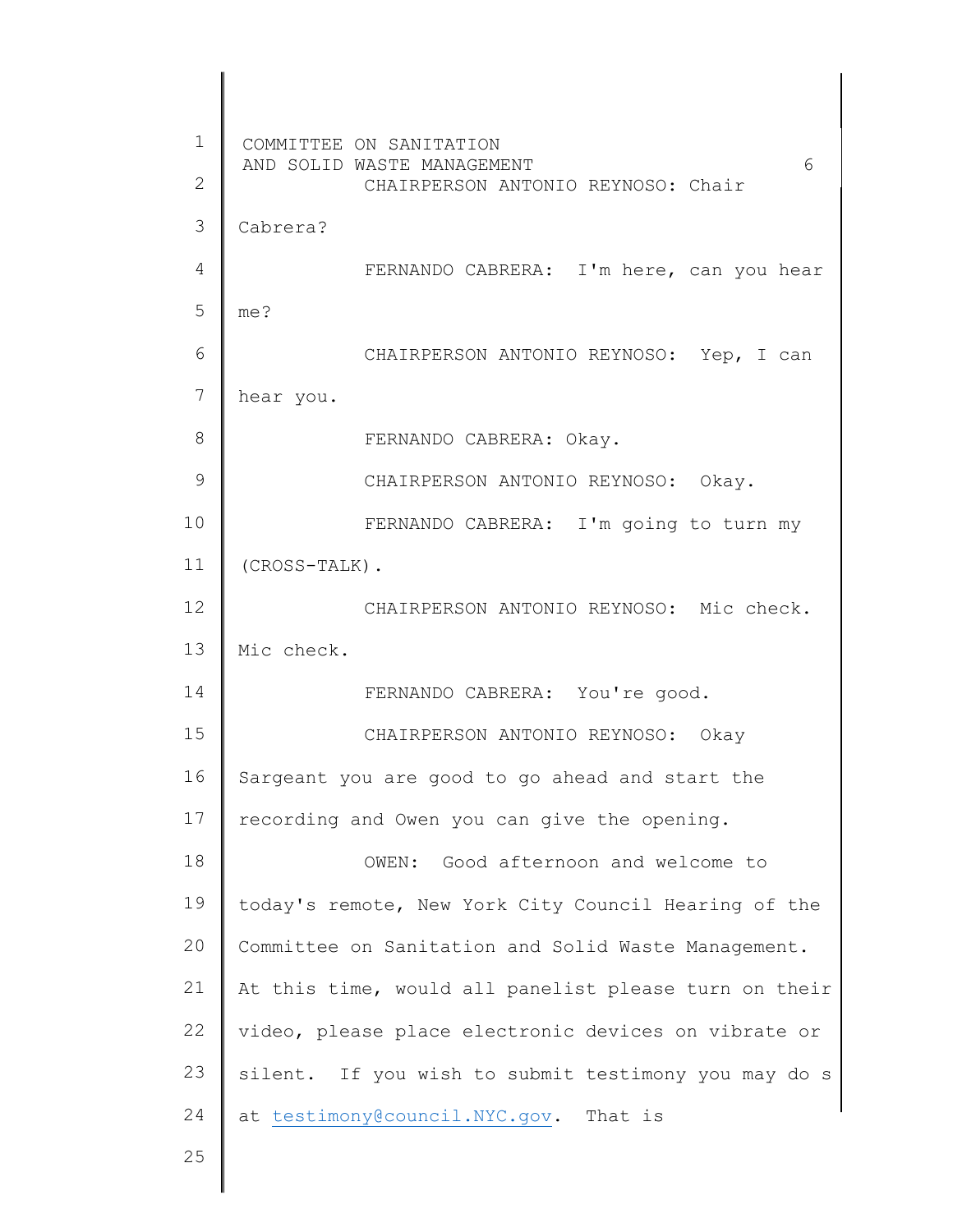1 2 3 4 5 6 7 8 9 10 11 12 13 14 15 16 17 18 19 20 21 22 23 24 25 COMMITTEE ON SANITATION AND SOLID WASTE MANAGEMENT 7 [testimony@council.NYC.gov.](mailto:testimony@council.NYC.gov) Thank you for your cooperation we are ready to begin. CHAIRPERSON ANTONIO REYNOSO: Good m… uhm good afternoon, okay, good after and I just ask everyone to bear with me. I scratched my cornea and it has been a very difficult couple of days and I'm struggling with it. I'm grateful that we might be able to get uhm Council Member Cabrera as a co-chair. Uhm, extremely grateful. Thank you so much, Cabrera for always showing up and being helpful and I apologize to everyone, I'm going to be on as much as possible but might be disconnected because of just like needing to like put uhm, put something on my eye but good afternoon. I am Council Member Antonio Reynoso and I am the Chair of the Committee on Sanitation and Solid Waste Management. Welcome to this hearing on Introductions 1942 and 1943 sponsored by Council Member Powers and myself to create minimum number of organic waste drops off-site and community recycling centers throughout each district in New York City. Thank you to Council Member Powers for working together with me on this important package of legislation and for allowing me to be a part of the legislation. I just want to note that Council Member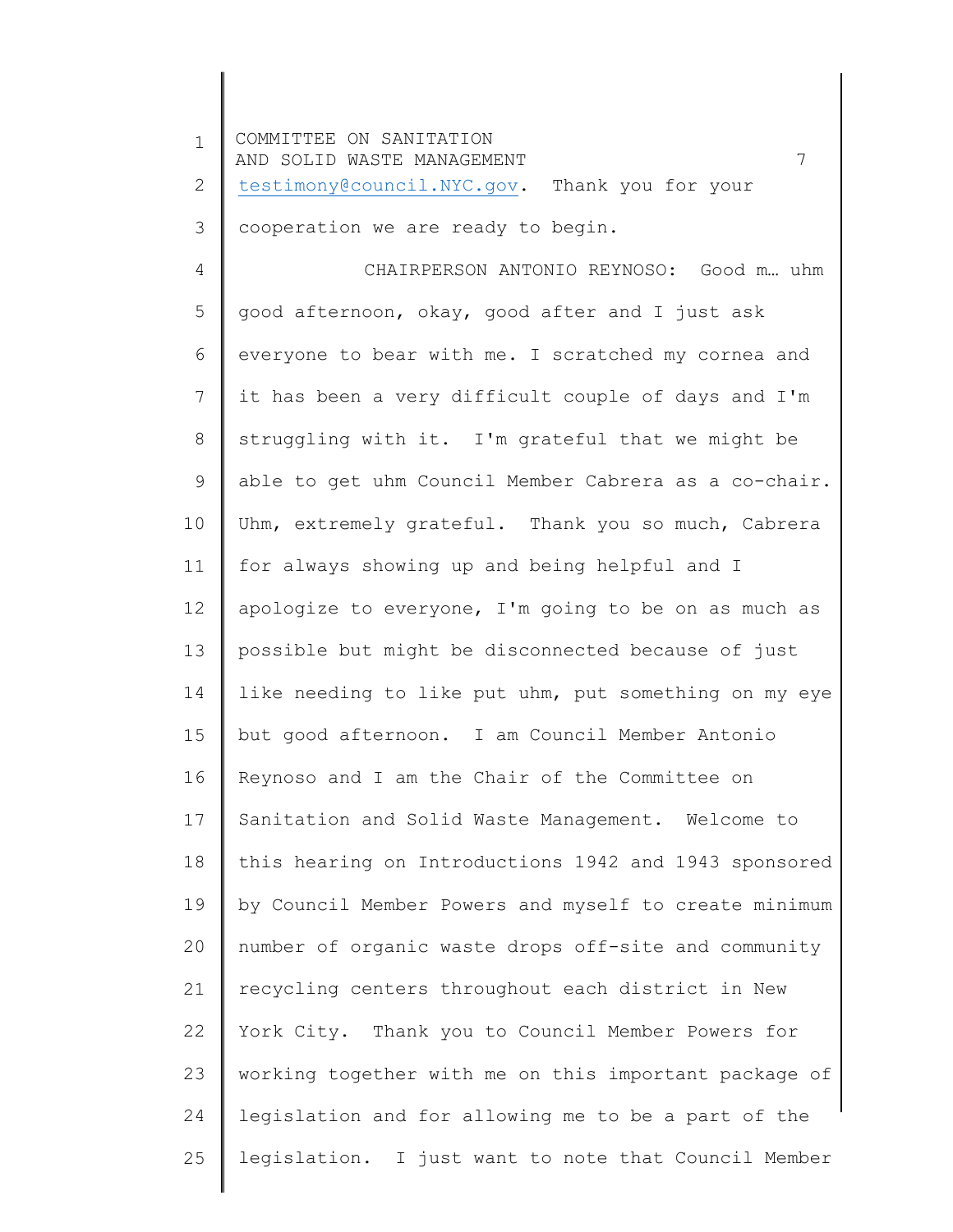1 2 3 4 5 6 7 8 9 10 11 12 13 14 15 16 17 18 19 20 21 22 23 24 25 COMMITTEE ON SANITATION AND SOLID WASTE MANAGEMENT **8** Powers thought about the concept and allowed me to be a partner with him on this uhm issue and I am extremely grateful to him for that. The outbreak of COVID-19 pandemic in our City has been both tragic and financially devastating. The residential collection of organic waste had temporarily halted on May 4, 2020 with no plans to resume service until at least June 30, 2021. Food scrap drop-off sites were also temporarily suspended with no indication of when these sites will resume. E-waste curbside collection was suspended and hazardous waste special collection programs are suspended at least one year. For 2021, these program cuts amount to \$21.1 million for curbside collection, \$3.5 million for community compost programs, \$3.5 million for E-waste curbside collection and \$2.1 million for hazardous waste programs and \$2.1 million for recycling outreach including GROW, NYC's food scrap drop-off and green market textile programs. I understand that we must achieve budget savings but I also know that we cannot remove access to recycling programs and still pretend that we are going to achieve zero waste. Some of these programs are New Yorker's only opportunity to dispose of waste safely and legally. There are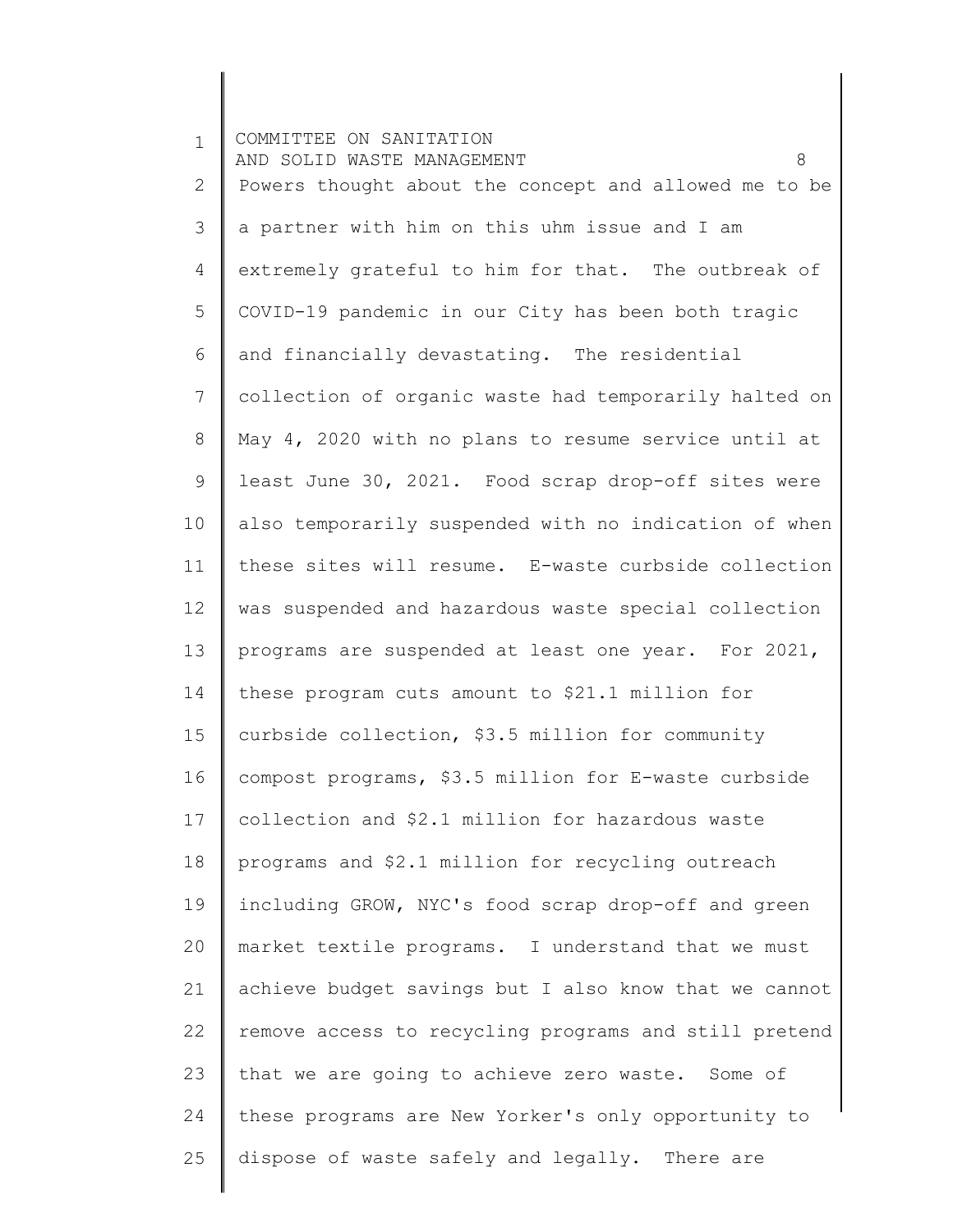1 2 3 4 5 6 7 8 9 10 11 12 13 14 15 16 17 18 19 20 21 22 23 24 25 COMMITTEE ON SANITATION AND SOLID WASTE MANAGEMENT 99 disposal regulations for hazardous materials or electronic wastes that will be significantly more difficult to follow if these programs are suspended without replacement. Organic waste discarded as refuse also increases our greenhouse gas emissions and reduces our access to compost and valuable alternative energy. All of this is vital to our entire city and was profoundly our economic environment of justice communities. Communities that have been feeling the effects of our lack of progress and some who have lived side by side with transfer stations should be given every opportunity to reduce the amount of waste that they are sending to landfill. We cannot allow our short-term physical crisis that leave us unprepared for the far large crisis of climate change. I look forward to hearing the S & Y testimony on how we can build on these bills and advance recycling in New York City. I also want to hear from advocates about how we can build on the work they are already doing. I hope that we can work together to create a system that will actually reduce our waste. I would like to ask Council Member Powers to give an opening statement and would like to just uhm, I guess to however much power I have as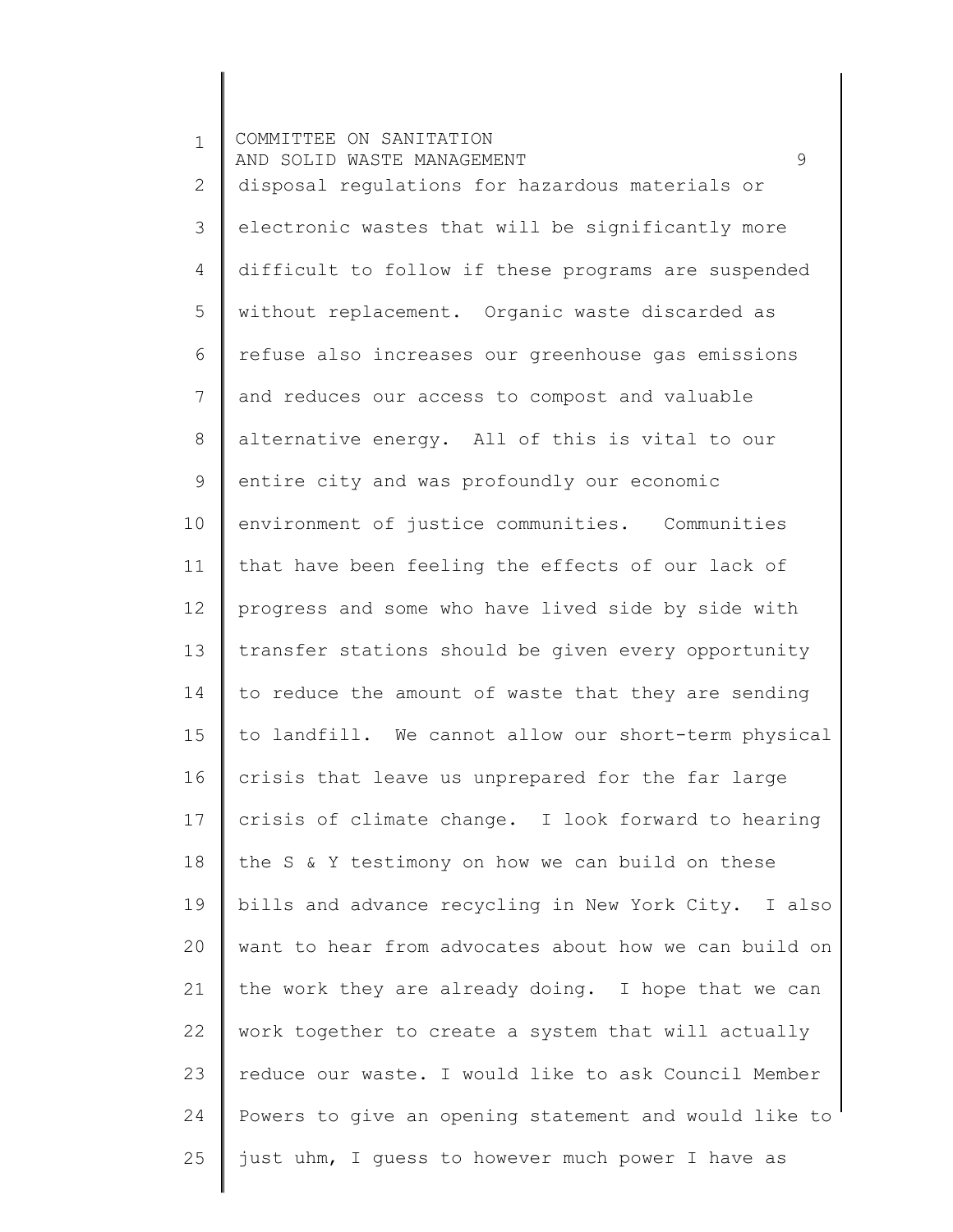1 2 3 4 5 6 7 8 9 10 11 12 13 14 15 16 17 18 19 20 21 22 23 24 25 COMMITTEE ON SANITATION AND SOLID WASTE MANAGEMENT 10 Chair empower Council Member Cabrera from now just take on chairing this Committee. Again, thank you so much Cabrera and thank you guys for bearing with me as I read with one eye. I want to use that as the excuse as to why I wasn't reading well but thank you again, thank you. OWEN: Council Member Cabrera. I mean Council Member Powers. KEITH POWERS: Thank you Chair Reynoso, I, I feel your pain from here my friend and I hope you are doing okay and we certainly, I think everybody understands and recognizes it too. You are probably not in your best condition to do Chair today, but thank you for your leadership and partnership on this issue. I know you care deeply about our recycling and composting system here in the City. On waste issues you have been a leader here in the Council since I've been here. You also sit next to me so we get to talk about this in person when we do see each other but I am thrilled to join you in the Chair and introducing the Community Organics and Recycling Act, what we are calling the COR Act to make a clear commitment to composting and recycling in New York City and to engage New Yorkers to help make their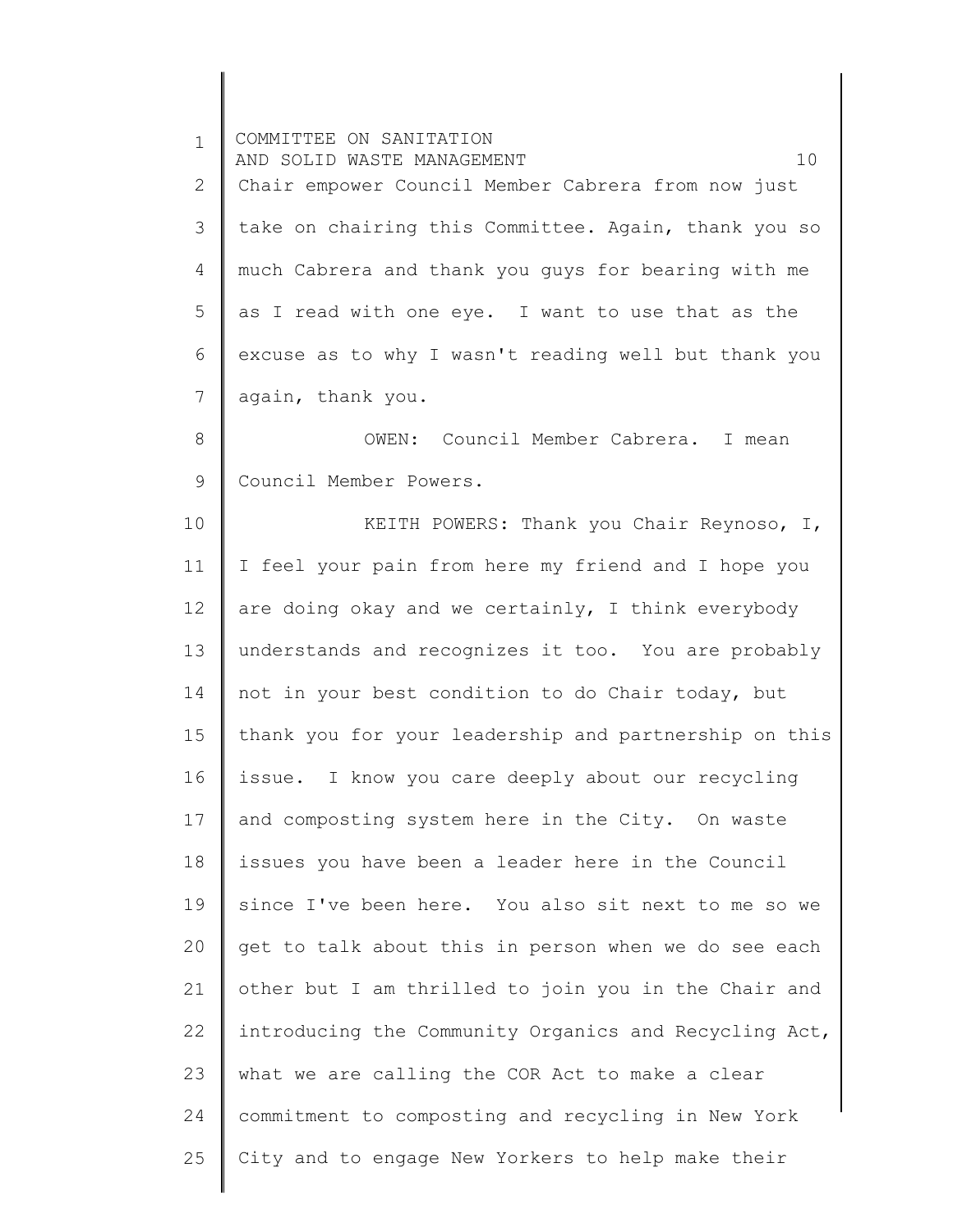1 2 3 4 5 6 7 8 9 10 11 12 13 14 15 16 17 18 19 20 21 22 23 24 25 COMMITTEE ON SANITATION AND SOLID WASTE MANAGEMENT 11 City a better place for future generations. I want to thank Borough President Brewer who I see is here today testifying in support of legislation as well as my colleagues who have signed on and to save our compost coalition to applaud for this and have held town halls and have been doing great social media and other things to make sure that New Yorkers know about it and even just in the last few days we have got hundreds of people to sign like a letter support that adds regular New Yorkers to this effort. I see some of my constituents on here so I want to say hello to them as well. We are going to be hearing my Bill, Introduction 1942 which will preserve neighborhood composting and recycling. It will allow for the recycling of organic and materials at community dropoff centers and preserve a more affordable part of the current composting program as facing proposed budget cuts even if we, and as we may suspend the curbside collection component to this. Specifically, it is required the Department of Sanitation to set up three drop-off composting sites in each community district by June 2021 which is the end date. We certainly want them to do it sooner. It requires that site to be set at places that are easily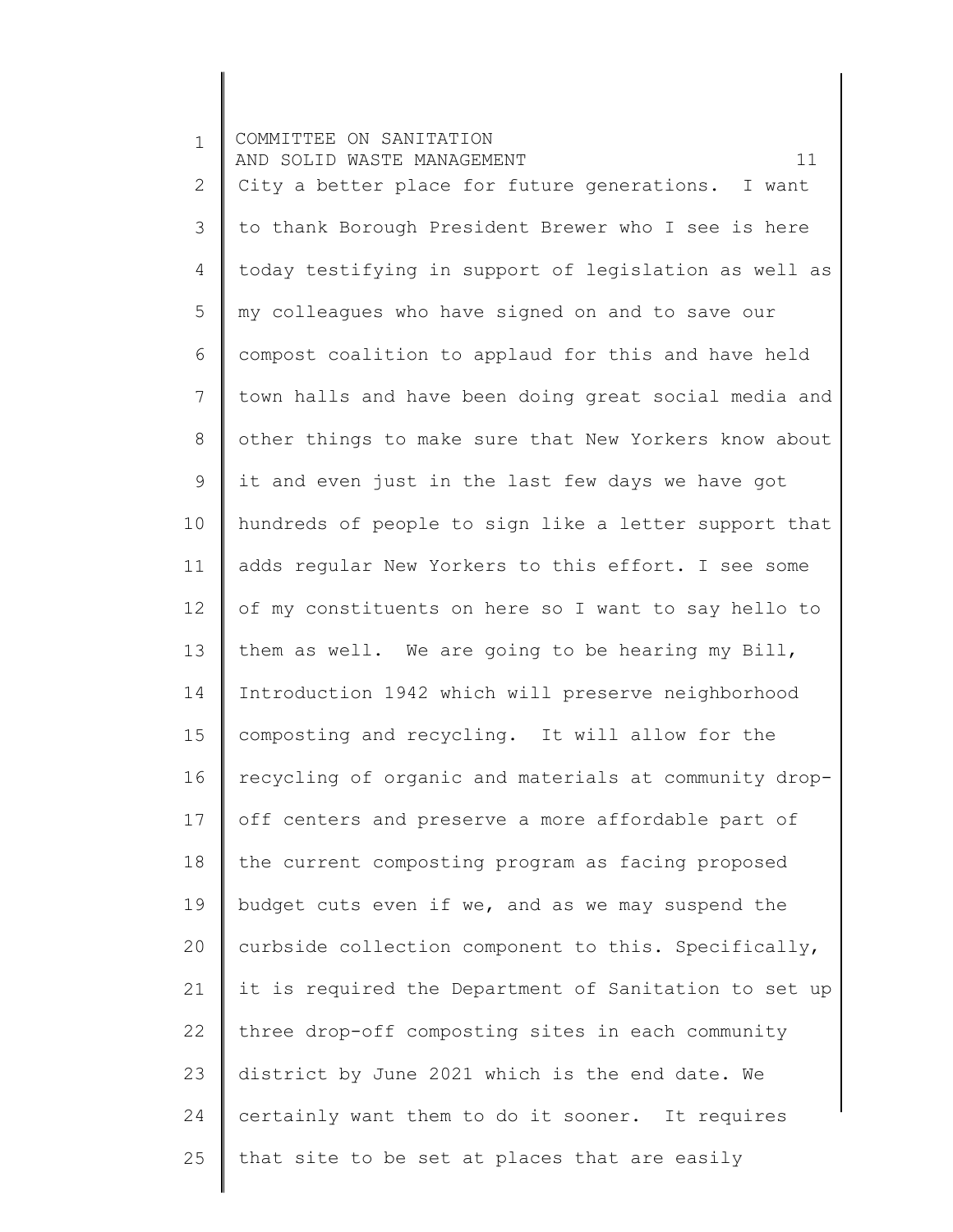1 2 3 4 5 6 7 8 9 10 11 12 13 14 15 16 17 18 19 20 21 22 23 24 25 COMMITTEE ON SANITATION AND SOLID WASTE MANAGEMENT 12 accessible including for people with disabilities and close to public transportation and crucially required department to establish an outreach in education effort so communities are aware of the sites and are informed of the services that they provide. The legislation will ensure that New Yorkers will still have a way to be green and smart about their waste as well as create more equal access across communities and recycling sites and I will actually give the department credit here because they are the ones who have been in a conversation with me about this, spark some ideas around how ways we can do more community composting. Some of us have been sizing down, have it right downstairs unfortunately, not right now, but we want to make sure that every New Yorker has access to composting and recycling. So, even as we are in a pandemic and face the challenges to recovery and fiscal crisis we want to make sure that we are still upholding our commitment to mitigate the impact of climate change and if our goal here is, my goal is to get to zero waste, we cannot see the whole city set back to a time before any composting program was set up so. We are adding, this is a priority for both myself and the Chair Reynoso and many others and the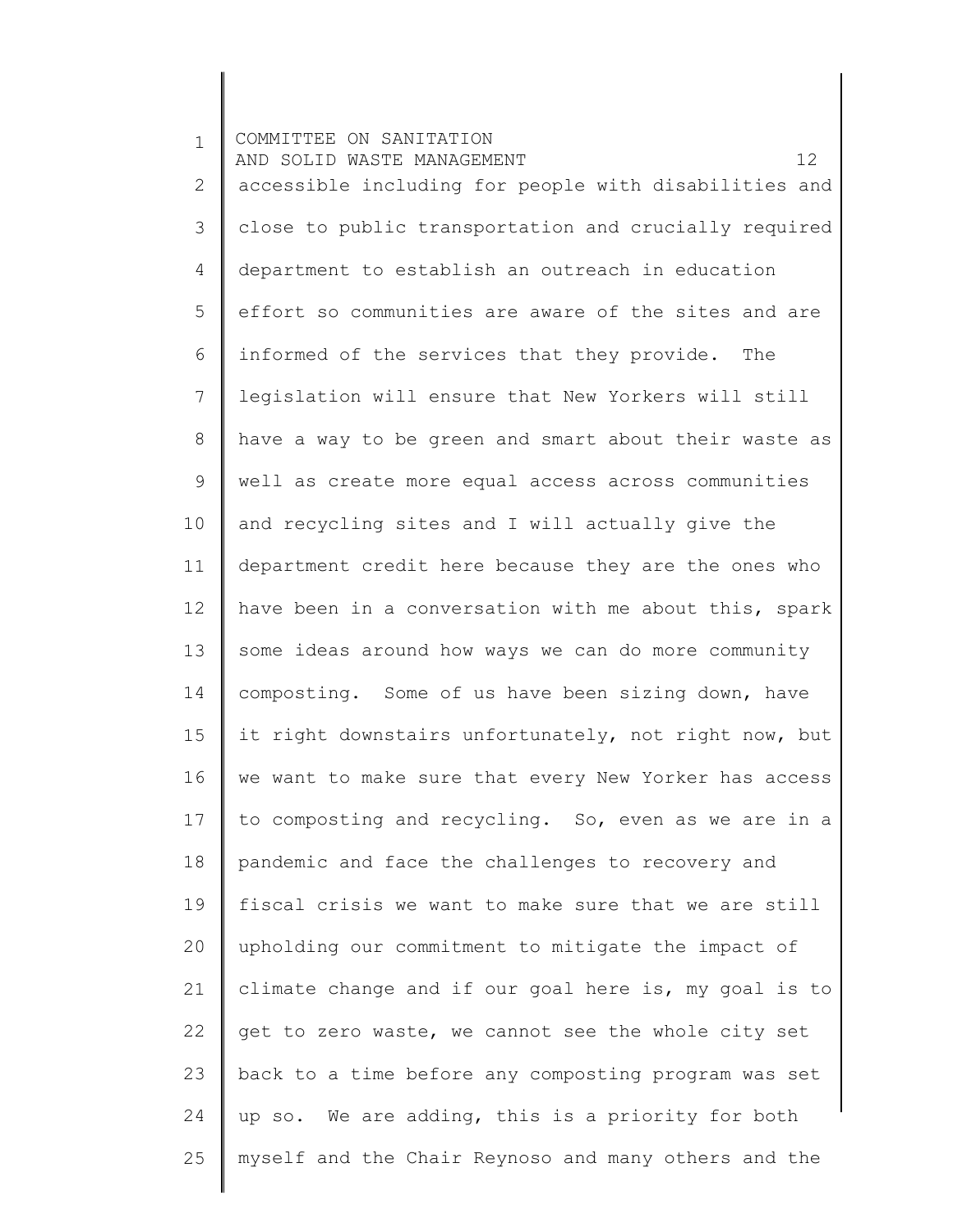| $\mathbf{1}$  | COMMITTEE ON SANITATION<br>13<br>AND SOLID WASTE MANAGEMENT |
|---------------|-------------------------------------------------------------|
| $\mathbf{2}$  | Borough President as well. So, I want to thank them.        |
| 3             | Thank you, Department of Sanitation for being here          |
| 4             | and again thank the speaker, Jason Baldwin, all of          |
| 5             | the staff here for helping to organize this hearing         |
| 6             | today and make sure that we have a voice around this        |
| 7             | issue today, so thanks to everybody and I will look         |
| 8             | forward to. Back to you, Chair Cabrera, I think.            |
| $\mathcal{G}$ | NICHOLE BEAN: I just want to.                               |
| 10            | CHAIRPERSON FERNANDO CABRERA: Thank you                     |
| 11            | so much and I want to.                                      |
| 12            | NICHOLE BEAN: Hi Chair I just before we                     |
| 13            | begin uhm I would like to go over some items if that        |
| 14            | is alright?                                                 |
| 15            | CHAIRPERSON FERNANDO CABRERA:<br>Yes,                       |
| 16            | please.                                                     |
| 17            | NICHOLE BEAN: So, I'm Nichole Bean,                         |
| 18            | Counsel to the Committee on Sanitation and Solid            |
| 19            | Waste Management of the New York City Council.              |
| 20            | Before we begin, I want to remind everyone that you         |
| 21            | will be on mute until you are called on to testify          |
| 22            | when you will be unmuted by the host. I will be             |
| 23            | calling on panelists to testify. Please listen for          |
| 24            | your name to be called. I will periodically be              |
| 25            | announcing who the next panelists will be. We will          |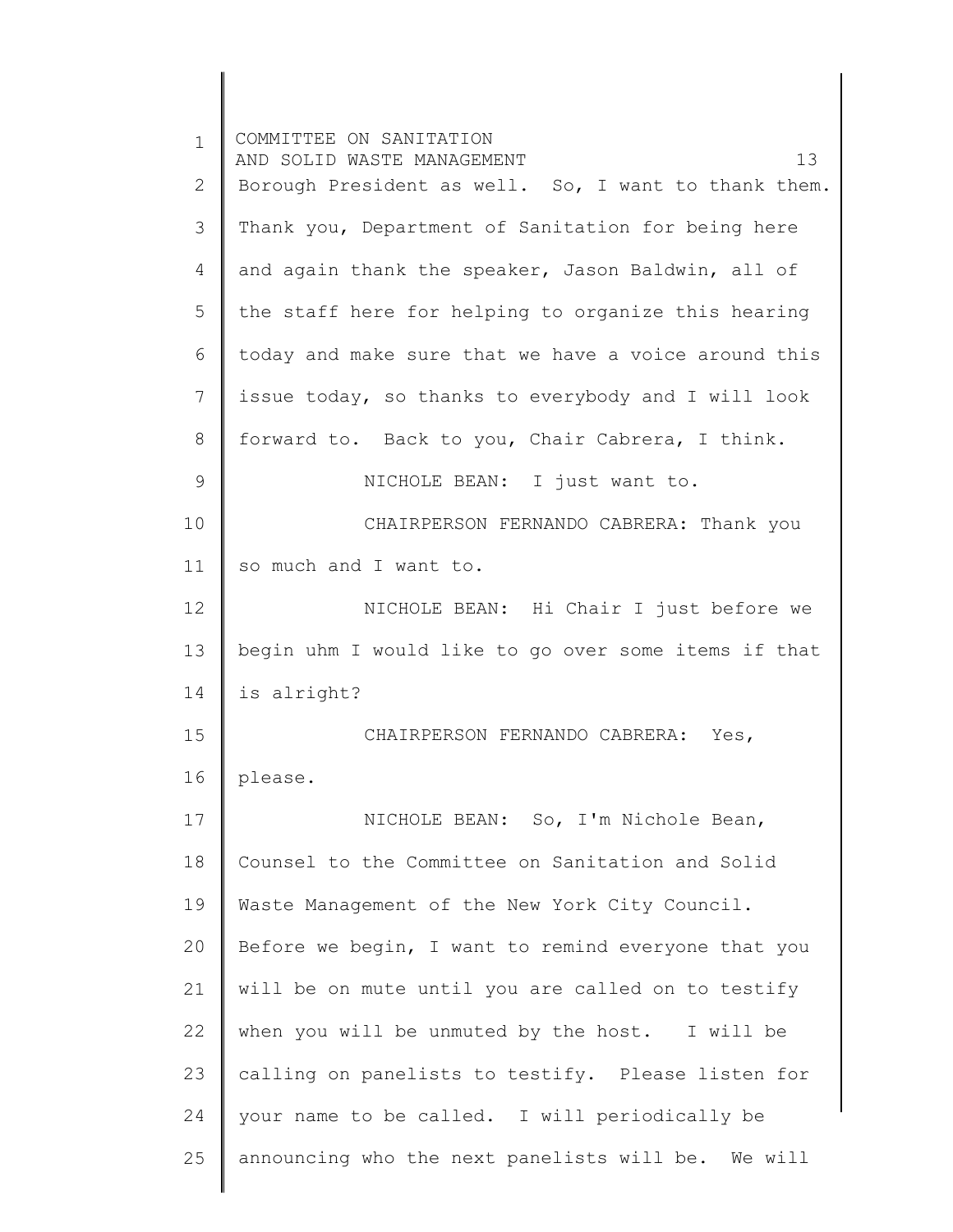| $\mathbf 1$ | COMMITTEE ON SANITATION<br>14<br>AND SOLID WASTE MANAGEMENT |
|-------------|-------------------------------------------------------------|
| 2           | begin with testimony from the administration,               |
| 3           | followed by testimony from Manhattan Borough                |
| 4           | President Gail Brewer followed by public testimony.         |
| 5           | The first three panelists for the public testimony          |
| 6           | portion will be Eric Goldstein followed by Carlos           |
| 7           | Castell Croak followed by Justin Wood. I will call          |
| 8           | on it when it is your turn to speak. During the             |
| 9           | hearing if Council Members would like to ask a              |
| 10          | question please use the zoom raise hand function and        |
| 11          | I will call on you in order. We will be limiting            |
| 12          | Council Member questions to five minutes. Thank you.        |
| 13          | CHAIRPERSON FERNANDO CABRERA:<br>Thank you                  |
| 14          | so much and I want to wish uhm Reynoso, uhm Chair           |
| 15          | Reynoso a quick recovery and prayers for that as            |
| 16          | well. So, with that Nichole I will turn it back to          |
| 17          | you for the swearing in.                                    |
| 18          | NICHOLE BEAN: Now I call on members of                      |
| 19          | the administration to testify, Commissioner Garcia,         |
| 20          | Deputy Commissioner Anderson and Assistant                  |
| 21          | Commissioner Anderson. I will now deliver the oath          |
| 22          | to the administration and I will call on each of you        |
| 23          | individually to record your answers. Do you affirm          |
| 24          | to tell the truth, the whole truth and nothing but          |
| 25          | the truth before this committee and to respond              |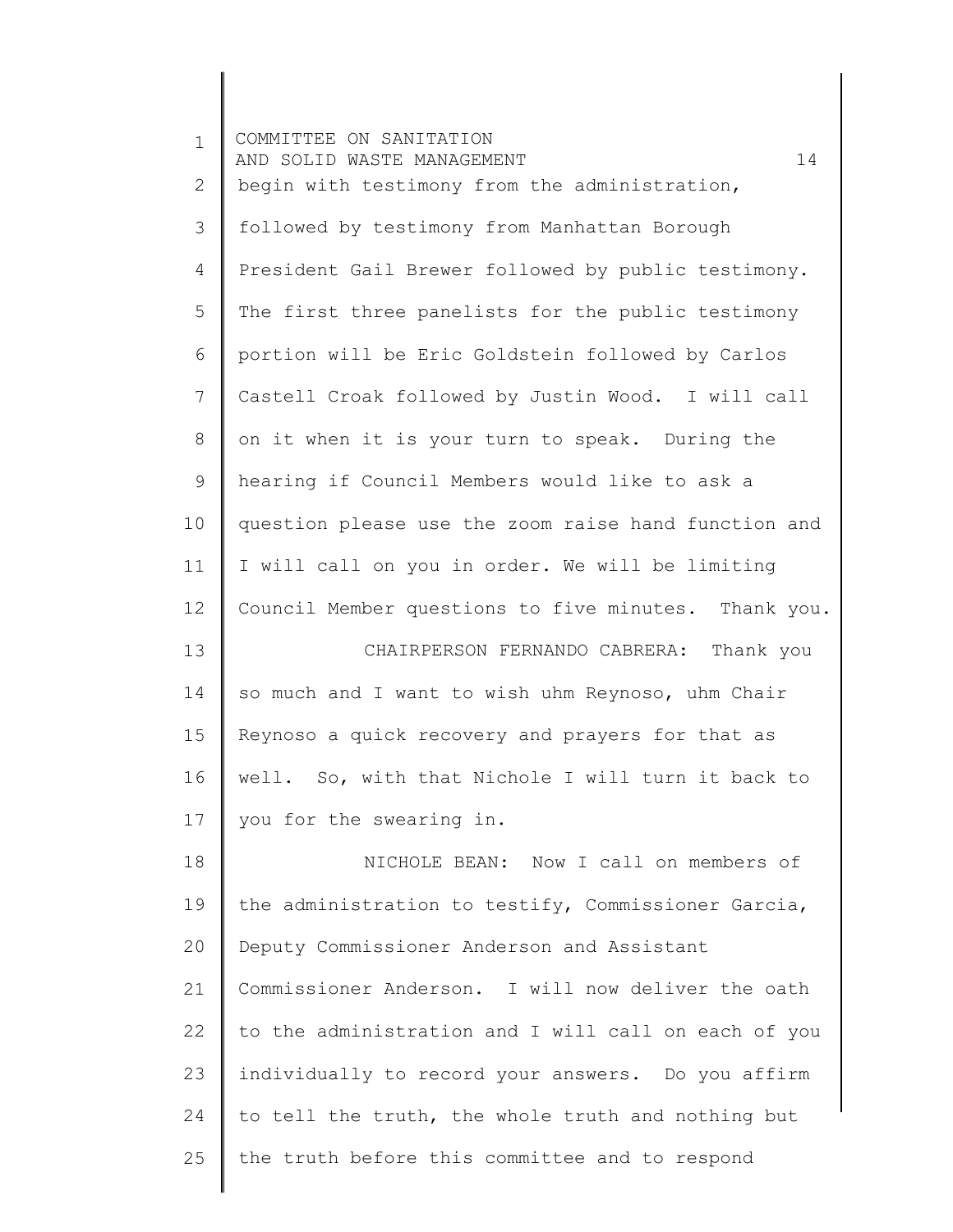1 2 3 4 5 6 7 8 9 10 11 12 13 14 15 16 17 18 19 20 21 22 23 24 25 COMMITTEE ON SANITATION AND SOLID WASTE MANAGEMENT 15 honestly to Council Member questions? Commissioner Garcia? COMMISSIONER GARCIA: I do. NICHOLE BEAN: Deputy Commissioner Anderson? DEPUTY COMMISSIONER ANDERSON: I do. NICHOLE BEAN: Assistant Commissioner Anderson? ASSISTANT COMMISSIONER ANDERSON: I do. NICHOLE BEAN: Thank you. You may begin when you are ready. Thank you, thank you for having me and my best wishes to you Chair Reynoso, uhm always a pleasure to be able to do testimony before your committee and good afternoon to the rest of the members of the City Council Committee on Sanitation and Solid Waste Management. I am Kathryn Garcia Commissioner of the New York City Department of Sanitation. I am joined today by Bridget Anderson, Deputy Commissioner for Recycling and Sustainability and Gregory Anderson Assistant Commissioner for Policy and External Affairs so thank you for the opportunity to testify this afternoon. Before addressing these bills specifically, I would like to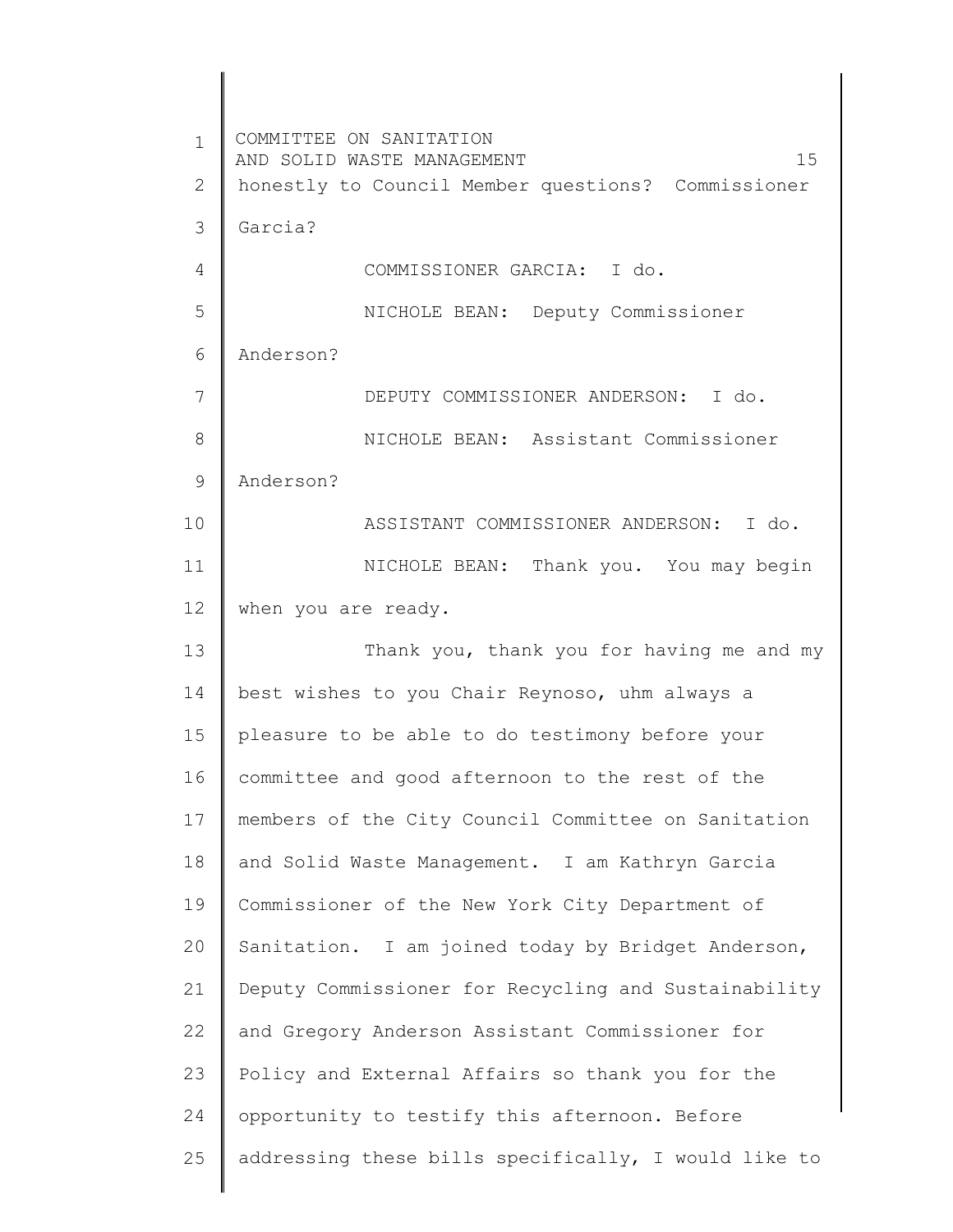1 2 3 4 5 6 7 8 9 10 11 12 13 14 15 16 17 18 19 20 21 22 23 24 25 COMMITTEE ON SANITATION AND SOLID WASTE MANAGEMENT 16 take a moment to reflect on the challenging position that we find ourselves in as a City during this time. The COVID-19 pandemic has put immense stress on our City and our communities. The administration has had to make some difficult cuts to the budge to continue core government operations and to devote resources to essential safety, health, shelter and food security needs. This includes deep cuts to the very programs we are here today to discuss. As I mentioned at our executive budgeting hearing last month, no one is more frustrated than I am to see these programs be reduced, suspended or eliminated but it is a necessary step for our City to take due to our current budget reality. Now, more than ever we are seeing the importance of supporting communities and giving New Yorkers the tools to continue to sustain and improve their neighborhoods. I believe that the spirit of these bills endeavors to do that, to provide local, equitable opportunities for New Yorkers to reduce waste, to fight climate change through daily choices and behaviors and to bolster a culture of resource for use and reinvestment locally. Now, more than ever, we need to empower individuals and communities to keep our neighbors healthy and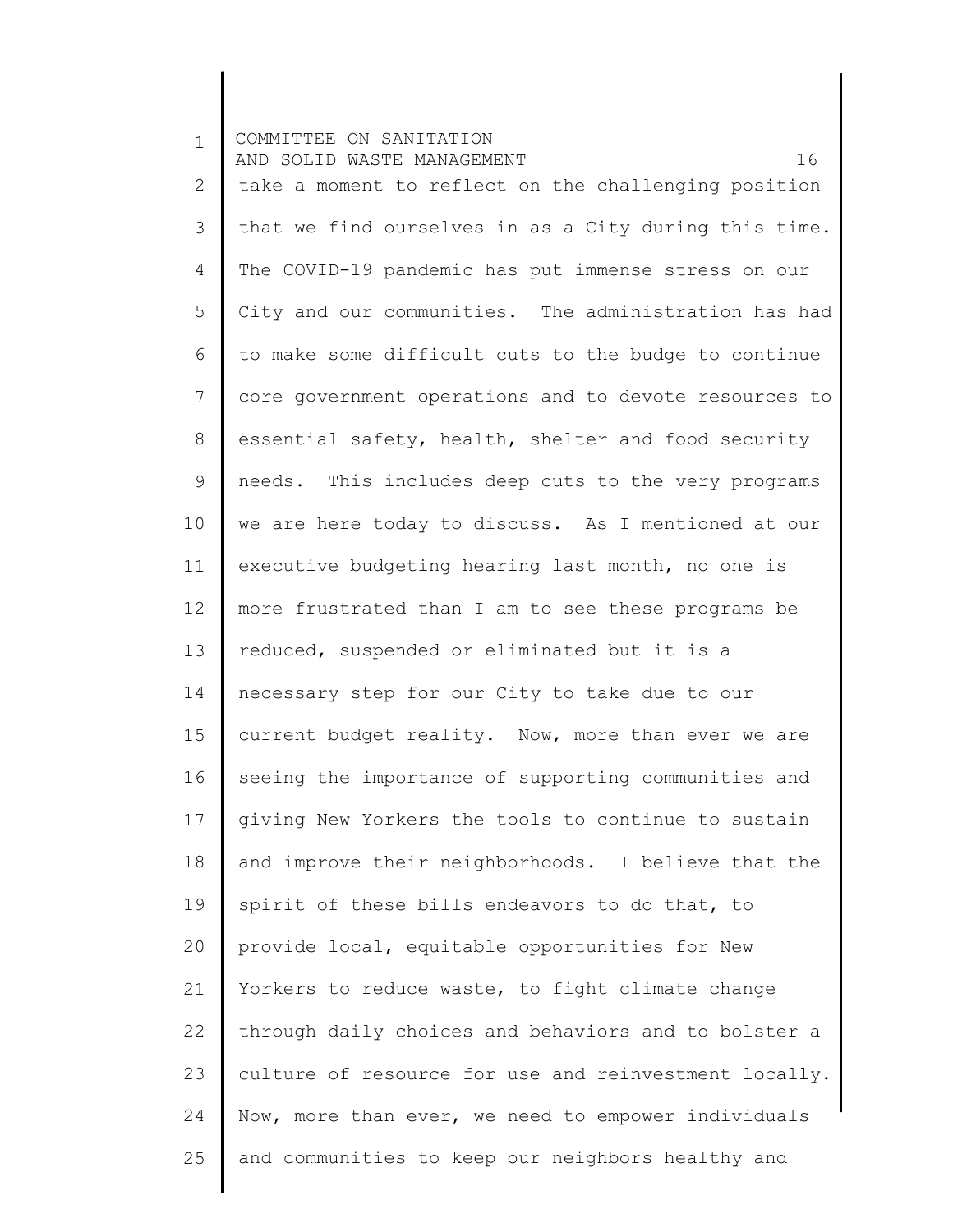1 2 3 4 5 6 7 8 9 10 11 12 13 14 15 16 17 18 19 20 21 22 23 24 25 COMMITTEE ON SANITATION AND SOLID WASTE MANAGEMENT 17 safe. To help our City grow and thrive. We look forward to working with Council to identify and implement creative approaches to achieve the goals laid out in these bills. I am here today, sober about the challenges we face, yet optimistic about our combined passion to overcome them. Despite these challenges, we can work together to achieve our zero waste goals and we can do so by empower individuals and communities to make change. For the last five decades, efforts in New York City to conserve resources, reduce waste and achieve zero waste have often started at the community level. They've been led by residents, teachers, gardeners, non-profit organizations, block associations and small businesses. These efforts continue today in neighborhoods across the City ranging in scale from large to small. In the beginning recycling of newspaper, cans and bottles happen because of the hard work and dedication of volunteers collecting materials from their neighbors or working at community drop-off centers. It is only as a result of their work that the City enacted the Landmark Local Law 1989 which created the mandatory curbside recycling program. Today, this program is a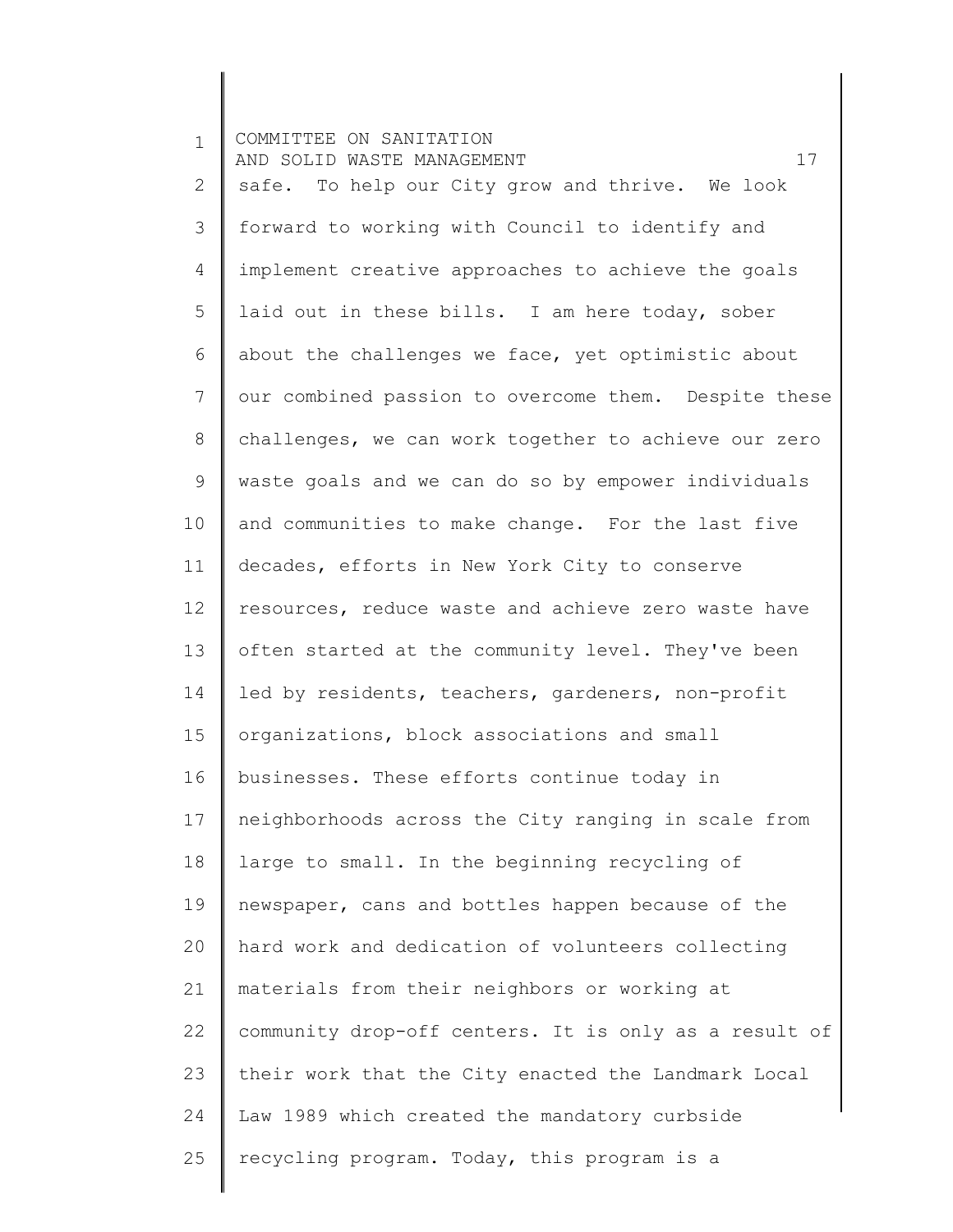1 2 3 4 5 6 7 8 9 10 11 12 13 14 15 16 17 18 19 20 21 22 23 24 25 COMMITTEE ON SANITATION AND SOLID WASTE MANAGEMENT 18 cornerstone among the City's sustainability programs and we continue to achieve year over year growth in the amount of mixed paper, and metal, glass, plastic and cartons collected. At the Department of Sanitation our approach is two-fold to support, enrich, and empower community-based efforts to recover resources for beneficial use while also ensuring that all New Yorkers have access to the tools to contribute to the city-wide zero waste effort. At times these two approaches can create healthy conflict inspiring thoughtful conversations about the merits of a program's breath of scale versus depths of engagement. We believe that both approaches are necessary to achieve our goals and that we must take a both end approach, not either/or. Organic waste is particularly suited for communitybased recovery and beneficial use. When composted, food scraps and yard waste become a nutrient-rich soil amendment that can bring health and vibrancy to neighborhoods, from street trees to parks to community gardens. DSNY created the NYC Compost Project in 1993 to rebuild our City soils by providing New Yorkers with the knowledge, skills and opportunities they need to produce and use compose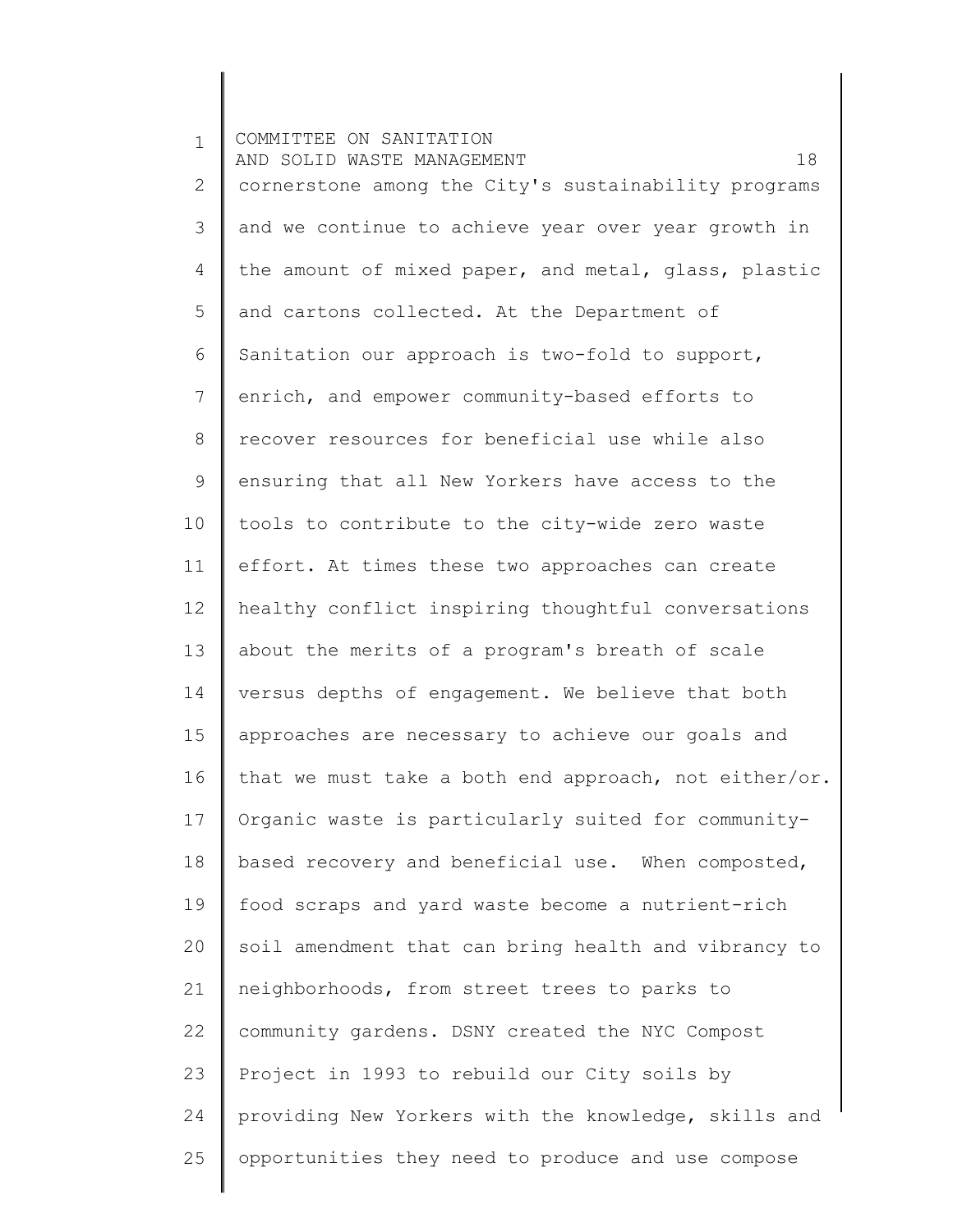1 2 3 4 5 6 7 8 9 10 11 12 13 14 15 16 17 18 19 20 21 22 23 24 25 COMMITTEE ON SANITATION AND SOLID WASTE MANAGEMENT 19 locally. The seven New York City Compost Project Partner is located in all five boroughs, operate food scrap drop-off sites, process collected material and distribute finished compost to public greening projects around the City. They also partner with community groups for stewardship projects and provide technical assistance to local gardeners and at home composters. Since the New York City Compost Project was started in 1993 we have trained more than 800 Master Composters, worked with thousands of volunteers and supported more than 225 active community compost sites and gardens. It is thanks to their passionate Community Compost that we were able to build momentum that helped her launch and expand the curbside composting program over the last several years. Before COVID-19, DSNY supported the operation of 175 food scrap drop-off sites across all five boroughs. DSNY support included funding for staffing and site operation, technical assistance, collection services and local and regional processing. Many of these sites were facilitated by our Compost Project Partners or by Bro NYC and they had a dedicated base of thousands of weekly users. While the funding cuts in Fiscal 2021 will dramatically reduce the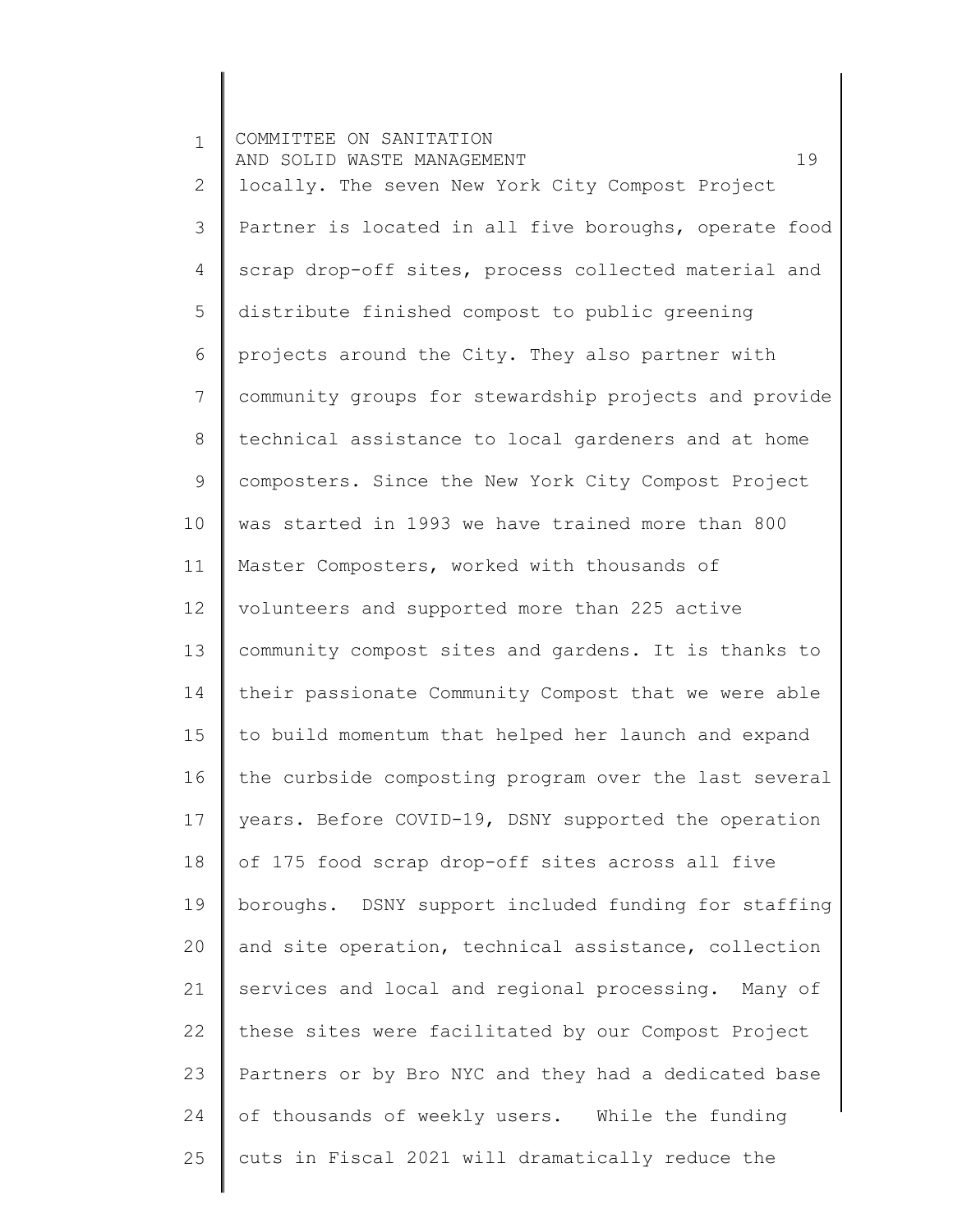1 2 3 4 5 6 7 8 9 10 11 12 13 14 15 16 17 18 19 20 21 22 23 24 25 COMMITTEE ON SANITATION AND SOLID WASTE MANAGEMENT 20 support that we are able to provide to these sites, we hope that independent community support will allow at least some of them to resume as our City begins to reopen and we will continue to provide training and technical assistance using in-house outreach staff to support our Community Composters and gardens across the City. We expect to resume financial and operational support for these partners and sites in Fiscal Year 2022. Another example of DSNYs community-based approach to zero waste is Donate NYC which helps New Yorkers give goods, find goods and do good. By donating and reusing goods instead of discarding them New Yorkers can greatly reduce waste, conserve energy and resources, save money and help provide jobs and human services for New Yorkers in need. Donate NYC also provides vital support of New York City's Reuse community, helping nonprofit organizations and local businesses increase and promote their re-use efforts. Thanks to our Donate NYC partners and other providers, New York City has more than 700 clothing and textile drop-off locations located in all 59 community districts across the five boroughs. While some of these locations may be temporarily closed due to the COVID-19, we anticipate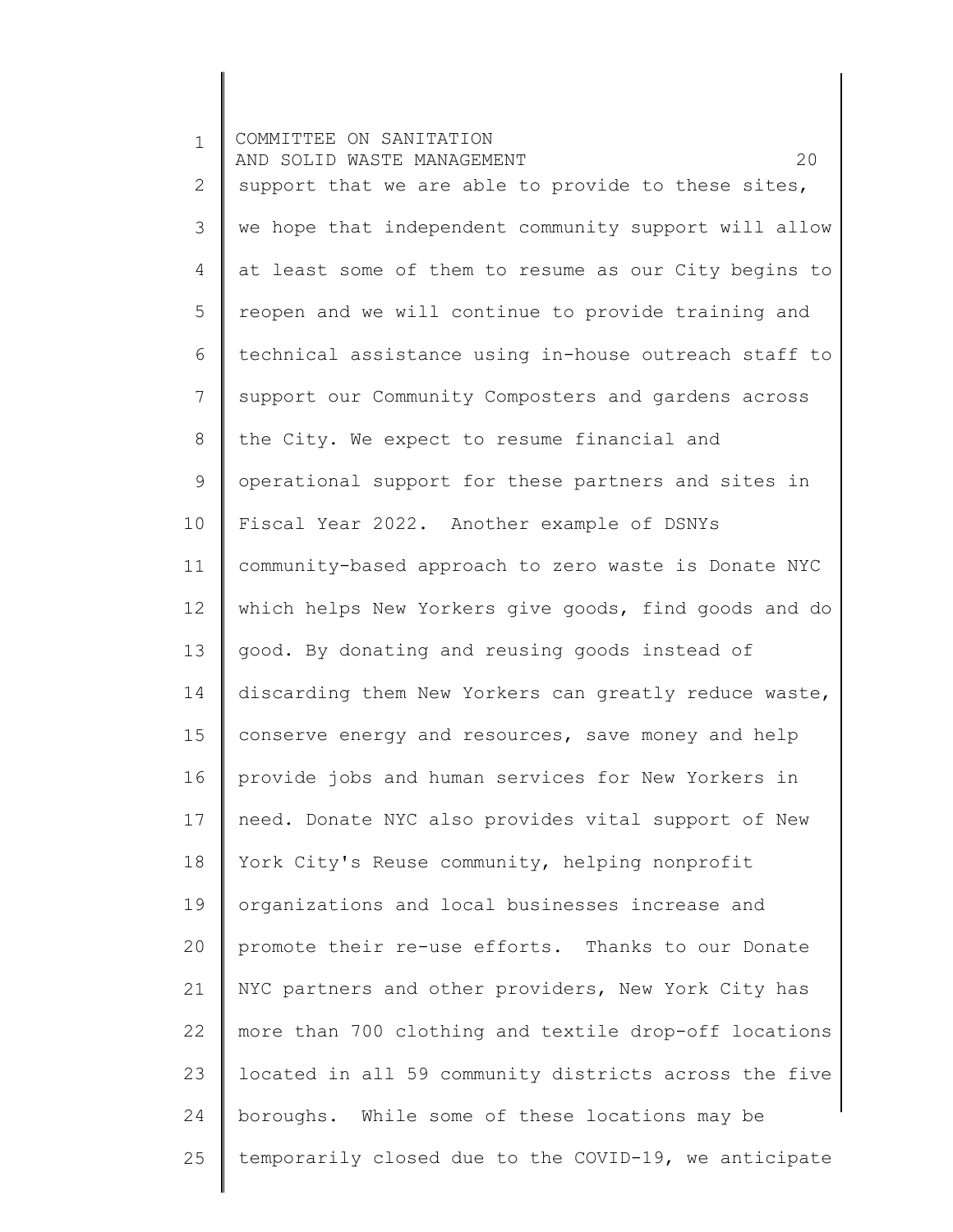| $\mathbf 1$ | COMMITTEE ON SANITATION<br>21<br>AND SOLID WASTE MANAGEMENT |
|-------------|-------------------------------------------------------------|
| 2           | that many will resume collection as the City and            |
| 3           | State continue reopening. For some products and             |
| 4           | materials especially those that are inherently              |
| 5           | hazardous or dangerous extended producer                    |
| 6           | responsibility policies offer the best approach             |
| 7           | toward safe and sustainable management. While flawed,       |
| 8           | the State's Electronic Recycling Law envisions a            |
| 9           | network of recycling options for New York Residents         |
| 10          | funded by electronics, manufacturers and retailers.         |
| 11          | We continue to have discussions with the State DC           |
| 12          | regarding the convenience standard and other elements       |
| 13          | of that Law to prove its effectiveness. Producer            |
| 14          | funded take-back programs for paint and                     |
| 15          | pharmaceuticals have also recently been enacted at          |
| 16          | the State level and we look forward to their                |
| 17          | implementation in the coming months. Lastly, in this        |
| 18          | time of financial uncertainly, I would like to              |
| 19          | highlight two successful programs that operate at no        |
| 20          | cost to the City, Re-Fashion NYC was conceived in           |
| 21          | direct response to the City's 2005 waste                    |
| 22          | characterization study which identified textiles as a       |
| 23          | component of New York City's residential waste stream       |
| 24          | with a high potential for reuse. Through Re-Fashion         |
| 25          | NYC apartment buildings, non-profits and commercial         |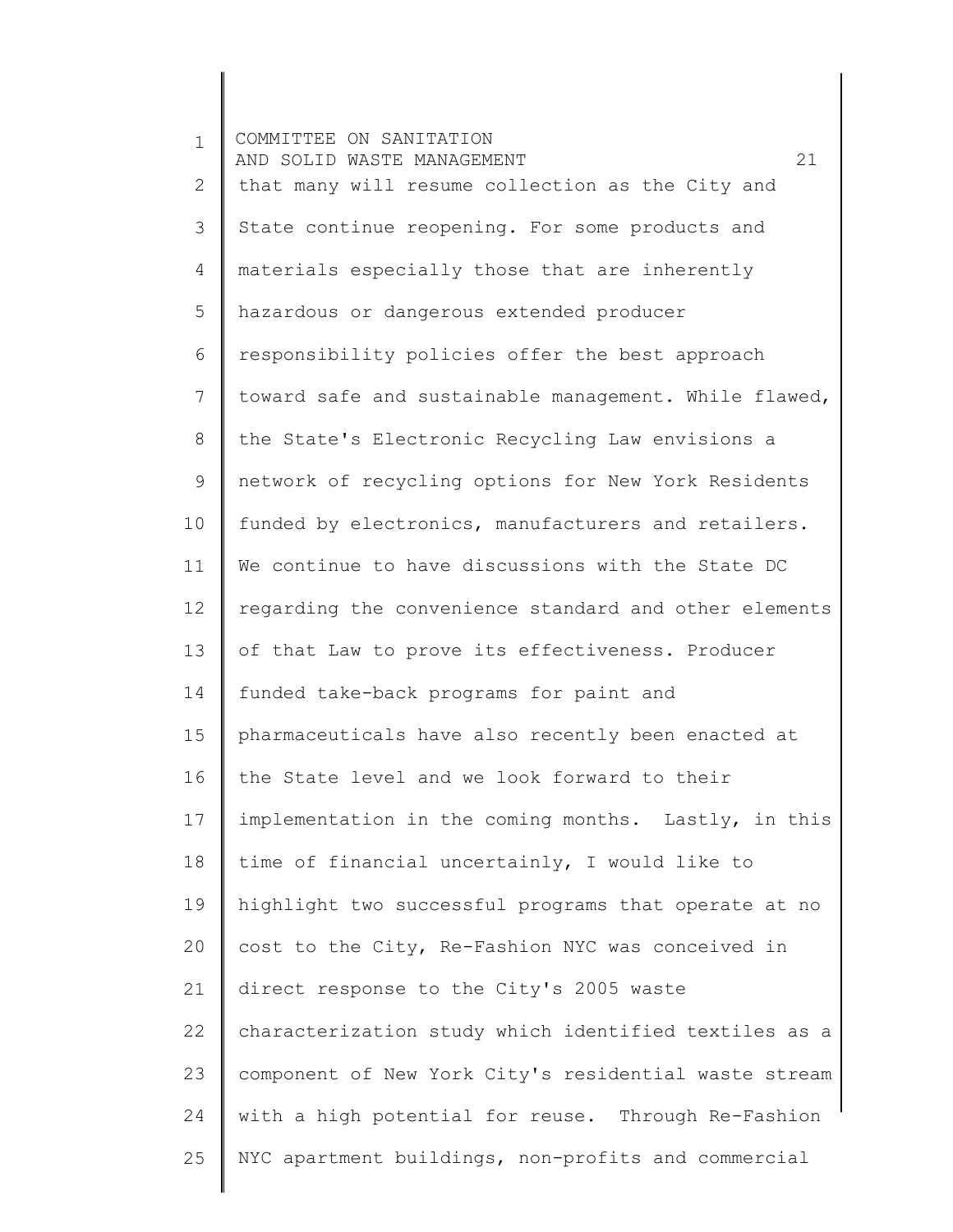1 2 3 4 5 6 7 8 9 10 11 12 13 14 15 16 17 18 19 20 21 22 23 24 25 COMMITTEE ON SANITATION AND SOLID WASTE MANAGEMENT 22 establishments post clothing donation bins that are serviced at no cost to the City by non-profit charitable organizations who then resale these items to fund their social services. The program was possible because of years of partnership between DSNY and Reuse organizations within the City. E-cycle NYC is a parallel program for apartment buildings to collect and recycle unwanted electronics. E-cycle NYC is supported by electronic producers through the State's electronic recycling law which require that produces pay some or all of the cost of such programs. I will now turn to the two Bills that we are here to discuss. The first Bill, Intro 1942 would require the Department to create at least three food and yard waste drop-off sites in each of the 59 Community Districts by June 1, 2021. Each site would operate a minimum 20 hours per week and would be located in a geographic area that is easily accessible and in close proximity to public transportation. Intro 1943 similarly would require the Department to create at least three Community Recycling Centers in each of the 59 Community Districts by June 1, 2021. Like the drop-off sites, each recycling center would operate a minimum of 20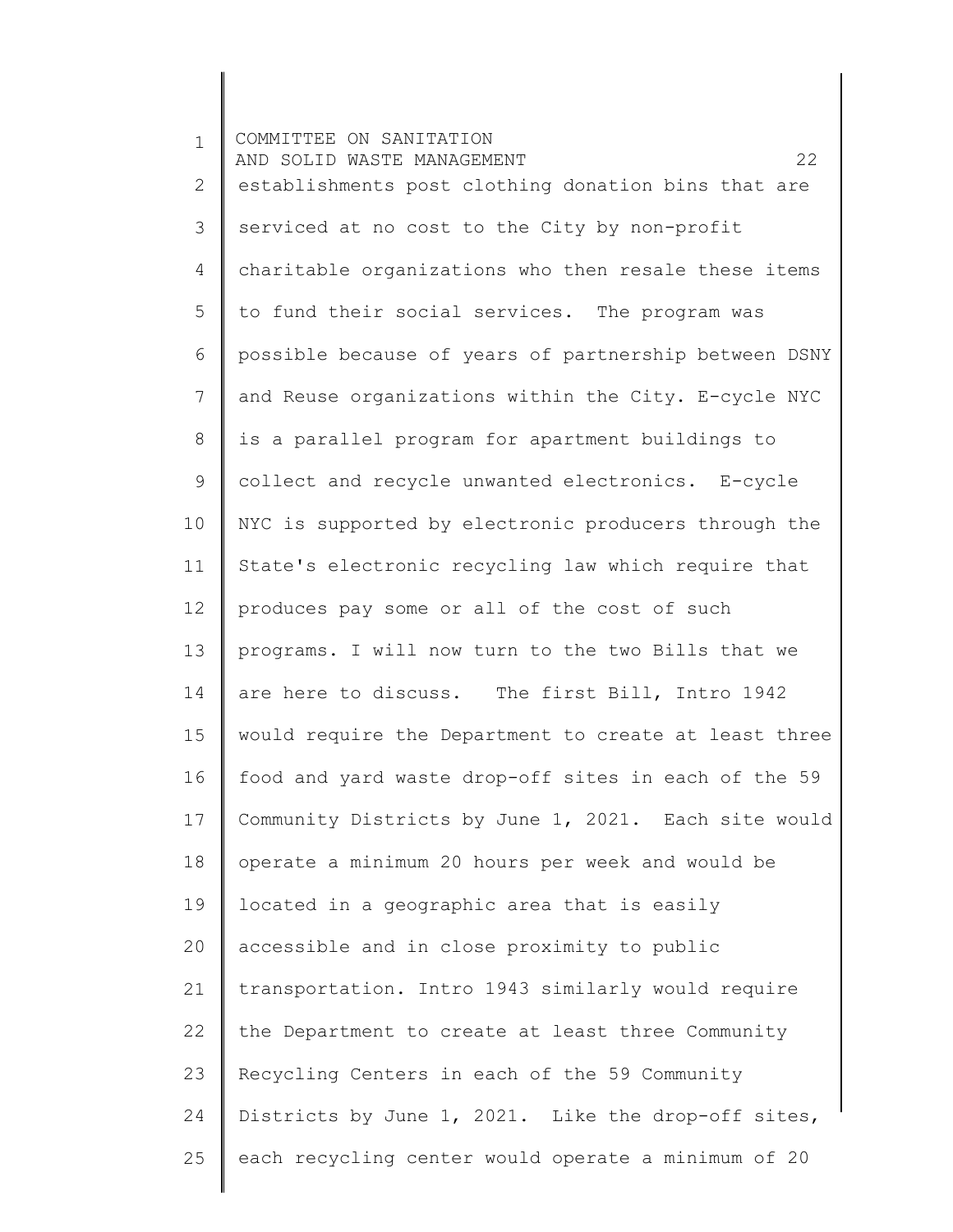1 2 3 4 5 6 7 8 9 10 11 12 13 14 15 16 17 18 19 20 21 22 23 24 25 COMMITTEE ON SANITATION AND SOLID WASTE MANAGEMENT 23 hours per week and would be located in a geographic area that is easily accessible and in close proximity to public transportation. The Bill envisions that the recycling centers would accept material that can be recycled over use but are not collected curbside. Such materials may include electronics, textiles, furniture and other durable goods and certain hazardous waste as practicable. The Community Recycling Centers would be co-located with the food and yard waste drop-off sites in a previous Bill. I want to thank the primary sponsors of these Bills, Council Member Powers and Chair Reynoso for introducing them and for convening the important conversation today. I support the intent of both Bills to provide local, community-based reuse, recycling and composting options especially for materials that do not already have a curbside collection program. I look forward to hearing from many advocates and activists and other New Yorkers who will testify today and share their passion and commitment for the Community-oriented solutions to zero waste and I look forward to working with the Council to have further discussions on how to achieve our mutual goals. However, given the City's current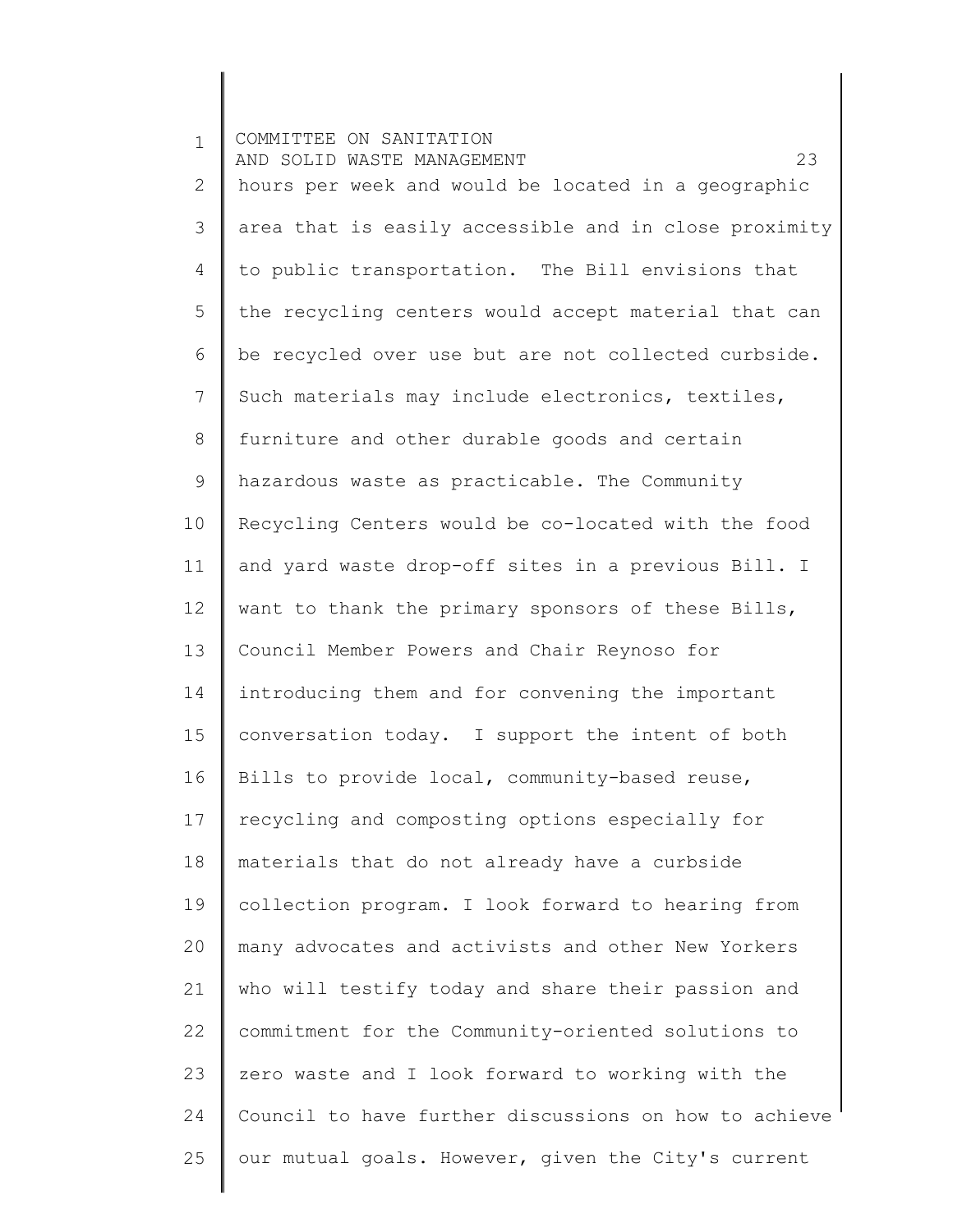1 2 3 4 5 6 7 8 9 10 11 12 13 14 15 16 17 18 19 20 21 22 23 24 25 COMMITTEE ON SANITATION AND SOLID WASTE MANAGEMENT 24 dire financial situation I cannot support these Bills as introduced. At a time when many including the Council Speaker are calling for even deeper cuts to agency budgets including ours it would be impossible for DSNY to comply with a programmatic mandate of this scale. For Intro 1942, I agree that the City should offer a robust network of food scrap drop-off sites in particular neighborhoods that lack curbside composting service. Such a network existed before the COVID crisis with 175 food scrap drop-off sites operating a cross the City. When the funding for curbside composting and for the New York City Compost Project resumes in July 2021 I look forward to working with the City Council to resume both programs, Bill participation and achieve success. Intro 1943 would create an entirely new network for Community Recycling Centers. While I am certainly concerned about the cost of such an initiative, I also have some serious concerns about the feasibility of siting and the regulatory requirement that would apply. I look forward to hearing more from the sponsors and from others who have joined today to better understand the intent and scope of this legislation. As we look beyond the COVID-19 crisis I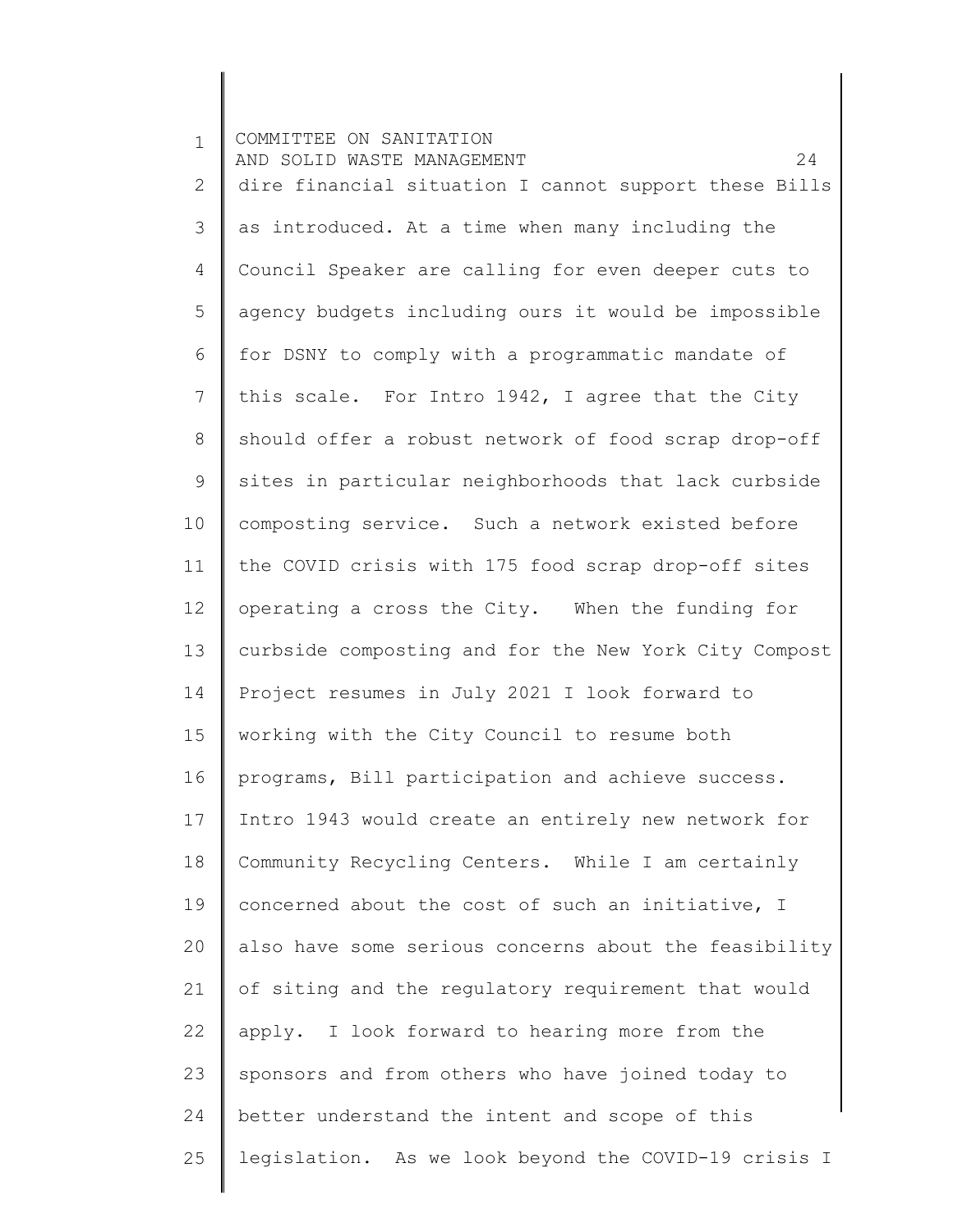1 2 3 4 5 6 7 8 9 10 11 12 13 14 15 16 17 18 19 20 21 22 23 24 25 COMMITTEE ON SANITATION AND SOLID WASTE MANAGEMENT 25 want to reassure the members of this Committee and all New Yorkers who are watching at home that we remain committed to our zero waste goals. While the budget realities have cause great and unfortunate setbacks, they also offer us an opportunity to reflect to plan and as we recover to implement programs even better and more innovative than those that were cut or suspended. I look forward to ongoing conversations with the City Council and the passionate advocates and stakeholders who care deeply about these issues in the coming weeks and months. Thank you for your time and I am happy to answer any questions. NICHOLE BEAN: Before we begin the questions, we had some trouble capturing your answers to the Oath on Zoom so I am going re-administer that for all three of you. Uhm, do you affirm to tell the truth, the whole truth and nothing but the truth before this Committee and to respond honestly to Council Member questions? COMMISSIONER KATHRYN GARCIA: I do. NICHOLE BEAN: Please speak loudly. COMMISSIONER KATHRYN GARCIA: I do.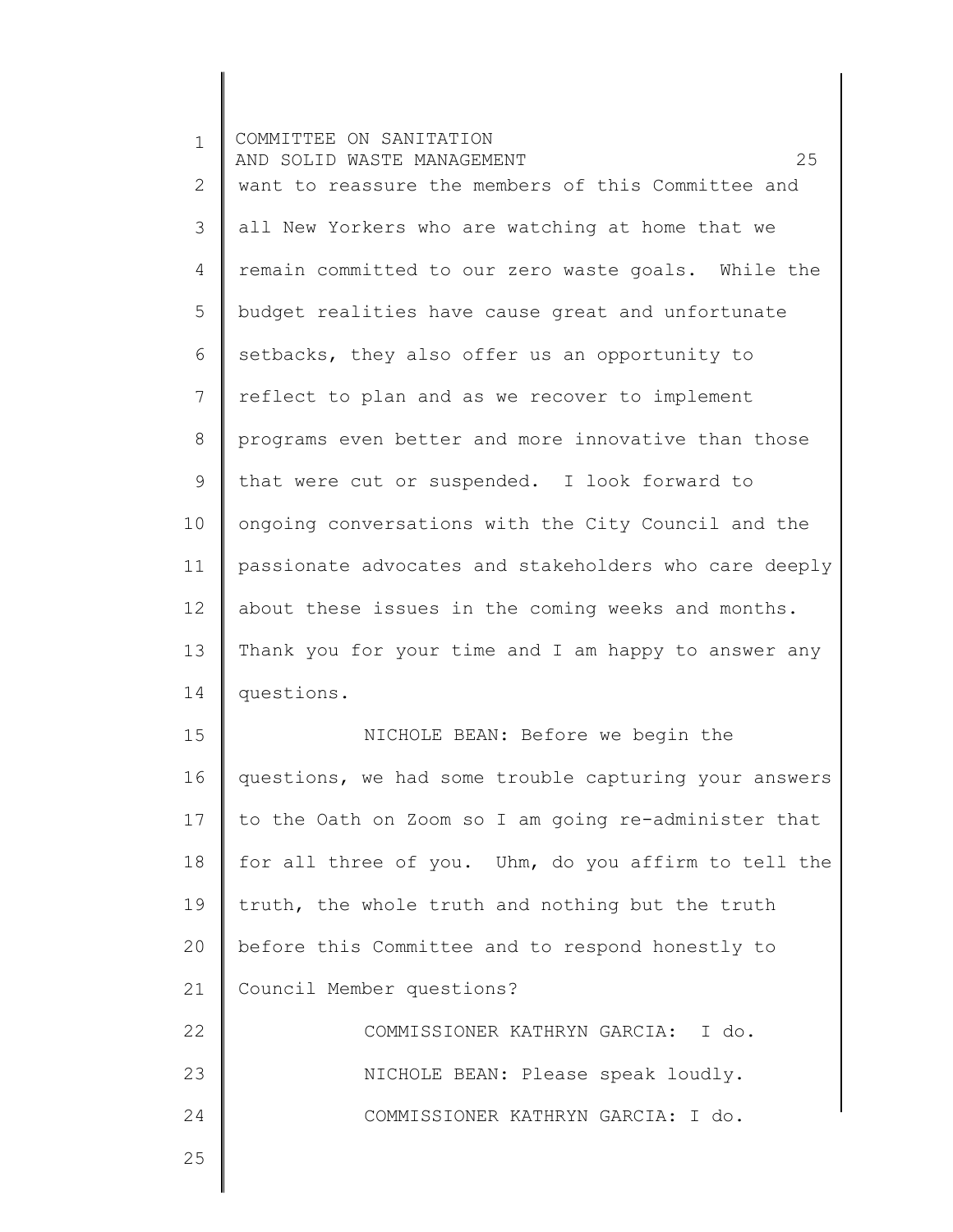| $\mathbf{1}$   | COMMITTEE ON SANITATION<br>26<br>AND SOLID WASTE MANAGEMENT |
|----------------|-------------------------------------------------------------|
| $\overline{2}$ | NICHOLE BEAN: Commissioner Garcia.                          |
| 3              | Deputy Commissioner Anderson?                               |
| 4              | DEPUTY COMMISSIONER BRIDGET ANDERSON:<br>T                  |
| 5              | do. I do. Can you hear me?                                  |
| 6              | NICHOLE BEAN: Thank you, yes.                               |
| 7              | DEPUTY COMMISSIONER BRIDGET ANDERSON:                       |
| 8              | Okay (laughing).                                            |
| $\mathsf 9$    | NICHOLE BEAN: Assistant Commissioner                        |
| 10             | Anderson?                                                   |
| 11             | ASSISTANT COMMISSIONER GREGORY ANDERSON:                    |
| 12             | I do.                                                       |
| 13             | NICHOLE BEAN: Thank you. I'll turn it                       |
| 14             | back to the Chair now.                                      |
| 15             | CHAIRPERSON FERNANDO CABRERA:<br>Thank you.                 |
| 16             | (SPEAKING FOREIGN LANGUAGE). Uhm Thank you                  |
| 17             | Commissioner for your testimony and at this time I          |
| 18             | know I have some questions but I want to let my uhm         |
| 19             | colleagues uhm and especially the sponsor of the            |
| 20             | Bill, Powers begin with their questions and I know          |
| 21             | Darlene Call has some instructions.                         |
| 22             | NICHOLE BEAN: Okay, so after Council                        |
| 23             | Member Powers I will call on Council Members in the         |
| 24             | order they have used the Zoom raise hand function.          |
| 25             | Please keep your questions to five minutes. The             |
|                |                                                             |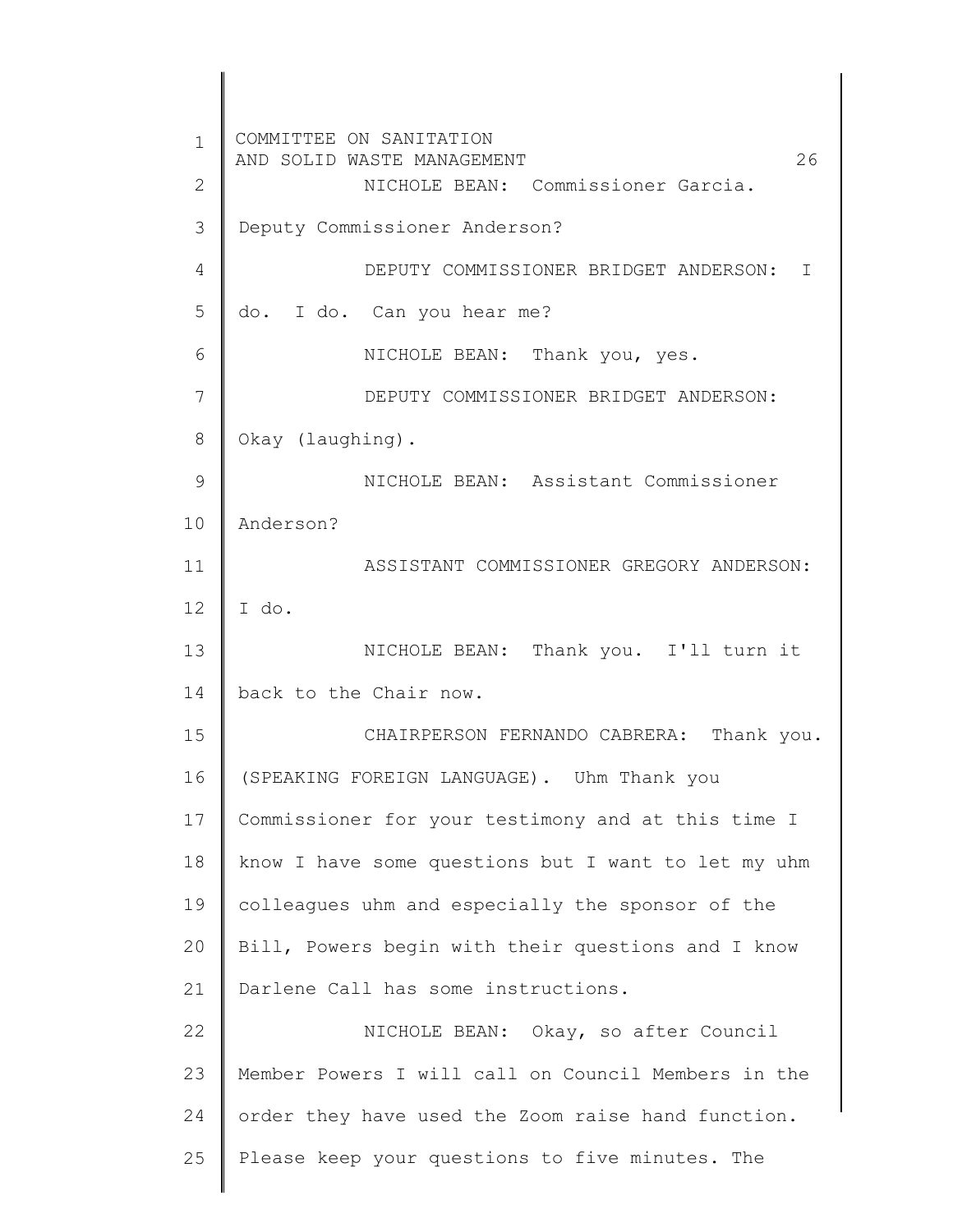1 2 3 4 5 6 7 8 9 10 11 12 13 14 15 16 17 18 19 20 21 22 23 24 25 COMMITTEE ON SANITATION AND SOLID WASTE MANAGEMENT 27 Sargeant at Arms will keep a timer and I will let you know when your time is up. Throughout the question and answer period we will continue to call on Council Members to respond. Uhm, we are beginning with Council Member Powers. So, Council Member Powers. KEITH POWERS: Okay, thank you, thank you for the testimony and thanks for all you are doing right now. I know there a lot on your plate, uhm no pun intended right now when it comes to what is happening in the City so thanks for all you are doing. Uhm, I hear your comments related to I guess both Bills, particularly 1942. Is the concern right now from the administration standpoint the cost of running it? Or is it alternate, or maybe it is both? Is it the cost of running it and the fiscal situation of the City or is it logistical concerns and rules and regulations that pertain to putting the program together? COMMISSIONER KATHRYN GARCIA: Certainly, so for the food scrap drop-off sites the concern is primarily financial. For the recycling centers, depending on what products or materials there could be some regulatory challenges but the other, just logistical challenges, finding locations uhm in City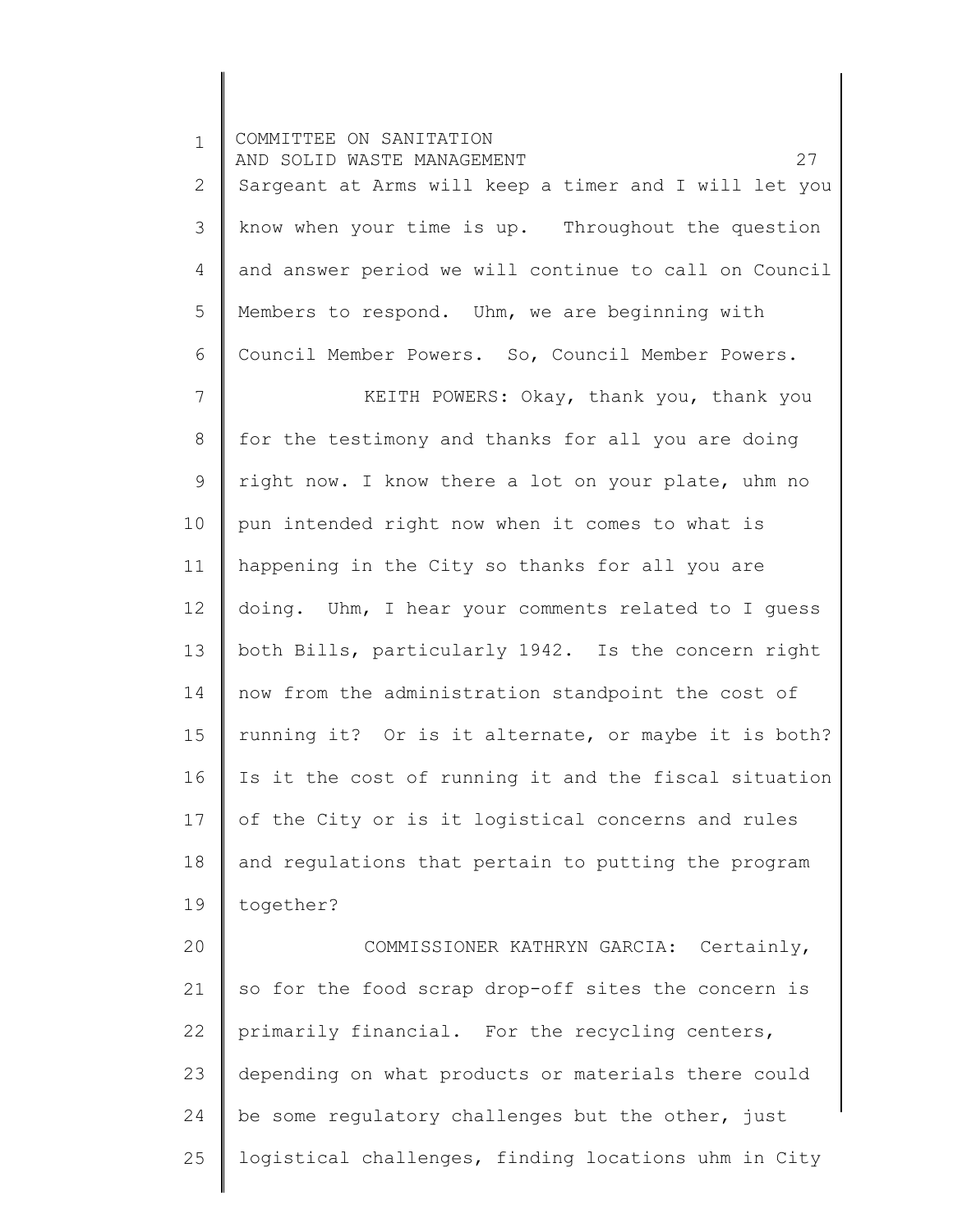| $\mathbf{1}$ | COMMITTEE ON SANITATION<br>28<br>AND SOLID WASTE MANAGEMENT |
|--------------|-------------------------------------------------------------|
| 2            | in terms of siting that many but I mean the overall         |
| 3            | thing right now is like unless we get some funding          |
| 4            | from the Federal Government there are likely to be          |
| 5            | more cuts rather than expansion of any programs.            |
| 6            | KEITH POWERS: And what the cost for                         |
| 7            | Intro 1942, estimate what would be the cost to put          |
| 8            | that in place?                                              |
| 9            | COMMISSIONER KATHRYN GARCIA: So, for the                    |
| 10           | food scrap drop-off one it is 175 sites that we run         |
| 11           | now, I believe it costs us about \$3 million a year.        |
| 12           | KEITH POWERS: Got it, which I mean, I am                    |
| 13           | as wide-eyed as anybody else when it comes to cuts          |
| 14           | but the \$3 million I think for us is a very small          |
| 15           | fraction of the entire puzzle here and then also you        |
| 16           | know clearly keep some of our goals in place but if         |
| 17           | we were to receive federal aid or other aid through         |
| 18           | borrowing or something else is it, is it fair to say        |
| 19           | that the administrations position might change if the       |
| 20           | fiscal situation changed for the City?                      |
| 21           | COMMISSIONER KATHRYN GARCIA: Oh, I think                    |
| 22           | definitely particularly for like the food scrap drop-       |
| 23           | off program or the compost project and some of those,       |
| 24           | if the, if we end up with enough money, uh, you know        |
| 25           | I think the conversation is very, very different, but       |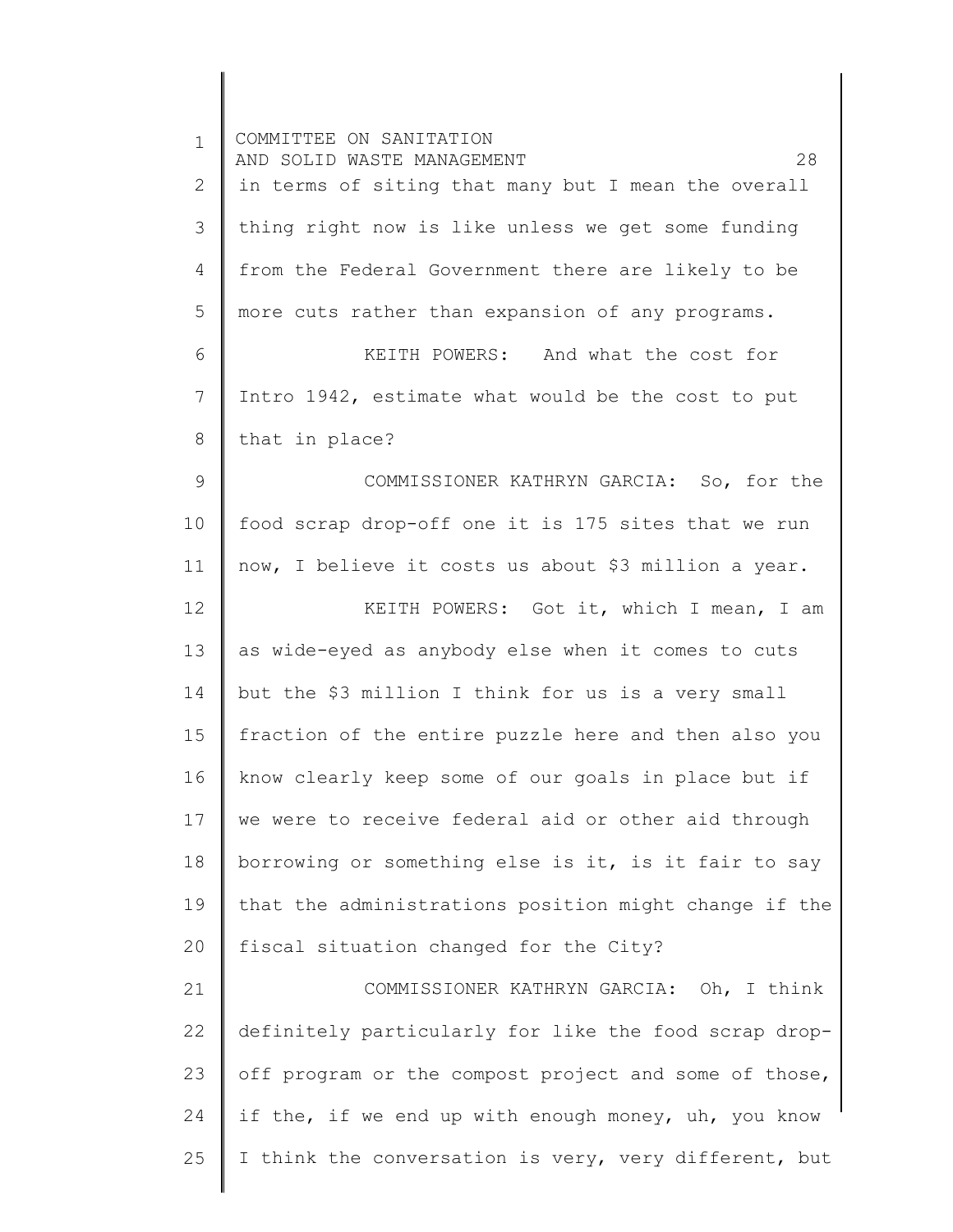| $\mathbf 1$    | COMMITTEE ON SANITATION<br>29<br>AND SOLID WASTE MANAGEMENT |
|----------------|-------------------------------------------------------------|
| 2              | if we don't and unfortunately I don't think they are        |
| 3              | likely to pass anything federally before the end of         |
| 4              | this month when we need to adopt a budget, you know         |
| 5              | it's, it's just a really challenging financial time.        |
| 6              | So, I go up and down on where I think the Senate will       |
| $\overline{7}$ | land on whether or not they will be willing to              |
| 8              | provide us with the type of resources and the amount        |
| 9              | of resources we would really need to keep moving this       |
| 10             | forward but you are right, normally, in a normal year       |
| 11             | that budget would be a round dinger. The Office of          |
| 12             | Management and Budget is pushing everyone to go find        |
| 13             | every rounding error that we possibly can. Uhm,             |
| 14             | because of their concern about the revenue stream.          |
| 15             | KEITH POWERS: Okay I got it. Uhm, well                      |
| 16             | we hope if there is revenue. I mean we will, we will        |
| 17             | fight, I know myself and the Chair together restore         |
| 18             | it anyway in this budget but understanding fiscal           |
| 19             | situation if there is more funding I think we will          |
| 20             | certainly be looking to partner with you to find ways       |
| 21             | to bring this back. Uhm, the uhm budget pro you             |
| 22             | know the cuts, the curbside organics and community          |
| 23             | composting and for one year during Fiscal Year 2021.        |
| 24             | Can you just tell us the cost of just per ton of            |
| 25             | disposing organics versus refuse?                           |
|                |                                                             |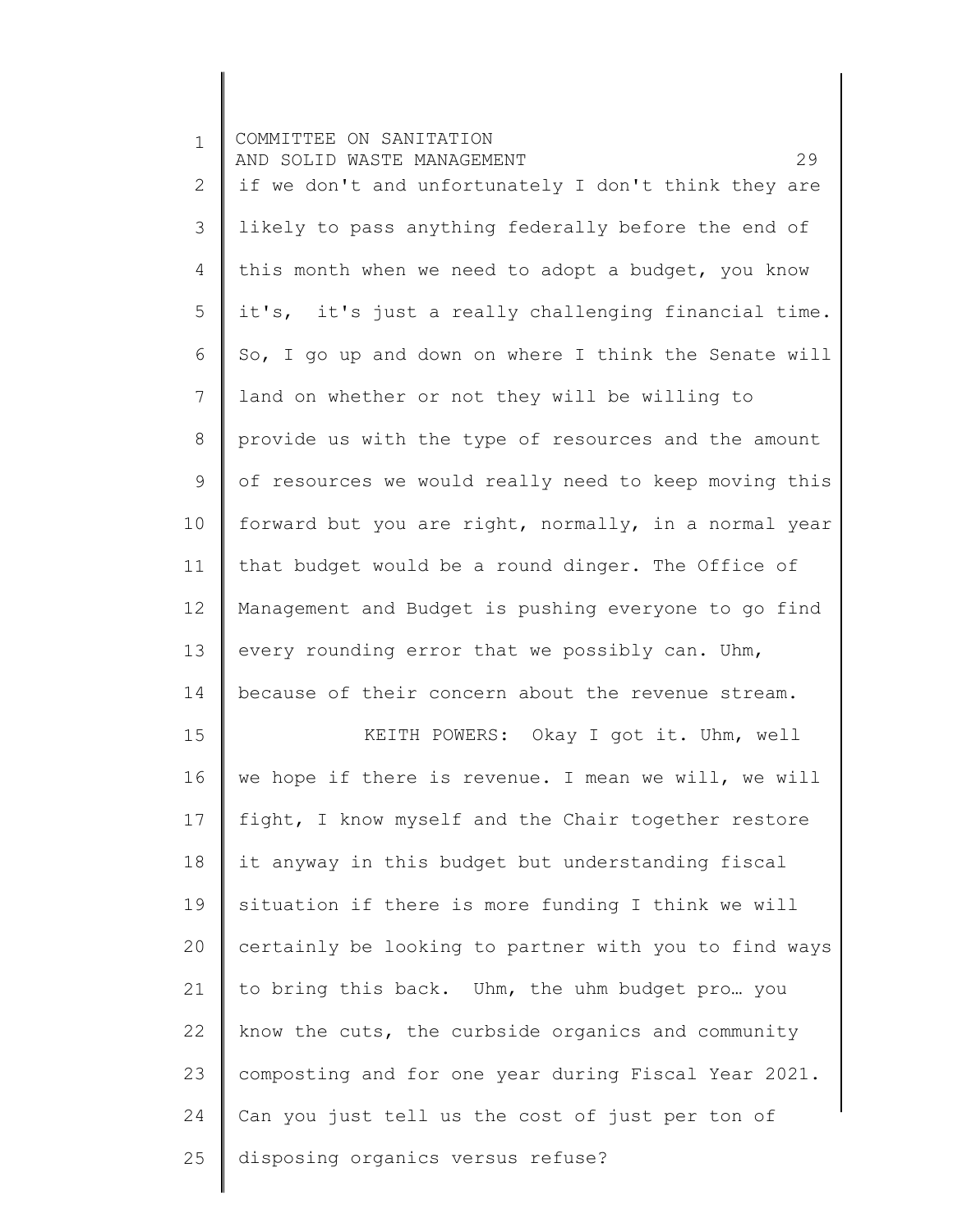| $\mathbf 1$    | COMMITTEE ON SANITATION<br>30<br>AND SOLID WASTE MANAGEMENT |
|----------------|-------------------------------------------------------------|
| $\overline{2}$ | COMMISSIONER KATHRYN GARCIA: Um, so the                     |
| 3              | cost is about, it is about \$4 difference for ton uhm       |
| 4              | between organics and uhm refuse; however, the way the       |
| 5              | refuse contract works is that because there are fixed       |
| 6              | costs in it, you don't get to fully net out the cost        |
| 7              | of refuse disposal.                                         |
| 8              | KEITH POWERS: Okay, so would there be                       |
| 9              | near terms savings achieved to the City, to the City        |
| 10             | if organic material is diverted back to, is diverted        |
| 11             | from our refuse stream?                                     |
| 12             | COMMISSIONER KATHRYN GARCIA: No.                            |
| 13             | KEITH POWERS: No? Okay.                                     |
| 14             | COMMISSIONER KATHRYN GARCIA: That's why                     |
| 15             | it's a savings. If it actually saved me money, I            |
| 16             | probably would have gotten to keep it.                      |
| 17             | KEITH POWERS: Right, now I understand.                      |
| 18             | What is the amount of organic tonnage that was              |
| 19             | collected for Fiscal Year 2019? And prior to COVID          |
| 20             | in 2020? What is the amount of organic tonnage that         |
| 21             | was collected curbside?                                     |
| 22             | COMMISSIONER KATHRYN GARCIA: Uhm.                           |
| 23             | KEITH POWERS: At the drop-off sites?                        |
| 24             | COMMISSIONER KATHRYN GARCIA: Sure, I am                     |
| 25             | going to see if Deputy Commissioner Bridget Anderson        |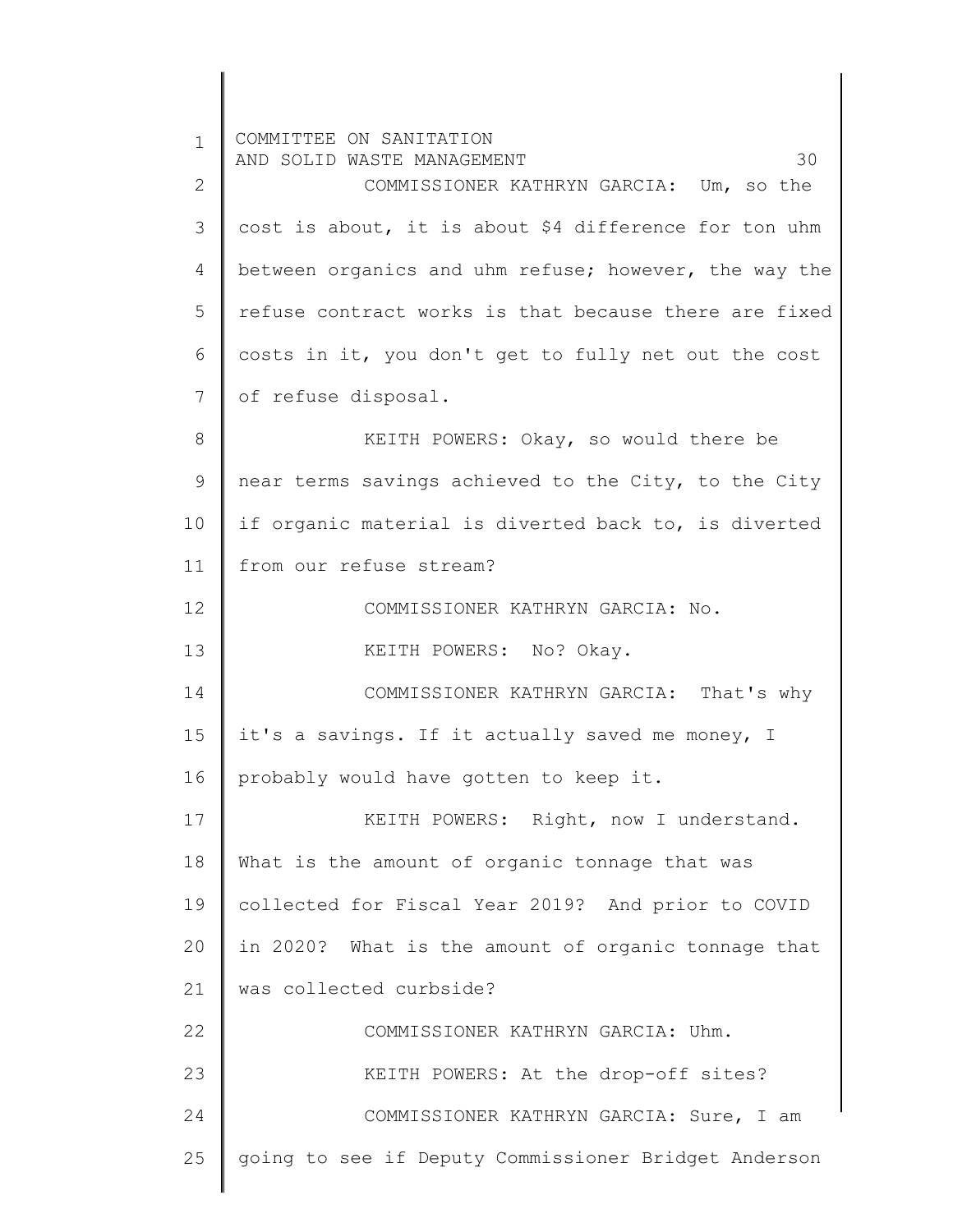1 2 3 4 5 6 7 8 9 10 11 12 13 14 15 16 17 18 19 20 21 22 23 24 25 COMMITTEE ON SANITATION AND SOLID WASTE MANAGEMENT **1999** 31 can answer that because I don't have the historic numbers in front of me. DEPUTY COMMISSIONER BRIDGET ANDERSON: Sure, uhm for the drop-off sites there were 3,000 tons collected. Uhm for the curbside program it was about 50,000 tons. I think you had asked both questions. KEITH POWERS: What was the first answer, sorry. The first one? DEPUTY COMMISSIONER BRIDGET ANDERSON: About 3,000. KEITH POWERS: 3,000, Okay. And if currently if people want to divert their organics from landfill what are their options? DEPUTY COMMISSIONER BRIDGET ANDERSON: So, their, their options really are what they can do either in their homes or their backyards at this point in time. KEITH POWERS: Okay and our community garden composting programs still allowed to operate? DEPUTY COMMISSIONER BRIDGET ANDERSON: They have not been yet in terms of the green, if they are on Green Thumb property, I don't believe that the Parks Department has reopened those at this point in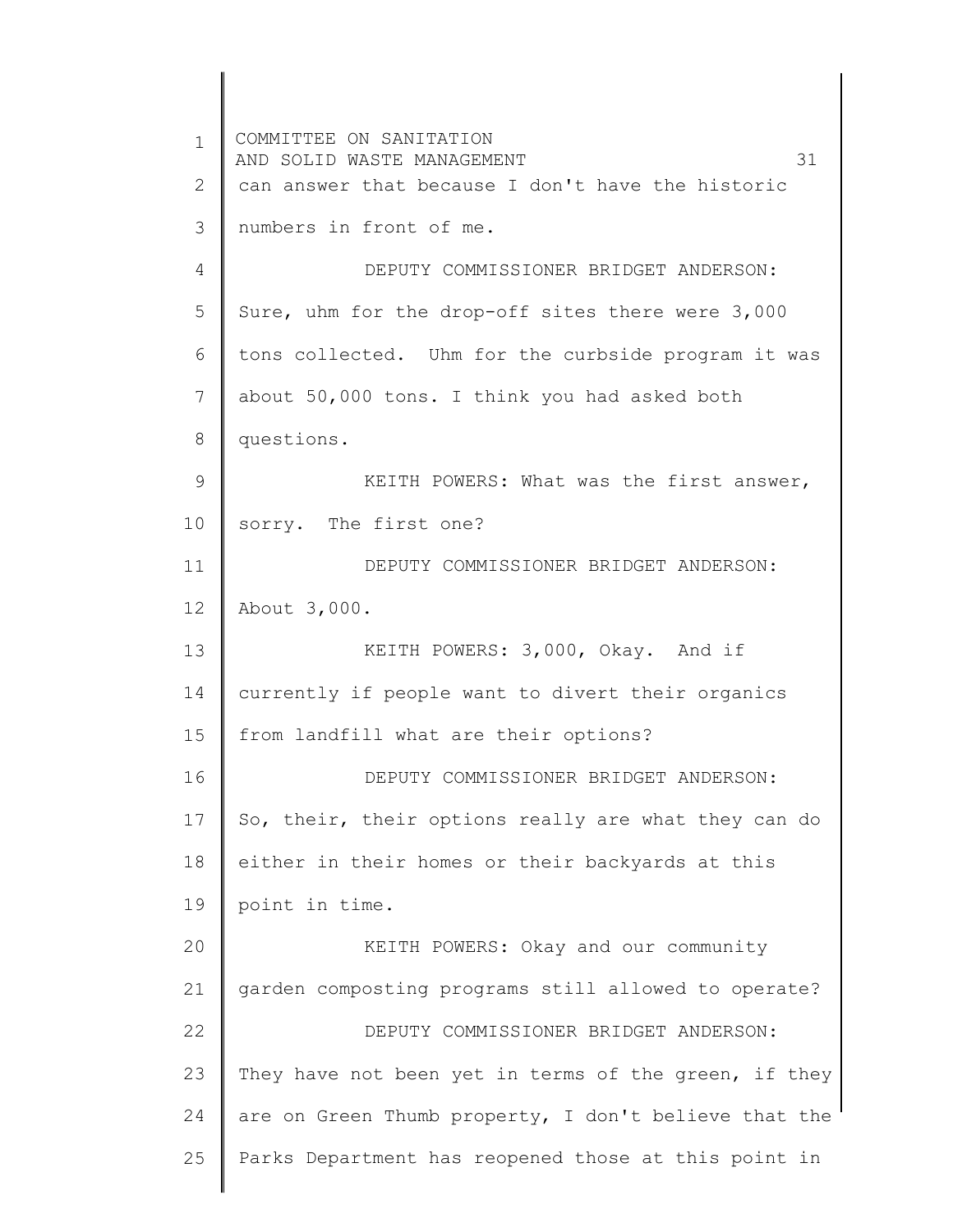1 2 3 4 5 6 7 8 9 10 11 12 13 14 15 16 17 18 19 20 21 22 23 24 25 COMMITTEE ON SANITATION AND SOLID WASTE MANAGEMENT **1999** 32 time. Uhm for anyone who is planning to reopen we have provided guidance to people about and that is on our website about how to do it safely uhm but I believe many of the sites are on Parks property and Parks has not yet permitted reopening of those. Those will be able to reopen and we think there are some community gardens and such that rely on primarily volunteers and can actually compost on their site who will reopen and do that uhm but we just haven't quite gotten into that phase yet. KEITH POWERS: Has Parks given you any sort of guidance on when they will be able to accept drop-offs again? DEPUTY COMMISSIONER BRIDGET ANDERSON: Uhm no I think that we are waiting a little bit, at least until Phase 2. KEITH POWERS: Phase 2. Okay and what response have you received from Community Compost Program regarding the Budget cuts? DEPUTY COMMISSIONER BRIDGET ANDERSON: I think as you would expect. I think they are very, very disappointed. I've heard from many of them and uhm and I mean I follow the petitions. I know how people feel and the reason we've been successful at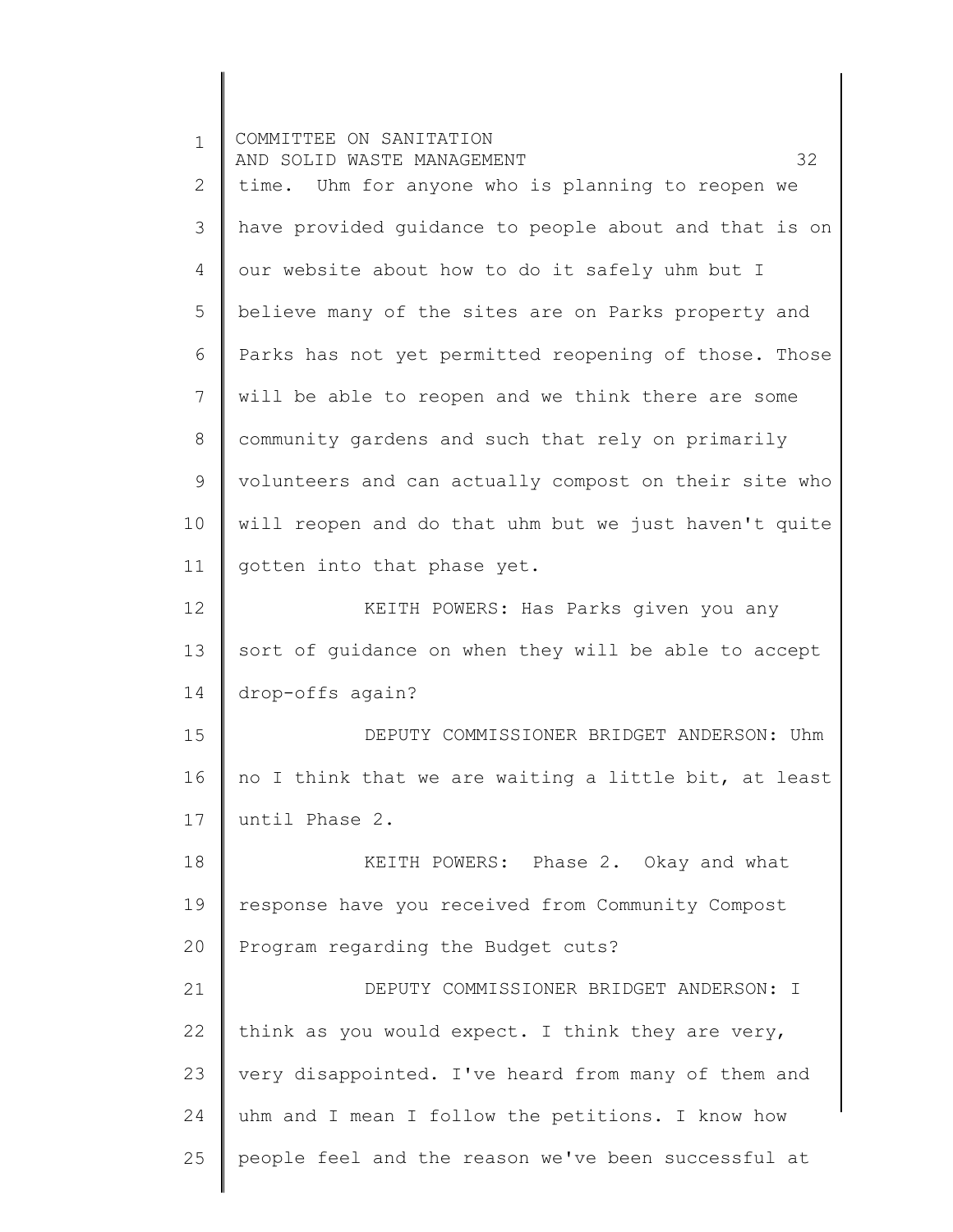1 2 3 4 5 6 7 8 9 10 11 12 13 14 15 16 17 18 19 20 21 22 23 24 25 COMMITTEE ON SANITATION AND SOLID WASTE MANAGEMENT **1996** 33 all in removing is their real passion and commitment to this program so I think there's, there's an overarching sadness. SARGENT AT ARMS: Time expired. DEPUTY COMMISSIONER BRIDGET ANDERSON: Okay. KEITH POWERS: That's my time. I just want to ask maybe one or two more questions if that is okay from some notes we have here. Uhm I took activity gardens, advocates have suggested to us that Community Gardens have received grants that enable them to process compost, would DSNY factor that in it is passed? COMMISSIONER KATHRYN GARCIA: So, you mean private non-profit grants? KEITH POWERS: Yeah, I believe so. COMMISSIONER KATHRYN GARCIA: So, if they are, if they are able to raise money on their own for some of the processing or other issues that would come from that. You know, we will provide technical support, we will provide outreach, those are sort of what we still have in our tool kit at this point in time.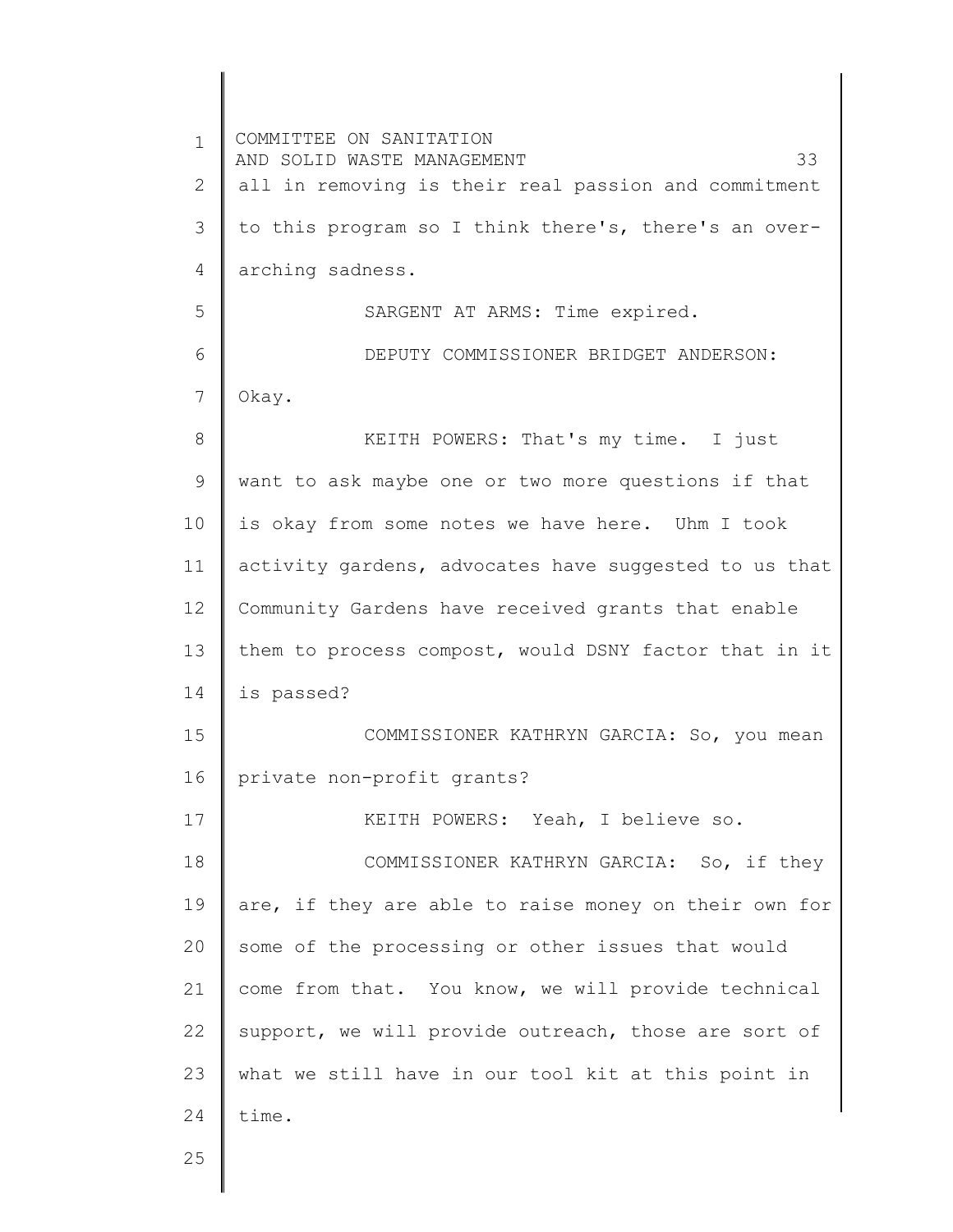1 2 3 4 5 6 7 8 9 10 11 12 13 14 15 16 17 18 19 20 21 22 23 24 25 COMMITTEE ON SANITATION AND SOLID WASTE MANAGEMENT 34 KEITH POWERS: Okay, just a couple of more and then I will hand it back over. Thank you to Chair Cabrera. What can be done to make an easier process collecting organics locally rather than as I understand we transport them upstate? So, rather than transporting upstate, what can we do to make it easier to process collected organics locally? COMMISSIONER KATHRYN GARCIA: Well, I think one of the things is that the biggest challenge that we have about processing it locally is finding a site to do it on. Uhm that is, that has been the ongoing issue, it is pretty intensive in terms of the amount of land use that you need, uhm you know we have also tried to partner with the Department of Environmental Protection so that we can turn it in to a bio gas, the food scraps, but for doing a more normal compost sites that you may have seen. You need, you need space and many of the New York City Compost Project folks are under a lot of pressure for the sites that they are on, even now, even without budget cuts. KEITH POWERS: Yeah okay and uhm if we pass this Bill or we came to an agreement and we had funding for it would you be open to hear community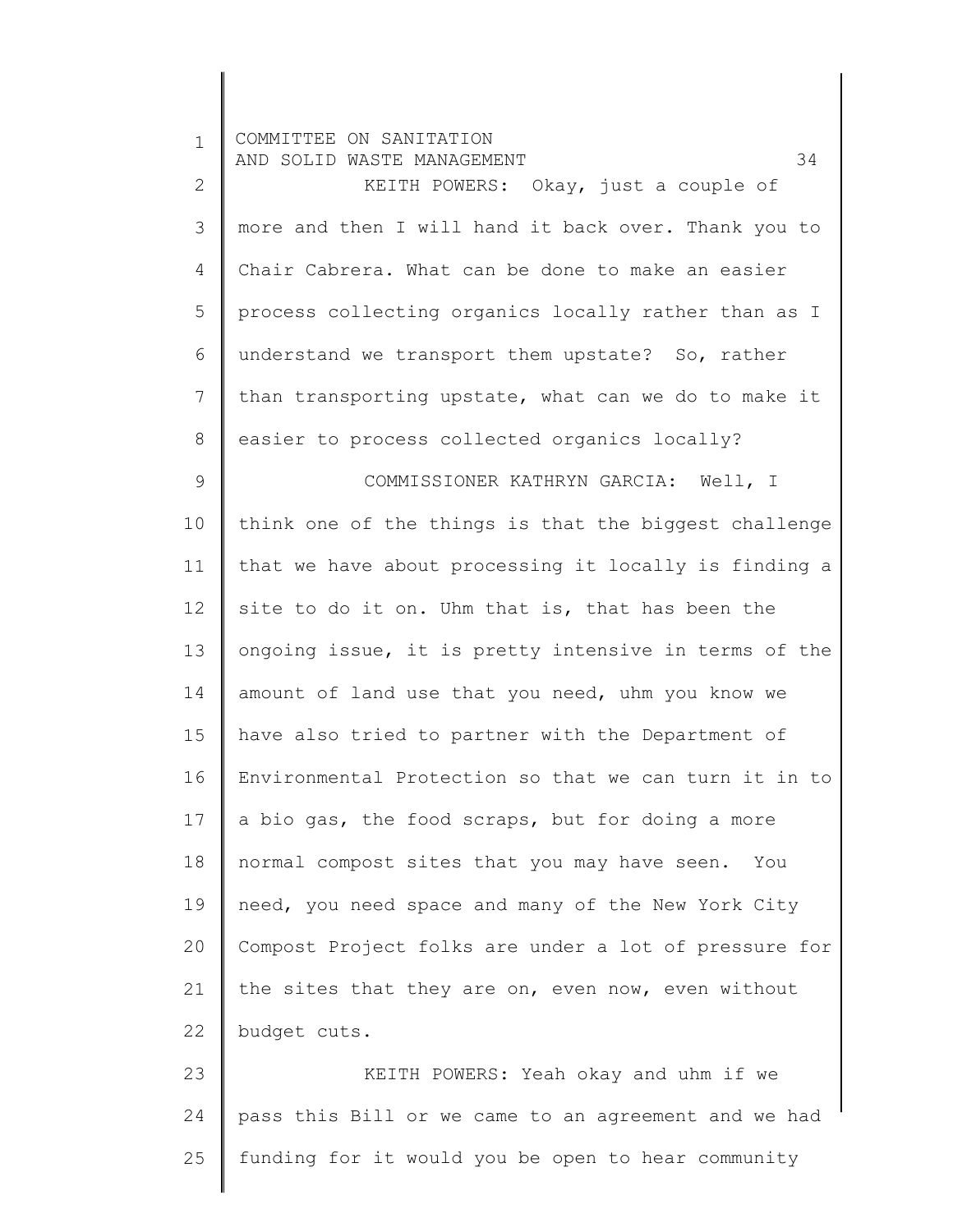1 2 3 4 5 6 7 8 9 10 11 12 13 14 15 16 17 18 19 20 21 22 23 24 25 COMMITTEE ON SANITATION AND SOLID WASTE MANAGEMENT 35 input on the compost sites that were chosen if we were doing three per site and how do you imaging that process works? COMMISSIONER KATHRYN GARCIA: Right now, we would certainly be open to working with all of the stakeholders in this. We usually do try and have those ongoing conversations. We have a lot of interactions with many of the people who are on this panel all the time about where those locations are but you know definitely near public transportation has been very successful in certain areas, but sometimes we get it wrong and we have to move it. You know it doesn't, say the uptake isn't there and then we've changed locations to see if we could get better participation at a different location. So, we are really willing to be flexible. KEITH POWERS: Is there a formal process you envision or is it uhm ongoing conversation dialogue or is there process by which folks would be able to nominate or sites that are in their community? COMMISSIONER KATHRYN GARCIA: Uhm, so often times it is, they will nominate sites but then as we go through a process in terms of whether or not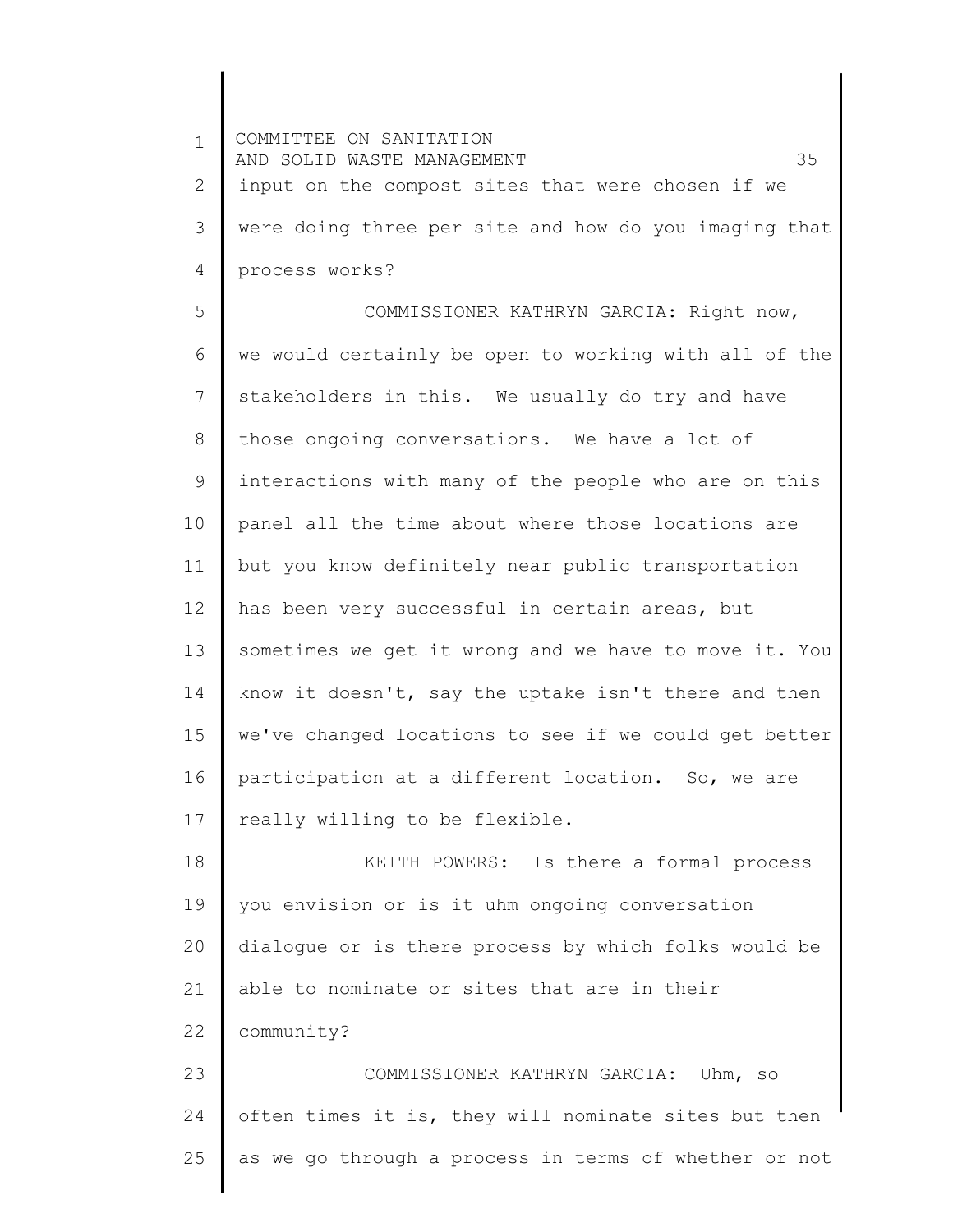1 2 3 4 5 6 7 8 9 10 11 12 13 14 15 16 17 18 19 20 21 22 23 24 25 COMMITTEE ON SANITATION AND SOLID WASTE MANAGEMENT 36 that makes sense given can they support the site? Do we have the right resources to support the site? KEITH POWERS: Okay, I'm going to stop there just out of respect for everybody else who is waiting to ask questions. I may have a few more later but I have to run to a Budget meeting shortly but thank you to Chair Cabrera for giving me the time and thanks to Commissioner and I just want to say thank you to all the folks who have been working with us on this. I am encouraged to hear that if there is some funding that you are open to doing something here. I think we should find the funding this year like \$3 million is just so minimal but I understand that we have to be a little uhm this is a very difficult year but uhm we will get you to talk about ways if funding becomes available to do this. So, thanks for your testimony. COMMISSIONER KATHRYN GARCIA: Thank you. NICHOLE BEAN: Thank you Council Member Powers. Next, we will hear from Council Member Cohen followed by Council Member Chin. Council Member Cohen. SARGEANT AT ARMS: Starting time.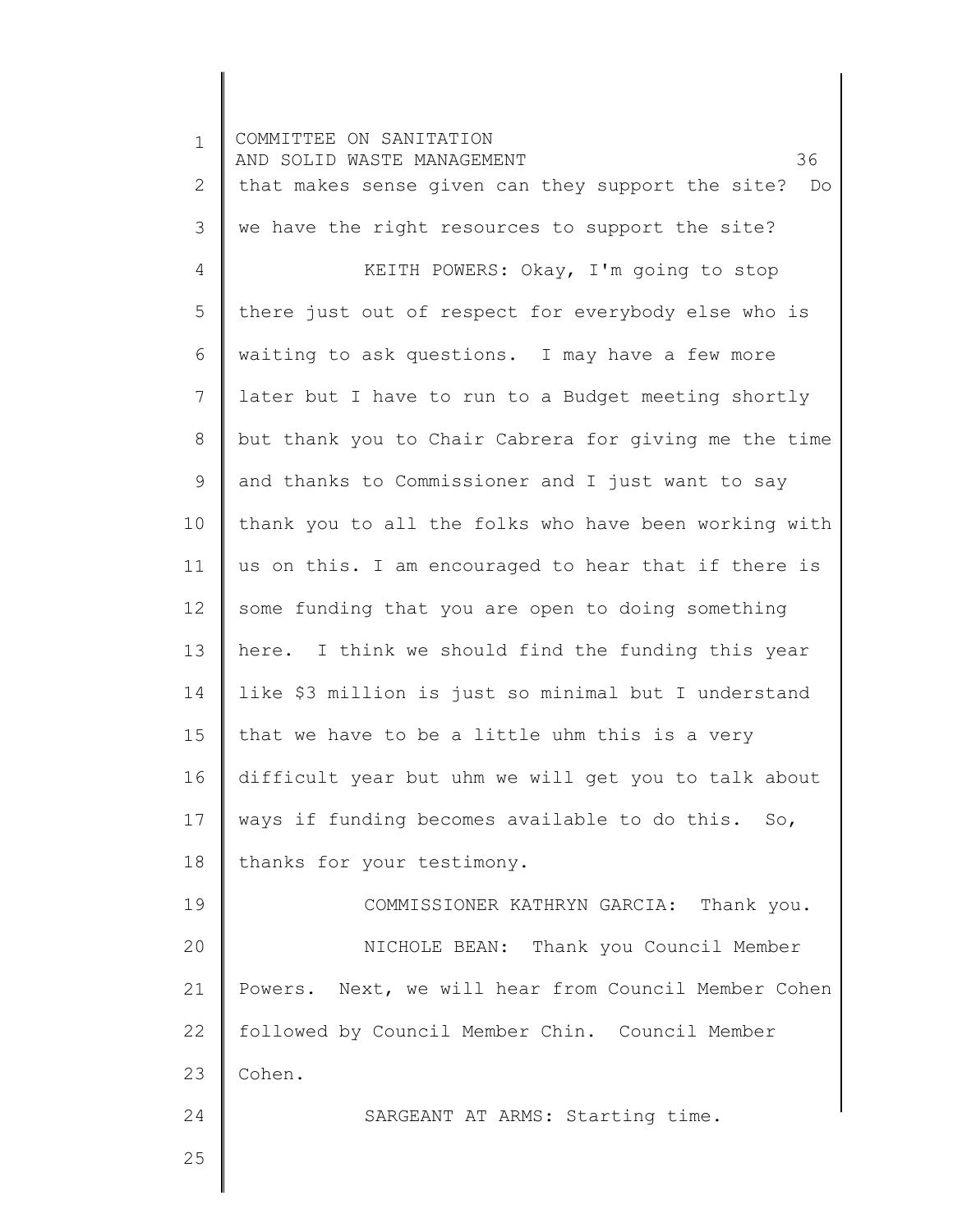1 2 3 4 5 6 7 8 9 10 11 12 13 14 15 16 17 18 19 20 21 22 23 24 25 COMMITTEE ON SANITATION AND SOLID WASTE MANAGEMENT 37 ANDREW COHEN: Thank you very much. It is good to see you Commissioner. COMMISSIONER KATHRYN GARCIA: Nice to see you. ANDREW COHEN: Uhm I know we've talked about you know really how heartbroken we are about the situation in terms of composting. Uhm, you know I am concerned about what you think, sort of the long-term impact in getting people to participate because you know you and I, you came up to my district, we kicked off curbside collections in the district together. Uhm but getting people, like it's a culture change and a way of thinking that this is really going to set us back. I'm wondering if you could just talk a little about what you think the impact will be in terms of if and when we get back to, to being able to do this uhm how much you know we are going to lose in terms of people's participation? COMMISSIONER KATHRYN GARCIA: So, I am very cognizant of the experience that we had after 9- 11 when recycling was cancelled and then came back and it came back slightly differently uhm that we will lose ground during this particular year. Uhm and I know that that means that we are going to have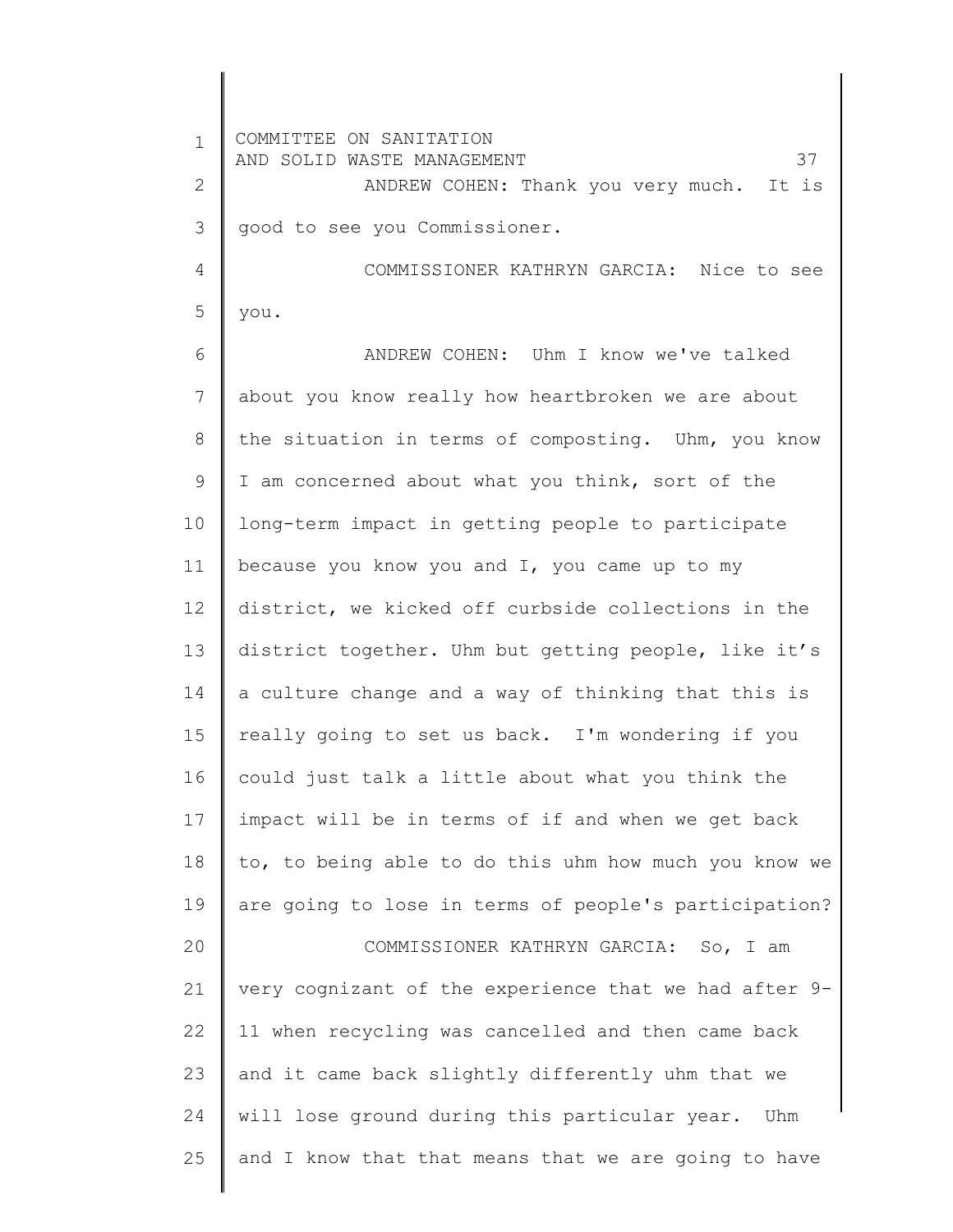| $\mathbf{1}$ | COMMITTEE ON SANITATION<br>38<br>AND SOLID WASTE MANAGEMENT |
|--------------|-------------------------------------------------------------|
| $\mathbf{2}$ | to think really strategically around how we plan for        |
| 3            | bringing it back uhm to make sure that we are re-           |
| 4            | engaging with everyone in the community but we also         |
| 5            | need to work together about like what is our overall        |
| 6            | pact toward getting toward a mandatory program and          |
| 7            | making it so that you know we are invested both in          |
| 8            | making sure that people understand what to do but           |
| 9            | also that they are doing it.                                |
| 10           | ANDREW COHEN: Can you talk about a                          |
| 11           | little bit about; I mean you probably did and I             |
| 12           | missed it and I apologize. Uhm, where we were at in         |
| 13           | terms of participation either both curbside and do,         |
| 14           | we know how many people were using the drop off             |
| 15           | sites.                                                      |
| 16           | COMMISSIONER KATHRYN GARCIA: So, we                         |
| 17           | don't have a counter. It is probably best what              |
| 18           | Deputy Commissioner Anderson said which was about           |
| 19           | 3,000 tons in the drop-off sites and about 50,000           |
| 20           | tons in the curbside program.                               |
| 21           | ANDREW COHEN: I mean that doesn't sound                     |
| 22           | you know relative to how much trash that you move it        |
| 23           | doesn't sound like that much.                               |
| 24           | COMMISSIONER KATHRYN GARCIA: It is still                    |
| 25           | a small percentage I mean obviously it is not               |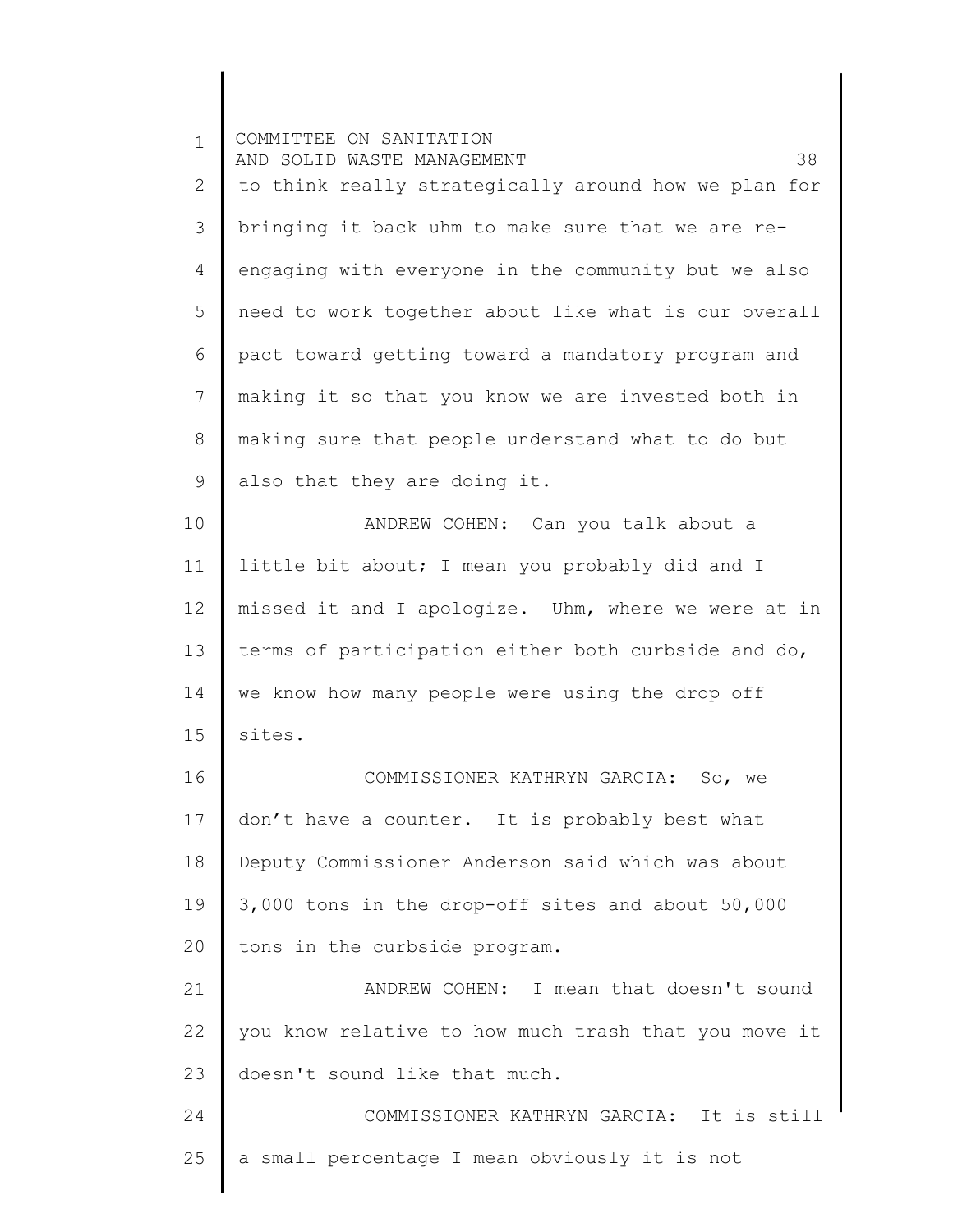| $\mathbf 1$  | COMMITTEE ON SANITATION<br>39<br>AND SOLID WASTE MANAGEMENT |
|--------------|-------------------------------------------------------------|
| $\mathbf{2}$ | available to everyone and it was voluntary and so           |
| 3            | you know we get a lot of different outreach including       |
| 4            | some campaign style outreach things, door to door           |
| 5            | education but still it has been one of the challenges       |
| 6            | with the program is getting people to participate.          |
| 7            | So, we have some folks who are very, very dedicated         |
| 8            | and some folks who were less dedicated. Uhm I'm             |
| 9            | just going to give I think I had mentioned this to          |
| 10           | you and it is in housing and buildings but I have a         |
| 11           | good Bill that would require new, new construction to       |
| 12           | build infrastructure in the building for organics           |
| 13           | collection. I hope that after COVID we get to hear          |
| 14           | that Bill, I would love your thoughts on it. Uhm,           |
| 15           | thank you Chair Cabrera, thank you very much.               |
| 16           | NICHOLE BEAN: Next, we will hear from                       |
| 17           | Council Member Chin. Council Member Chin.                   |
| 18           | SARGEANT AT ARMS: Starting time.                            |
| 19           | MARGARET CHIN: Thank you, thank you                         |
| 20           | Chair, thank you Commissioner for your testimony. I         |
| 21           | have a couple of questions out of the 175 sites that        |
| 22           | you talked about.                                           |
| 23           | COMMISSIONER KATHRYN GARCIA: Uh-huh                         |
| 24           | MARGARET CHIN: Do they include all the                      |
| 25           | farmer market sites in the City?                            |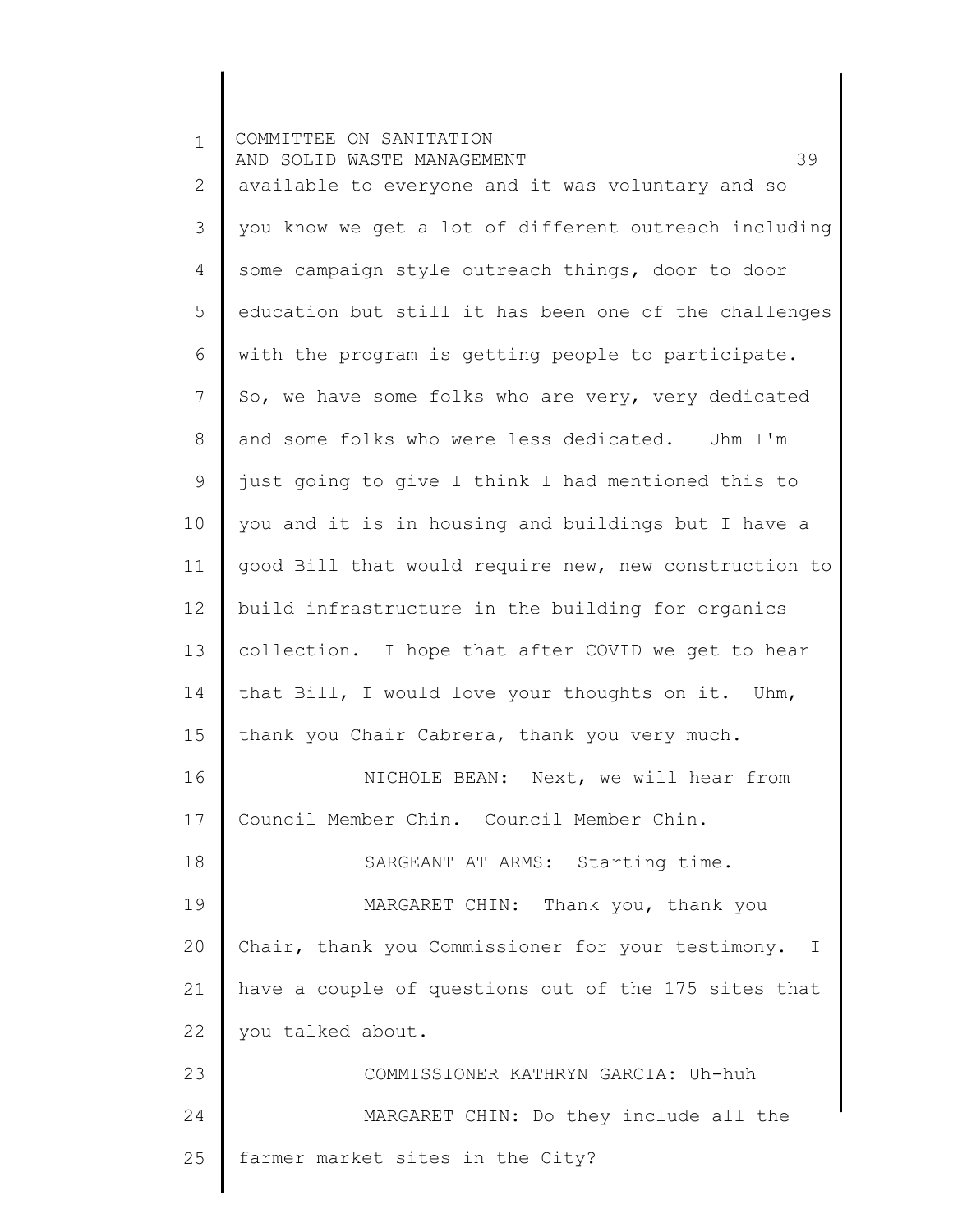| $\mathbf{1}$ | COMMITTEE ON SANITATION<br>40<br>AND SOLID WASTE MANAGEMENT |
|--------------|-------------------------------------------------------------|
| $\mathbf{2}$ | COMMISSIONER KATHRYN GARCIA: Yes, yeah.                     |
| 3            | MARGARET CHIN: Uhm, okay that is                            |
| 4            | unfortunate because that is where a lot of my               |
| 5            | constituents, you know I see them on the weekend            |
| 6            | dropping things off, dropping their food scrap and it       |
| 7            | is like a ritual, I would definitely need to find a         |
| 8            | way to continue that. Uhm, the other thing is that          |
| 9            | have you looked at Governor's Island? Uhm, because          |
| 10           | Earth Matter is out there and we tour Governor's            |
| 11           | Island like during the summer, uhm I mean they have a       |
| 12           | really big composting program out there.                    |
| 13           | COMMISSIONER KATHRYN GARCIA: Uh-huh.                        |
| 14           | MARGARET CHIN: They compost all the food                    |
| 15           | scrap on Governor's Island itself and right now they        |
| 16           | still got a lot of land. I mean it hasn't been              |
| 17           | developed yet and so there may be an opportunity to         |
| 18           | really utilize that space to expand the composting          |
| 19           | program. I mean you could take the food scrap by            |
| 20           | tugboats or whatever, but that is some place that I         |
| 21           | think we really need to look at, especially in the          |
| 22           | short-term and my third point is that this is               |
| 23           | improvement district throughout the City. I think           |
| 24           | they are all an important resource that could help us       |
| 25           | with community drop-off sites for composting uhm            |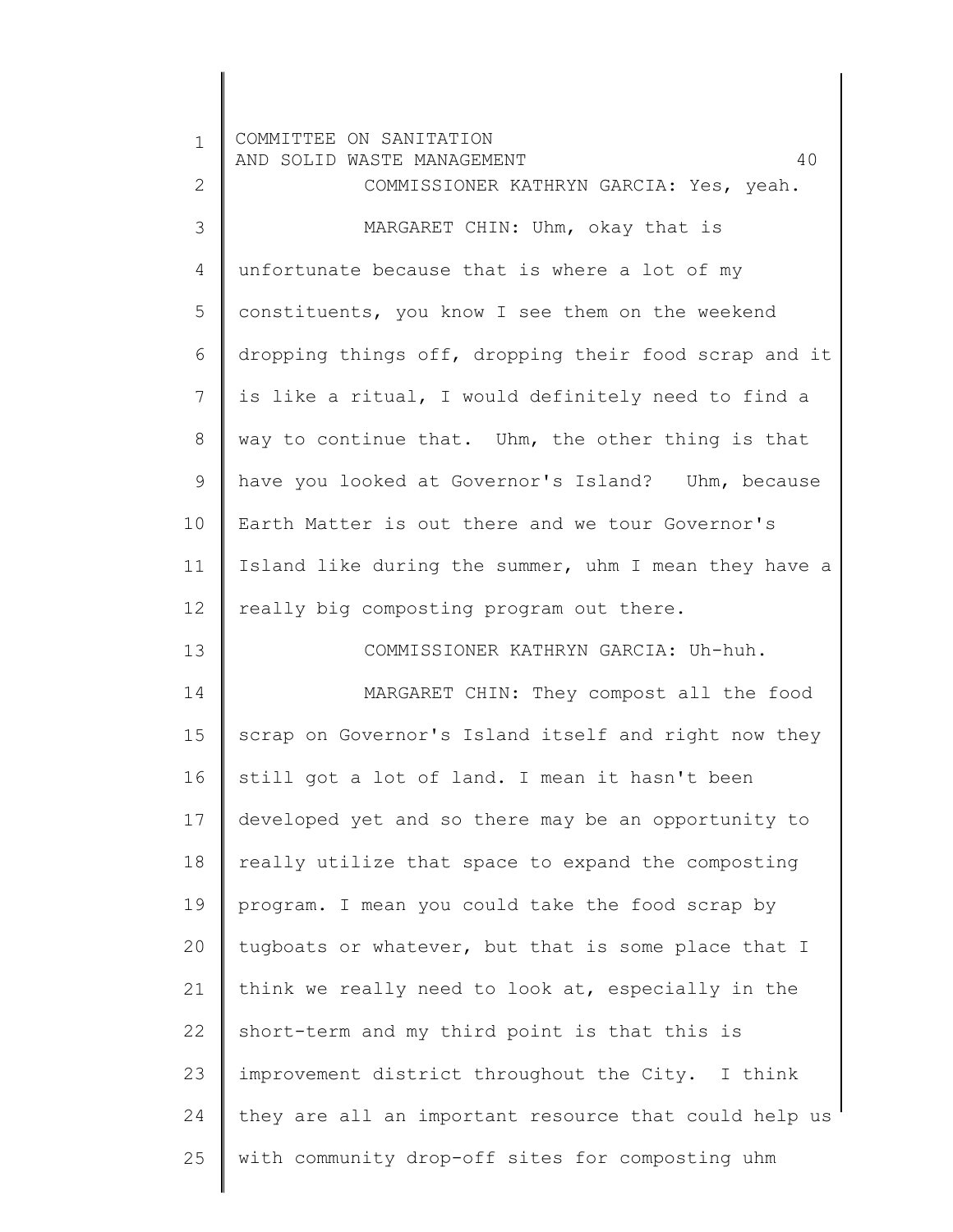| $\mathbf 1$    | COMMITTEE ON SANITATION<br>41<br>AND SOLID WASTE MANAGEMENT |
|----------------|-------------------------------------------------------------|
| $\mathbf{2}$   | because you know they are part of the community, they       |
| 3              | work with small businesses but they also work with          |
| 4              | residential property owner and they have the, the           |
| 5              | people, the staff that can manage some of the drop-         |
| 6              | off site so I think we should really reach out to           |
| $7\phantom{.}$ | some of the especially the one that represent a large       |
| 8              | residential area and see if they can be a partner uhm       |
| 9              | in this time when you know when we don't have the           |
| 10             | budget but they might be a good resource to help us.        |
| 11             | COMMISSIONER KATHRYN GARCIA: Thank you                      |
| 12             | Council Member, I am going to think that those are          |
| 13             | two really interesting points about using Governor's        |
| 14             | Island, it might take us a little time to figure out        |
| 15             | how to get things to Governor's Island I don't think        |
| 16             | we could use tugboats. Uh but.                              |
| 17             | MARGARET CHIN: Well, you should talk to                     |
| 18             | Governor's Island like I can help you. You know they        |
| 19             | have more ferries and you know you could borrow the         |
| 20             | tugboat from the South Street Seaport Museum. It just       |
| 21             | is a resource I mean they got a lot of space and they       |
| 22             | already do composting.                                      |
| 23             | COMMISSIONER KATHRYN GARCIA: Yeah.                          |
| 24             |                                                             |
| 25             |                                                             |
|                |                                                             |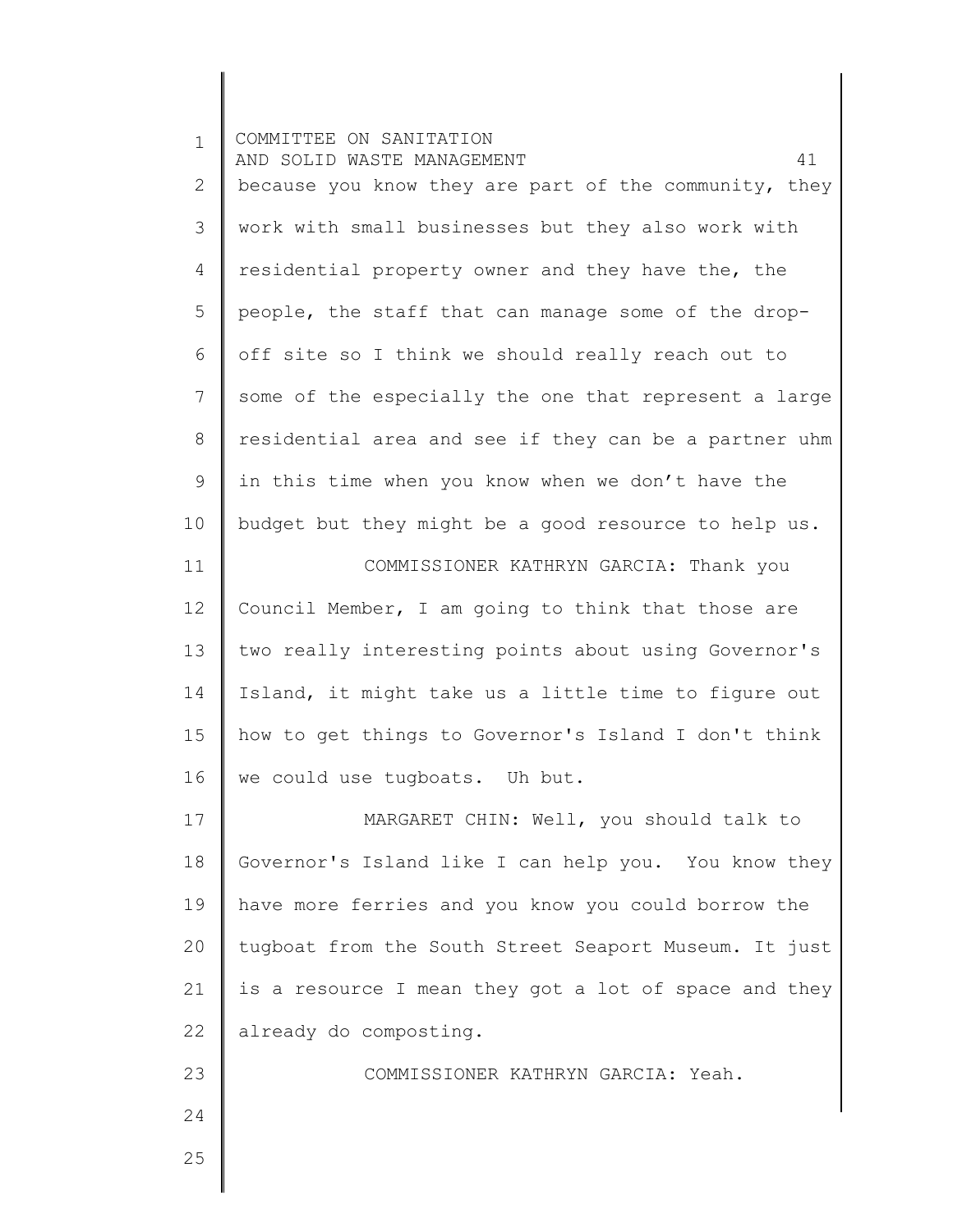1 2 3 4 5 6 7 8 9 10 11 12 13 14 15 16 17 18 19 20 21 22 23 24 25 COMMITTEE ON SANITATION AND SOLID WASTE MANAGEMENT **AND** SOLID WASTE MANAGEMENT MARGARET CHIN: So, I think it is just great you know that we can use them to help us. And what about the Business Improvement District? COMMISSIONER KATHRYN GARCIA: So, the Business Improvement District is like we will reach out to them uhm about how that might be something that could be useful. I need to think about it a little bit, about how they would fit in but I think that you are right there. Always a resource to us in anything that we do, whether or not it is on waste or cleaning they have always been central to how we think about ensuring those commercial corridors stay in good shape. MARGARET CHIN: Yeah, I'll be happy to reach out to the one in my District and also with Governor's Island uhm so let me know. COMMISSIONER KATHRYN GARCIA: Okay we will. MARGARET CHIN: If you need the help with that. Thank you, thank you Chair. NICHOLE BEAN: Chair Cabrera seeing no more Council Member questions should we move to public testimony?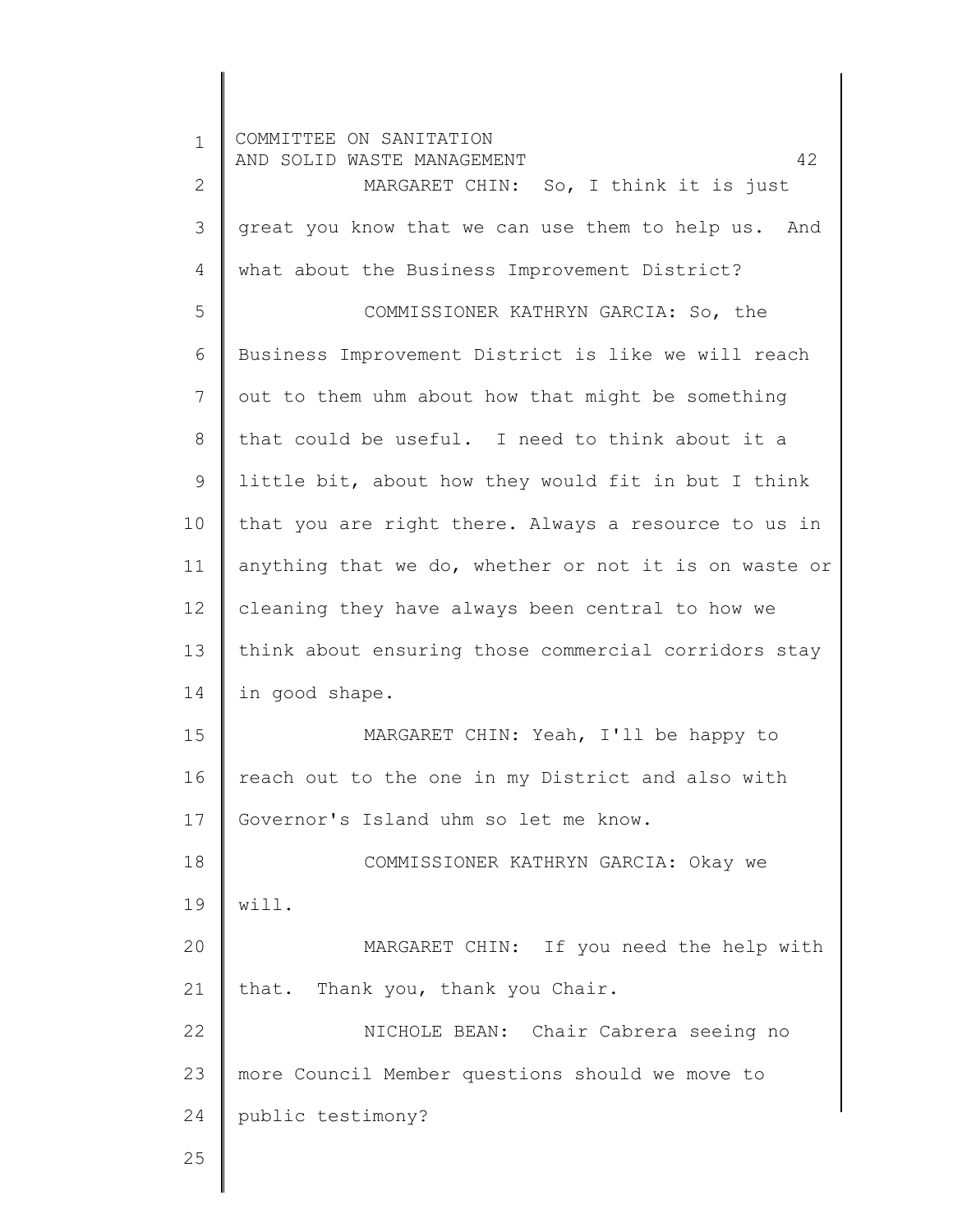| $\mathbf 1$  | COMMITTEE ON SANITATION<br>43<br>AND SOLID WASTE MANAGEMENT |
|--------------|-------------------------------------------------------------|
| $\mathbf{2}$ | CHAIRPERSON FERNANDO CABRERA: Yes                           |
| 3            | please. And we want to also recognize that we were          |
| 4            | joined by Council Member Brannan. Thank you                 |
| 5            | Commissioner I appreciate your testimony and I know         |
| 6            | these are difficult times and hopefully we will get         |
| 7            | help from the Federal Government. If we don't,              |
| 8            | these are going to be very difficult days. Very             |
| 9            | difficult. Far more than anything we have ever seen         |
| 10           | so it my hope that we do get the help. And so, with         |
| 11           | that, uhm this wraps up the administration's                |
| 12           | testimony. I will turn it over to Nichole who will          |
| 13           | go over the procedure for public testimony.                 |
| 14           | NICHOLE BEAN: Thank you. We will now                        |
| 15           | turn to public testimony. I would like to remind            |
| 16           | everyone that unlike our typical hearings we will be        |
| 17           | calling individuals one by one to testify. Council          |
| 18           | members who have questions for a particular panelist        |
| 19           | should use the raise hand function in Zoom and I will       |
| 20           | call on you after three panelists have completed            |
| 21           | their testimony. For panelists, once your name is           |
| 22           | called a member of our staff will unmute you and the        |
| 23           | Sargeant at Arms will give you the go ahead to begin        |
| 24           | upon setting the timer. Please wait for the Sargeant        |
| 25           | to announce that you may begin before delivering your       |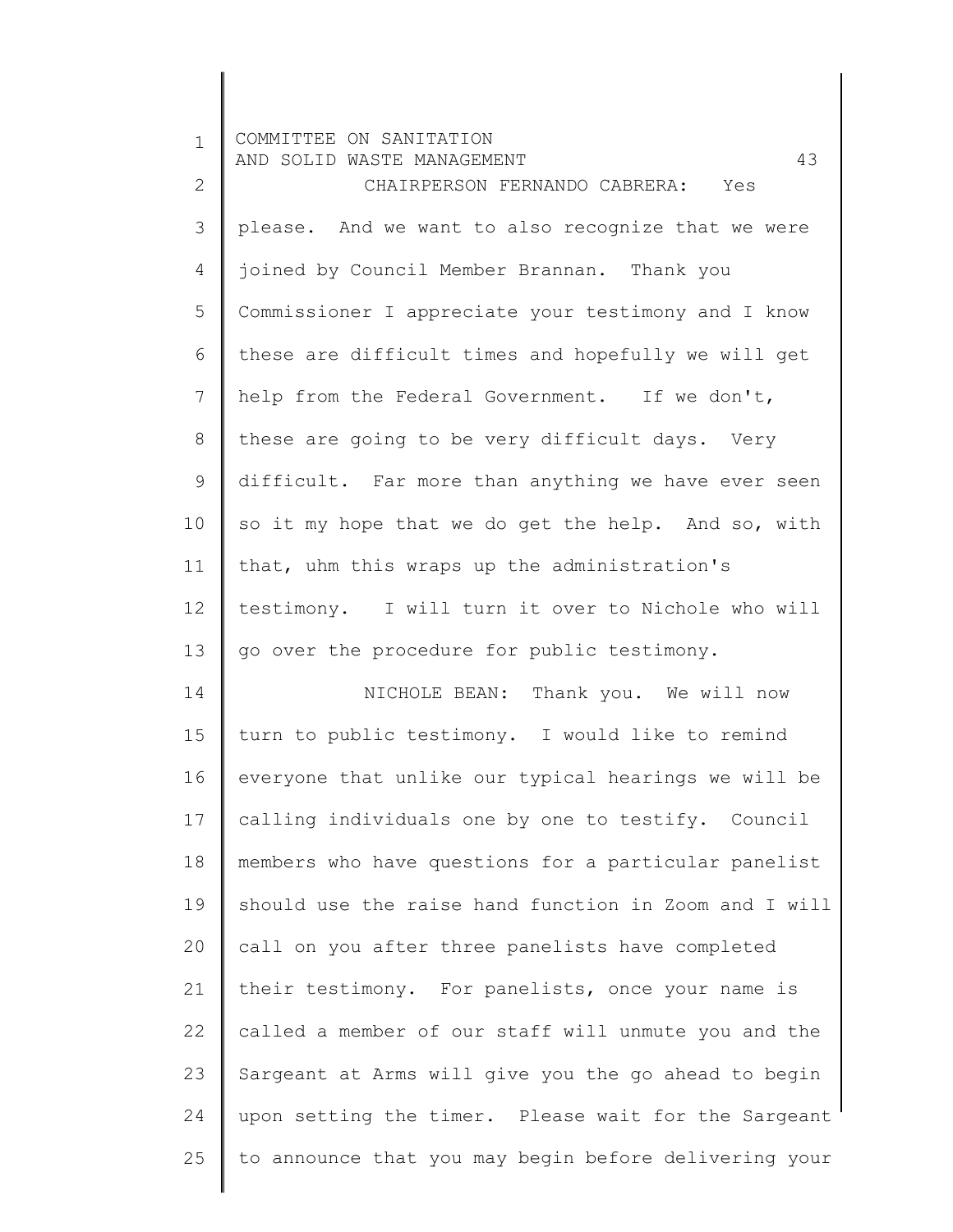1 2 3 4 5 6 7 8 9 10 11 12 13 14 15 16 17 18 19 20 21 22 23 24 25 COMMITTEE ON SANITATION AND SOLID WASTE MANAGEMENT **AND** SOLID WASTE MANAGEMENT testimony. We will be starting with Manhattan Borough President, Gail Brewer. Following her testimony, the next panel will be Eric Goldstein followed by Carlos Casteel Croak followed by Justin Wood. The Manhattan Borough President. GAIL BREWER: Thank you very much. I am Gail Brewer, Manhattan Borough President and I certainly want to thank interim Chair Cabrera, uhm certainly Council Member Powers and I hope Chair Reynoso feels better. I am a co-sponsor of both Intro 1942 and Intro 1943 and I fully support establishing drop-off centers for New Yorkers to recycle and organic materials in the 59th community districts. I don't need to tell you that from my perspective, these centers are crucial to ensure that the City continues toward zero waste by 2030. These centers in every community will expand recycling in an equitable way opportunity to drop-off food scraps, e-waste and textiles into districts that have not yet been served by organics. I also the members of the committee to consider the following recommendations as you work on the passage of both Bills. In the districts, public, NYCHA housing often exists and it leaves one of the three required community recycling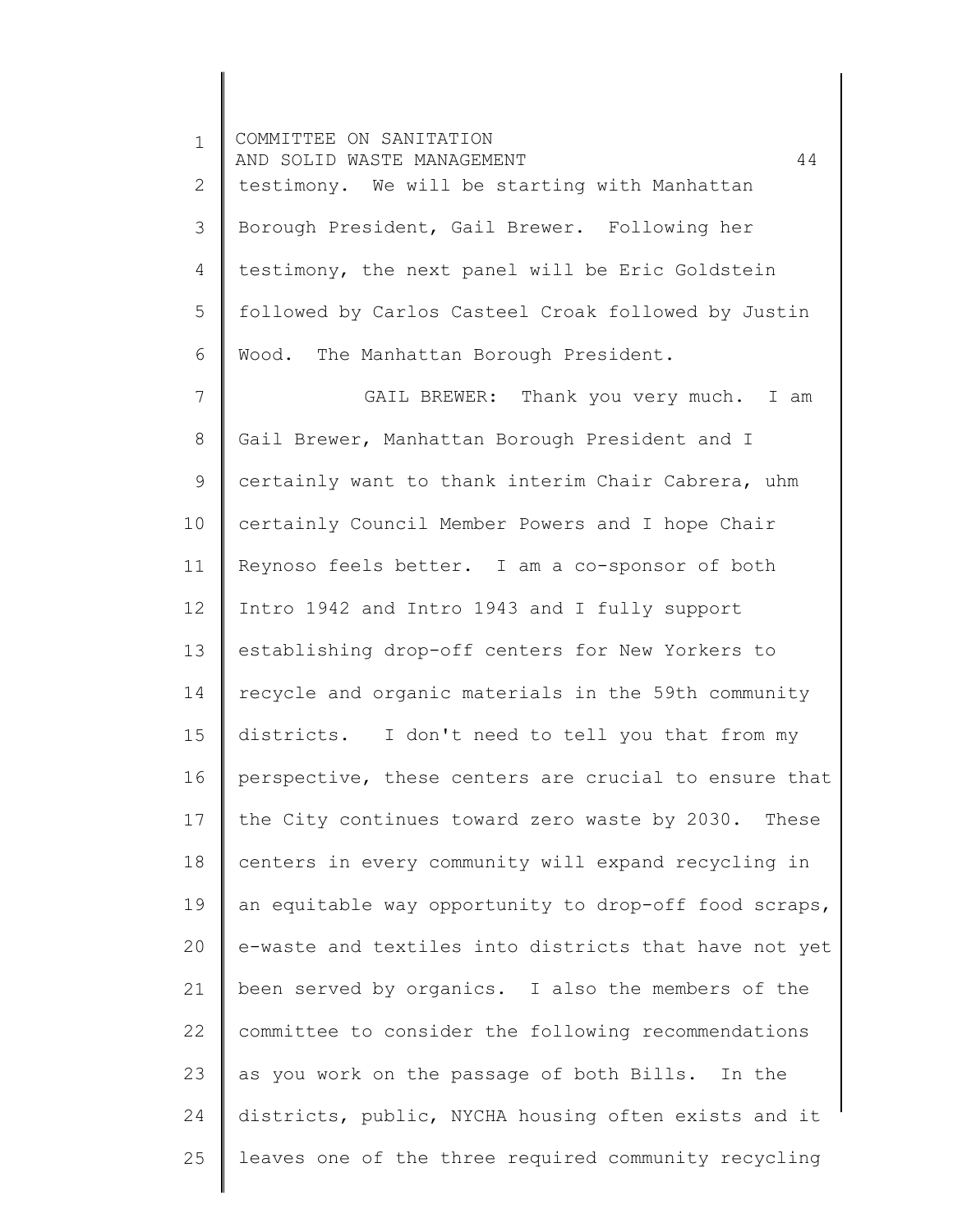1 2 3 4 5 6 7 8 9 10 11 12 13 14 15 16 17 18 19 20 21 22 23 24 25 COMMITTEE ON SANITATION AND SOLID WASTE MANAGEMENT 45 centers we think should be sited even within a development or a location that is accessible to the NYCHA residents. The NYCHA location would also accept food scraps I would hope. When determining where to establish drop-offs sanitation needs to work with NYCHA's really wonderful sustainability team and with the residents under consideration before decisions are made. And once a location is chosen, NYCHA is selected I hope that everyone would work on education and knowledge. Community centers can also serve as collection sites for disposing pharmaceutical waste. As you know, we have a very active Manhattan Solid Waste Advisory Board know as SWAB and that particularly committee analyze or reach of State Legislation which allows retail pharmacies to register as pharmaceutical waste collectors and install collection boxes to take back drugs and other unused controlled substances. You know that is a problem if you keep them around. SWAB found that almost no pharmacy in Manhattan had installed collection boxes nor were the pharmacies on site aware of their store's ability to do so. SWAB members could only confirm one pharmacy in Union Square that had a box. So, with the shortage of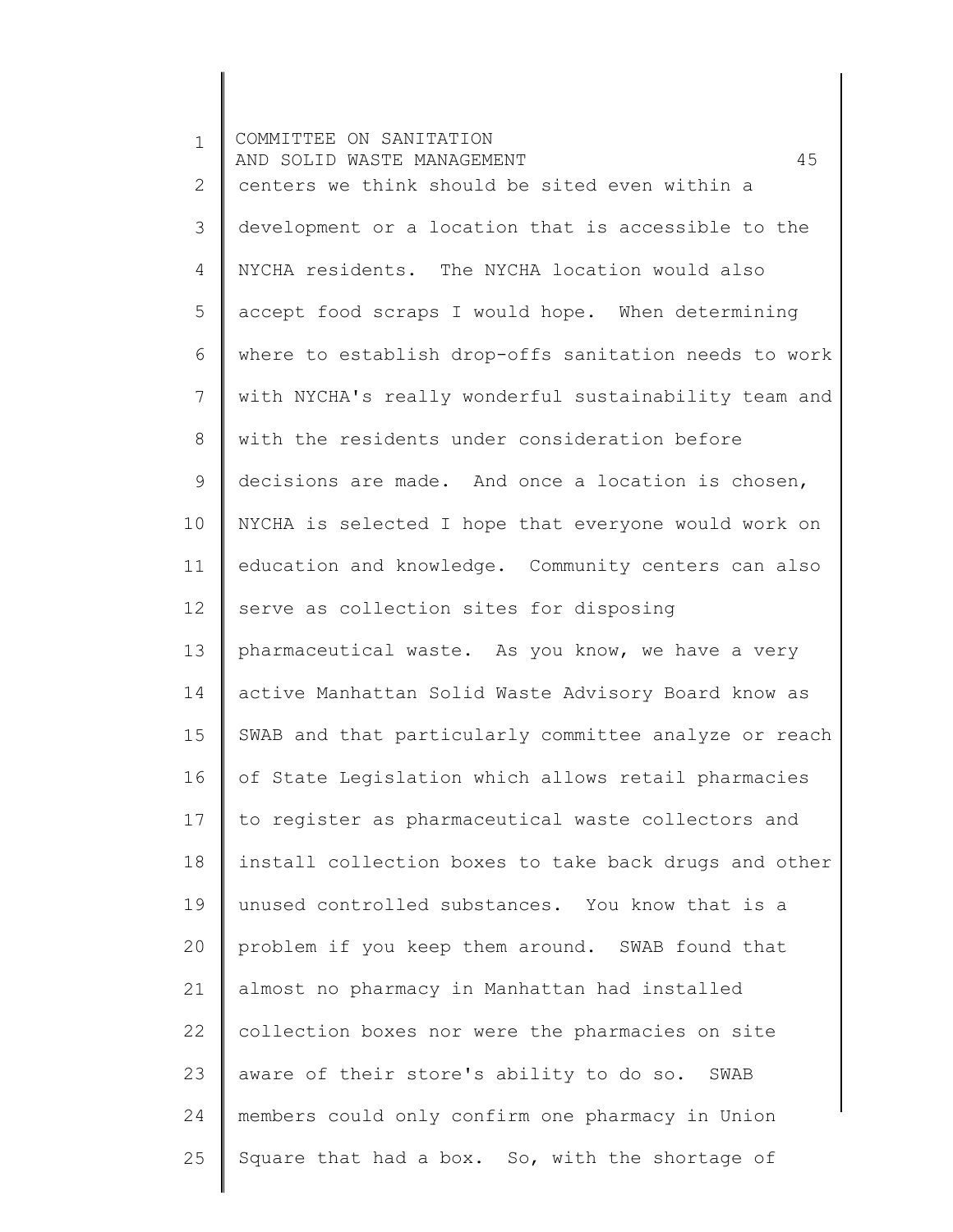1 2 3 4 5 6 7 8 9 10 11 12 13 14 15 16 17 18 19 20 21 22 23 24 25 COMMITTEE ON SANITATION AND SOLID WASTE MANAGEMENT  $46$ collection opportunities outside of annual national prescription drug takeback days which we have all participated in and periodic safe disposal events this committee should work with the Sanitation Department and the Department of Health on the State level consider included pharmaceutical place is a part of the centers. Finally, I want to reiterate as you know the importance of education in others that is always needed. New Yorkers need to know about the centers in order to participate and as this wonderful City Council continues to work out the details of the FY21 Budget, I know the challenges, I really urge that there be sufficient funding for alerting the public about community recycling centers and encourage recycling in general. Thank you for the support and support of recycling expansion, organic collection throughout the City of New York and I hope we can pass Intro 1942 and Intro 1943. Thank you very much. NICHOLE BEAN: Thank you, Council Member Powers. KEITH POWERS: Thank you, thank you Borough President, it is nice to see you. Thank you as always for everything you do in my district and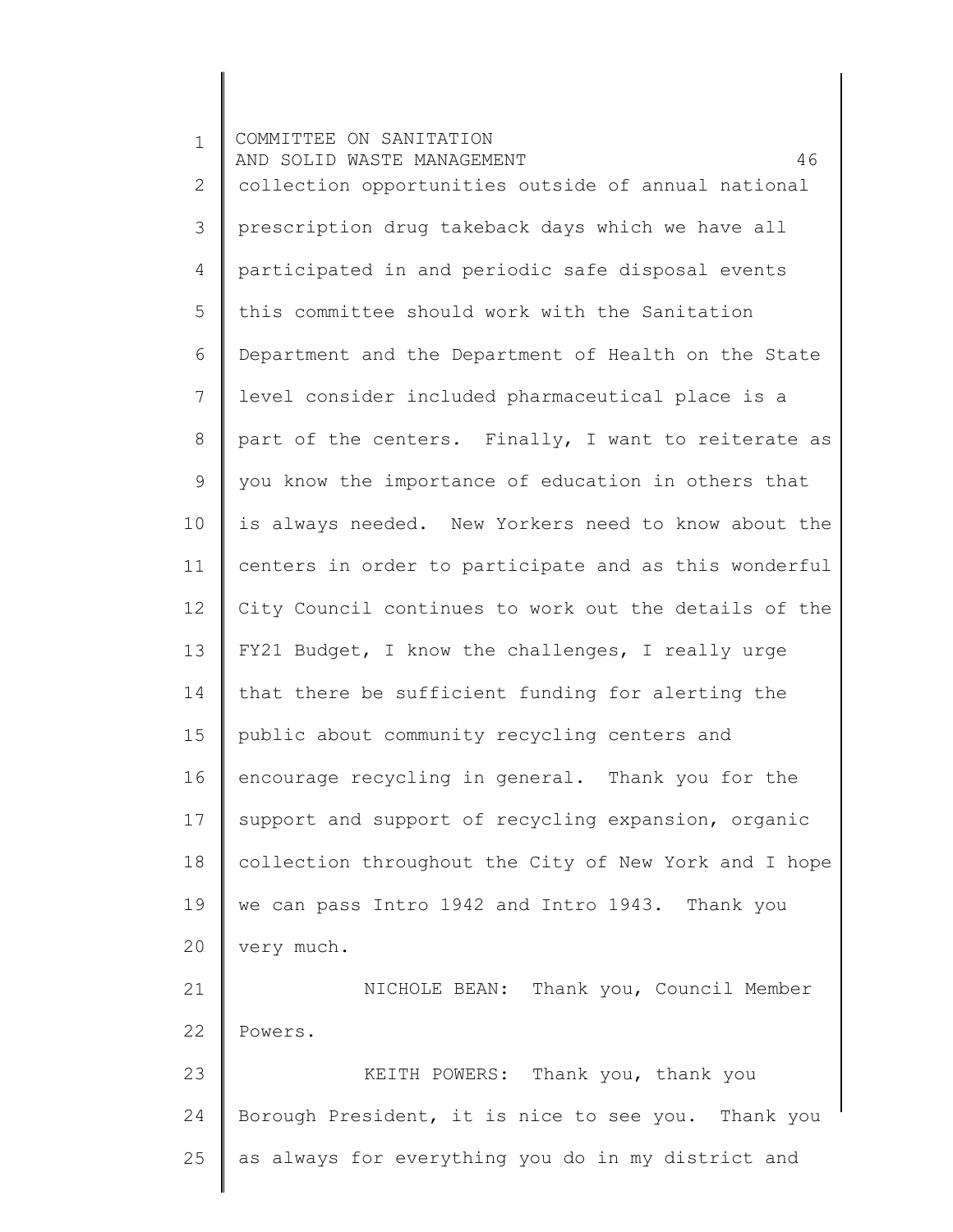1 2 3 4 5 6 7 8 9 10 11 12 13 14 15 16 17 18 19 20 21 22 23 24 COMMITTEE ON SANITATION AND SOLID WASTE MANAGEMENT **AND** SOLID WASTE MANAGEMENT Borough. You talked a little bit about education. First of all, I like the suggestion around, around public housing and I think it is one that we will look at and I appreciate that. And also even where I live in size and town like advocate organized neighborhood where you can really kind of coordinate is extremely helpful for us but for people that live outside of the complexes where it seems so people don't know what even composting in, so some people I think in my district how easy it is and then also get some logistical hurdles to getting people what they need to be able to do it. Do you have any thoughts or recommendations on how we together educate constituents let's say in Manhattan or anywhere else about how to do it? And also, how to ease people in to it and make it easier for people to be able to do it? I have lots of neighborhoods in my district where it seems like people, we can look I'm sure there is a map of usage somewhere but where it seems like there is a tremendous opportunity to increase participation? BOROUGH PRESIDENT GAIL BREWER: I hate to keep bringing up the schools but it is like that is

how we started recycling was the kids started doing

25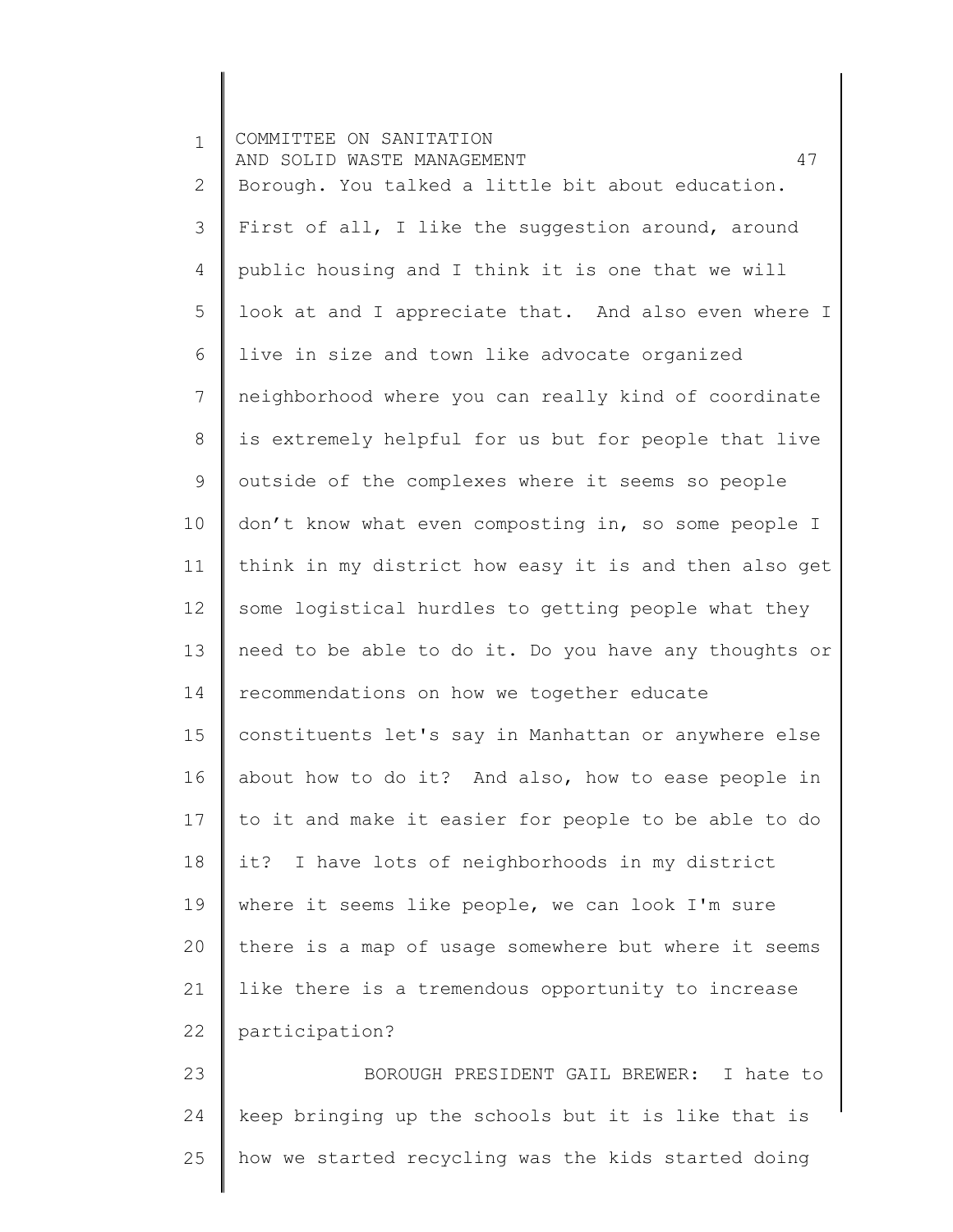1 2 3 4 5 6 7 8 9 10 11 12 13 14 15 16 17 18 19 20 21 22 23 24 25 COMMITTEE ON SANITATION AND SOLID WASTE MANAGEMENT **ASSESSED ASSESSED** 48 it and then they asked their parents why they weren't. So, as you know it has not been a great success at the schools. And we started out on the upper west side eight parents, eight schools. I remember it well. And then it spread citywide but has not gone really well. So, I think to answer your question, again this is a tremendous loss if we don't continue it but I think we have to focus on the schools and make sure they are doing it and the kids participate. We had at some point you know volunteer one, a guidance counselor, somebody, we tried to get them some extra funding that didn't work out, working with the kitchen staff and then working with the kids to have some kind of competition. You know you got to work on your lunch, you got to make sure it goes into the right bin etc. and I do think that is the way to start to be honest with you. Is to get the school to do it right, they are not doing it right now. KEITH POWERS: That is the hardest hurdle for the school I imagine is just getting the students to be able to sort out and the staff to be able to. BOROUGH PRESIDENT GAIL BREWER: Because as soon as you compromise a bin as you know. KEITH POWERS: Right.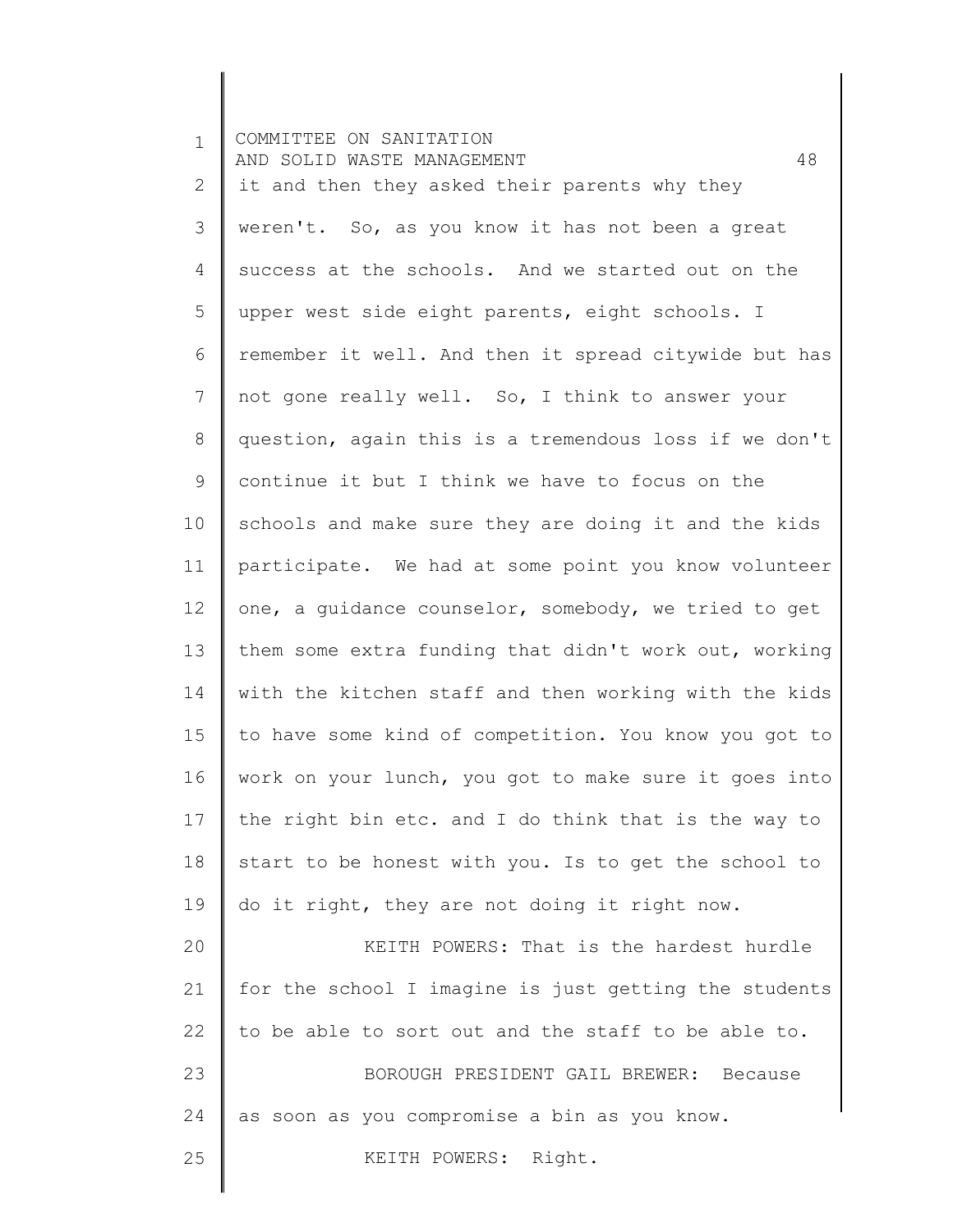1 2 3 4 5 6 7 8 9 10 11 12 13 14 15 16 17 18 19 20 21 22 23 24 25 COMMITTEE ON SANITATION AND SOLID WASTE MANAGEMENT 49 BOROUGH PRESIDENT GAIL BREWER: Then the end result is not good and the Land Use end result company is not going to take the scraps. So, that's been our problem without getting in to so many specifics. I think uhm Bridget knows this only too well and that is after a lot of work. I mean there was work put into this uhm but it just takes more. And then you know so, I don't know how else to say it. I think, I know my block does it so it is very haphazard as to which block or which development. Obviously NYCHA would be a huge difference. I only talk about the rats. If you get rid of organics in a positive way then you are not going to have rats and that's where I wish we could have more conversation because that's a good education. A good public relation, don't talk about organics, talk about rats and that's when you get people's attention. The answer to your questions is schools and rats. KEITH POWERS: Yeah, alright, gotcha, okay thank you, thanks for the testimony. NICHOLE BEAN: We will hear from Council Member Lander. BRAD LANDER: Pretty much, Chair Cabrera it is good to be with you and I am going to ask this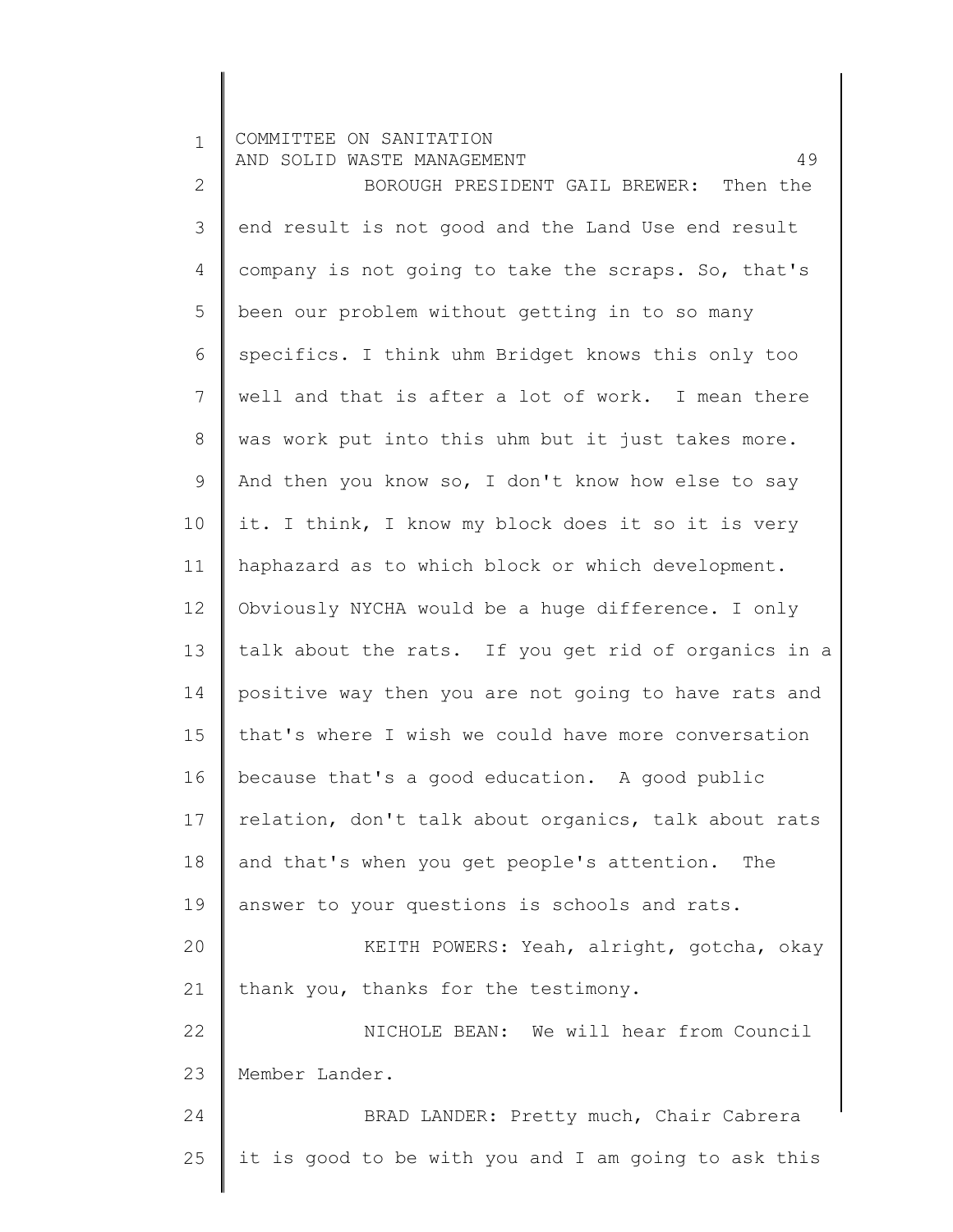1 2 3 4 5 6 7 8 9 10 11 12 13 14 15 16 17 18 19 20 21 22 23 24 25 COMMITTEE ON SANITATION AND SOLID WASTE MANAGEMENT **FOULD** 50 question of the next panel as well but I would love the Borough President's take on it. Uhm, Borough President you know obviously I represent a district like the one that you used to represent in the Council with a lot of people so eager to participate in the Organics Program and so like you, we've taken a kind of a you know, Coalition of the Willing approach. Let's get people where they are excited and go with kind of a voluntary energy approach and on the one end, I've loved that you know my, my block, a lot of my neighbors really like doing it. It is so sad about the program being lost but I wonder a little now that we are looking at the fact that we build a program that doesn't actually save us money because it is not at the full scale that we need for the City. Do you think? I mean we got to do what we can in this year's budget to preserve and save pieces of this program but as we are looking longer term, do you think we need to consider options that a little less coalition of the willing and a little more like it becomes mandatory it is the law of the City or, I don't know, what are we going to do to build a program that gets out beyond you know a few pockets where people love doing it because the only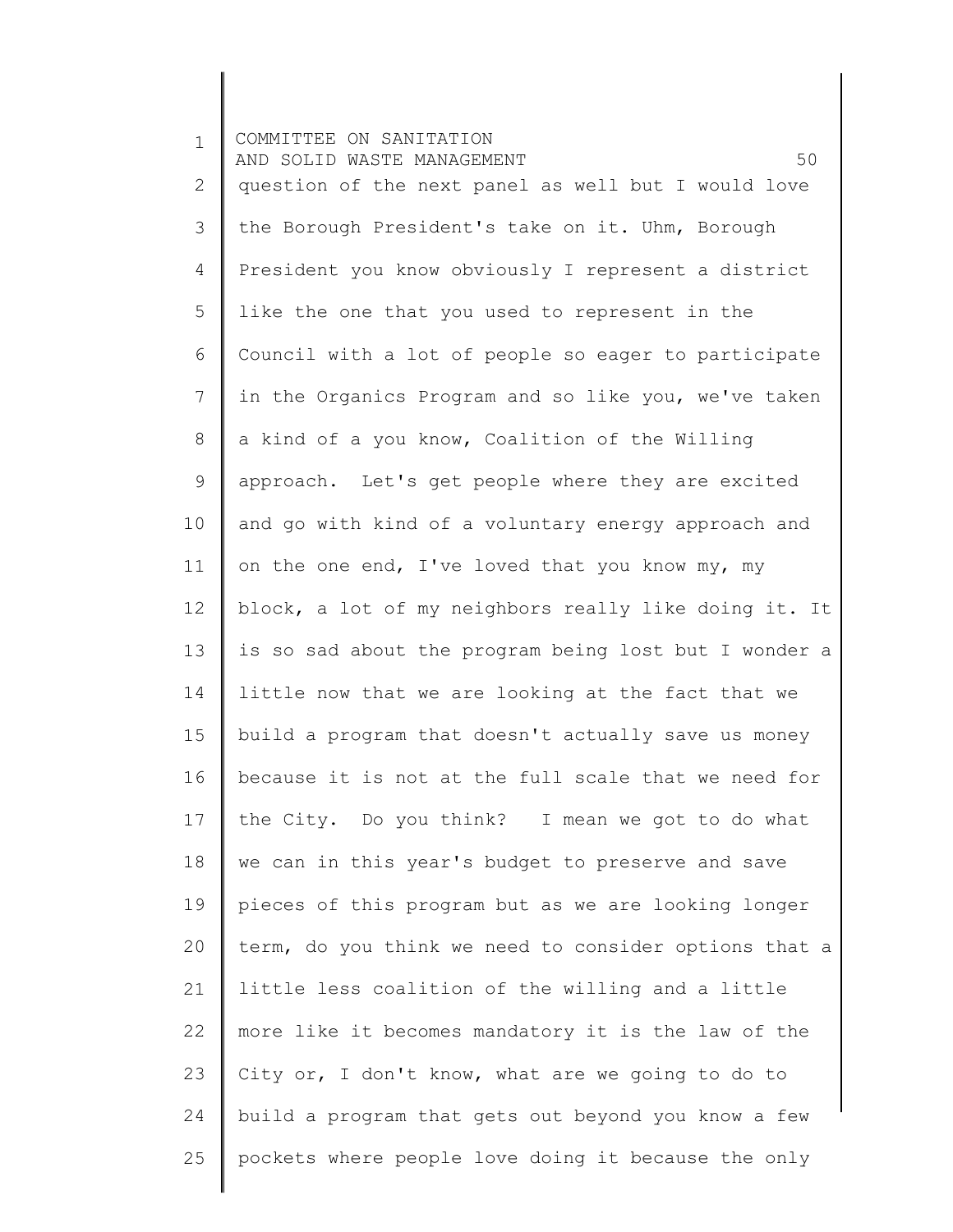1 2 3 4 5 6 7 8 9 10 11 12 13 14 15 16 17 18 19 20 21 22 23 24 25 COMMITTEE ON SANITATION AND SOLID WASTE MANAGEMENT FOR SAME SETTING AND SOLID WASTE way to get to zero waste is something with a fuller adoption. BOROUGH PRESIDENT GAIL BREWER: Yeah, I agree with you and tell you also if you get to a certain point and you know I'm not allowed to ask questions but that would have been a question for the City because there is a demarcation where it ends up re-stabling and not cost and so what is that uhm that milestone. What is the metric? That would be another question that I would love to get answered. I think ideal has a number; I don't know what the City's number is. So, unless we have the whole issue which is also controversial about the ways in which going down the sink is another opportunity which I know DEP doesn't often like. So, think all of this has to be considered because we cannot have these heavy loads and we need it for composting. I mean there is just so many ways that organics needs to not be in the landfill, for cost reasons and for rats which is those my issue for the composting. So, it really need attention and as you know the worst thing to do is to stop the program because then people you know out of site, out of mind, so I am very concerned about it and I wish that we could hopefully at least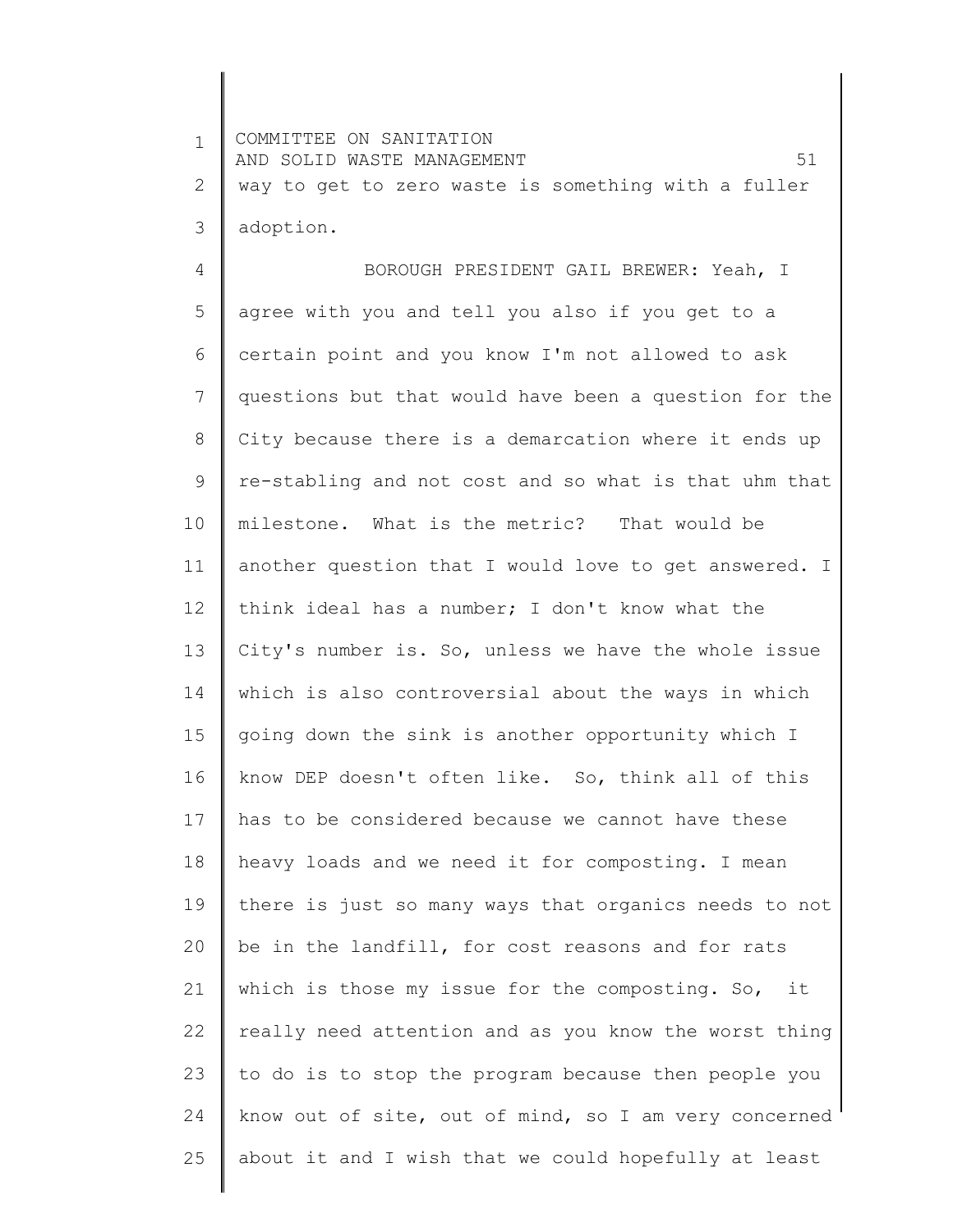| $\mathbf{1}$ | COMMITTEE ON SANITATION<br>52<br>AND SOLID WASTE MANAGEMENT |
|--------------|-------------------------------------------------------------|
| 2            | an intra-measure could be instituted but it needs to        |
| 3            | have a whole year of process from commercials to            |
| 4            | schools. The schools are a challenge, I mean we've          |
| 5            | been trying to eight years so they need a real heavy        |
| 6            | support mechanism of some kind to. But that is one          |
| 7            | for one lunch plus breakfast. That is a lot of              |
| 8            | organics.                                                   |
| 9            | BRAD LANDER: Thank you.                                     |
| 10           | NICHOLE BEAN: Do any other Council                          |
| 11           | Members have questions for the Manhattan Borough            |
| 12           | President? Seeing none. Next, we will hear from Eric        |
| 13           | Goldstein, followed by Carlos Casteel Croak followed        |
| 14           | by Justin Wood. Eric.                                       |
| 15           | SARGEANT AT ARMS: Starting time.                            |
| 16           | ERIC GOLDSTEIN: Thank you Council Members                   |
| 17           | Cabrera, Power, Lander, Borough President Brewer and        |
| 18           | best wishes to Chairman Reynoso. My name is Eric            |
| 19           | Goldstein and I am the NYC Environment Director at          |
| 20           | the Natural Resources Defense Council. One of the           |
| 21           | often over looked facts about environmental history         |
| 22           | in New York City is that going back to the beginnings       |
| 23           | of the Environmental Movement it has frequently been        |
| 24           | the City Council not the Mayor's office that has            |
| 25           | instigated positive environmental policy changes for        |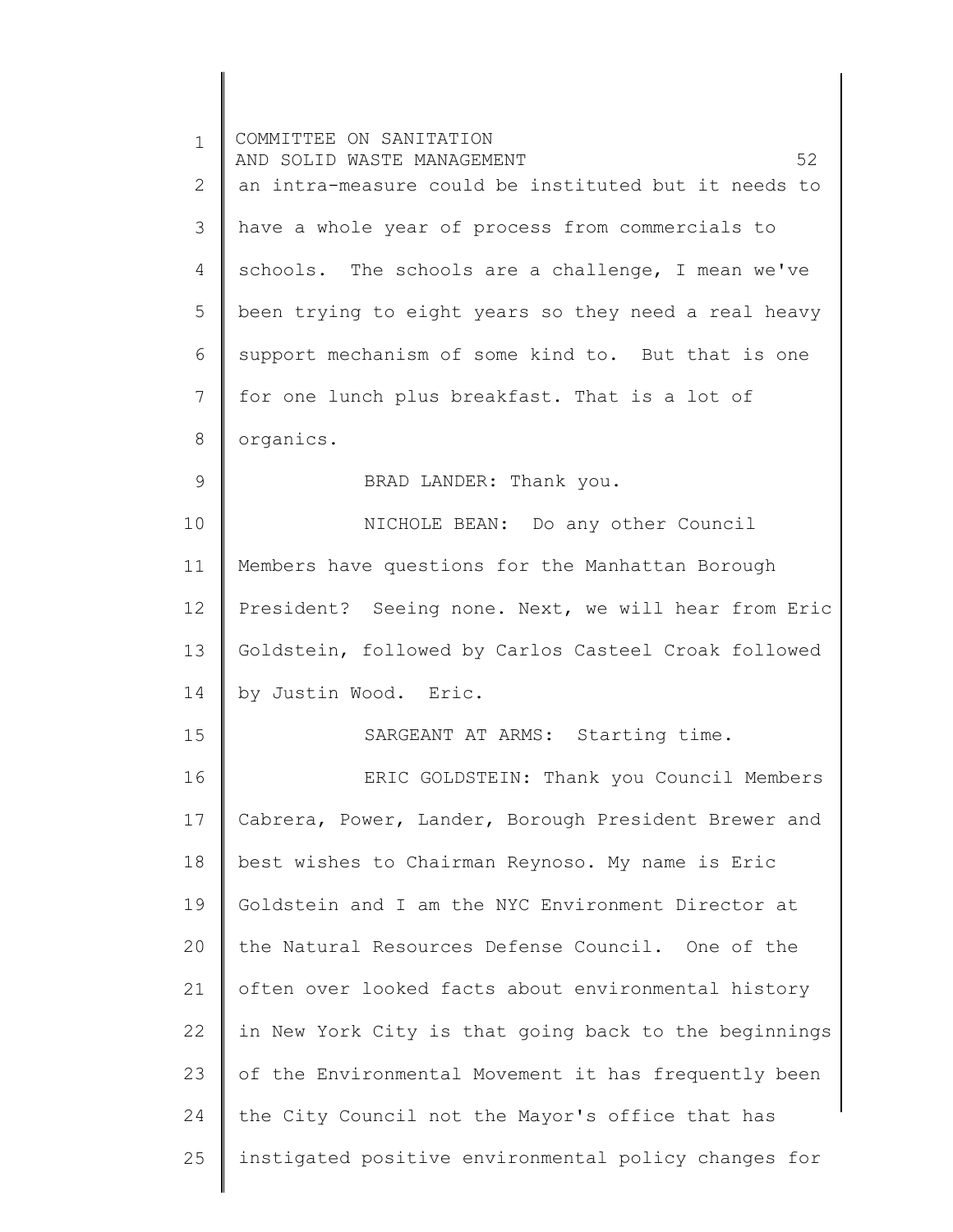1 2 3 4 5 6 7 8 9 10 11 12 13 14 15 16 17 18 19 20 21 22 23 24 25 COMMITTEE ON SANITATION AND SOLID WASTE MANAGEMENT 53 all City residents. That has been the case throughout the decades and it was illustrated again last year when under the leadership of Speaker Johnson, the Council passed landmark Climate Change Legislation. Indeed on the composting issue the City Council wisely began steering the City in the right direction almost a decade ago when in 2013 to pass local law 77 creating what became the largest voluntary residential organics collection curbside program and that same year had passed Local Law 146 establishing a smart program for separating and collecting organics from restaurants and other food service establishments. Even back then the Council understood that composting organics was critical to ending the City's global warming emissions and recycling trash into useful compost. The de Blasio Administration has said the right things but somehow the administration has lost its way on this issue. It has already eliminated the curbside organics pilot program and it has done so having despite having the commitment in its 2015 NYC Sustainability Claim to expand and serve all New Yorkers. City Hall apparently views organics collection as a frivol operation like the afterschool clarinet program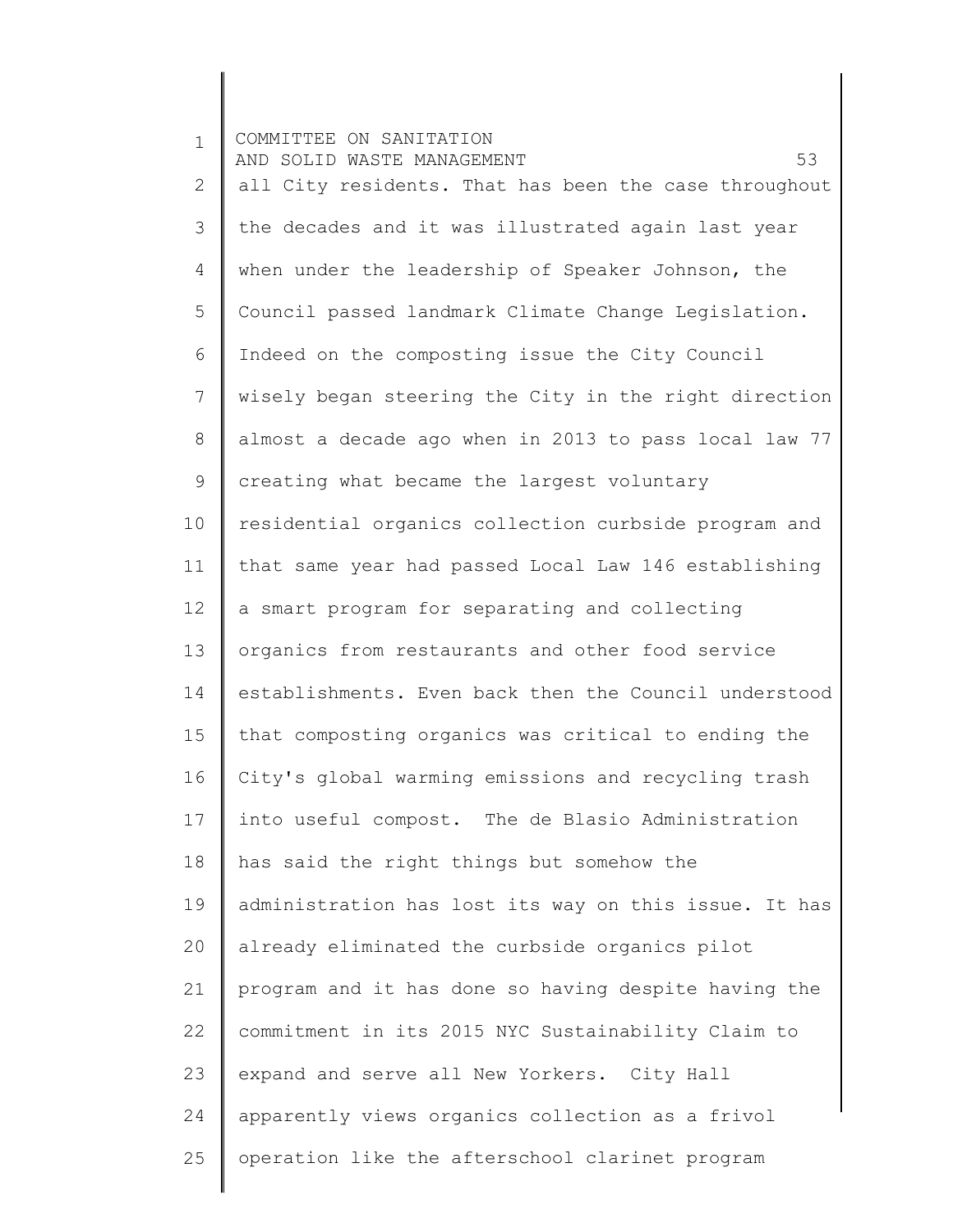| $\mathbf 1$    | COMMITTEE ON SANITATION<br>54<br>AND SOLID WASTE MANAGEMENT |
|----------------|-------------------------------------------------------------|
| $\mathbf{2}$   | rather than the essential sanitation service it is.         |
| 3              | This is short sided and ill-advised. It will boost          |
| $\overline{4}$ | the City's contribution through emissions from              |
| 5              | landfills, they will pull the rug out from under            |
| 6              | growth in New York City on the lower east side and          |
| $\overline{7}$ | college center, big reuse, Earth Matters and local          |
| 8              | botanic ordinance across the City. They have been           |
| 9              | operating successful programs for composting on a           |
| 10             | shoestring budge for many years. It will leave 10s          |
| 11             | of thousands of New Yorkers without a way to sustain.       |
| 12             | SARGEANT AT ARMS: Time expired.                             |
| 13             | ERIC GOLDSTEIN: Rules of the organics.                      |
| 14             | Two last points, the Mayor's proposal provides the          |
| 15             | perfect opportunity for the Council to act and most         |
| 16             | important step is to restore \$7 million in funding to      |
| 17             | preserve community composting. This is a drop in the        |
| 18             | bucket compared to the \$107 million that has been          |
| 19             | crossing the DSNY Budget and as the Council explores        |
| 20             | ways of cutting back on the New York City Police            |
| 21             | Department Budget in accordance to enhanced need and        |
| 22             | social programs will moved support, we suggest that a       |
| 23             | tiny portion of those reallocated funds need to set         |
| 24             | aside to support the \$7 million request. Finally, we       |
| 25             | strongly support two very sensible pieces of                |

║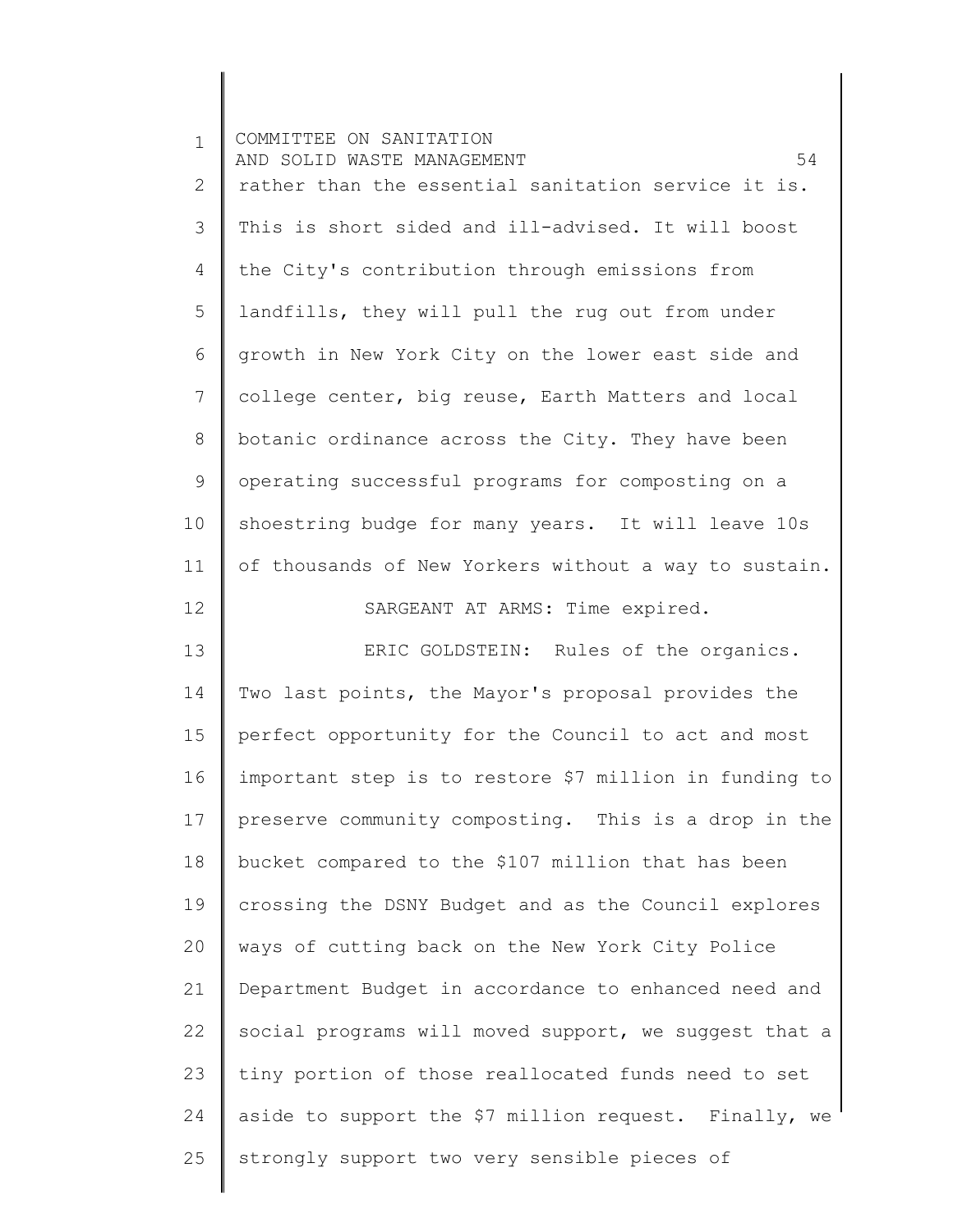1 2 3 4 5 6 7 8 9 10 11 12 13 14 15 16 17 18 19 20 21 22 23 24 25 COMMITTEE ON SANITATION AND SOLID WASTE MANAGEMENT 55 legislation before the committee. We detailed the reasons for doing that in our written testimony uhm and we believe that Commissioner Garcia cares about these issues but we urge you to find funds in the existing budget to at least keep this program alive and to work seriously with the project sponsors to advance these Bills. In regard to Council Member Lander's question, ultimately the Council should enact a new law requiring the mandatory separation of discarded organics and the curbside collection of these materials from every City household, that is the only way that we will make this program be able to stand on its two feet and actually made funds for the City taxpayers. Finally, we are grateful to the Council staff, especially Nichole Bean, Asher Freedman, Abigail Bressler and Laura Pulpa for focusing on this important issue when the issues of the Coronavirus and systemic racism have justifiably occupied so much public attention. We thank everyone on the Council staff for making this an important issue and for seeking to address it today. NICHOLE BEAN: Thank you, as a reminder to Council Members we will be asking for questions after three panelists. The next we will hear from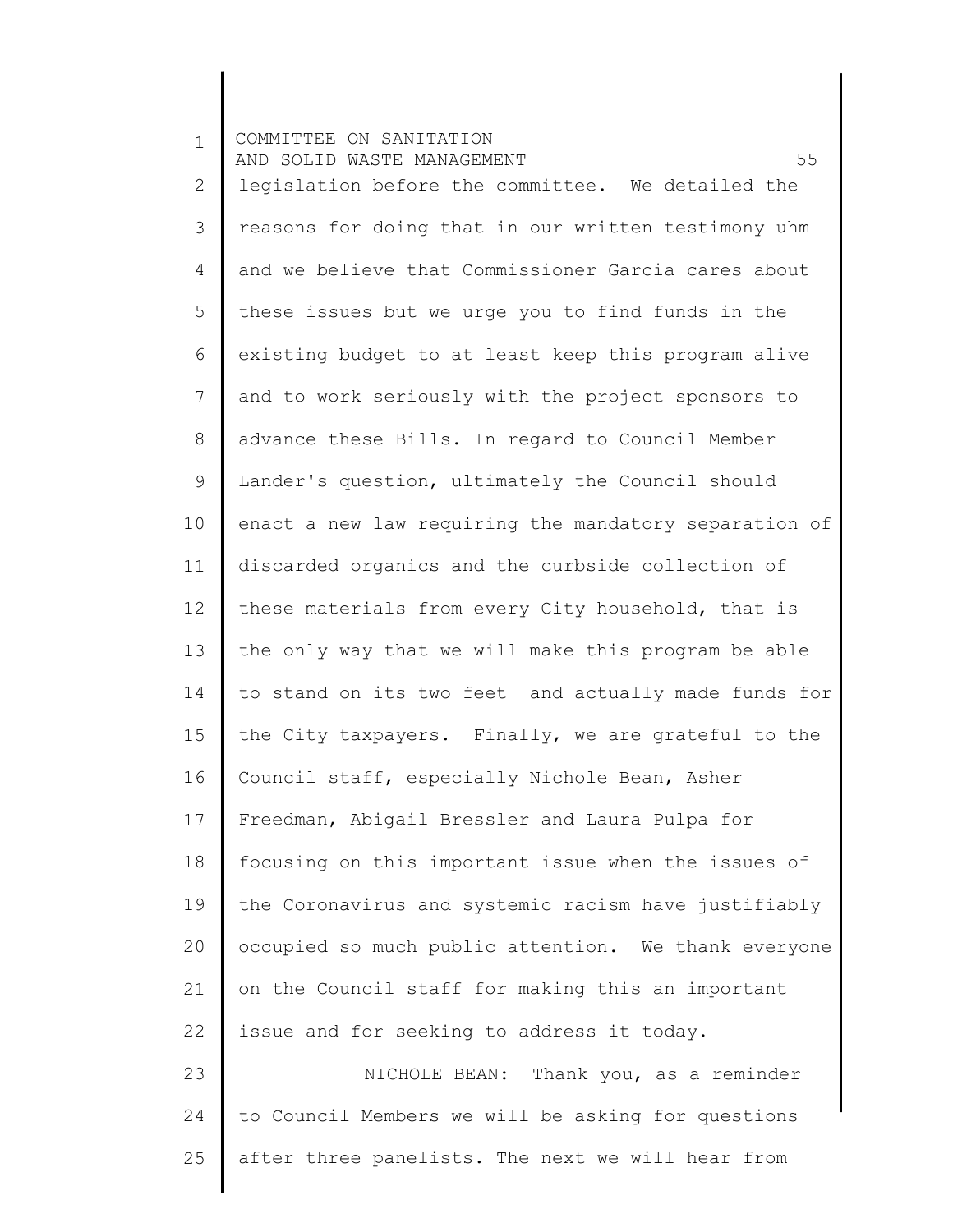1 2 3 4 5 6 7 8 9 10 11 12 13 14 15 16 17 18 19 20 21 22 23 24 25 COMMITTEE ON SANITATION AND SOLID WASTE MANAGEMENT 56 Carlos Casteel Croak followed by Justin Wood followed by Tok Michelle Oyewole. SARGEANT AT ARMS: Starting time. NICHOLE BEAN: Carlos. CARLOS CASTEEL CROAK: Good afternoon, my name is Carlos Casteel Croak and I am a representative from New York League of Conservation Voters. NYLCV represents over 30,000 members in New York City and we are committed to advancing a sustainability agenda that will make our people, our neighborhoods and our economy healthier and more resilient. I would like to thank Chair Reynoso, Chair Cabrera and Council Member Powers for the opportunity to testify today. In 2015, Mayor de Blasio made a pledge that excited environmentalists and citizens alike. This pledge was to reduce the waste we send to landfills by 90% by the year 2030. And here we are, five years later, having made little progress toward the zero-waste goal. Now, due to COVID 19 and the recession, the Mayor has suspended curbside collection of organic waste and for posing to cut funding for community composting. While these cuts are upsetting to see, we understand that the financial strain of our City must be addressed.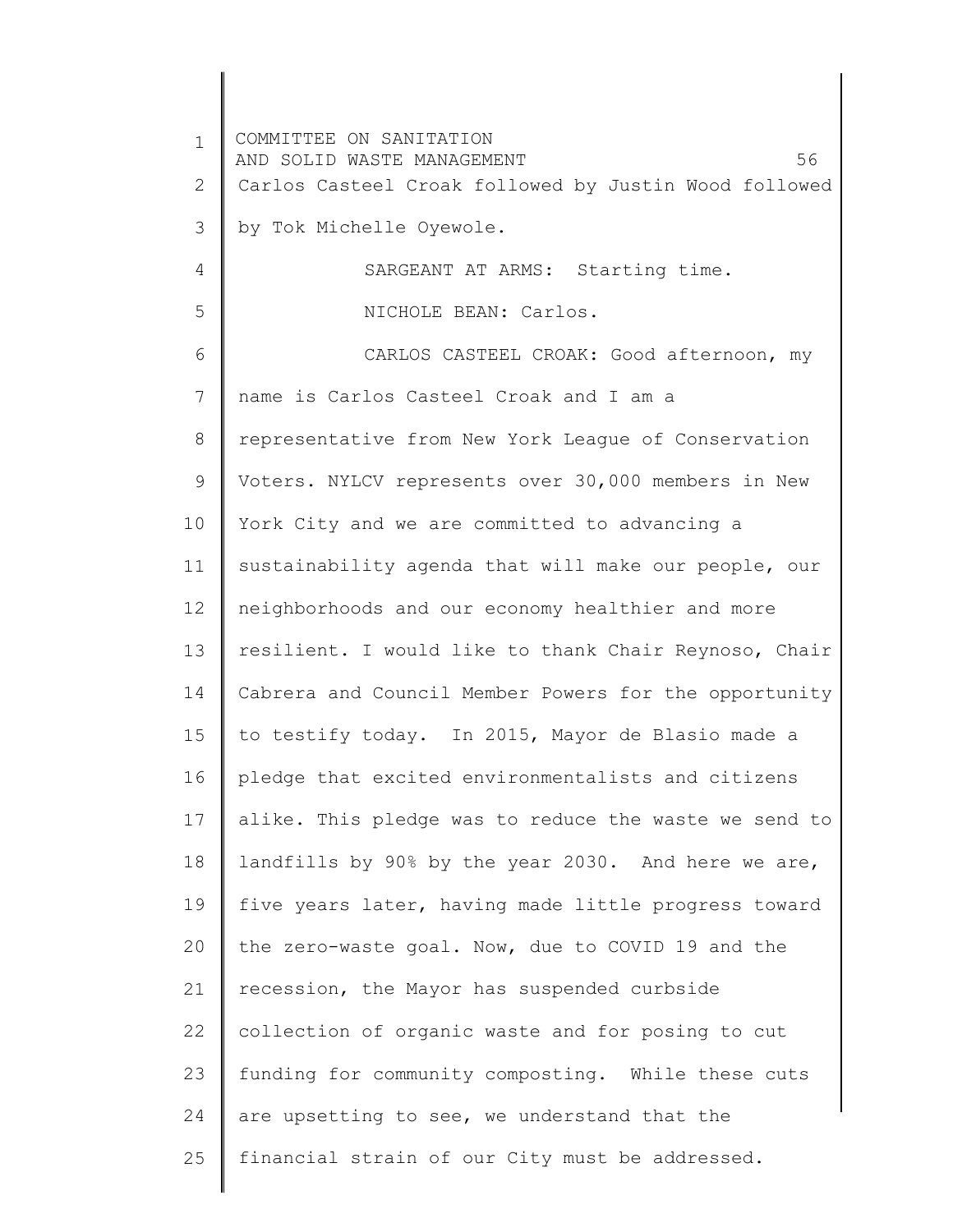1 2 3 4 5 6 7 8 9 10 11 12 13 14 15 16 17 18 19 20 21 22 23 24 25 COMMITTEE ON SANITATION AND SOLID WASTE MANAGEMENT 57 Whoever would like to use these cuts as an opportunity to re-evaluate, revamp and expand our waste diversion programs and that we come out of this crisis and achieve zero waste by the original 2030 deadline. Intro 1942 and 1943 would be a crucial step in the journey to our zero waste goals. By establishing three community drop off sites per community district New York City will be able to continue its composting, recycling efforts even as curbside collection is suspended, bringing these recycling opportunities to every community district is a crucial step toward the more ethical waste diversion program. We are pleased that these Bills would provide opportunities to recycle materials such as textiles and electronic waste in addition to organic waste. It is also crucial that we maintain the recycling culture that we have already established and that we saw when the metal, glass and plastic recycling program suspended during the post 9-11 recession when our recycling programs are cut it is a struggle to recover when the programs are reinstituted. We are also the Council to restore \$7 million in the Fiscal 20-year budget for existing community compost selection sites. This would not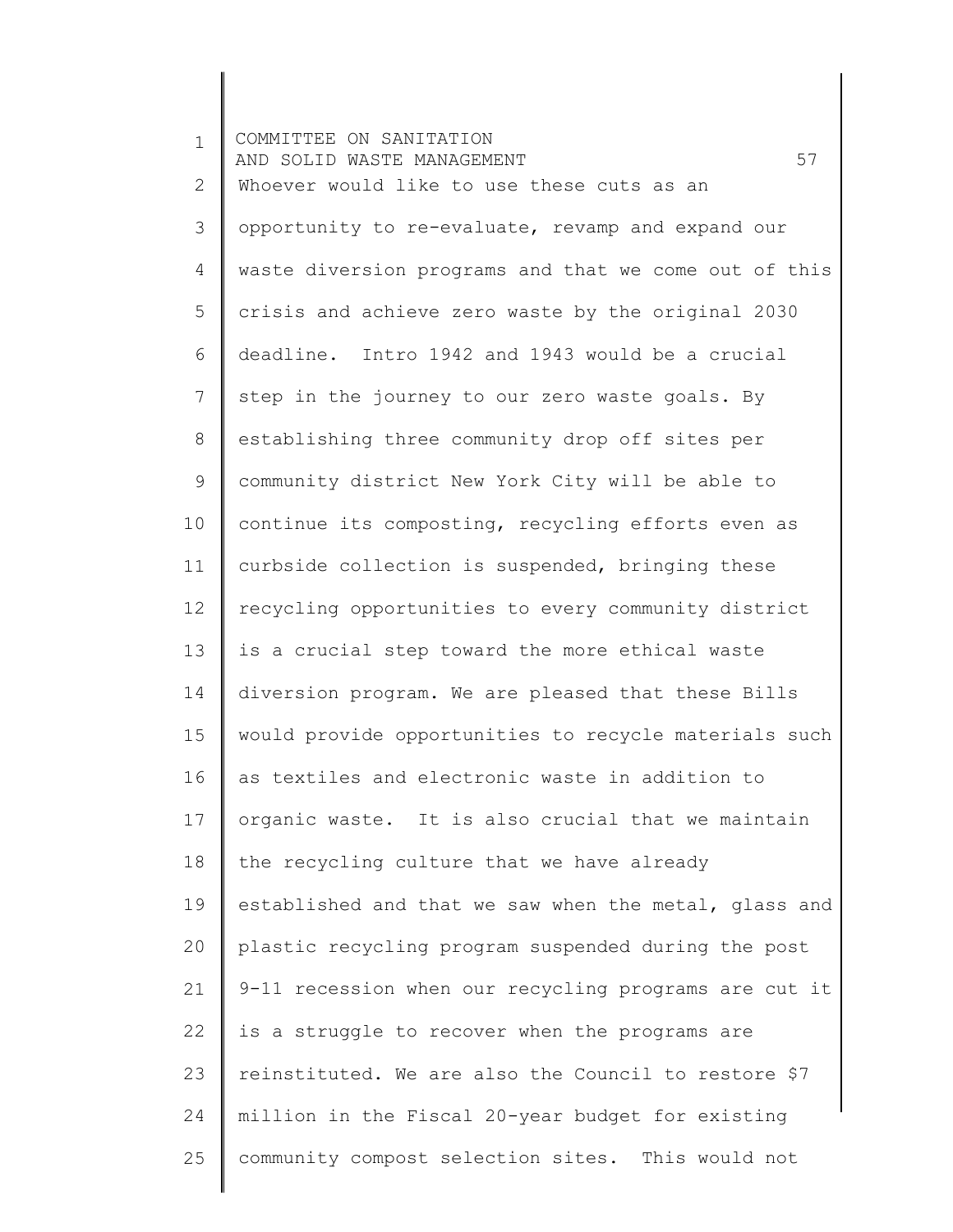1 2 3 4 5 6 7 8 9 10 11 12 13 14 15 16 17 18 19 20 21 22 23 24 25 COMMITTEE ON SANITATION AND SOLID WASTE MANAGEMENT FOR SAME AND SOLID WASTE only provide an outlet for New Yorkers that continue to recycle their organic waste but also maintain dedicated composting personnel at the  $\qquad \qquad ,\qquad$  lower eastside college center and other. SARGEANT AT ARMS: Time expired. CARLOS CASTEEL CROAK: Operated either central or community-based programs. Our goal of zero waste by 2030 is an achievable one but we must make decisions and establish programs that work toward it. Not cut the programs necessary for us to make progress. We urge the Council to pass Intro 1942, Intro 1943 and reinstate the \$7 million for community composting and budget, help New Yorkers continue to recycle their organic waste. Thank you for the opportunity to testify today. NICHOLE BEAN: Next we will hear from Justin Wood followed by Tok Oyewole followed by Durexene Hullair (SP?). SARGEANT AT ARMS: Starting time. NICHOLE BEAN: Justin. JUSTIN WOOD: Hello and good afternoon, my name is Justin Wood. I am the Director of Organizing and Research at the New York Lawyers for the Public Interest and a member of the Save Our Compost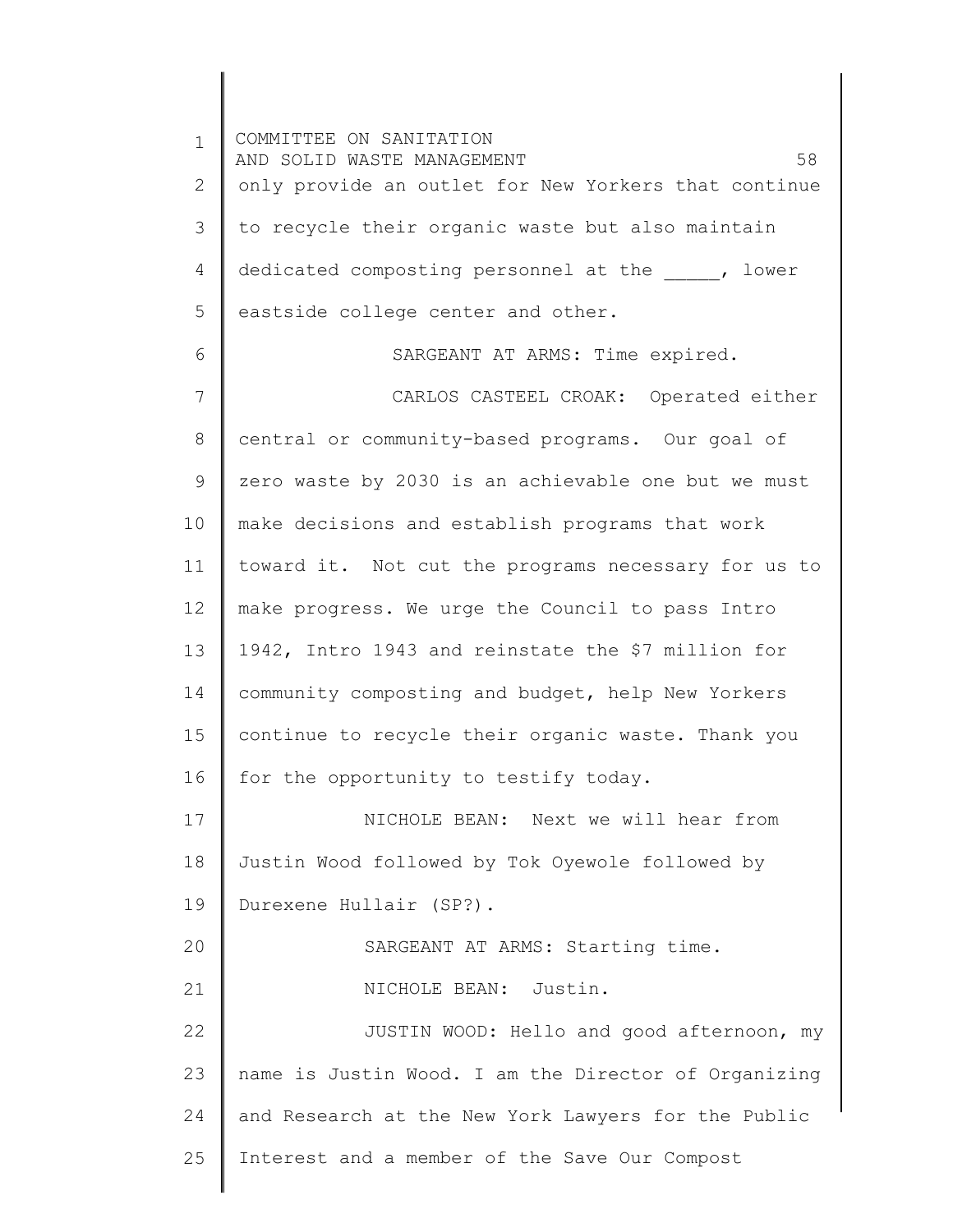1 2 3 4 5 6 7 8 9 10 11 12 13 14 15 16 17 18 19 20 21 22 23 24 25 COMMITTEE ON SANITATION AND SOLID WASTE MANAGEMENT 59 Coalition. I want to thank Council Members Powers, Chair Reynoso and co-Chair Cabrera for moving so swiftly to introduce and have a hearing on these Bills, after learning that funding for both curbside and community drop-off collections of organic waste and textiles were suspended due to budget cuts imposed by the Mayor. We also want to specifically thank Speaker Corey Johnson for scheduling this important hearing on this ongoing crisis of policing, public health and mass unemployment of the City and thank the members of the Black, Latino and Asian Caucus for announcing a plan to reduce the NYPD budget by \$1 billion. An urgent step needed to reform our massive police department and to mitigating the devastating cuts to other vital services in the Mayor's proposed budget including DSNY Recycling, organics and community education programs as we have been hearing about today. NOBI strongly supports the principals of the COR Act and urges the Council to pass it immediately after making any amendments necessary based on the testimony we have heard today. In particular, these Bills assurance that all communities will host at least three accessible and equitably sited recycling drop-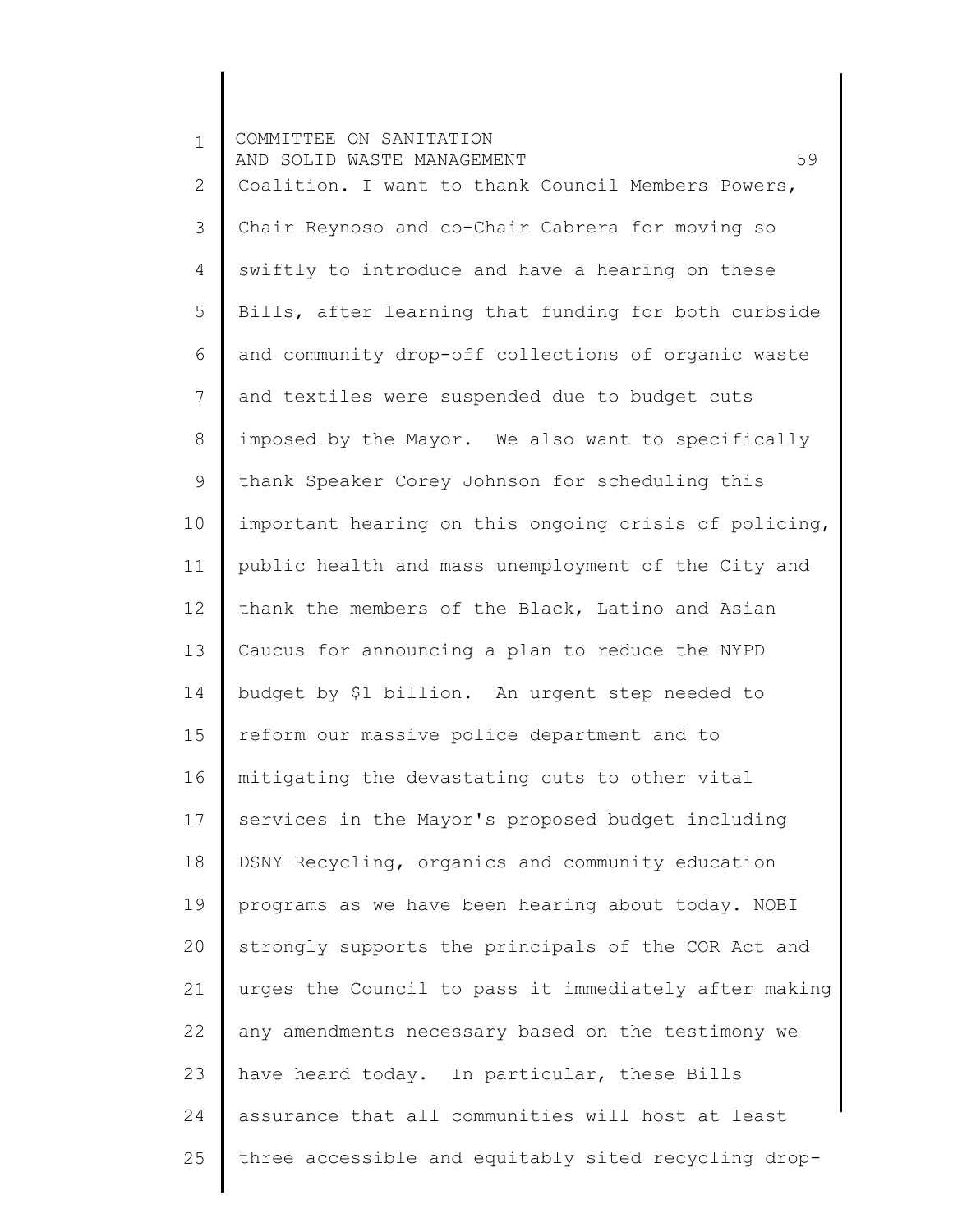| $\mathbf{1}$   | COMMITTEE ON SANITATION<br>60<br>AND SOLID WASTE MANAGEMENT |
|----------------|-------------------------------------------------------------|
| $\overline{2}$ | off sites will help to ensure that communities              |
| 3              | historically excluded from recycling and compost            |
| $\overline{4}$ | programs can fully participate and learn about the          |
| 5              | benefits of waste reduction convenient to home.             |
| 6              | However, like some of the other panelists our most          |
| 7              | urgent request is that the Council use the Budget           |
| 8              | Negotiating Process to insist on restoring the very         |
| $\mathsf 9$    | modest \$7 million in funding needed for community          |
| 10             | drop-off sites and community education programs run         |
| 11             | by DSNY and its non-profit partners to immediately          |
| 12             | resume operations. While the COR Act will ensure that       |
| 13             | the City gives all New Yorkers the option to recycle        |
| 14             | and compost it may take up to a year to implement           |
| 15             | even if passed quickly. By acting immediately               |
| 16             | SARGEANT AT ARMS: Time expired.                             |
| 17             | JUSTIN WOOD: Okay thank you very much,                      |
| 18             | so, we also support strongly the restoration of \$7         |
| 19             | million in the budget so we can get this up and             |
| 20             | running quickly and we also hope to work with Council       |
| 21             | on a citywide mandatory organics program that is            |
| 22             | really what we need as several Council Members              |
| 23             | mentioned to create good green jobs and move the            |
| 24             | needle on climate change. Thank you very much.              |
| 25             |                                                             |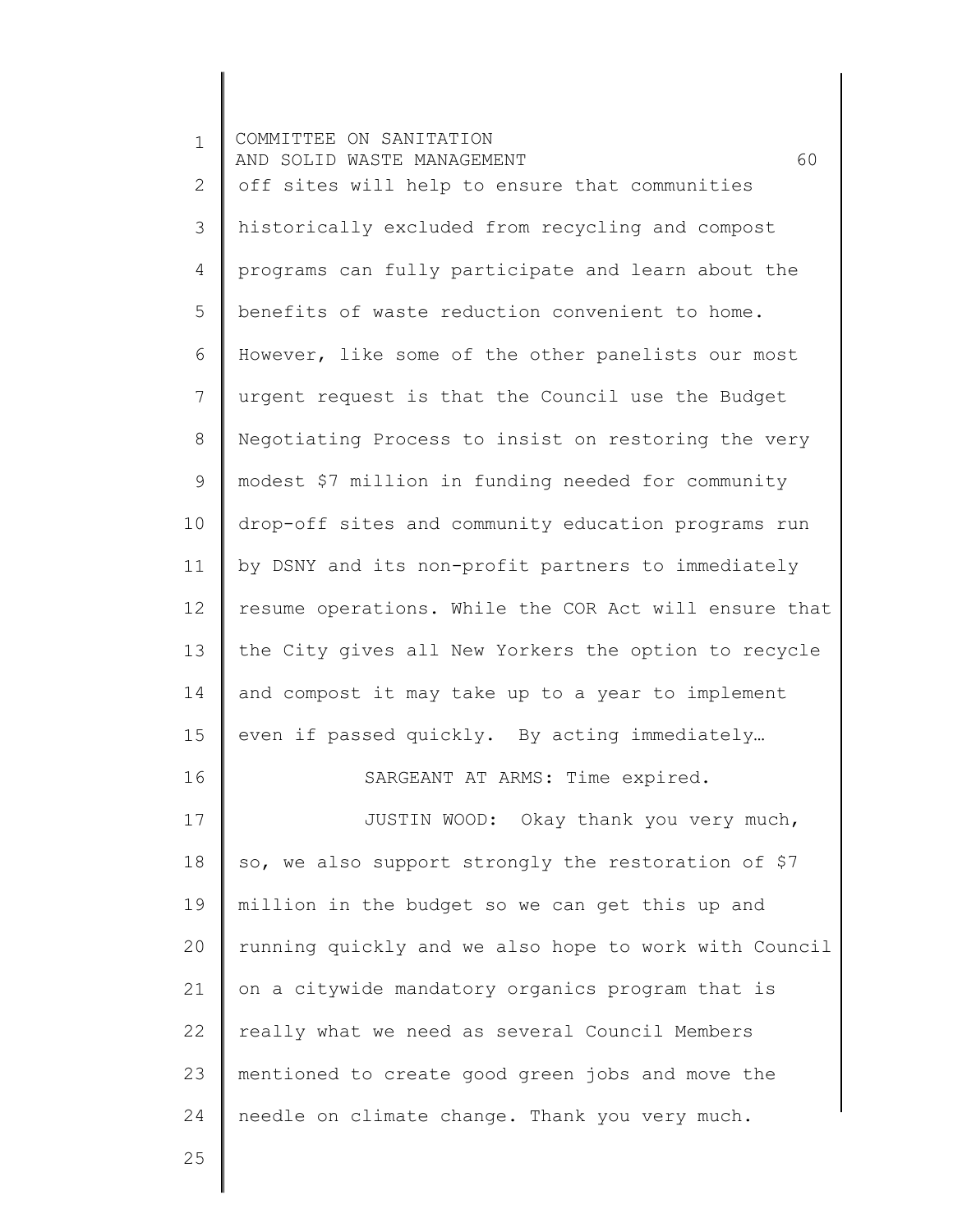1 2 3 4 5 COMMITTEE ON SANITATION AND SOLID WASTE MANAGEMENT 61 NICHOLE BEAN: If Council Members have questions for the panel that just spoke, please use the Hand Raise Zoom function now. We will begin with Chair Cabrera.

6 7 8 9 10 11 12 13 14 15 CHAIRPERSON FERNANDO CABRERA: Thank you so much Nichole. Great job today and I want to thank the panelists. I want to followup and I appreciate your testimony, very insightful with Manhattan Borough President Gail Brewer's comment. Do any of you happen to know uhm regarding her question and the economy, really if I understood the question right the economy of scales when it comes to organics. At what point do we see more of a gain than a loss in comparison to other types of waste?

16 17 18 19 20 21 22 23 24 25 ERIC GOLDSTEIN: Yes uhm, Council Member Cabrera, let me see if I can quickly um see if I can answer that question. There are two costs to disposing of waste, one is the cost of getting rid of the waste or the trash at the end of the line. That's the tipping fee. There it costs less to dispose of food waste and yard waste because they can be turned into valuable commodities, compost, so if you are taking your food waste or yard waste to a composting facility or anaerobic digestion facility you will pay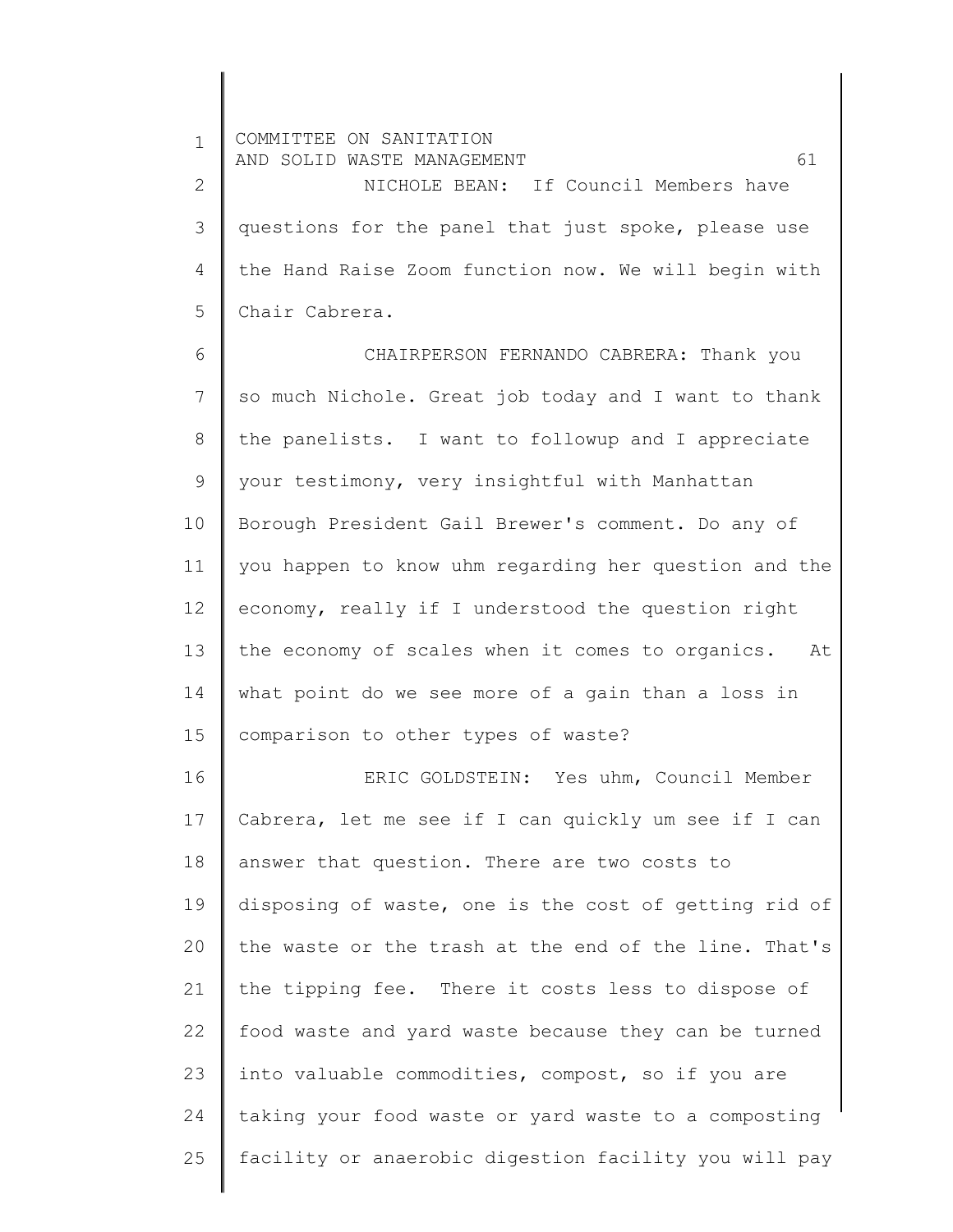1 2 3 4 5 6 7 8 9 10 11 12 13 14 15 16 17 18 19 20 21 22 23 24 25 COMMITTEE ON SANITATION AND SOLID WASTE MANAGEMENT 62 less per ton to dump that trash than you would if you have to send the waste to a distant landfill or incinerator where the cost could be up to \$130 a ton and those costs have been going up for the City for years. So, in order to make composting and organics collection set, with 10s of millions of dollars per tax payer residents we just have to make sure that the cost of collecting that trash are equivalent to the cost of collecting ordinary waste today and there should be no reason why it isn't because it is still the same amount of trash. You need to have full trucks of organics in the same way that you have now full trucks of regular trash. That can only be done, the experience in Seattle, San Francisco and Portland show by having a mandatory composting program. So, you have the same amount of waste that you are collecting but you are collecting it in an organics truck, in a recycling truck and then in a truck that collects whatever is left over and by rescheduling and revamping your collection system according to each neighborhood's needs you are able to get those collection costs to be equivalent whether it is the existing program organics and you are saving money in the disposal costs at the end of the line. So, as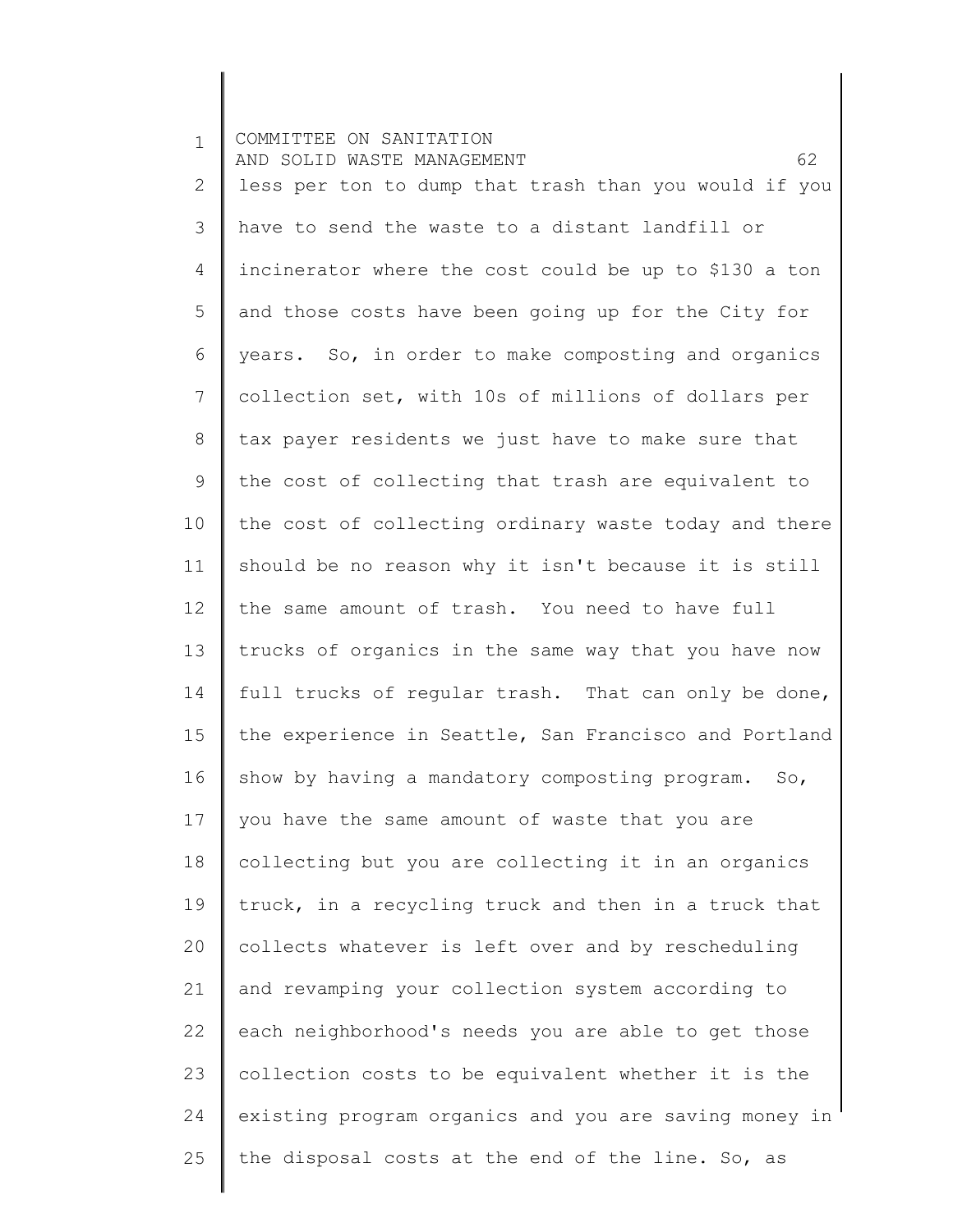1 2 3 4 5 6 7 8 9 10 11 12 13 14 15 16 17 18 COMMITTEE ON SANITATION AND SOLID WASTE MANAGEMENT 63 Council Member Lander said, once we get the Council to enact a mandatory composting program, mandatory composting organics collection program and give the City time to work out the kinks to get the system right, to figure out what went right and what went wrong with the voluntary pilot project, the City taxpayers can be saving 10s of millions of dollars a year by sending all of our food waste and yard waste to composting operations. It also creates in-City jobs, it's more equitable from an environmental justice perspective and of course it will put a big dent in climate change because landfills are the third largest source of methane emissions in the United States. So, if the City is looking at these issues from a long-term perspective that is where we need to be heading. CHAIRPERSON FERNANDO CABRERA: So, Eric,

19 20 21 22 23 24 25 help me here and I, I don't want to be long but, you, you literally put all of the green checks in every single item uhm which, which matters at the end of the day. So, you are giving it great value for us to go this way. The only one that she said that I heard, the Commissioner, you were there. I was watching you. Was that if it made economic sense then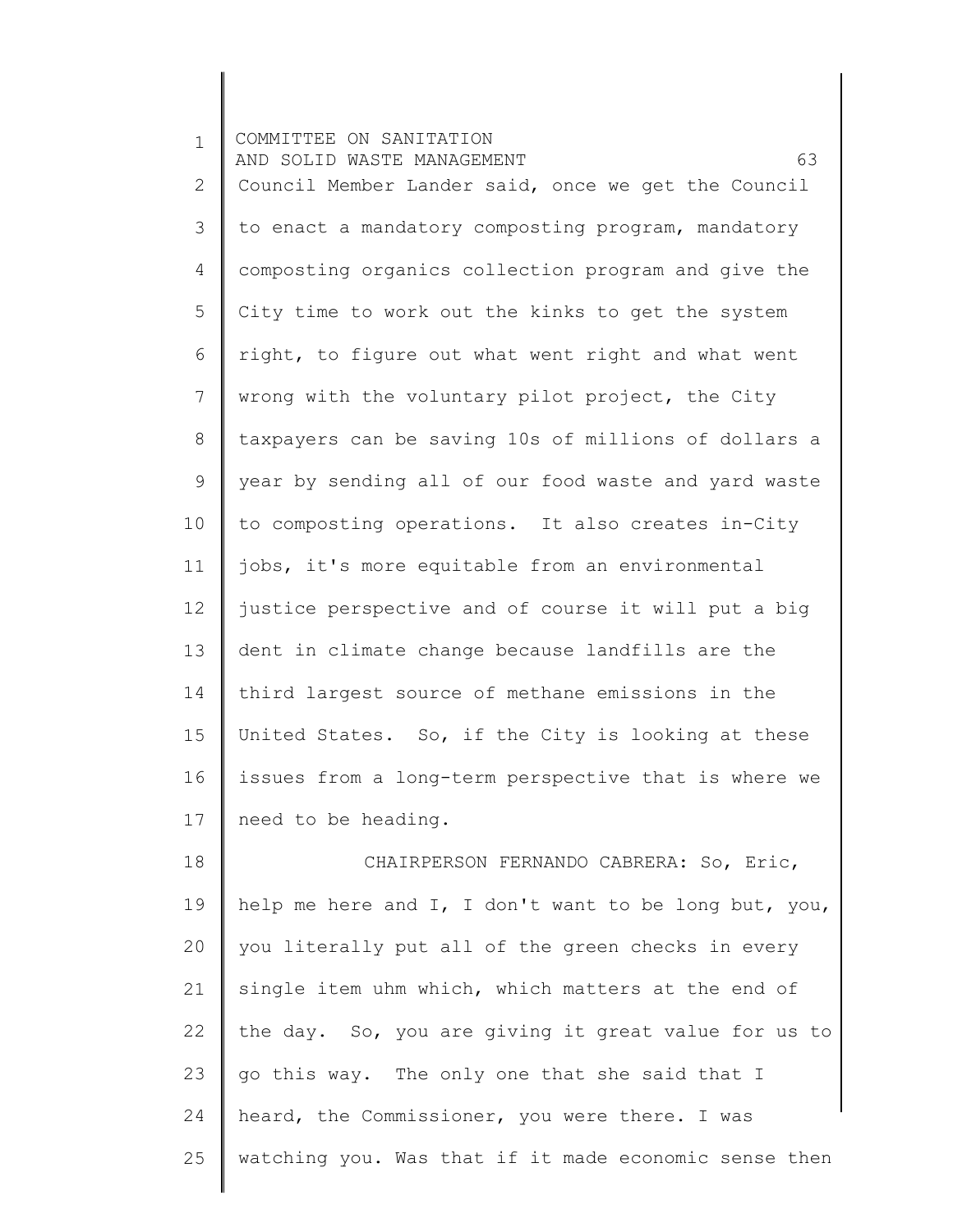1 2 3 4 5 6 7 8 9 10 11 12 13 14 15 16 17 18 19 20 21 22 23 24 25 COMMITTEE ON SANITATION AND SOLID WASTE MANAGEMENT 64 we will go. She will be on board. Is there something that uh because obviously because of the budget constraints right now is there something that is not translating here in terms of what you are saying. I'm sure you had plenty of conversations. ERIC GOLDSTEIN: Let me try one more time, the existing voluntary program has as Council Member Lander said the participants of the willing. CHAIRPERSON FERNANDO CABRERA: Right. ERIC GOLDSTEIN: And what that means is the City has been sending around the Sanitation Department, an extra truck to collect food waste and yard waste. Since it has been voluntary, some people have been participating, some not. As a result, those trucks go back empty or half empty or a third empty. That's inefficient and therefore it costs more. If you have a mandatory program, folks will be putting out their food waste in much larger quantities. You will be able to reroute your trucks and reschedule your systems for collection and you will be having food trucks, food waste trucks that are full just like regular trash trucks. CHAIRPERSON FERNANDO CABRERA: Right.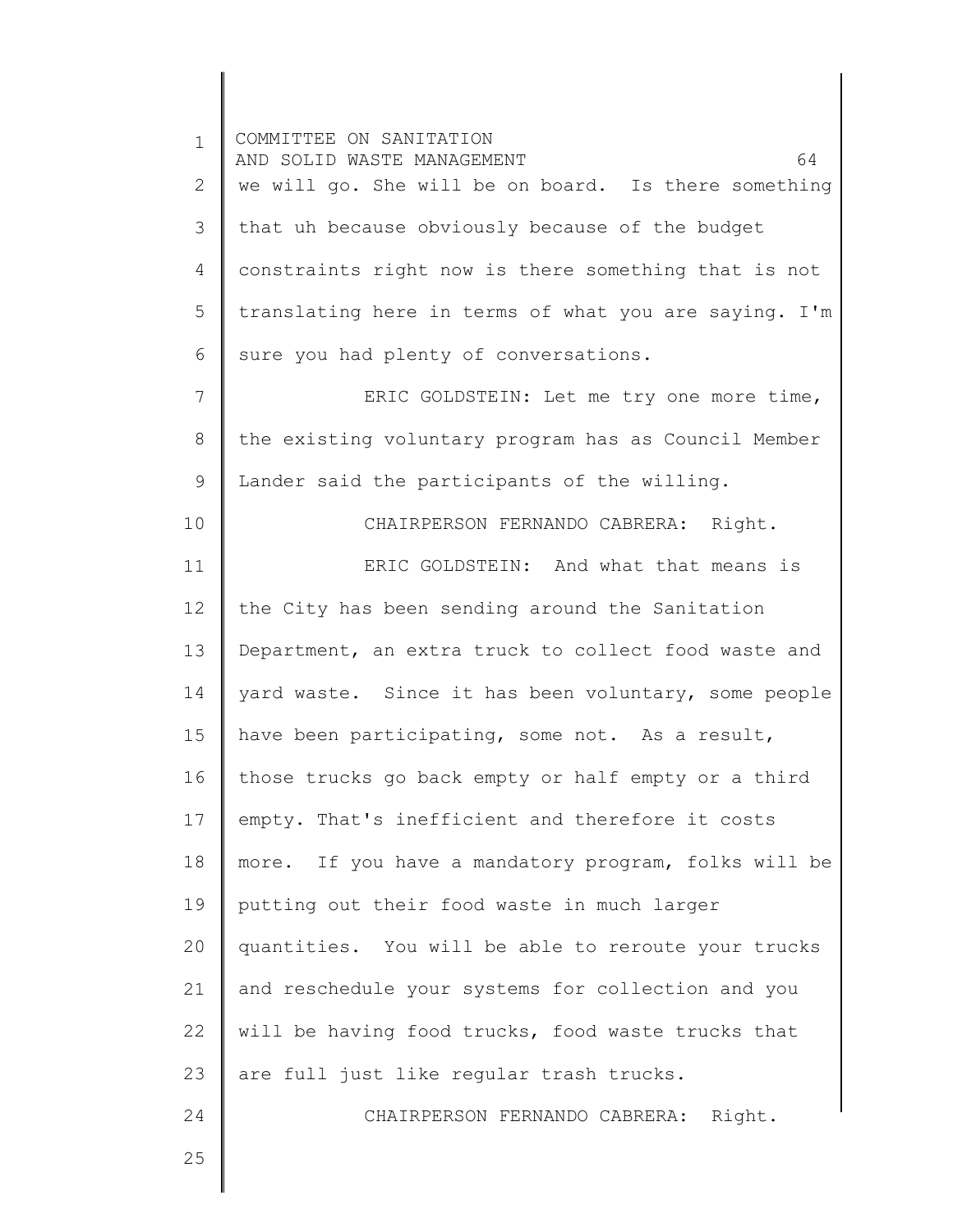1 2 3 4 5 6 7 8 9 10 11 12 13 14 15 16 17 18 19 20 21 22 23 24 COMMITTEE ON SANITATION AND SOLID WASTE MANAGEMENT 65 ERIC GOLDSTEIN: And in that case, the labor costs will be equivalent because it is the same amount of waste but you will be saving money on every ton that you send to a composting facility rather than to an expensive out of state landfill. CHAIRPERSON FERNANDO CABRERA: So, Eric, I get all of that, I get all of that. My big question is why not pull the trigger here, since what you are saying makes more sense, especially if you have the economy of skills that you place there. Right? So, that's, and I don't understand why the pushback from the Administration when it a can save us more money and at the same time we have uhm, we are answering the economic you know constraints that we have right now but at the end of day it is going to save us money, you know. ERIC GOLDSTEIN: Well, the last thing I will say is the Administration agrees with that philosophically, Commissioner Garcia has been a big supporter of Mandatory Organics Collection and the Mayor in his 2015 Sustainability Report said we are going to do this and we are going to have collections for all New Yorkers by the end of 2018, so

philosophically they are there as well know right now

25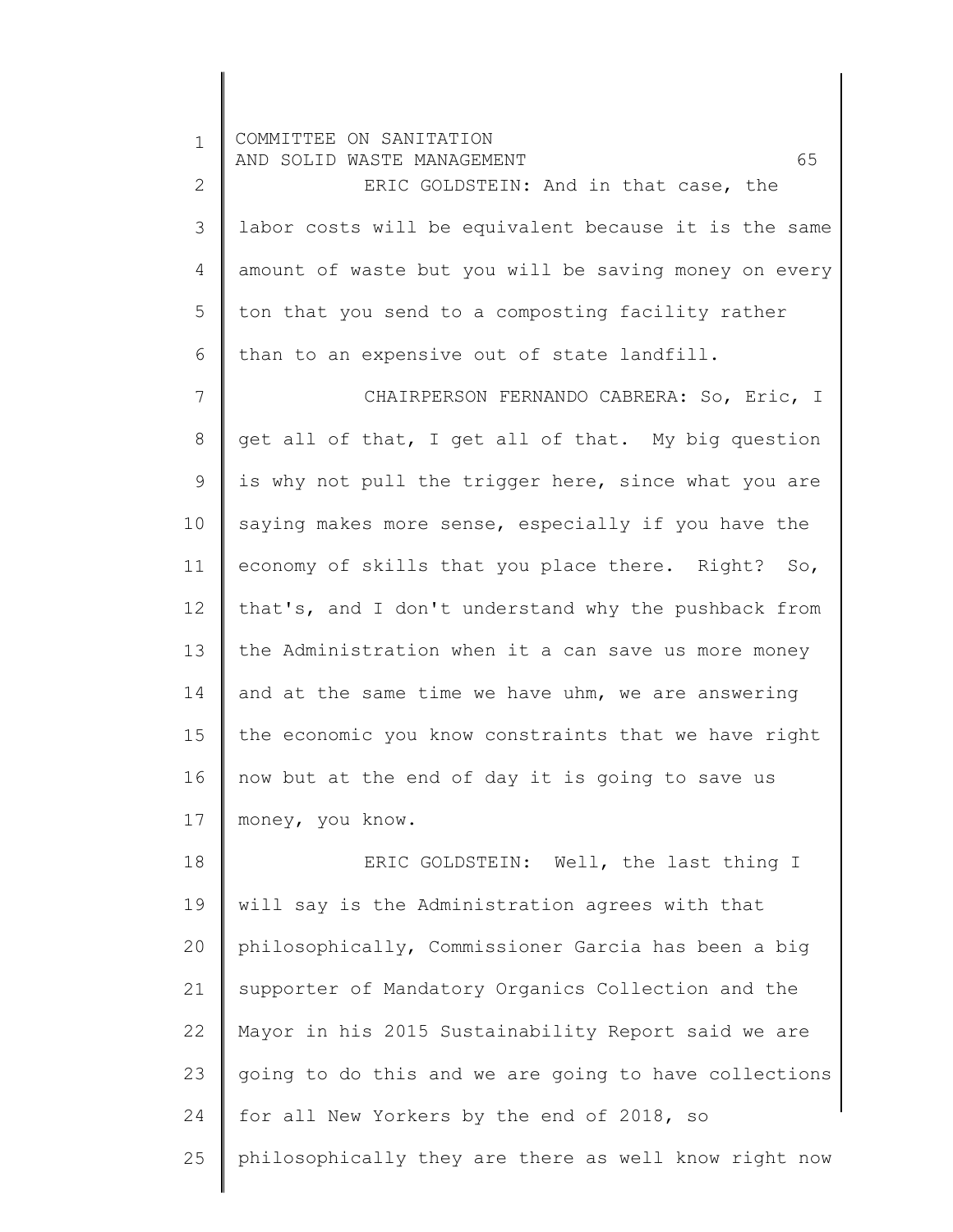| $\mathbf 1$    | COMMITTEE ON SANITATION<br>66<br>AND SOLID WASTE MANAGEMENT |
|----------------|-------------------------------------------------------------|
| $\mathbf{2}$   | it is in the middle of two separate significant             |
| 3              | crisis and the budget people in City Hall are just          |
| 4              | looking at the next six months and that may be the          |
| 5              | right thing for them to do but for the City Council         |
| 6              | we expect our representatives to take a longer term         |
| $\overline{7}$ | view of what is best for all of the people in this          |
| 8              | City over the years to come and there is no doubt           |
| 9              | that restoration of this tiny \$7 million to keep           |
| 10             | these programs that have been successfully operating        |
| 11             | on a shoe string alive and then to plan in the fall         |
| 12             | for passage of a mandatory organics program that            |
| 13             | would phase in after you analyze what went right what       |
| 14             | went wrong, you come up with a plan how to reschedule       |
| 15             | your collections and how to do it efficiently and           |
| 16             | working with the unions that would support this and         |
| 17             | that would be done by the Council in the fall.              |
| 18             | Hopefully the Administration would support that             |
| 19             | because (1) in that first year when we are facing our       |
| 20             | biggest budget crisis there will not be any budget          |
| 21             | crisis there won't be any consequences. You are             |
| 22             | really asking the sanitation department to study what       |
| 23             | went right and what went wrong with their pilot             |
| 24             | project and then to begin developing an                     |
| 25             |                                                             |

25

║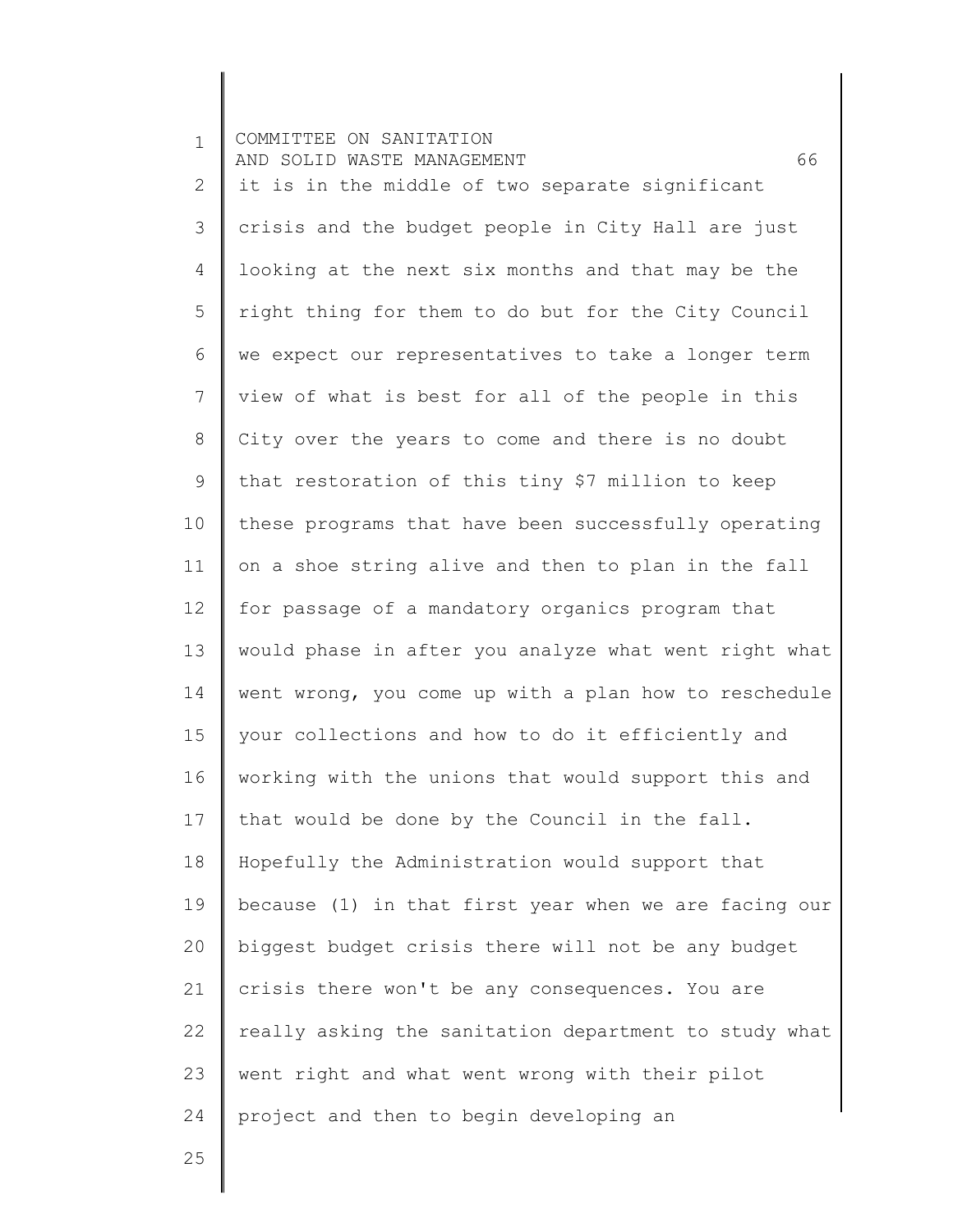1 2 3 4 5 6 7 8 9 10 11 12 13 14 15 16 17 18 19 20 21 22 23 24 25 COMMITTEE ON SANITATION AND SOLID WASTE MANAGEMENT FOR SALE AND SOLID WASTE implementation plan that would take place in the out years. CHAIRPERSON FERNANDO CABRERA: Thank you Eric. You have 110% support and we will continue here in the Council and other Committee and you have a true champion in the Chair and Council Member Powers and all of the Committee Members we are standing with you 100% and let's get to the finish line. It just makes sense all around. I just wanted you to say and putting on the raker. ERIC GOLDSTEIN: Thank you so much Council Member Cabrera, we appreciate your support. CHAIRPERSON FERNANDO CABRERA: I want to recognize that we will be also joined by Council Member Chaim Deutsch and Constantinides. And with that I will turn it back to Nichole for any other Council Members who may have questions. NICHOLE BEAN: Thank you. Next, we will hear from Council Member Lander. SARGEANT AT ARMS: Starting time. BRAD LANDER: Thanks very much and I joined a little, a little late so maybe this got asked of the Commissioner but I think with this panel it is a good place to ask too. I just want to make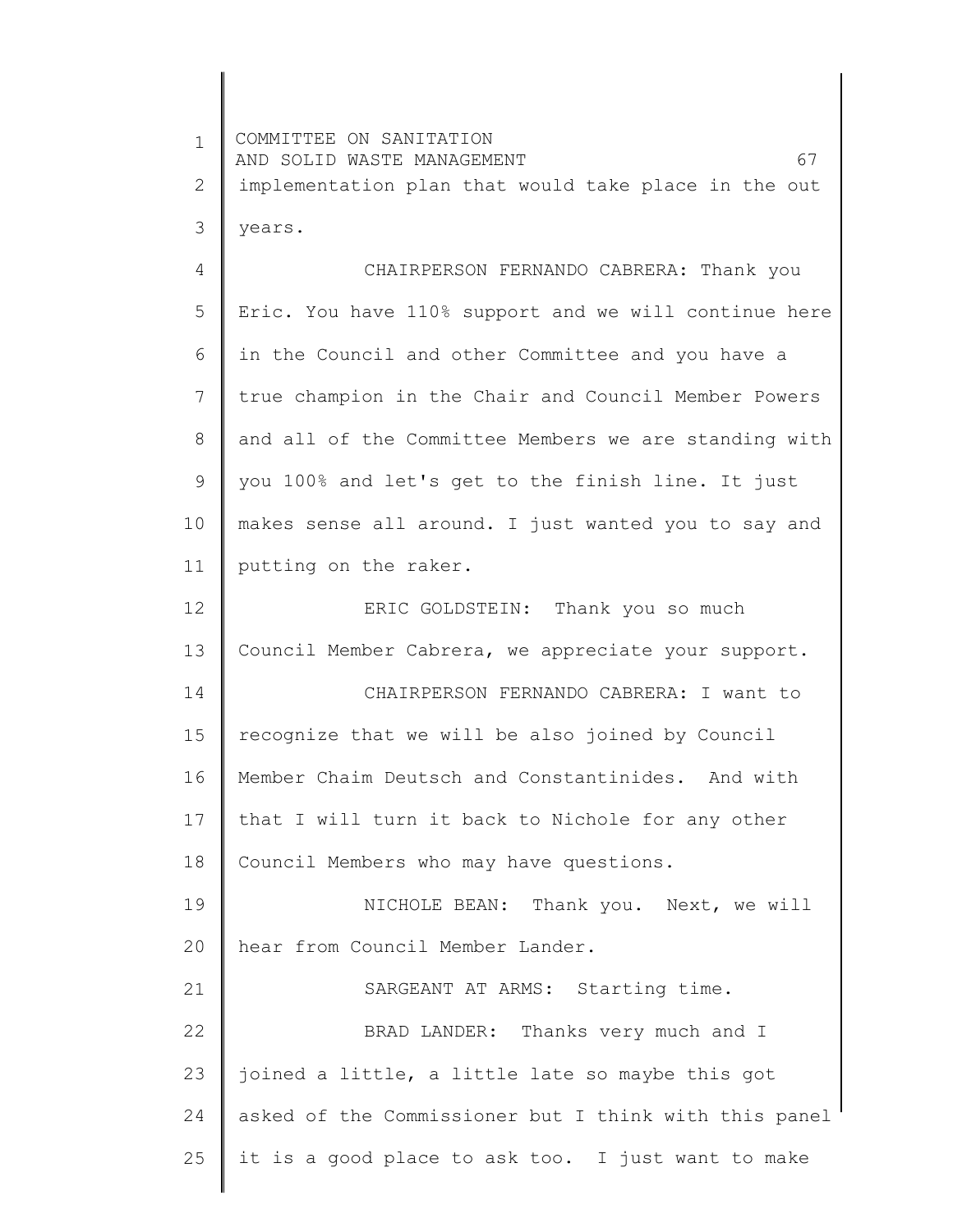| $\mathbf 1$     | COMMITTEE ON SANITATION<br>68<br>AND SOLID WASTE MANAGEMENT |
|-----------------|-------------------------------------------------------------|
| $\mathbf{2}$    | sure that we for the record draw out the                    |
| 3               | Environmental Justice Issues here and really                |
| 4               | understand the ways in which failing to stand up a          |
| 5               | more comprehensive organics programs leads to               |
| 6               | additional truck traffic in long-time communities of        |
| $\overline{7}$  | color with all the attendant asthma and health risks        |
| $8\,$           | that go along with that and what we could imagine if        |
| 9               | we get to the other side of this, uhm, so I wonder          |
| 10              | whether one of the panelists could speak to that?           |
| 11              | JUSTIN WOOD: Uhm, I think Eric touched                      |
| 12 <sup>°</sup> | on all of these things and thank you Council Member         |
| 13              | Lander and co-chair Cabrera for your questions. Uhm,        |
| 14              | I think one thing just to stress is that organics           |
| 15              | recycling in particular leads to a lot more jobs            |
| 16              | cumulatively. All of the studies show this than             |
| 17              | exporting waste to landfills and incinerators and uhm       |
| 18              | and it can lead to a lot more in City and New York          |
| 19              | City jobs and these can be good high-quality green          |
| 20              | jobs, union jobs, living wage jobs so it is a chance        |
| 21              | both to reduce the diesel truck emissions and train         |
| 22              | emissions and pollution PM 2.5 and all of these             |
| 23              | things that we now know are linked to COVID and so          |
| 24              | many other diseases, a chance to reduce those               |
| 25              | emissions particularly in communities that have             |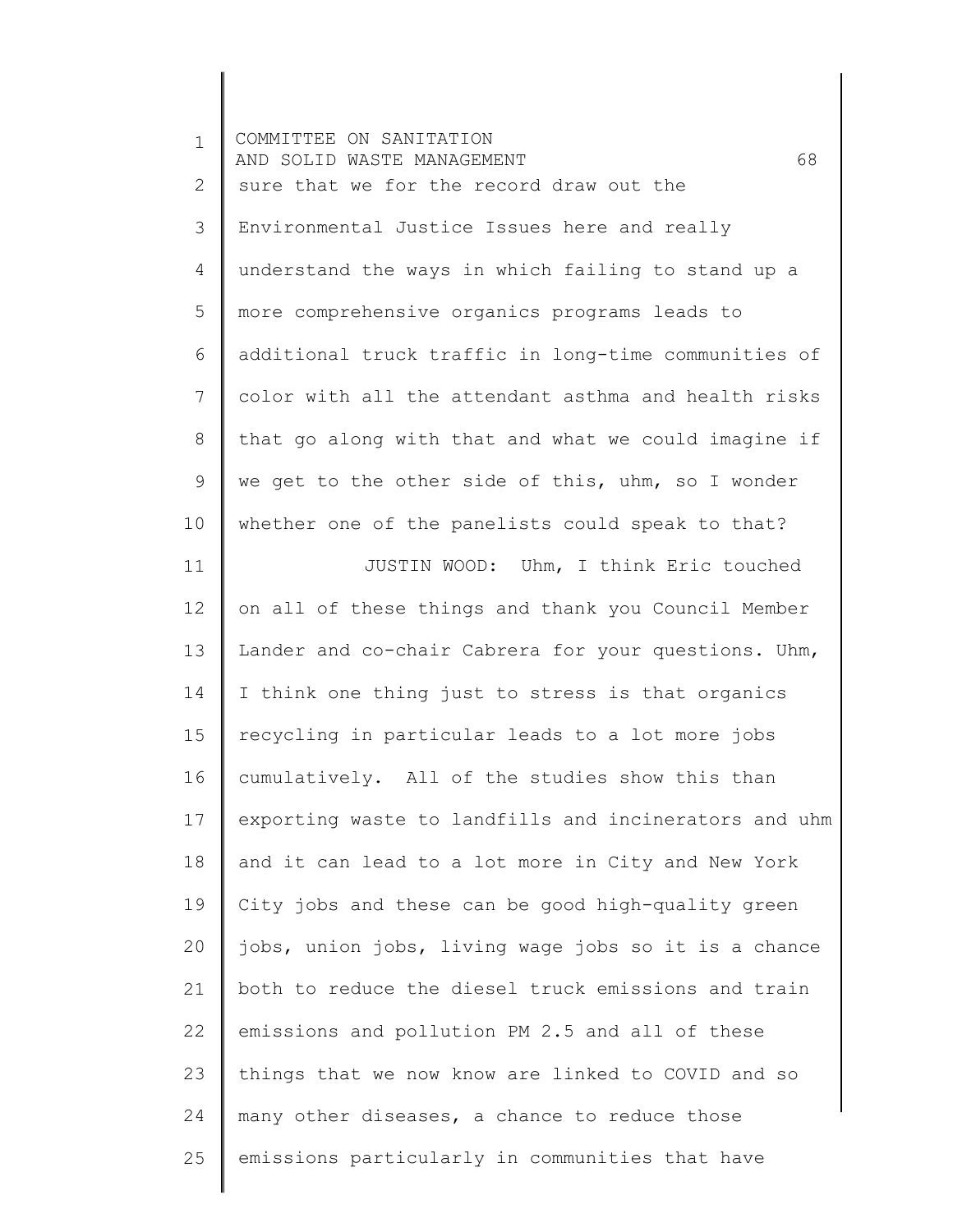1 2 3 4 5 6 7 8 9 10 11 12 13 14 15 16 17 18 19 20 21 22 23 24 25 COMMITTEE ON SANITATION AND SOLID WASTE MANAGEMENT 69 bourne the brunt of living near transfer stations geared toward exporting waste uhm and then it is also a chance to create a lot of good in City jobs and try to target those jobs and that infrastructure development to communities that are also being hit the hardest by mass unemployment and I know other panelists will have a lot to say on this. Uhm, just one other note I mean at the beginning of the crisis there were some new data coming out of the cities like Seattle showing that on the economies and scale question they had indeed by getting such wide spread compost and organics recycling reduced their cost uhm to the point that it was lower than or at most equivalent to landfills so these costs really can be brought down while creating a lot more jobs and reducing both local emissions and carbon emissions. BRAD LANDER: Uhm that's great, thank you I was going to ask about what cities had seen reductions but I think between that and some of what Eric said in his answer to Chair Cabrera earlier that was really helpful. So, thank you very much. NICHOLE BEAN: Thank you. Seeing no more Council Member questions, we will move on to the next panel. We will hear from Tok Michelle Oyewole and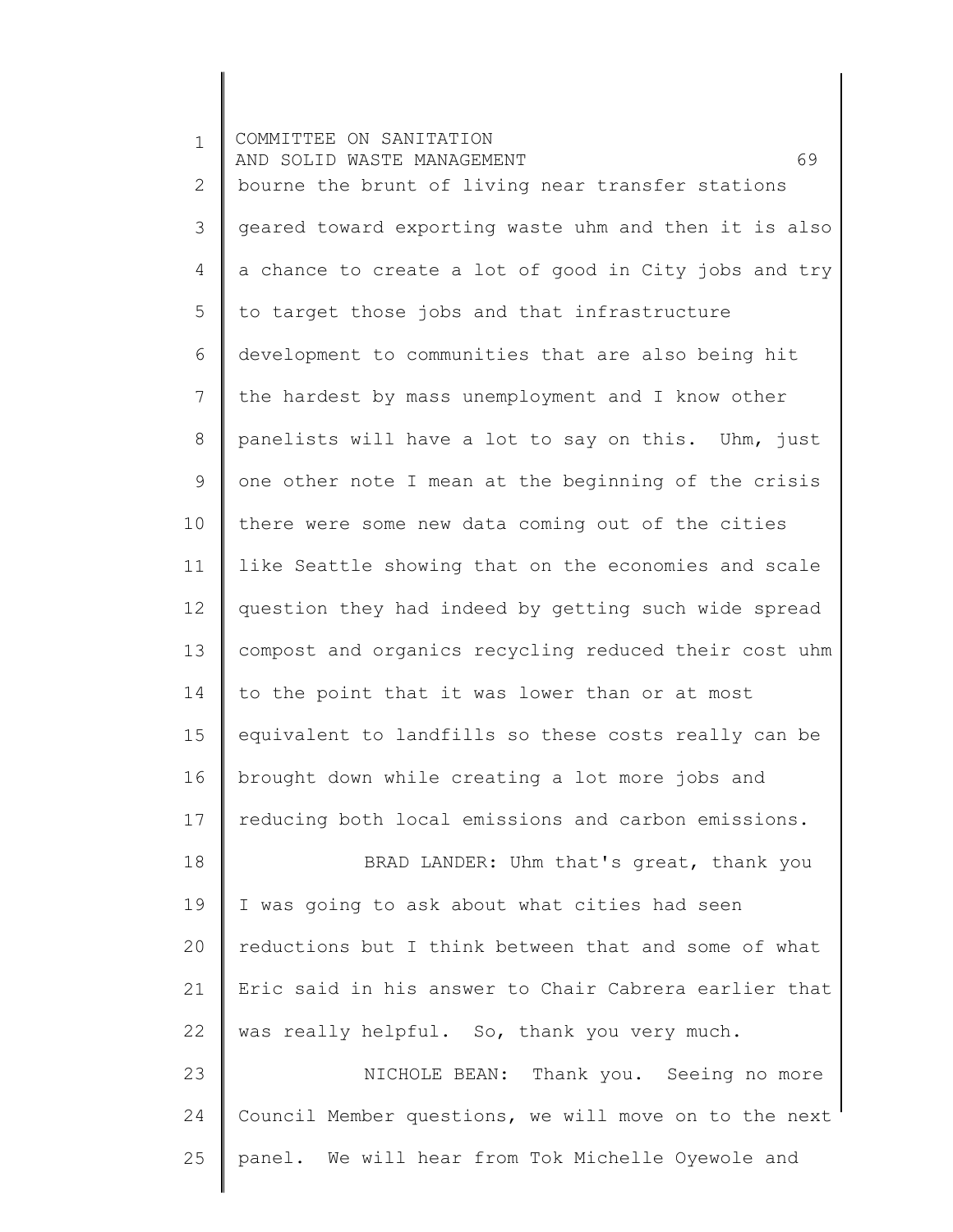1 2 3 4 5 6 7 8 9 10 11 12 13 14 15 16 17 18 19 20 21 22 23 24 25 COMMITTEE ON SANITATION AND SOLID WASTE MANAGEMENT 70 then followed by Theoricene Hoare and Justin Green. Tok. SARGEANT AT ARMS: Starting time. TOK MICHELLE OYEWOLE: Hello. Thank you to the Committee on Sanitation and Solid Waste Management for the opportunity to speak today and a speedy recovery to Chair Reynoso. Uhm, my name is Dr. Tok Michelle Oyewole and I am testifying on behalf of the New York City Environmental Justice Alliance founded in 1991. NEJA is a non-profit citywide membership network linking grassroot organizations from low-income neighborhoods and communities of color in their fight for environmental justice. For decades, NEJA has lead efforts for a comprehensive policy reforms to address the disproportionate burden of New York Solid Waste System on a handful of environmental justice communities. To handle nearly 35,000 tons of garbage generated each day in New York City waste trucks needlessly drive thousands of miles per night through multiple boroughs in New York City polluting our air with diesel fuel, clogging our streets and diminishing our quality of life. The impacts are greatest in those few low-income and communities of color where truck dependent transfer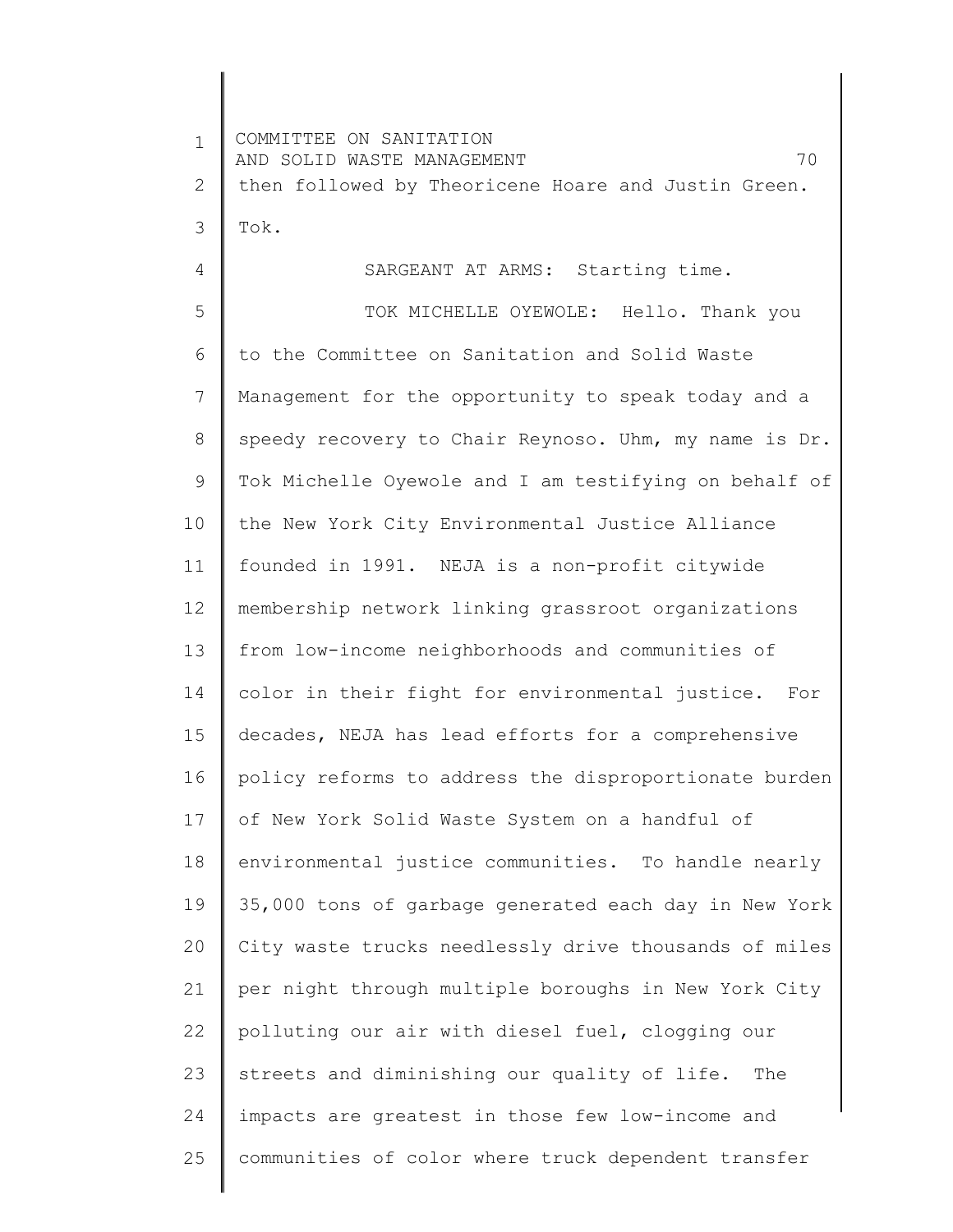| $\mathbf{1}$   | COMMITTEE ON SANITATION                               |
|----------------|-------------------------------------------------------|
|                | 71<br>AND SOLID WASTE MANAGEMENT                      |
| $\mathbf{2}$   | stations are clustered causing high proportions of    |
| 3              | health consequences such as asthma, heart disease and |
| 4              | cancer. Today we are testifying to urge the City to   |
| 5              | not sidetrack its climate justice and zero waste      |
| 6              | goals by eliminating opportunities for recycling      |
| $\overline{7}$ | organics and other wastes. In the short-term, we      |
| $8\,$          | urge the City to immediately restore food scrap drop- |
| $\mathsf 9$    | off sites by funding them at the relatively small     |
| 10             | amount of \$7 million. Additionally, passing the COR  |
| 11             | Act would increase access to food scrap and textile   |
| 12             | recycling for all New Yorkers including in the outer  |
| 13             | boroughs and NYCHA residences. Local organics         |
| 14             | processing can divert ways from truck to transfer     |
| 15             | stations clustered in the Environmental Justice       |
| 16             | Communities in New York City. Completely eliminating  |
| 17             | all forms of organics collection means that the       |
| 18             | majority of this waste will go to the intermediary    |
| 19             | local transfer stations then to landfills and         |
| 20             | incinerators in EJ communities outside of the City.   |
| 21             | A better solution would be to process this organic    |
| 22             | waste locally which in the long-run could reduce cost |
| 23             | from truck transport and tipping into facilities.     |
| 24             | This requires the City to make a commitment to        |
| 25             |                                                       |

25

║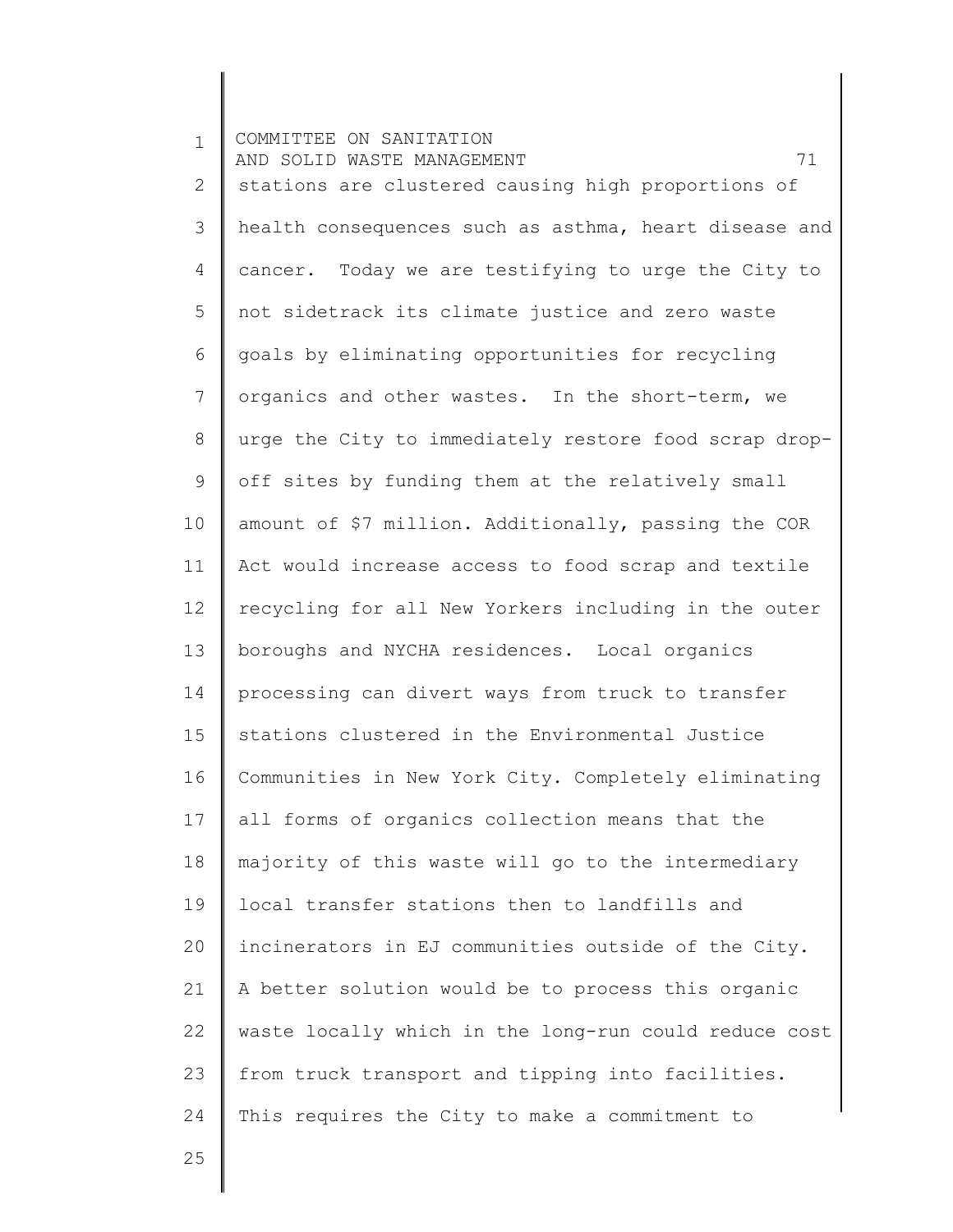1 2 3 4 5 6 7 8 9 10 11 12 13 14 15 16 17 18 19 20 21 22 23 24 25 COMMITTEE ON SANITATION AND SOLID WASTE MANAGEMENT 72 increasing its local organics processing capacity in the very near term. Some of the drop-off sites. SARGEANT AT TERMS: Time expired. TOK MICHELLE OYEWOLE: Okay just a few quick points. Uhm some of the drop-off sites selected should be coupled with processing capacity to ensure that we are streamlining, processing organic waste at a local level. We want to ensure that the collection programs do not cause harms in EJ communities by injuring or optimizing truck routes. Uhm using collection with zero and low emission vehicles when possible uhm cutting just 5% of the NYPDs, \$516 million overtime budget would provide around four times the amount of funding to restore this composting program. Uhm, our members have a long history of advocacy in terms of textile and e-Waste recycling and have shown that the educational component is critical in its efficacy. And yeah there is more but I will submit this in the written form. Uhm and you know in closing today I've made the case for the importance of immediately restoring drop-off sites and increasing the equity and access of dropoff sites and co-locating drop-off sites and organic processing in the short-term but we re-iterate the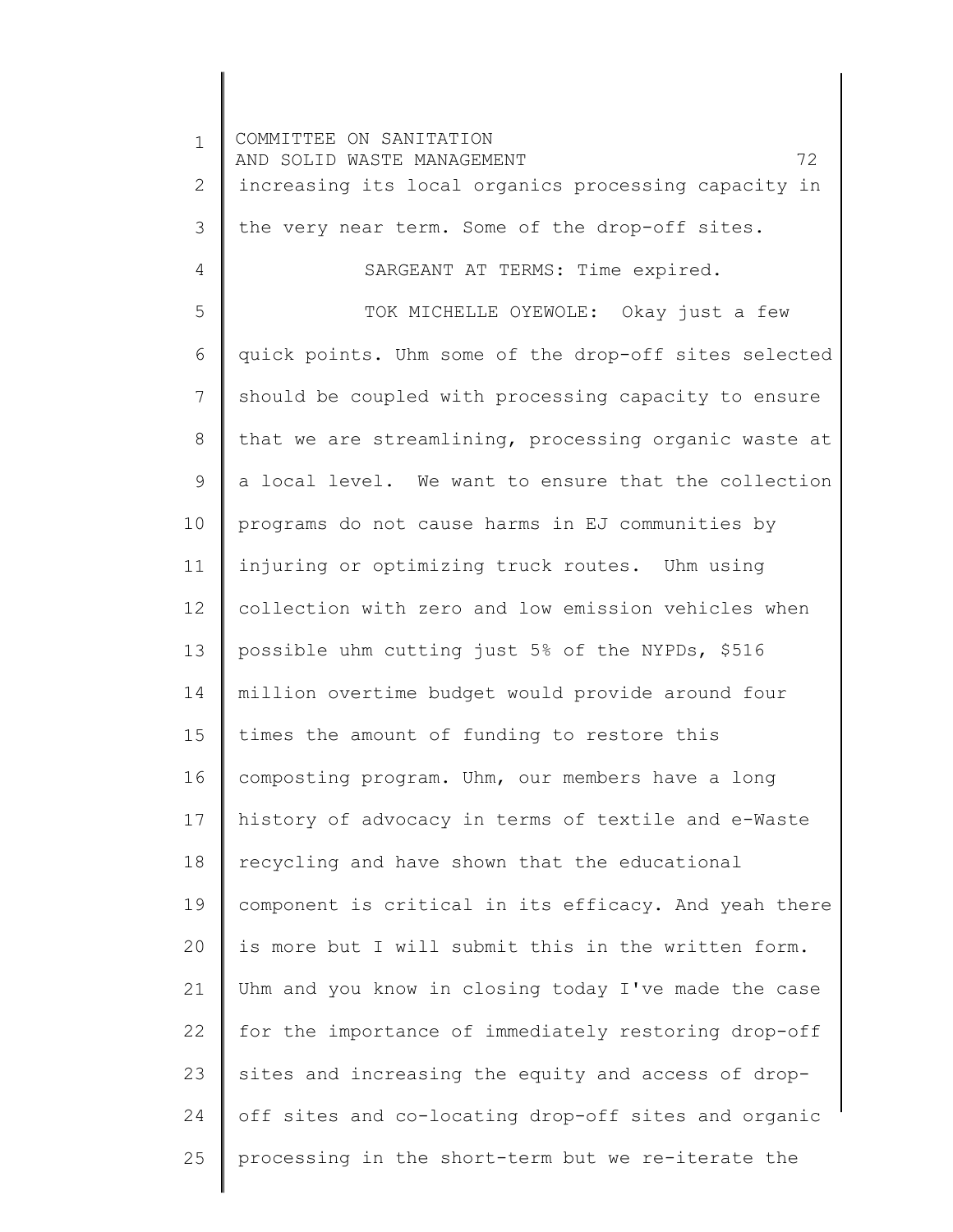| $\mathbf{1}$   | COMMITTEE ON SANITATION<br>73<br>AND SOLID WASTE MANAGEMENT |
|----------------|-------------------------------------------------------------|
| $\overline{2}$ | urgency of introducing legislation for mandatory            |
| 3              | organics and increase organics processing capacity          |
| 4              | citywide. Together these pieces of legislation would        |
| 5              | enable access to convenient recycling on various            |
| 6              | waste streams for all residents, diverting 1/3 of           |
| 7              | waste from landfills, incinerators, polluting               |
| 8              | clusters of transfer stations and enable New York to        |
| 9              | locally process organics and providing a lot of jobs        |
| 10             | to black and brown residents in our communities.            |
| 11             | Thank you.                                                  |
| 12             | NICHOLE BEAN: Thank you. Next, we will                      |
| 13             | hear from Yorsane Hallare (SP?) followed by Justin          |
| 14             | Green followed by Christine Davis Romero.                   |
| 15             | SARGEANT AT ARMS: Starting time.                            |
| 16             | YORSANE HALLARE (SP?): Good afternoon and                   |
| 17             | thank you for the opportunity to testify today.<br>My       |
| 18             | name is Yorsane Hallare (SP?) and I am the founder of       |
| 19             | Green Scene, a Bronx-based environmental consulting         |
| 20             | firm using hip-hop sustainability through compost           |
| 21             | education and green technology. As I work through           |
| 22             | Green Scene Organics, we adopt the principals of            |
| 23             | environmental justice, waste equity and a circular          |
| 24             | economy. Our model is designed to collect and               |
| 25             | process organic waste locally. One NYC the plan by          |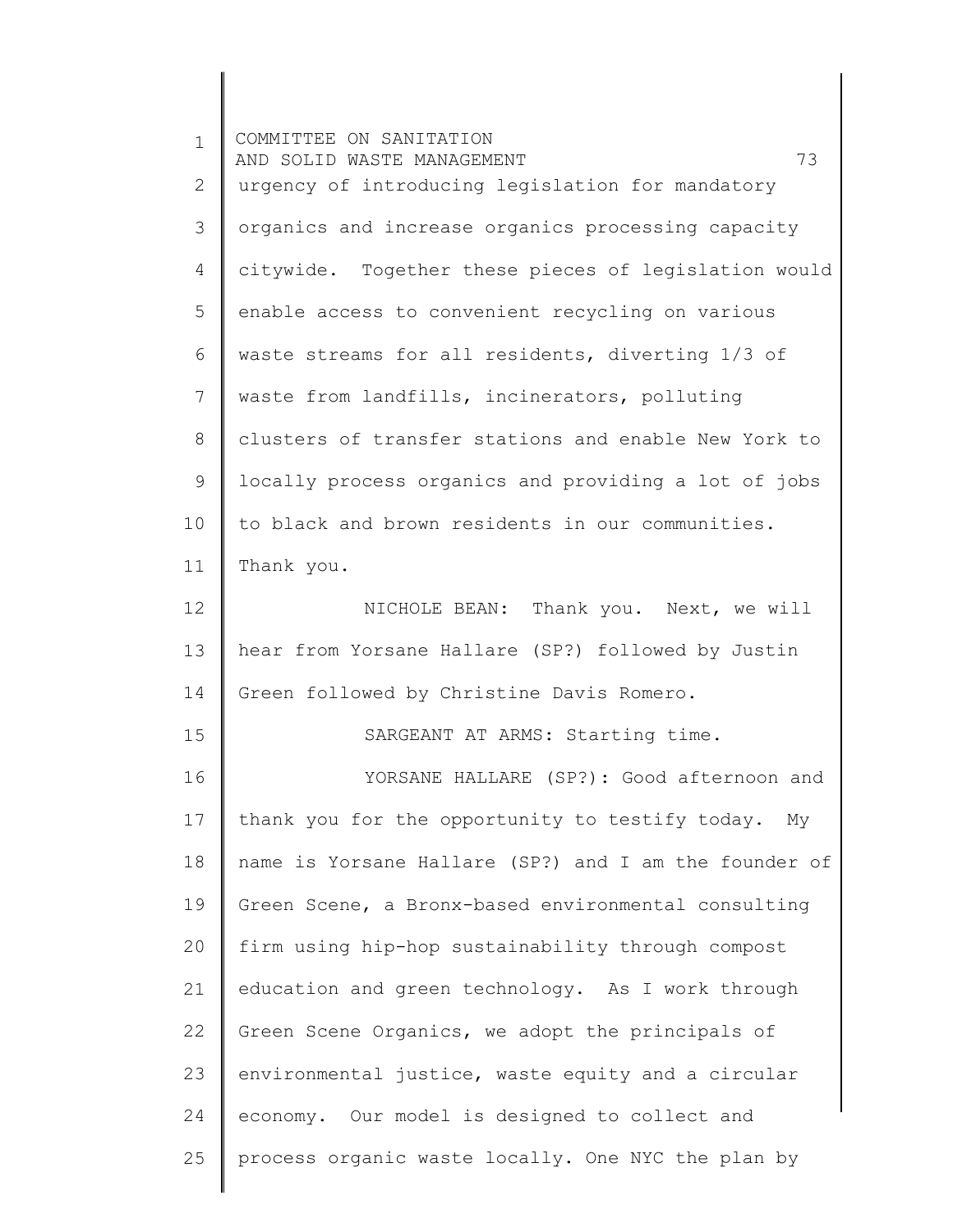1 2 3 4 5 6 7 8 9 10 11 12 13 14 15 16 17 18 19 20 21 22 23 24 25 COMMITTEE ON SANITATION AND SOLID WASTE MANAGEMENT 74 the Mayor's office for New York City to confront our climate crisis however the removal of the organic collection program through Mayor de Blasio's proposed budget is in direct conflict with these goals to be achieved by 2015. Our ability as a City to maintain these initiatives even in diverse times is what makes us a leader in the same District in which it was generated. As a grounds person I believe that organic waste should be collected and processed in the same district in which it was generating, considering only a few poor neighborhoods that are environmental justice communities bear the burn of the City's refuse with the south Bronx being one of them. Access to drop-off locations at acceptable scrap and textile recycling at each community district can bring us to a more sustainable and equitable future yet many other factors must be considered. Mandating a budget line item and having explicit language around resource allocation within Dany's budget is imperative to ensure there are penalties for not prioritizing this in the future making sure that education and outreach have ample funding through Community-based organizations to carry out the large diverted food waste in landfills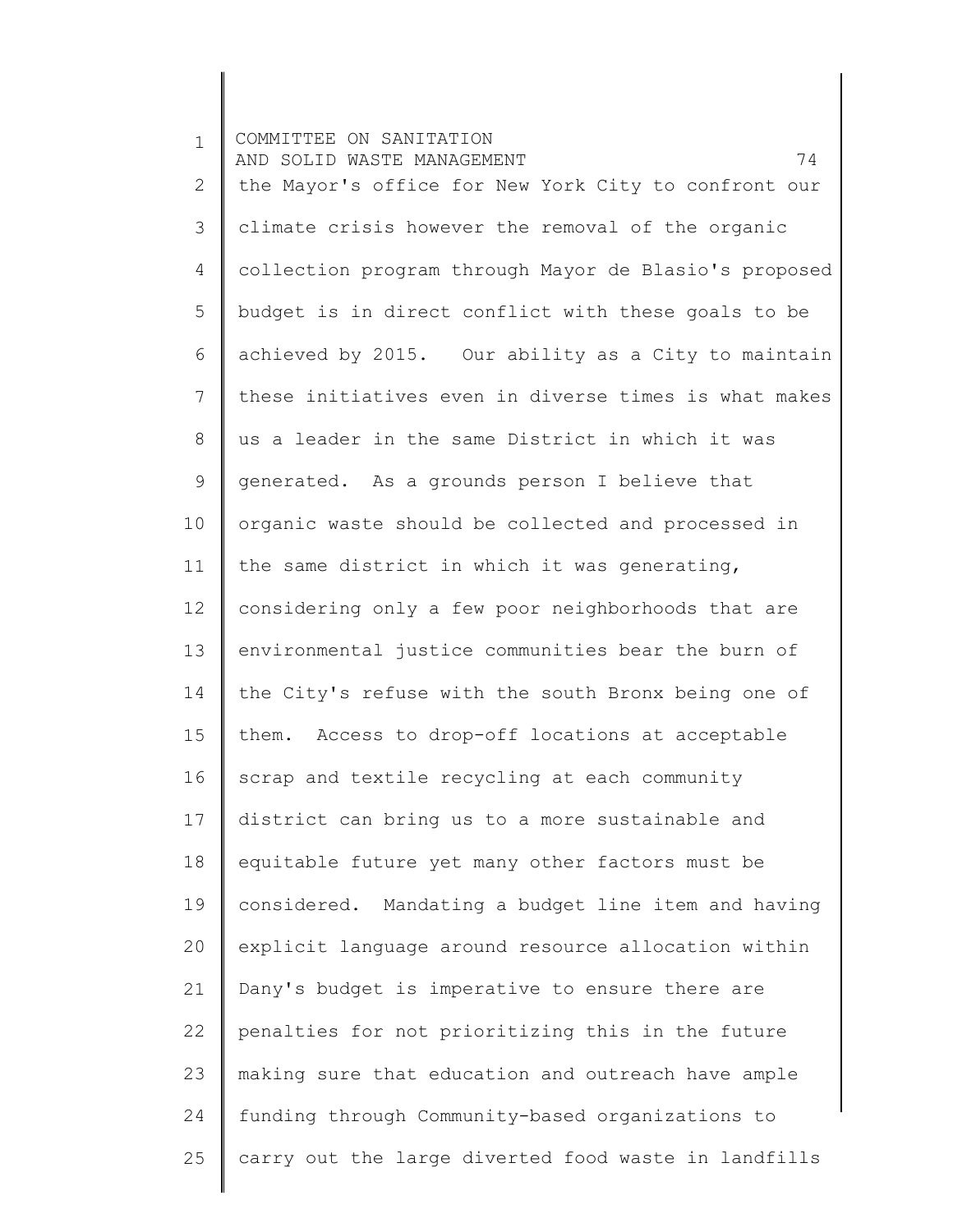1 2 3 4 5 6 7 8 9 10 11 12 13 14 15 16 17 18 19 20 21 22 23 24 25 COMMITTEE ON SANITATION AND SOLID WASTE MANAGEMENT 75 and showing that drop-off locations within each community district are not sited in the neighborhood with the lowest median incomes. Out of the three drop-off locations and have at least one that actually processes the organic waste so it doesn't have to be trucked out making the hiring process for these drop-off sites transparent while mandating that NABE businesses be allowed to participate in this effort you must prioritize people of color who live in these neighborhoods to lead and control how the decisions that affect us are made as we increase local processing capacity. Saving the infrastructure that already exists the of a supreme importance. While IC acts as a step to mandatory curbside collection which is really how we reach an equitable solution for New York City residents we must fight to make sure that we restore the land if newly composting. There is an already established network and we must honor the relationships built on the ground while figuring out how to grow this and allow access for others who get involved. SARGEANT AT ARMS: Time expired. YORSANE HALLARE (SP): May not physically be able to make it to drop-off location until whether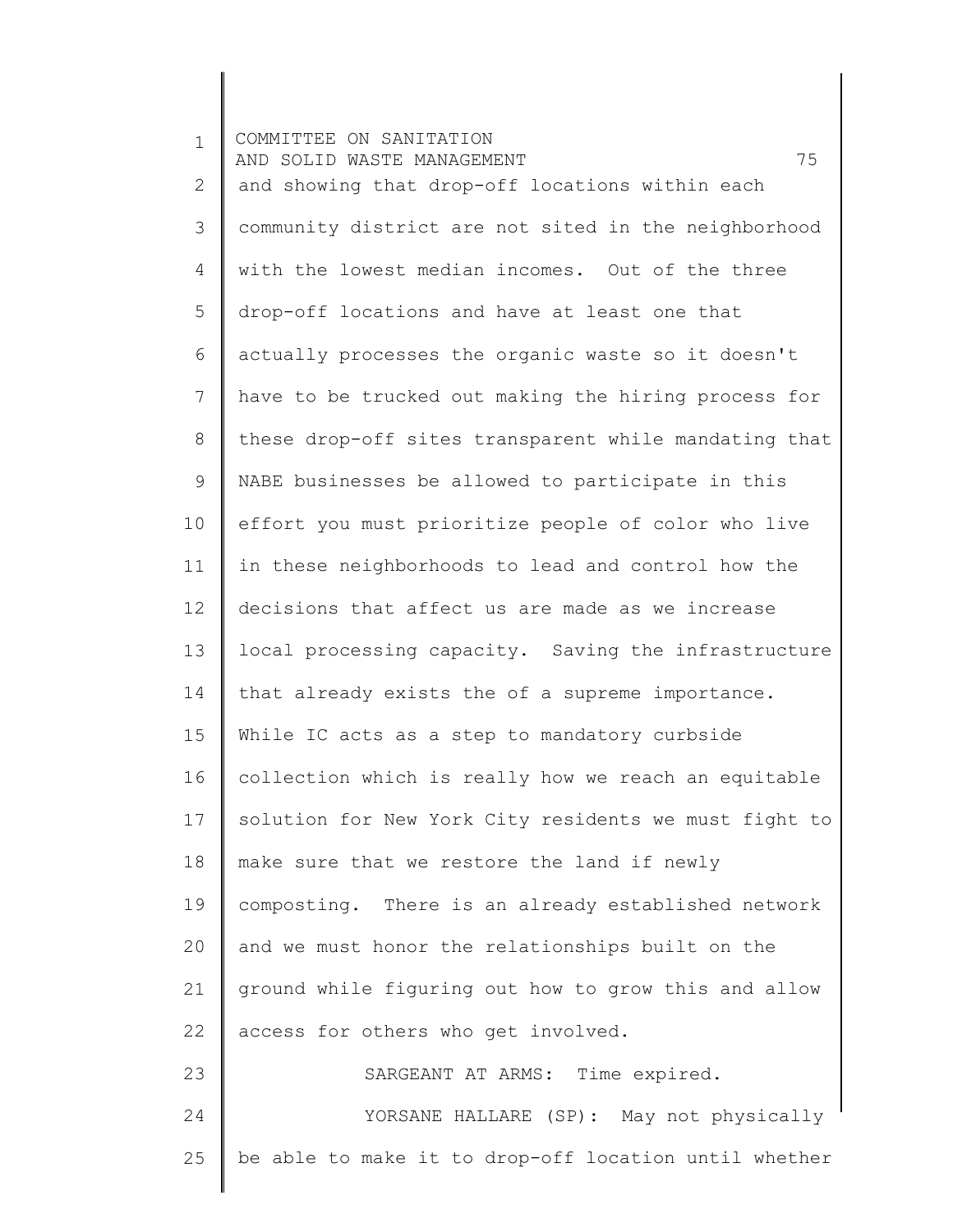1 2 3 4 5 6 7 8 9 10 11 12 13 14 15 16 17 18 19 20 21 22 23 24 COMMITTEE ON SANITATION AND SOLID WASTE MANAGEMENT 76 it is because of disability or time constraints. We believe we must introduce and pass legislation mandating for citywide and mandatory curbside organic collection. We envision a society where resources and benefits are equally shared and where people play a role in community and decision making and to a degree that they are affected. So, in closing, we support Intro 1942 and 1943 with the aforementioned amendment and see as a stepping stone to a larger vision for effaceable waste system that does not put all the burden on just a few low-income communities and communities of color. I will leave you with a mark of the time. Land is the basis of freedom, justice, equality, inclusion equal black bodies, new institutions equal the economy circular democratic and solidarity. The point is that the power lies with the people, your contribution is equal, lets support the truth, strategic in what we do. Pass the COR Act with some changes of a few. So, we committed to NYC and how we see the future of our City green but it takes a little more than just equity reflected in a money and policies. Thank you.

25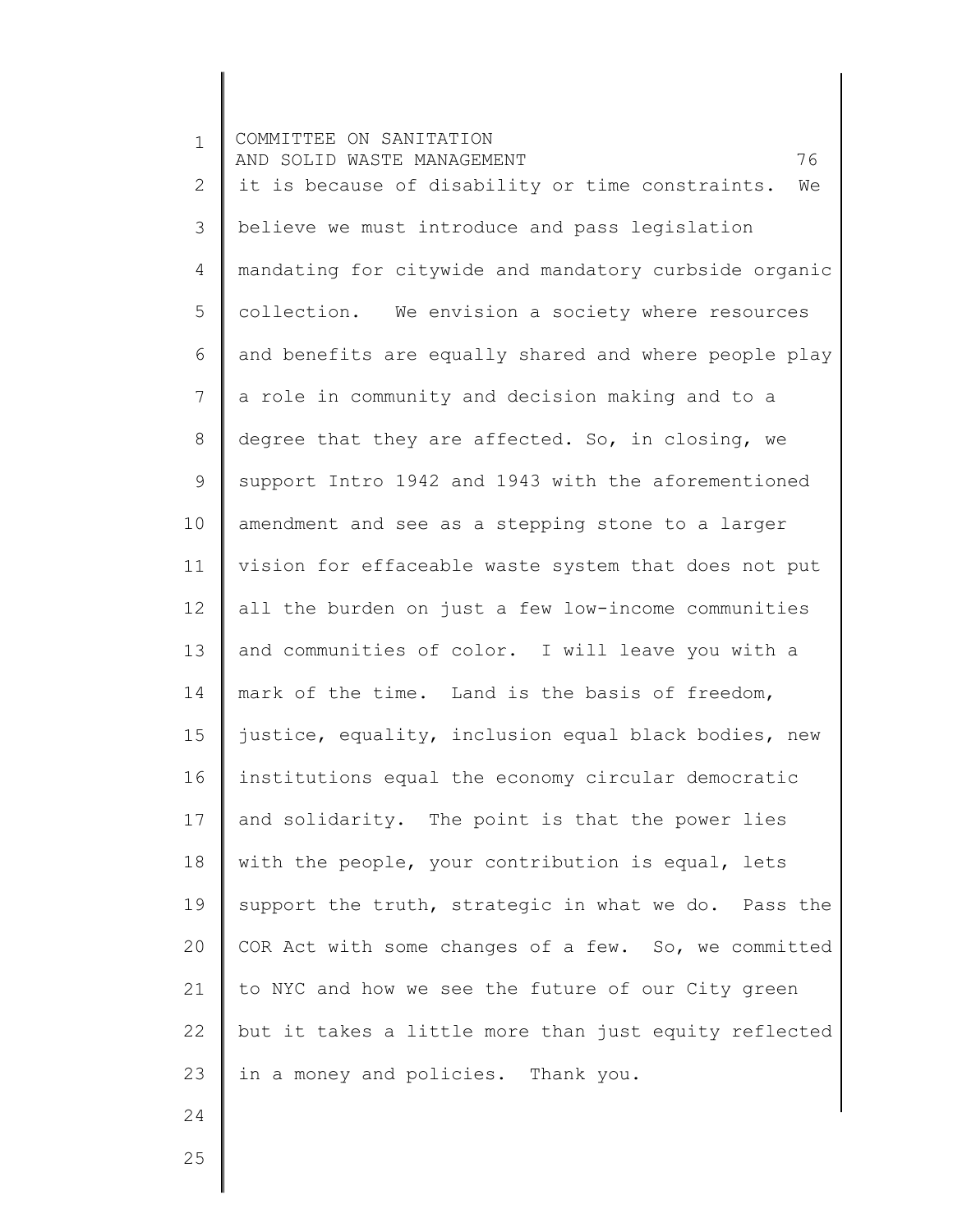1 2 3 4 5 6 7 8 9 10 11 12 13 14 15 16 17 18 19 20 21 22 23 24 25 COMMITTEE ON SANITATION AND SOLID WASTE MANAGEMENT FOR THE SOLID TO THE MANAGEMENT STATE AND THE SOLID TO THE SOLID THE STATE AND THE NICHOLE BEAN: Thank you. Next, we will hear from Justin Green followed by Christine Datz-Romero, followed by David Heard. Justin. SARGEANT AT ARMS: Starting time. JUSTIN GREEN: Hi, I'm Justin Green. I'm the Executive Director of Big Reuse. Big Reuse is a nonprofit organization that works for zero waste in New York City for community composting outreach in our Reuse Center. We created innovated and social ways to enterprise over the years living wage, green jobs and job training app opportunities and I wanted to thank uhm Chair Reynoso, Chair Cabrera, Council Member Powers, Council Member Lander and everyone else who supported these efforts to reinstate composting, all the community groups out there. So much, such as outpouring support for composting it has been really overwhelming to see that. We support at the Big Reuse the COR Act to re-open, extend equitably, distribute food scrap drop-off sites for composting throughout New York City, unstaffed food scrap drop-off sites are a cost-effective way to provide access to composting for New Yorkers. Composting is really an essential service that is just continually funded. The Climate Crisis in 2020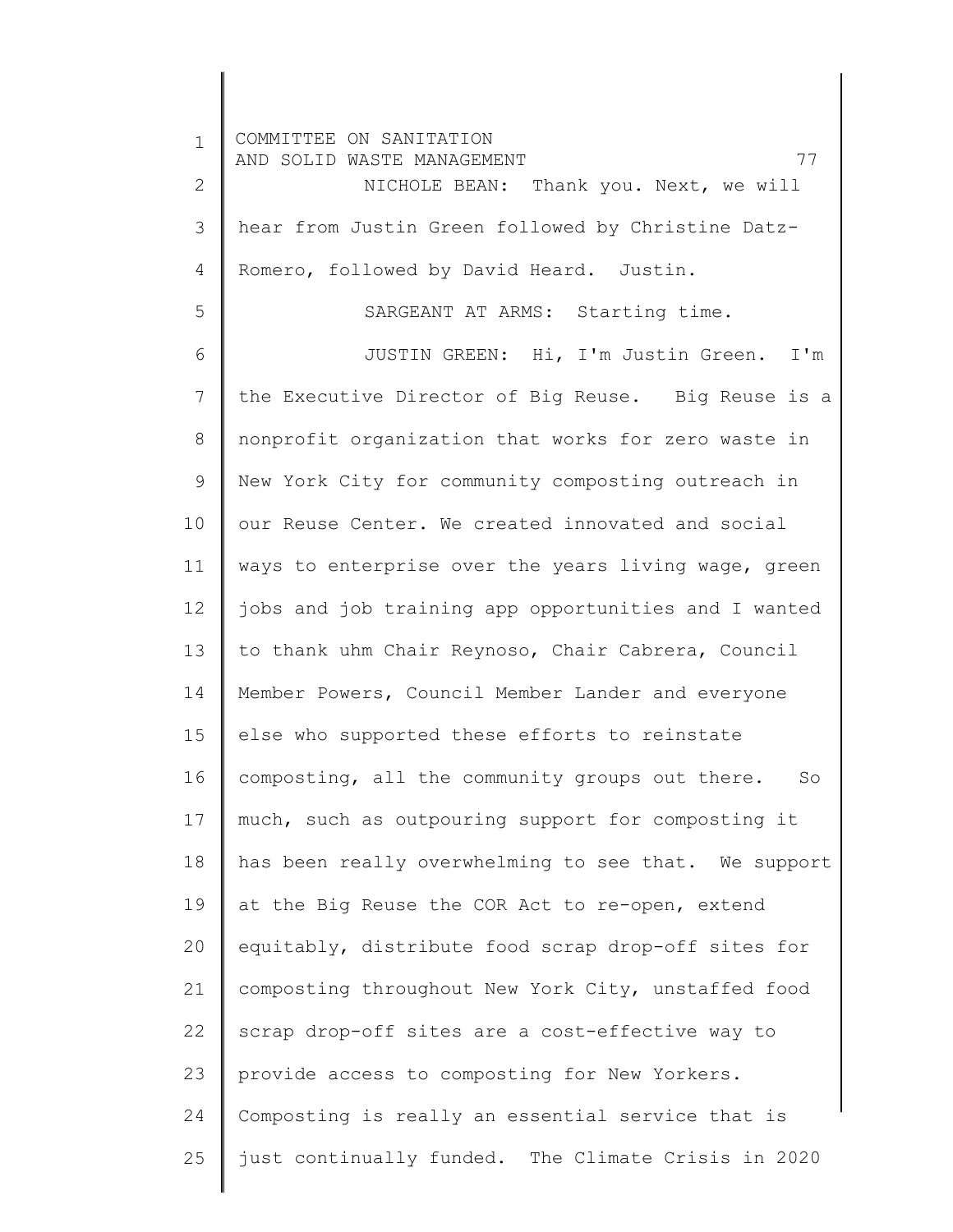1 2 3 4 5 6 7 8 9 10 11 12 13 14 15 16 17 18 19 20 21 22 23 24 25 COMMITTEE ON SANITATION AND SOLID WASTE MANAGEMENT 78 is on track to the be hottest year on record for the planet. The impacts of climate change in communities around the world the hardest. Those communities will suffer devastating consequences from our actions as one of the wealthiest and most influential cities in the world. Funding saved by curbside composting and community composting accounted for approximately \$26 million, equivalent to 12 days of NYPD overtime last year. We can reinstate all composting for 12 days of NYPD overtime. Organic waste in landfills generate methane. Methane is 86 times more powerful than carbon dioxide at warming the Earth over two decades and it greatly increases warming because of the power of absorbing radiation. Mandatory curbside collection and community composting are essential and should be reinstated immediately as part of our responsibility to fight climate change. If mandatory curbside can't be immediately reestablished the COR Act will help New York City get back on track. In order to achieve the goals of the COR Act the \$7 million of the current budget cuts to community composting and community food scrap drop-offs. SARGEANT AT ARMS: Time expired.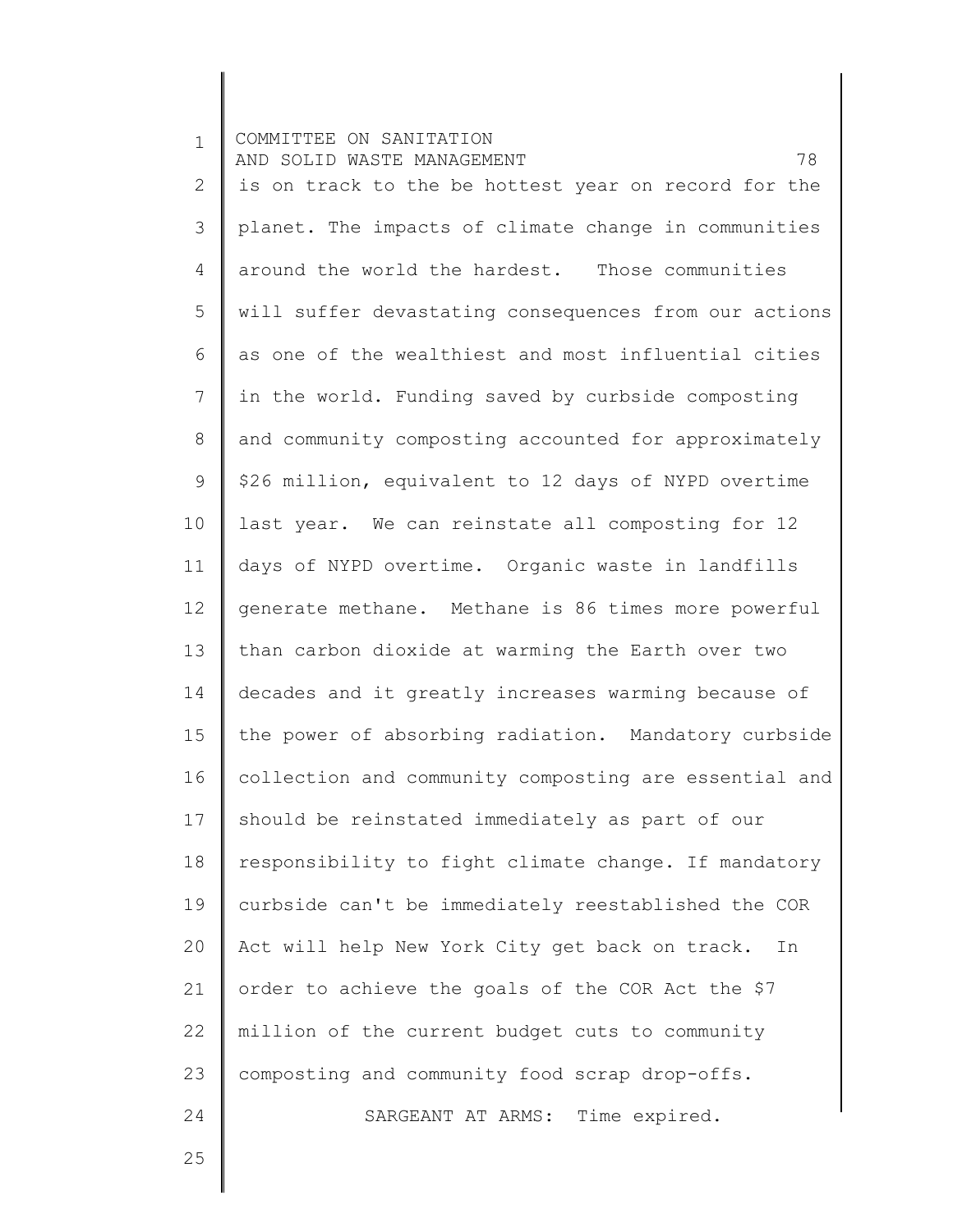1 2 3 4 5 6 7 8 9 10 11 12 13 14 15 16 17 18 19 20 21 22 23 24 25 COMMITTEE ON SANITATION AND SOLID WASTE MANAGEMENT 79 JUSTIN GREEN: 175 drop-off sites could be re-established while operating community composting sites at Big Reuse. So, we applaud your efforts and really think we need to keep going with reinstating the current funding and the COR Act as well so thank you. NICHOLE BEAN: Thank you. Do any Council Members have questions for the previous panel? If so, please use the Zoom raise hand function now. Seeing no questions, we will move on to the next panel. We will hear from Christine Datz-Romero, followed by David Heard followed by Ceci Pineda. Christine. SARGEANT AT ARMS: Starting time. NICHOLE BEAN: Christine. CHRISTINE DATZ-ROMERO: Yes, sorry, I thought the host will unmute you. Unmute me. Okay, uhm, we will start all over again. Thank you for the opportunity to testify today, my name is Christine Datz-Romero. I am the Executive Director of the Lower Eastside Ecology Center who started its programs in 1987 by offering community-based recycling opportunities for paper, bottles, cans, by creating drop-off programs. Today, we provide E-Waste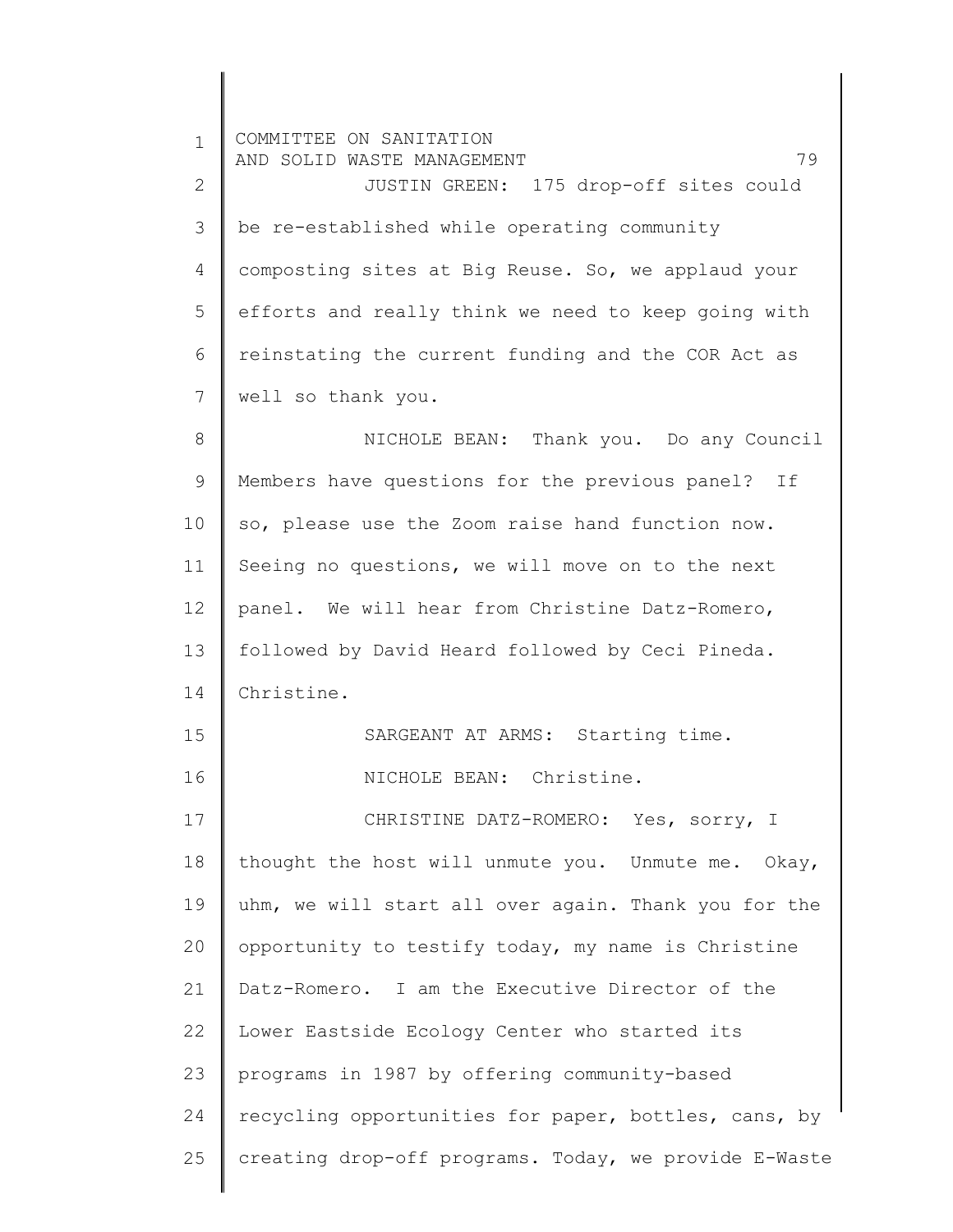1 2 3 4 5 6 7 8 9 10 11 12 13 14 15 16 17 18 19 20 21 22 23 24 25 COMMITTEE ON SANITATION AND SOLID WASTE MANAGEMENT **AND SOLID WASTE** and composting services and environmental stewardship opportunities and educational programming. We are testifying in support of the COR Act to implement community-based recycling drop-off opportunities that create equitable access to environmental programs and green jobs while reducing the burden of truck traffic to these transfer stations located in communities of color. The city needs to immediately restore the \$7 million cut that will need to provide NYC and New York City Compost Project Partners which the Ecology Center is part of. These existing programs offer 170 food scrap drop-off sites across the five boroughs and compost education to hundreds of community groups to build up their own composting programs. The instrumentation of the COR Act allows for an opportunity to build on what was created over the last 30 years, for that, the existing program needs to stay in place. The Ecology Center has surrounded community-based composting programs since 1990 and has been the Manhattan Partner of the New York City Compost Project since 2005. Each week, we serve approximately 3,500 households with 10 drop-off locations within a three-mile radius of the East Part Compost Yard. We have created a hyper-local close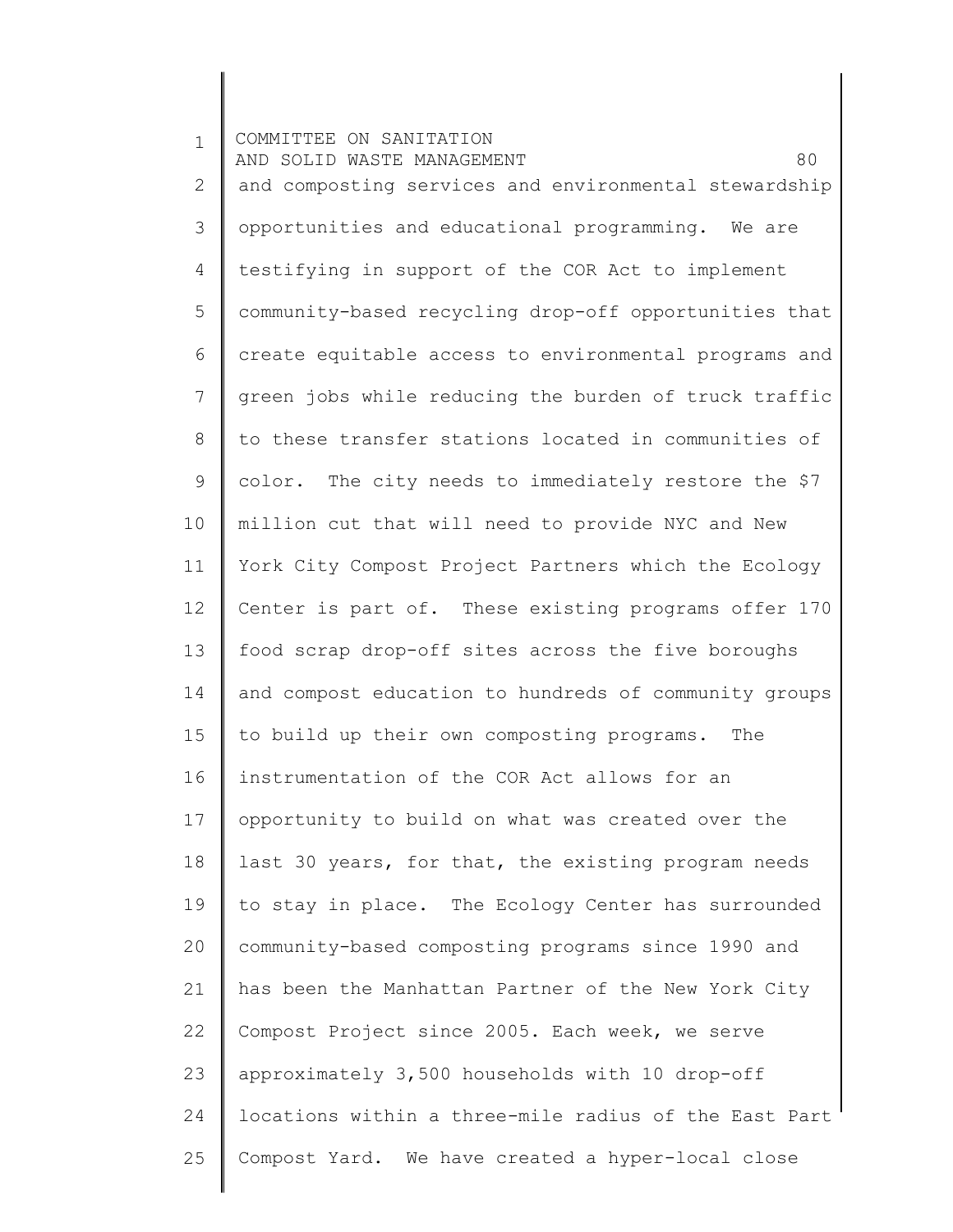1 2 3 4 5 6 7 8 9 10 11 12 13 14 15 16 17 18 19 20 21 22 23 24 25 COMMITTEE ON SANITATION AND SOLID WASTE MANAGEMENT 61 loop system distributing the finished compost to local community gardens and parks. The program contributes directly to the health of our community, creates green jobs and job training opportunities and office community engagement and education. The COR Act is a vehicle to create more community drop-offs in the five boroughs and we urge that together with creating drop-off opportunities. SARGEANT AT ARMS: Time expired. CHRISTINE DATZ-ROMERO: Efforts should be made to create local process and capacity for organic waste. In closing, we would like to urge the City Council to restore the \$7 million in FY21 for community-based composting and education programs, implement the COR Act by including more local composting processing sites and pass legislation for a mandatory organics collection program. Thank you. NICHOLE BEAN: Thank you. Next, we will hear from David Hurd. Followed by Ceci Pineda, followed by Kathy Nazarre. David. SARGEANT AT ARMS: Starting time. DAVID HURD: Good afternoon Chairman Reynoso, Co-Chair Cabrera and Council Member Powers and members of the committee and thank you for the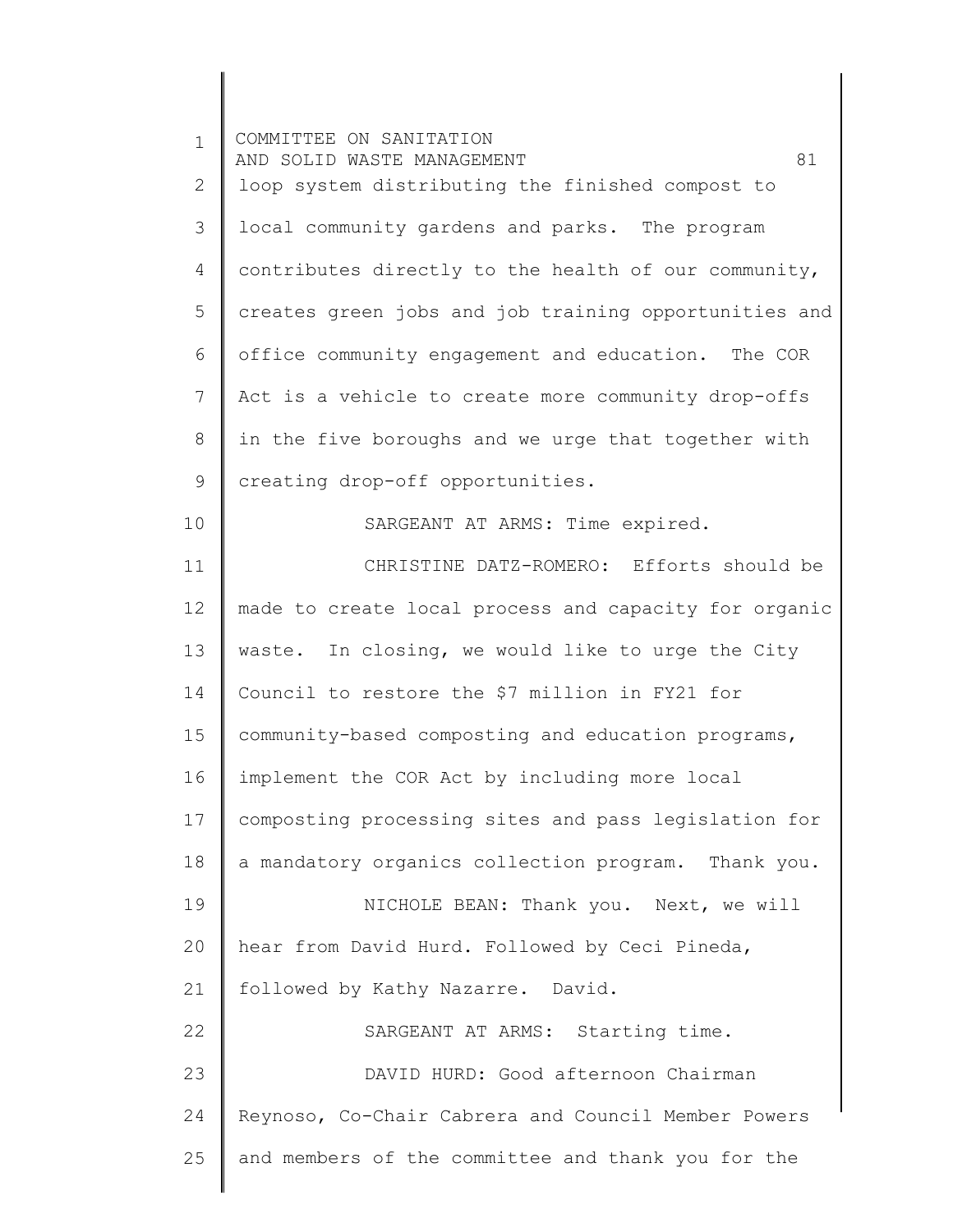1 2 3 4 5 6 7 8 9 10 11 12 13 14 15 16 17 18 19 20 21 22 23 24 25 COMMITTEE ON SANITATION AND SOLID WASTE MANAGEMENT **1990 120 AND** S2 opportunity to testify as part of the COR Act today. My name is David Hurd and I am the Director of Zero Waste Programs at GrowNYC. GrowNYC has played a pivotal role in helping improve the environmental quality of life in New York City for 50 years. Personally, I've been working in recycling and composting in New York City since 1980. The proposed executive budget eliminates organic recycling in New York City as well as additional DSNY Services designed to reduced sending waste to landfills. The eliminates undercut the progress the City has made in diverting food scraps and yard waste from landfills. A major source of greenhouse gas emissions. The elimination of all funding for recycling, outreach and education and composting of organic waste is short-sided and will have long-term negative implications setting the City back further from its goals of zero waste to landfills, greenhouse gas reduction and environmental justice. We have seen what happened when recycling programs are terminated. You don't go back to square one, you move behind it. The Residential Recycling Program in New York City has yet to achieve to levels of diversions prior to 2001 before the portions of the program were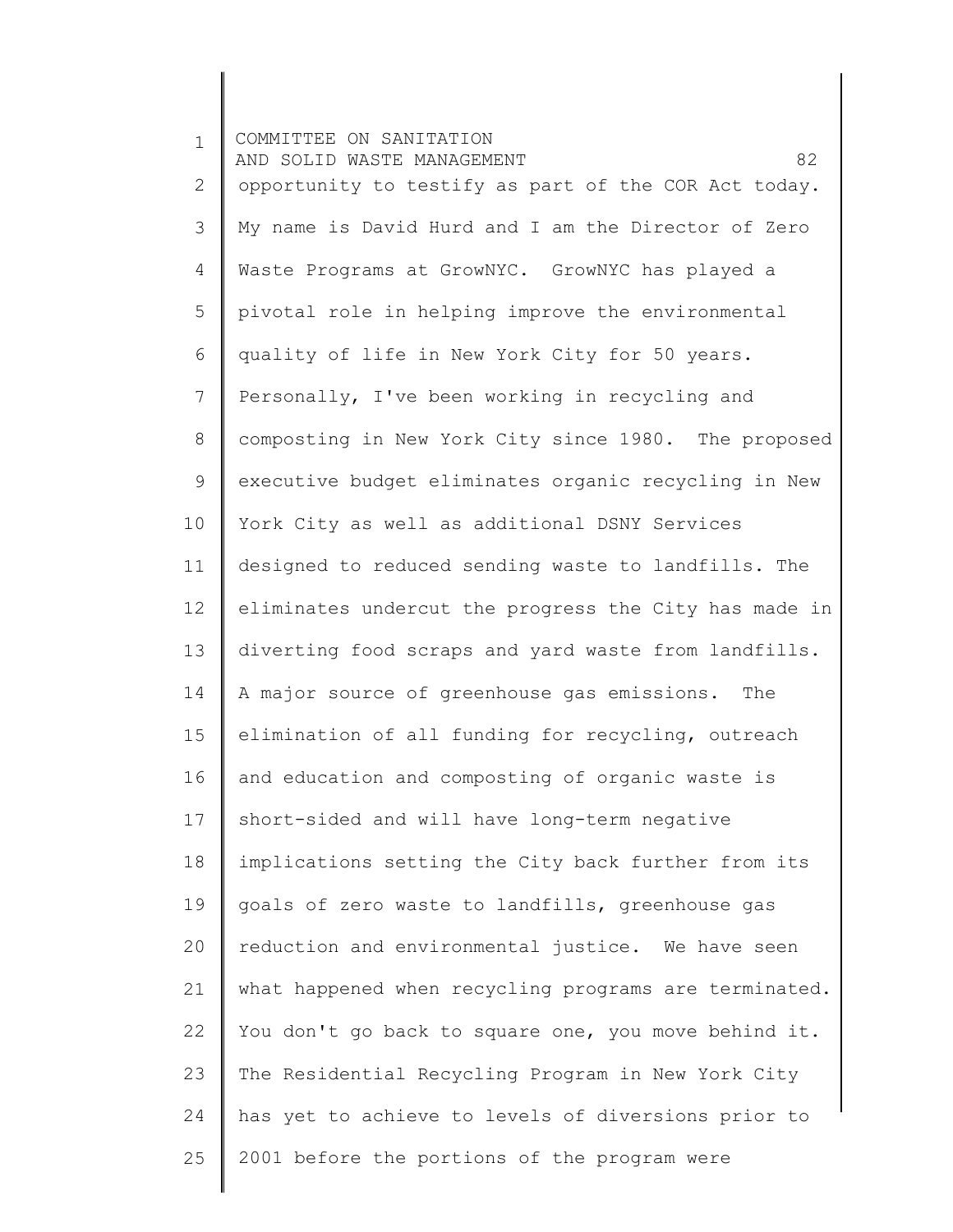1 2 3 4 5 6 7 8 9 10 11 12 13 14 15 16 17 18 19 20 21 22 23 24 25 COMMITTEE ON SANITATION AND SOLID WASTE MANAGEMENT 63 suspended by Mayor Bloomberg after 9/11. We support the ambitious and equitable goals of the COR Act; however, in order to create the community recycling centers proposed in the act we believe that the top priority and the urgent need is for the City Council to restore the \$6.3 million in funding, the GrowNYC and the New York City Compost Project that is posed to be cut in the Fiscal 21 budget. This restoration could bring back the 175 food scrap drop-off sites that we collectively manage where activities were suspended on March 22. This would bring the City Council very close to the COR Act goal of 177 sites. Without restoring funding these Bills will be unable to achieve their objectives. The eight organizations affected by these cuts represent the backbone of community-based recycling and composting in New York City. The funding for GrowNYC Zero Waste School Program has also been eliminated and represents an additional \$972,000 not reflected in the proposed budget cut of \$2.8 million for recycling education. We request that this funding be restored as well. This restoration will be critical as New York City Public Schools are anticipated in re-open in September. Organic quantities improve by 103% on Zero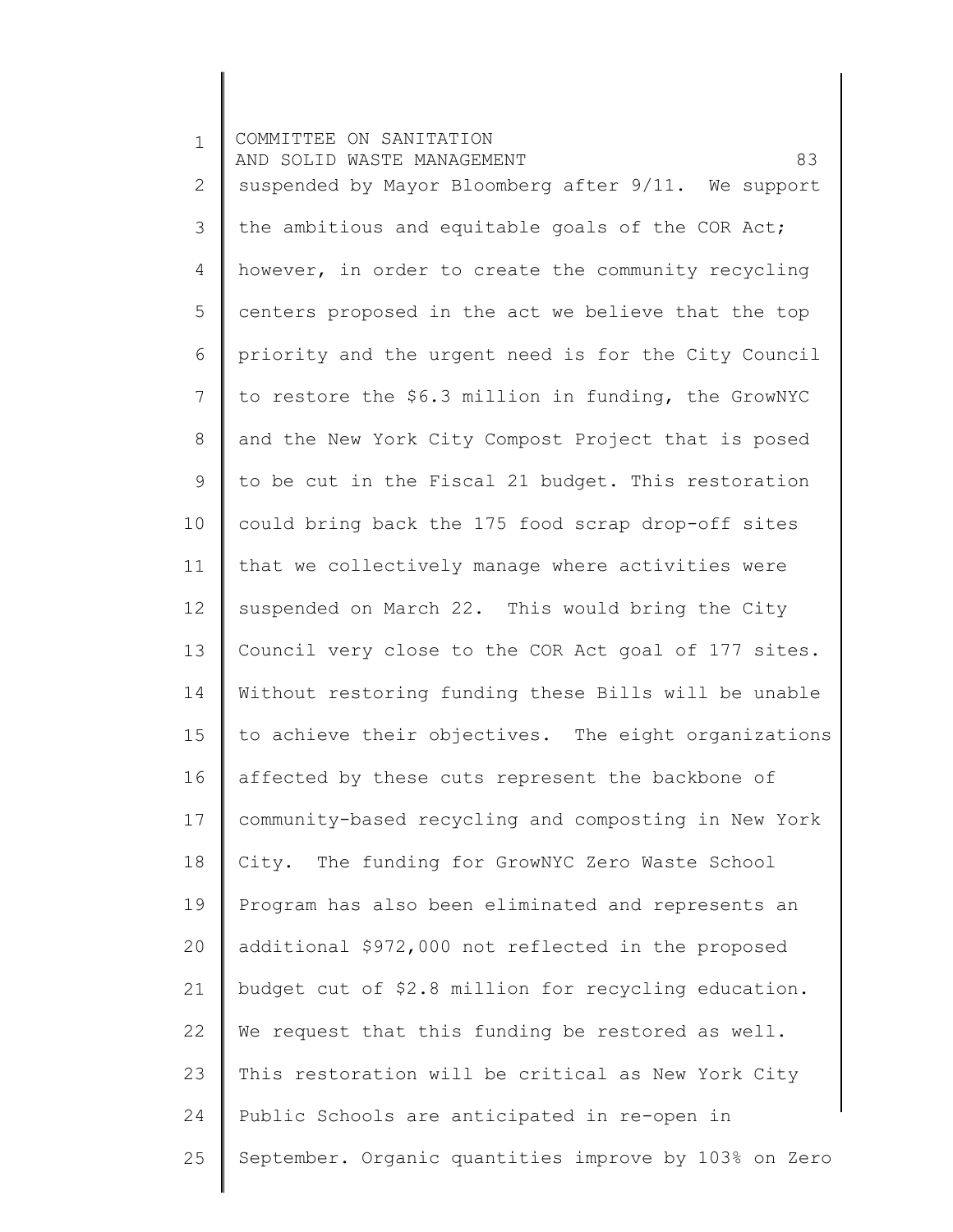1 2 3 4 5 6 7 8 9 10 11 12 13 14 15 16 17 18 19 20 21 22 23 24 25 COMMITTEE ON SANITATION AND SOLID WASTE MANAGEMENT FOR SAMING AND SOLID WASTE Waste School routes compared to 22% non-Zero Waste routes. SARGEANT AT ARMS: Time expired. DAVID HURD: The COR Act is sensible legislation that we support but that we see as a second step after restoring funding to GrowNYC and the New York City Compost Project to continue to move our City closer toward zero waste in an equitable manner. We cannot squander the progress in waste diversion that we have made over the past three decades and must restore the budget cuts to community-based composting and recycling education and pass the COR Act to bridge us to the future of citywide mandatory curbside collection. I would like to thank Chairman Reynoso and the Committee for the opportunity to speak with you today and for proposing this important legislation, I look forward to working with you and its implementation. NICHOLE BEAN: Okay, thank you. Next, we will hear from Ceci Pineda, followed by Kathy Nazarre (SP?) followed by Matthew M. Civello. SARGEANT AT ARMS: Starting time. NICHOLE BEAN: Ceci.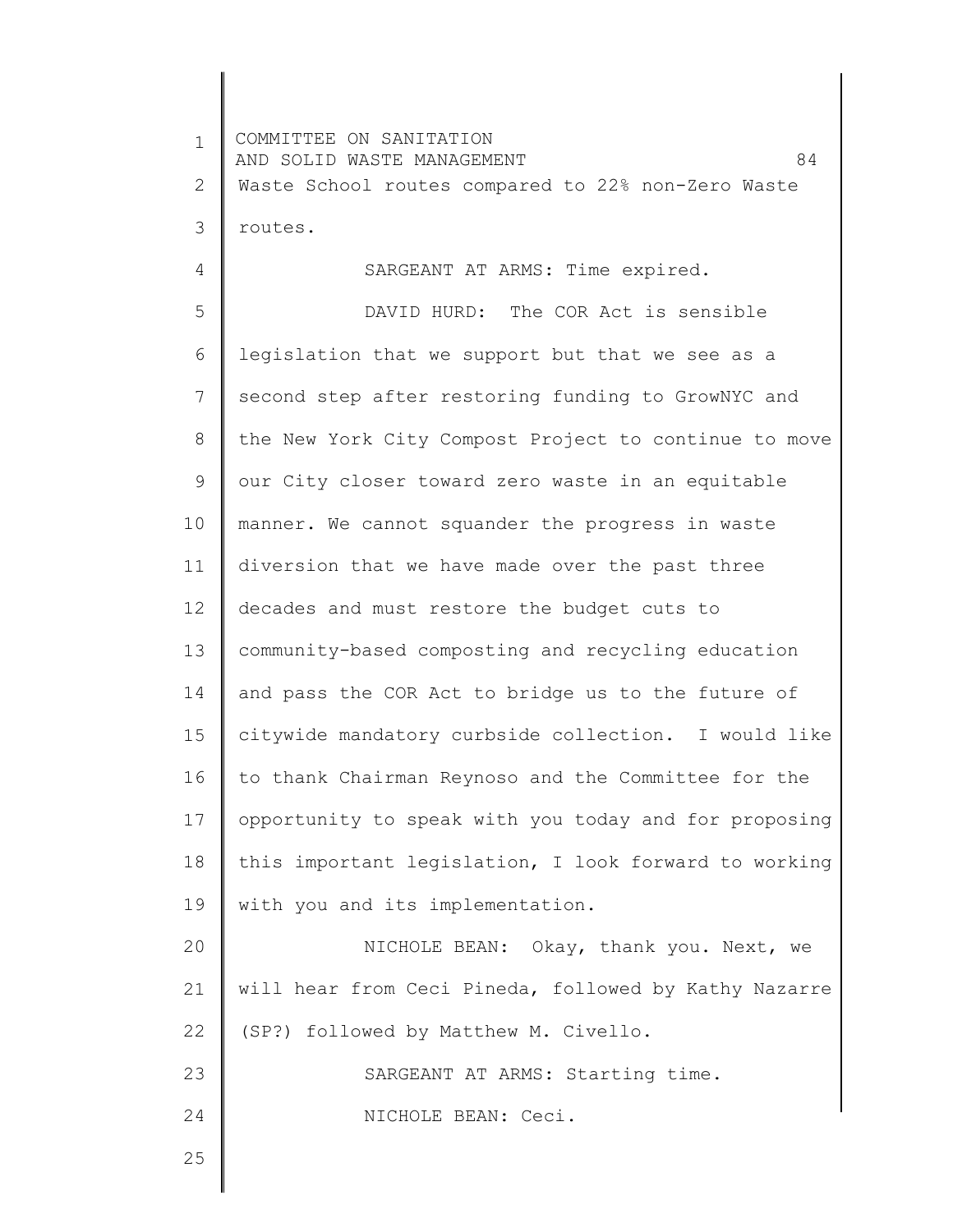| $\mathbf{1}$   | COMMITTEE ON SANITATION<br>85<br>AND SOLID WASTE MANAGEMENT |
|----------------|-------------------------------------------------------------|
| $\overline{2}$ | CECI PINEDA: Good afternoon. My name is                     |
| 3              | Ceci Pineda and I am the Executive Director of BK           |
| 4              | ROT. We are New York City's first bike-powered food         |
| 5              | waste hauling and composting service. Our project is        |
| 6              | staffed by young people of color in Bushwick. A             |
| $\overline{7}$ | special thanks to our Council Member Reynoso, Powers        |
| $\,8\,$        | and others for advancing this critical issue. At BK         |
| $\mathsf 9$    | ROT we understand how interlinked our environmental         |
| 10             | and climate crisis are to the systemic violence             |
| 11             | against black, indigenous and brown communities.<br>We      |
| 12             | started as a Grassroot Response to a lack of                |
| 13             | composting options, excess waste infrastructure and         |
| 14             | high unemployment rates for black and brown youth in        |
| 15             | Bushwick. We strife to create, adjust and regenerate        |
| 16             | model, invest in our soils and our community. Mayor         |
| 17             | de Blasio's proposed cuts eliminate several services        |
| 18             | essential to community health. Today, I call                |
| 19             | attention to the concerning cuts to organics                |
| 20             | recycling. Over a third of the City's is compostable        |
| 21             | yet sending this material to landfills amplifies            |
| 22             | toxic air black and brown communities breathe and           |
| 23             | contributes to lasting climate impacts which                |
| 24             | disproportionately impacts the same communities             |
| 25             | around the world. We ask the Council to take the            |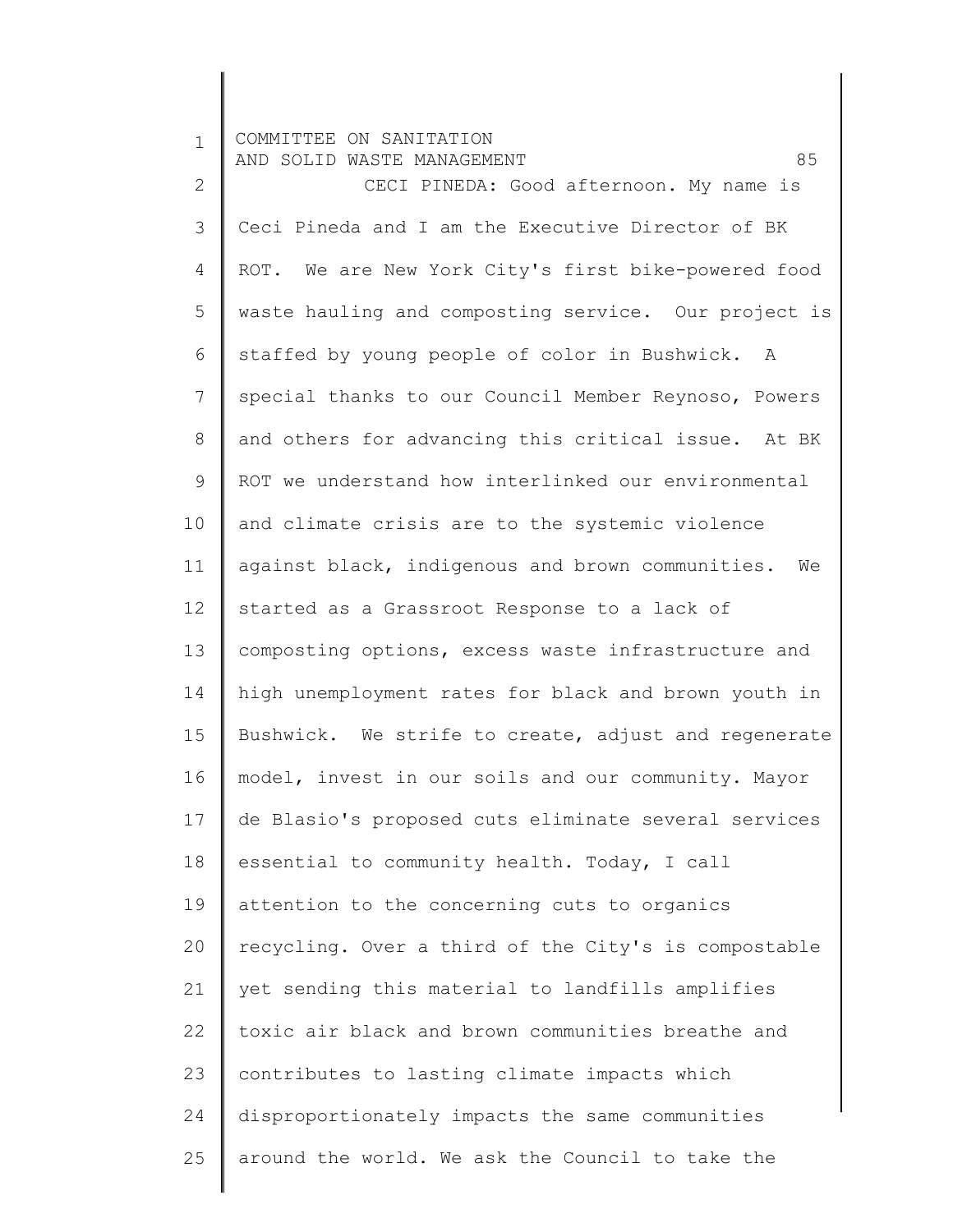1 2 3 4 5 6 7 8 9 10 11 12 13 14 15 16 17 18 19 20 21 22 23 24 25 COMMITTEE ON SANITATION AND SOLID WASTE MANAGEMENT 66 following actions to advance community composting options and equity. Immediately to restore at least \$7 million of funding toward community composting to support operating over 170 drop-off sites, community education and local processing sites. We urge an additional expansion of funds for community outreach, education and composting options to serve communities of color previously excluded from DSNYs composting services. The Council can easily fund this, following calls from black organizers to reallocate at minimum \$1 billion from the NYPD budge and instead invest them in the well-being and health of black communities. BK ROT supports the COR Act and we propose the following recommendations. We urge the City to invest in local facilities to process organic waste. This reduces economic, environmental and health costs, transporting materials longer distances and also makes finished compost readily available for community use. Close models, opportunities, local employment opportunities as well as. SARGEANT AT ARMS: Time expired. CECI PINEDA: Composting. Just a few more points on this. This is a critical educational component that transforms our relationship to waste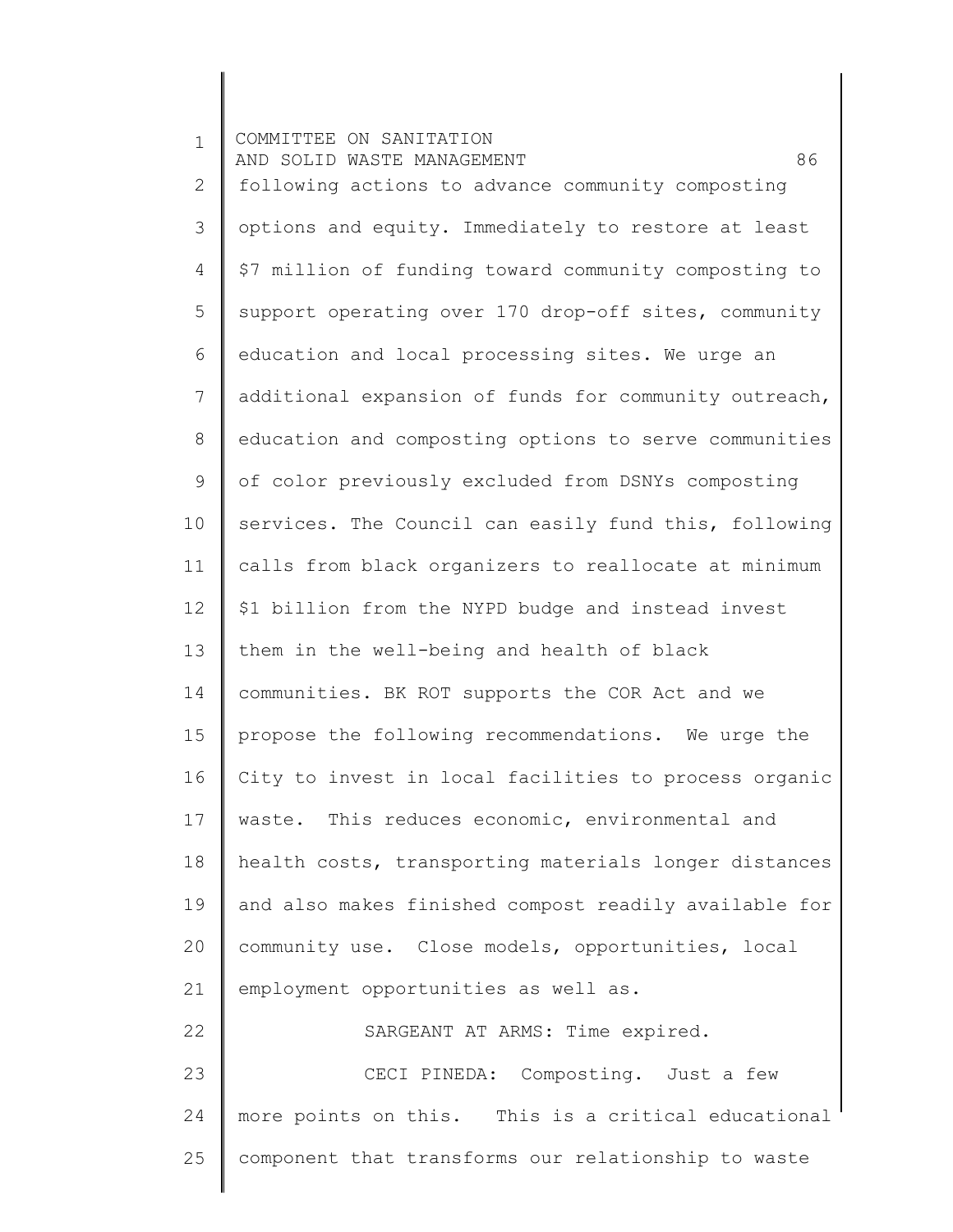1 2 3 4 5 6 7 8 9 10 11 12 13 14 15 16 17 18 19 20 21 22 23 24 COMMITTEE ON SANITATION AND SOLID WASTE MANAGEMENT 67 while also increasing the local food and climate resilience. Also, our collection vehicles must be zero or low emissions vehicles which also creates local employment opportunities and reduces local air pollution and carbon emissions. Our collection sites should be equally distributed with consistent hours and ideally staffed by local community members who are best fit to communicate and educate their neighbors. We must prioritize serving communities like NYCHA residents historically left out of easily available composting options, we recommend hiring local community members to leading community engagement and educational campaigns for successful participation. Lastly, the City should ensure community composting organizations and social enterprises are supported in continuing to build the systems and infrastructure to guarantee that all New Yorkers have access to organics, recycling and composting. There is a wealth and knowledge and resources held among those of us who have been collecting organic waste and maximizing our efficiency and capacity to process organic waste into compost on small plots of land. We recommend the

25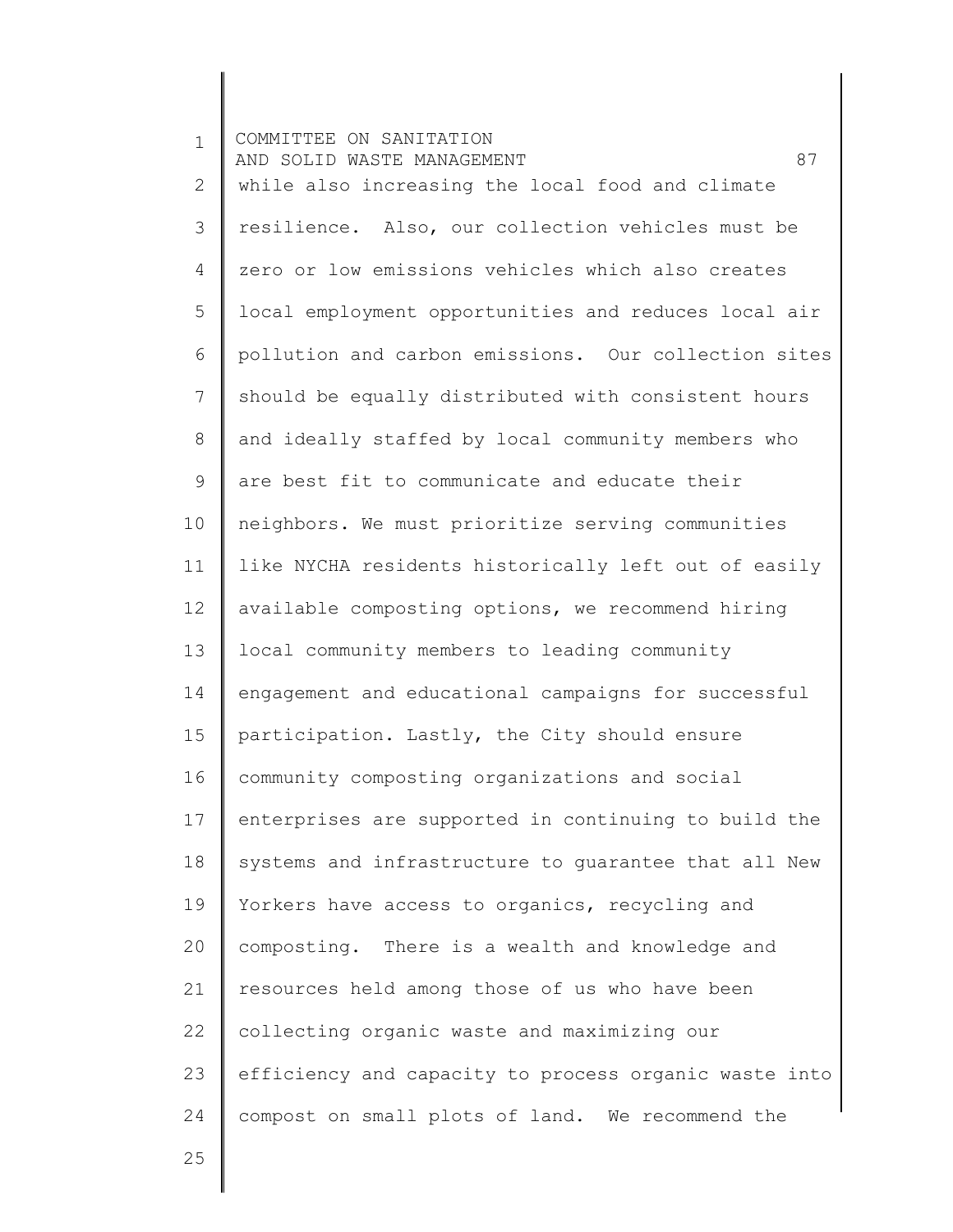1 2 3 4 5 6 7 8 9 10 11 12 13 14 15 16 17 18 19 20 21 22 23 24 25 COMMITTEE ON SANITATION AND SOLID WASTE MANAGEMENT 68 committee engage these stakeholders in development of the COR Act. Thank you for your time. NICHOLE BEAN: Thank you. Do any Council Members have questions for the previous panel? If so, you can zoom raise hand function now. Seeing no Council Member questions, we will move on to the next panel. First, we will hear from Kathy Nazarre (SP?), next we will hear from Matthew M. Civello and then we will hear from Meredith Danberg-Ficarelli. Kathy. SARGEANT AT ARMS: Time begins now. KATHY NAZARRE (SP?): Thank you Nichole. Good afternoon Chair Reynoso, Councilman Powers and Committee Members. Thank you for the opportunity to speak today. I'm Kathy Nazarre (SP?) Council for Committee of Women and concerned citizen. I urge you to pass Intros 1942 and 1943. We all know we are in a climate crisis and that blacks and Hispanics are at increased risk of the devastating health impacts and premature death due to toxic colonialism. While COVID-19 has put the City on pause, either the climate crisis nor resultant death will wait for us to return to normal. So, I commend you for getting us back on track with composting. The pandemic taught us the need to find equitable cost efficient multi-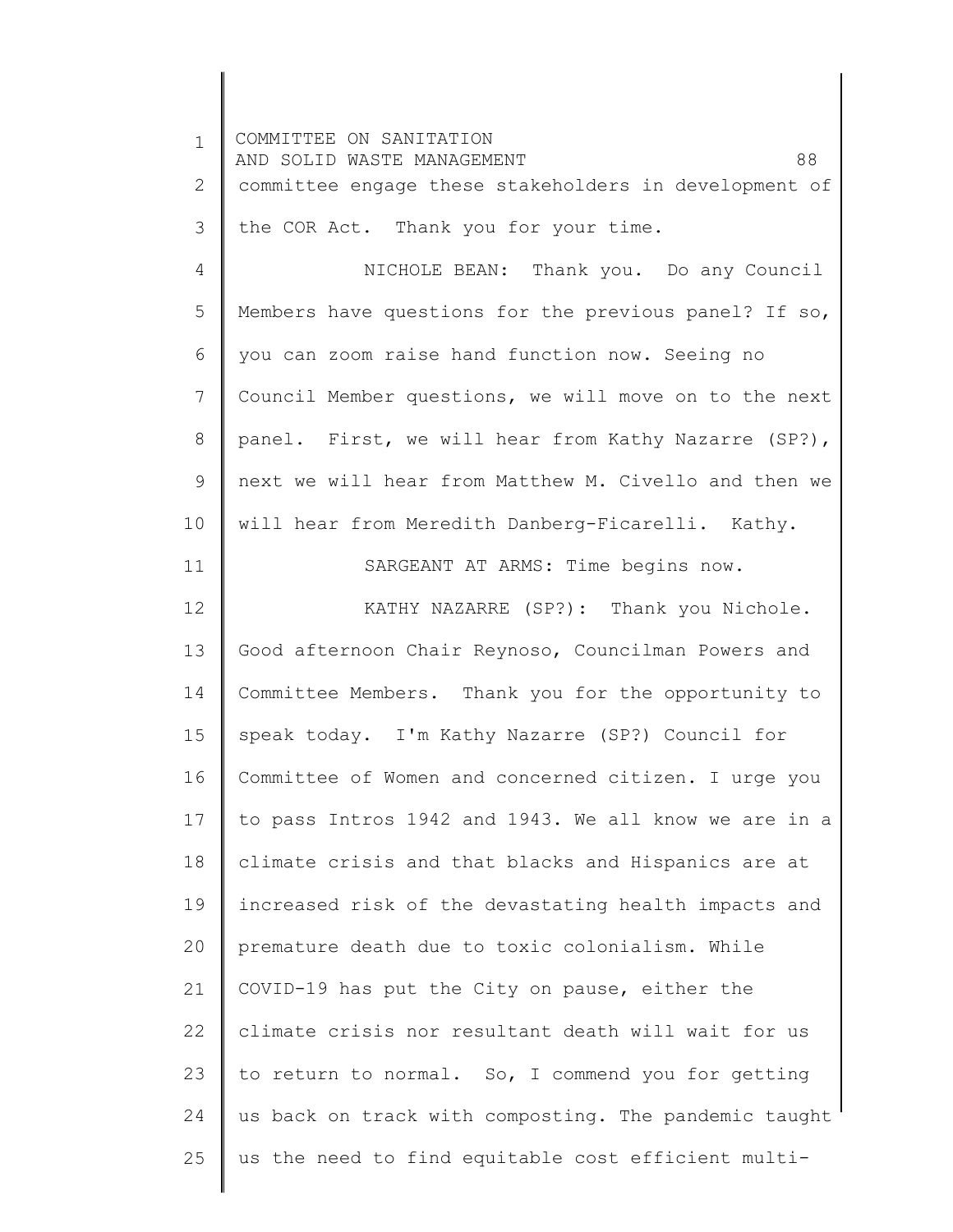| $\mathbf 1$    | COMMITTEE ON SANITATION<br>89<br>AND SOLID WASTE MANAGEMENT |
|----------------|-------------------------------------------------------------|
| $\mathbf{2}$   | dimensional solutions that require working together         |
| $\mathcal{S}$  | as a community. How can we do it expeditiously. Step        |
| $\overline{4}$ | 1: Restore the roughly 175 GrowNYC drop-offs. 2:            |
| 5              | Have drop-off and processing at the same location.          |
| 6              | This would eliminate transport and process needs as         |
| $7\phantom{.}$ | well as carbon emissions. Nearly 2/3 of the City's          |
| $\,8\,$        | 536 community gardens have the infrastructure to            |
| $\mathsf 9$    | collect and compost on site. While not all have the         |
| 10             | same capacity, they can scale up with minimal funding       |
| 11             | from DSNY for equipment and staff. For this to work         |
| 12             | the gardens must have legislative protection from           |
| 13             | real estate developers. 3: Include the nearly half          |
| 14             | of the BLEs 1800 schools citywide plus universities         |
| 15             | that compost and enlist local non-profit, black             |
| 16             | associations, bids and community boards that want to        |
| 17             | help. 4: Composting must be equitable. With scale           |
| 18             | up NYCHAs Urban Farm and Garden Composting for NYCHA        |
| 19             | residents. Residents should be hired to run it              |
| 20             | followed by DSNY after completing free training from        |
| 21             | Green City Force. Doing it on site creates a closed         |
| 22             | loop system. It also addresses their leak issue and.        |
| 23             | SARGEANT AT ARMS: Time has expired.                         |
| 24             | KATHY NAZARRE (SP?): I'm almost done.                       |
| 25             | There is interest if need equitably. 5: Set up drop-        |

║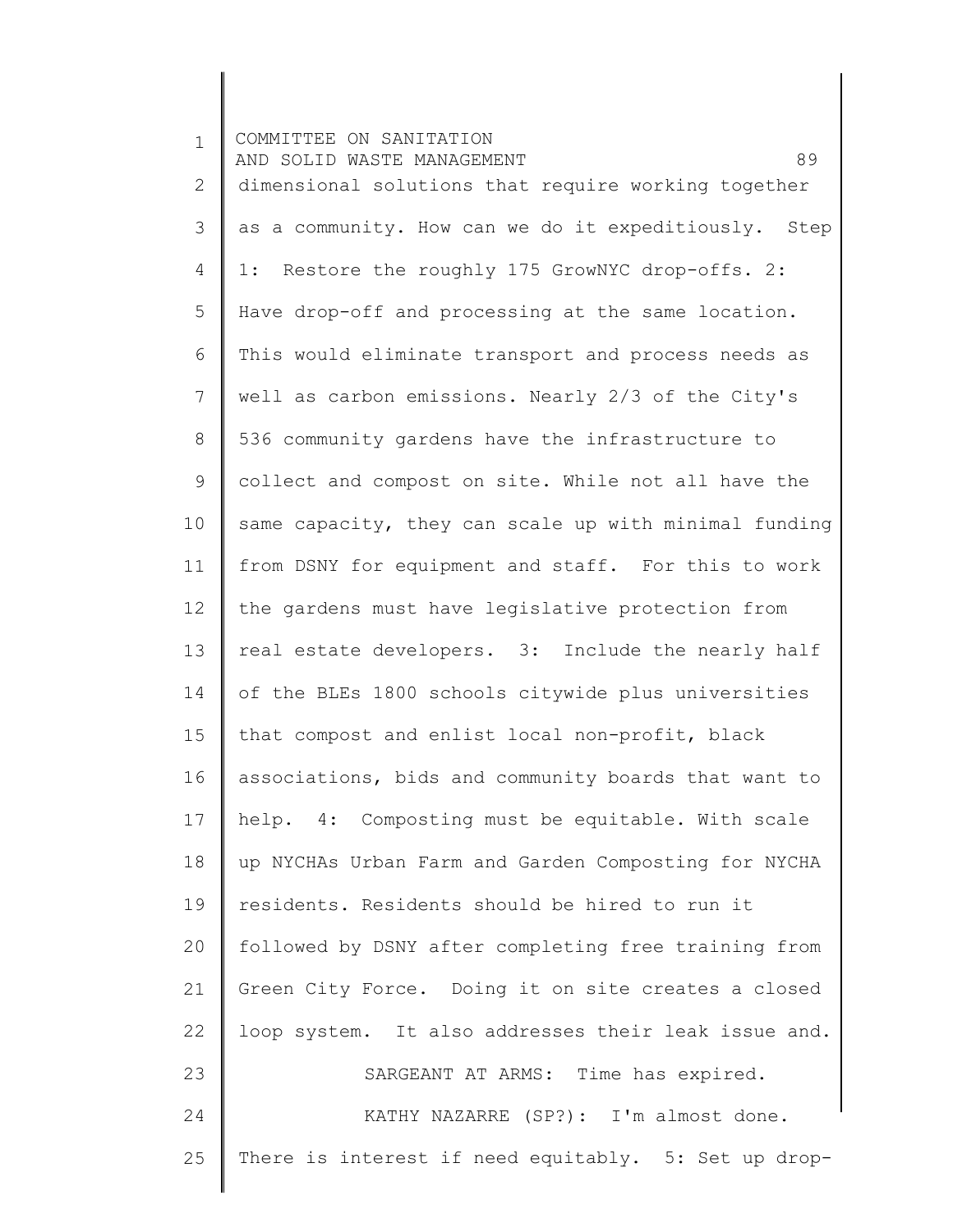| $\mathbf 1$ | COMMITTEE ON SANITATION<br>90<br>AND SOLID WASTE MANAGEMENT |
|-------------|-------------------------------------------------------------|
| 2           | offs in grocery store parking lots in the outer             |
| 3           | boroughs. 6: Create a rebate program for further            |
| 4           | collectors who already have the infrastructure to           |
| 5           | pick up the multi-family building. I have shared some       |
| 6           | of these ideas with the Speaker and Council staff and       |
| 7           | I am happy to work with you on this. In order for           |
| 8           | this to work, there must be ample funding for               |
| $\mathsf 9$ | education, for buildings and folks like myself who          |
| 10          | want to do it at home. I would also ask that the            |
| 11          | sites be operational by October 31st. Lastly, let's         |
| 12          | bring back the safe drop-off sites for E and                |
| 13          | hazardous waste. I thank you for your time for the          |
| 14          | past Intro 1942 and 1943, Chair Reynoso I hope you          |
| 15          | feel better soon and thank you.                             |
| 16          | NICHOLE BEAN: Thank you. Next, we will                      |
| 17          | hear from Matthew M. Civello followed by Meredith           |
| 18          | Danberg-Ficarelli, followed by Emily Bachman.               |
| 19          | Matthew.                                                    |
| 20          | SARGEANT AT ARMS: Time begins now.                          |
| 21          | MATTHEW CIVELLO: My name is Matthew                         |
| 22          | Civello and I am Chair of the Manhattan Solid Waste         |
| 23          | Advisory Board and the Manhattan SWAB. I am                 |
| 24          | testifying on its behalf regarding Intros 1942 and          |
| 25          | 1943 otherwise know as the COR Act. Mayor de Blasio's       |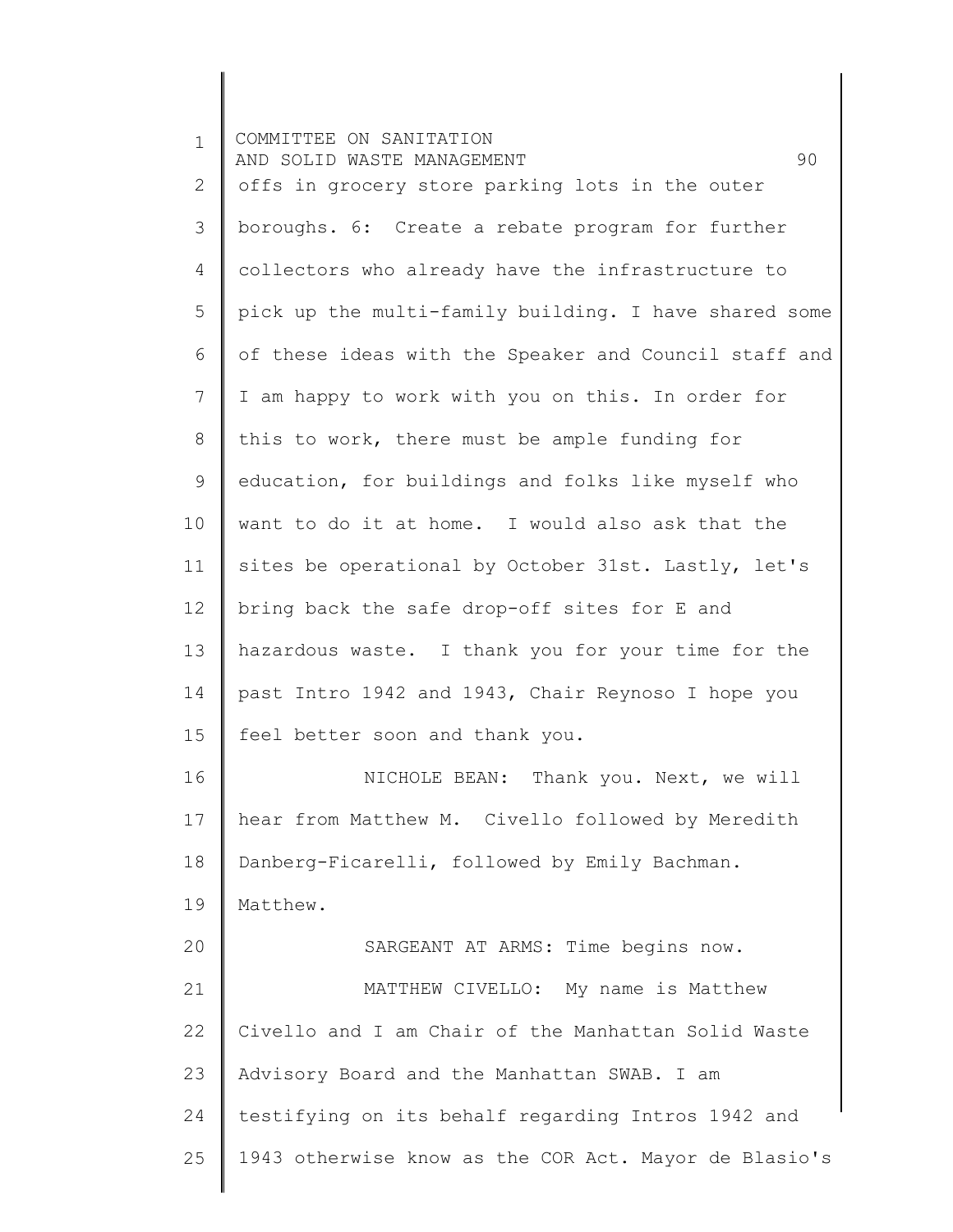1 2 3 4 5 6 7 8 9 10 11 12 13 14 15 16 17 18 19 20 21 22 23 24 25 COMMITTEE ON SANITATION AND SOLID WASTE MANAGEMENT 61 proposed Fiscal Year 2021 budget eliminates residential organics collection and processing program in the City of New York as it left 3.5 million New York City residents, many of whom live in Manhattan with no alternative but to place their organic waste into the landfill or incinerator bound garbage. The emails received by the Manhattan Solid Waste Advisory Board over the past several weeks indicates that this has been a difficult adjustment for many New York City residents who participated in these important programs. As these programs sit dormant, they become more difficult to restart and we stand to lose much of the hard-earned dedication and behavior change in residents who participated in them. If they are not restored the City is throwing away a foundation that could eventually support a successful mandatory curbside organics diversion program implementing an effective organics collection and processing program. This is the single most important step that New York City can take to achieve its stated goal of sending zero waste to landfill and incineration. Given the severity of the budget-cut crisis that New York City faces, there is a sensible path forward to ensure that we can preserve and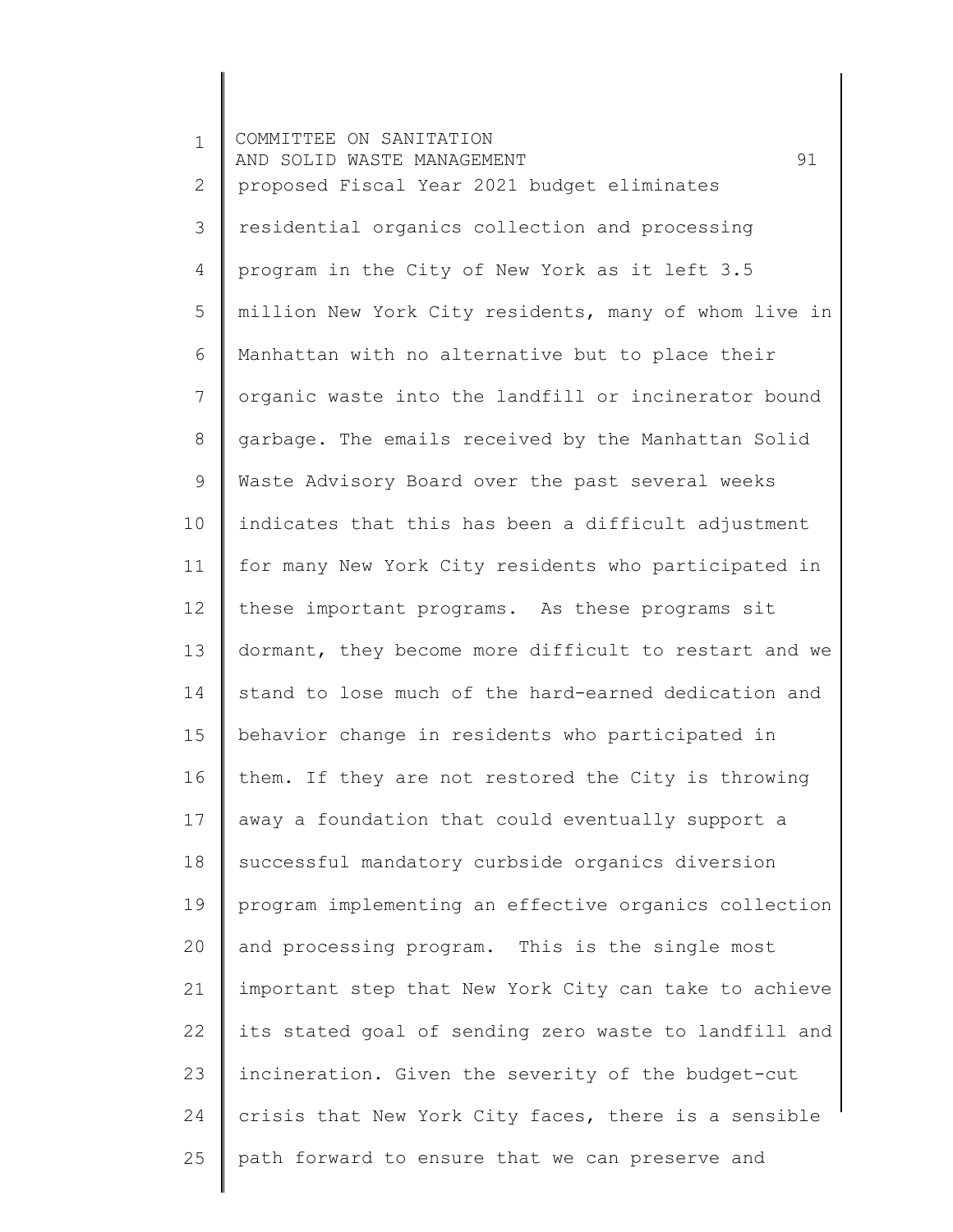1 2 3 4 5 6 7 8 9 10 11 12 13 14 15 16 17 18 19 20 21 22 23 24 25 COMMITTEE ON SANITATION AND SOLID WASTE MANAGEMENT 62 protect the progress we have made in collecting and diverting organics. First, the budget cuts to the community composting program should be restored. This would require a small \$7 million to restore GrowNYC program and New York City Compost Project Partners and a significant portion of the 170 dropoff and community education sites in operation before the cuts. For Manhattan, this funding restoration would re-active the bio-composting and processing education and outreach of two major composting facilities. The lower Eastside Ecology Center and on Governor's Island Earth Matter. Both of these, crucial members of the New York City Compost Project have provided education and outreach to 10s of thousands of New York City residents over the years. Second, following the restoration of this funding, the next important step is to pass Intros 1942 and 1943. SARGEANT AT ARMS: Time has expired. MATTHEW CIVELLO: The COR Act, the subject of this hearing, implementing the COR Act will move the City closer to a goal of zero waste to landfill and incineration and a more equitable manner, Intro 42, 1942 would extend food and yard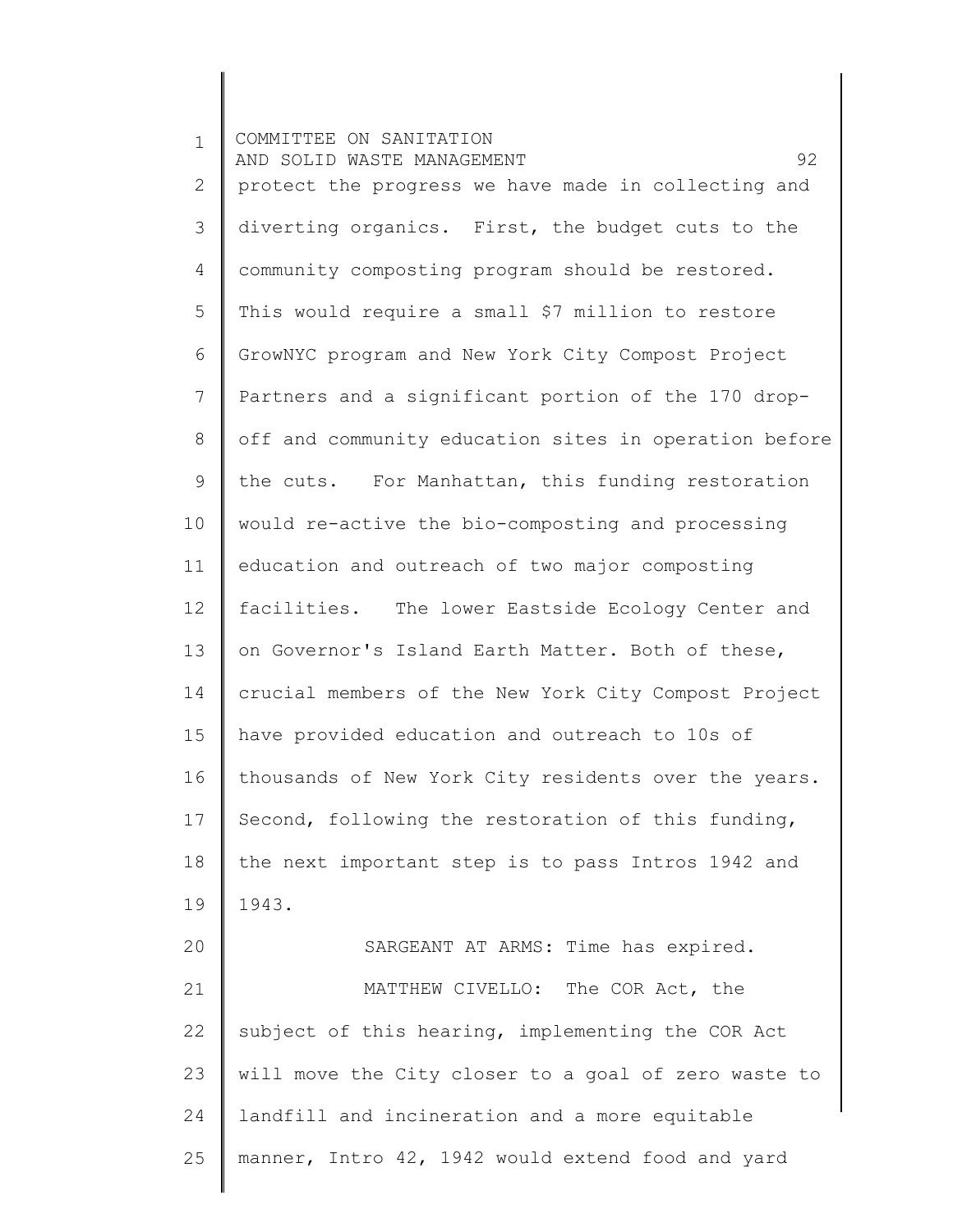1 2 3 4 5 6 7 8 9 10 11 12 13 14 15 16 17 18 19 20 21 22 23 24 25 COMMITTEE ON SANITATION AND SOLID WASTE MANAGEMENT 63 waste drop-off locations to areas previously not served by the program by establishing three drop-off locations per community district. Manhattan Solid Waste Advisory Board supports this equitable extension, we request that Intro 1942 be amended to specify that all material collected at the drop-off sites be sent to the refunded compost projects and amended to ensure that the continuation of important education, outreach and technical community support for gardens and composting efforts. Intro 43, 1943 provides for the equitable distribution of three textile recycling centers in each community district. The Manhattan Solid Waste Advisory Board supports this expansion. Third, we look forward to seeing the Council introduce legislation committing the City to a mandatory residential curbside organics collection program that would represent a significant step toward a zero waste New York City. We thank Chair Reynoso and the members of the committee for consideration of our testimony. Thank you. NICHOLE BEAN: Thank you. Next, we will hear from Meredith Danberg-Ficarelli, followed by Emily Bachman, followed by Claire Fontaine. Meredith. SARGEANT AT ARMS: Time begins now.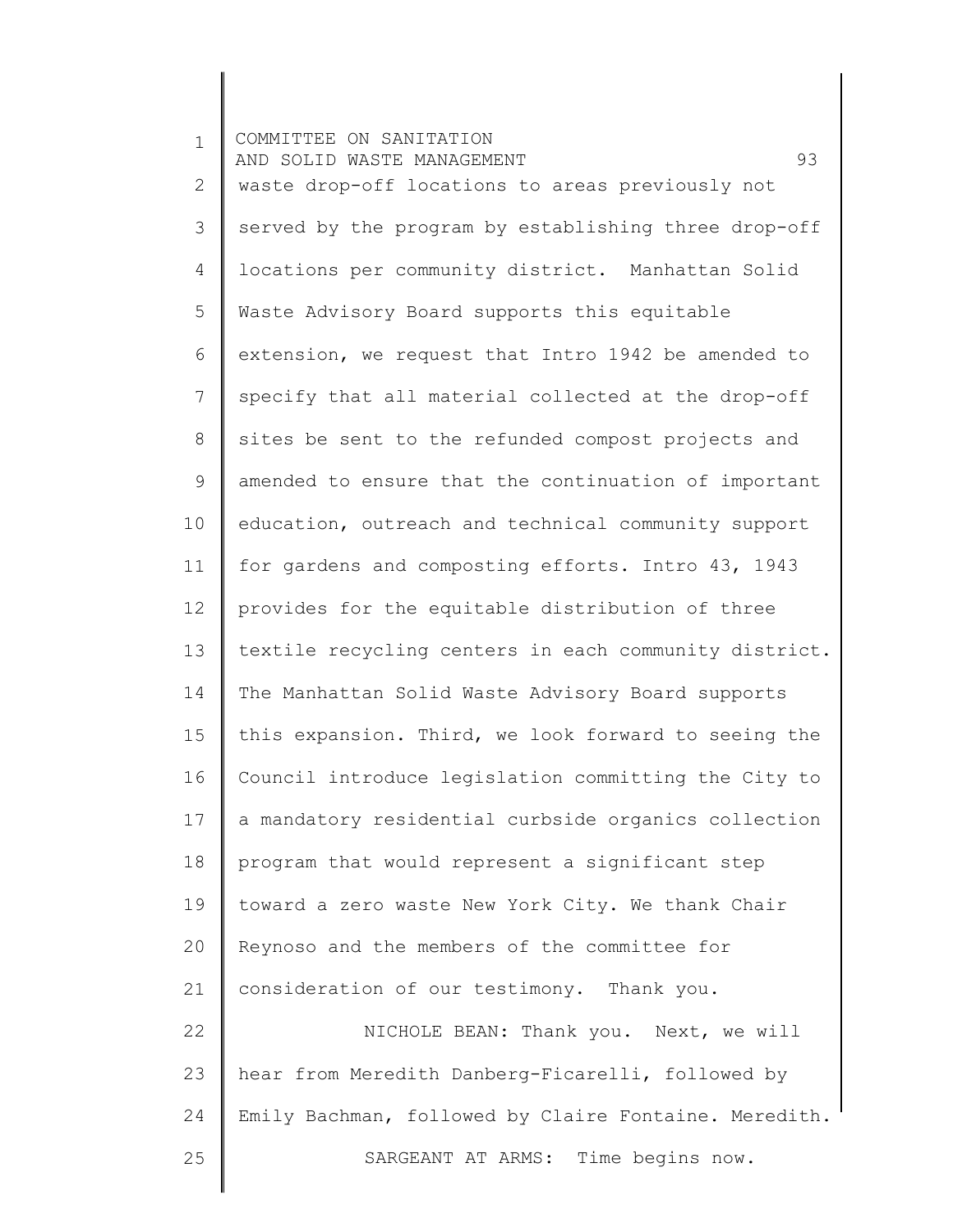1 2 3 4 5 6 7 8 9 10 11 12 13 14 15 16 17 18 19 20 21 22 23 24 25 COMMITTEE ON SANITATION AND SOLID WASTE MANAGEMENT 94 MEREDITH DANBERG-FICARELLI: Thank you. My name is Meredith Danberg-Ficarelli. I am the Director of Common Ground Compost, LLC. We are a zero-waste services company helping businesses and residents divert food scraps and recyclables from landfills and we run Reclaimed Organics, a bicyclepower micro-hauling operation that serves businesses and residents in Manhattan. Since the Mayor defunded residential organics programs, we have played an education and coordination role among new and emerging micro-haulers and processors. Enterprising individuals from across the boroughs have reached out to us for advice and guidance to build and launch organics diversion programs and services in their communities in response to the sudden void of food scrap drop-offs and curbside collection. Organics are special. Unlike plastic, glass, metal and paper that are most effectively processed in massive volumes to achieve economy and scale, organics can remain even within an individual's apartment and be effectively recycled. Food scraps can be walked to community gardens or collected by foot and consolidated for processing in community scale compost facilities. Organics can be organized at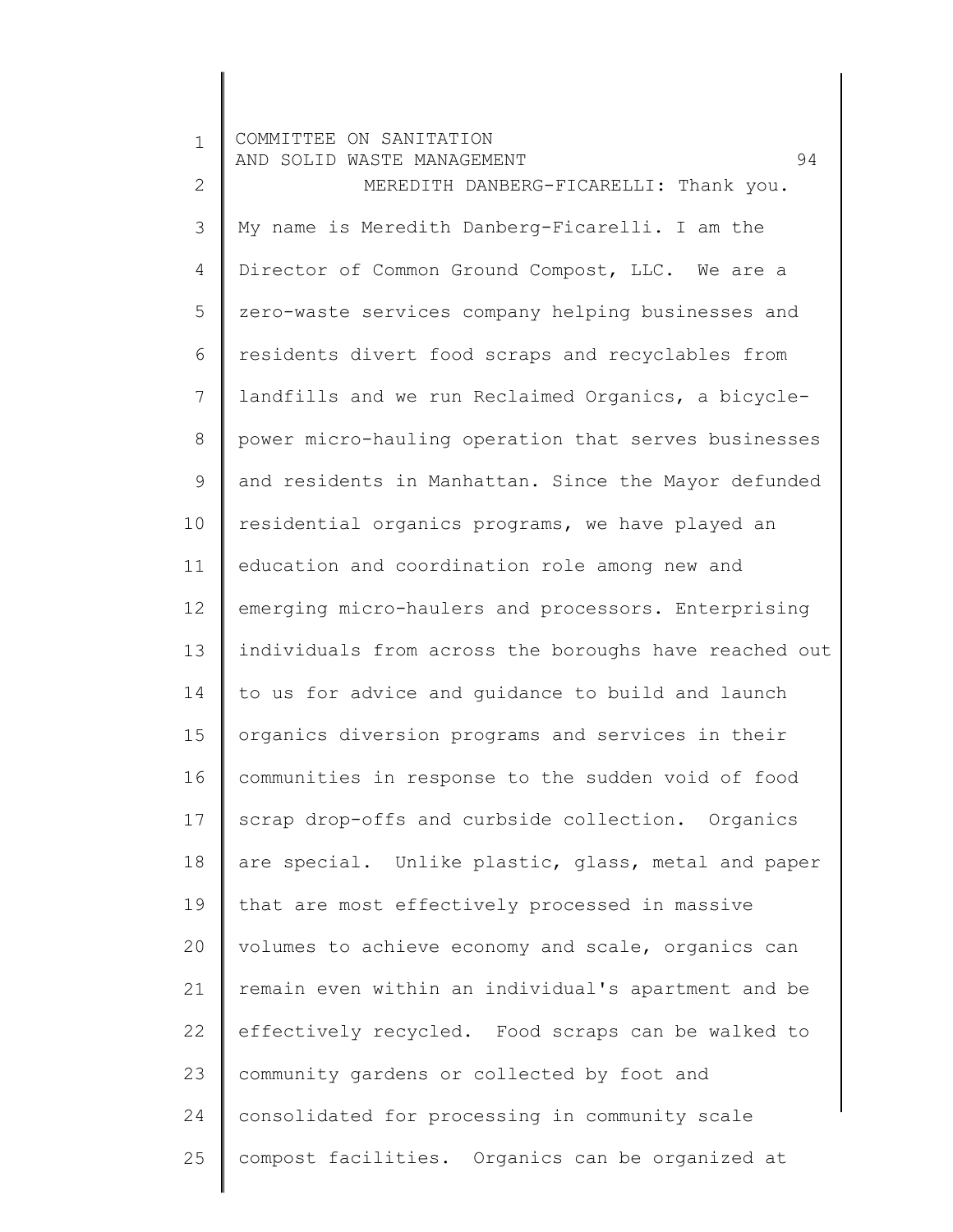1 2 3 4 5 6 7 8 9 10 11 12 13 14 15 16 17 18 19 20 21 22 23 24 25 COMMITTEE ON SANITATION AND SOLID WASTE MANAGEMENT 675 micro-scale transfer stations to be collected and processed at Commercial scale near the City. Rather than just talking about it, we should build a system that keeps 100% of the City's organic waste within 150 miles of the City. This goal would require investment in education, job training and infrastructure. This approach would also create many more employment opportunities that are currently involved in our City's waste management supply chain. One that disproportionately burdens on communities and depends on so-called waste energy facilities in landfills. We must take every opportunity to make the best of the economic disaster we are currently living through. We are asking to at an absolute minimum restore \$7 million to allow GrowNYC and the \$4 million known as NYC Compost Project Sites to immediately reopen. With equal urgency, we ask the City to expand the drop-off locations to include communities that were not previously served. Climate change will affect all of us and the services we provide to mitigate the impacts of climate change must also be available to all. SARGEANT AT ARMS: Time is expired.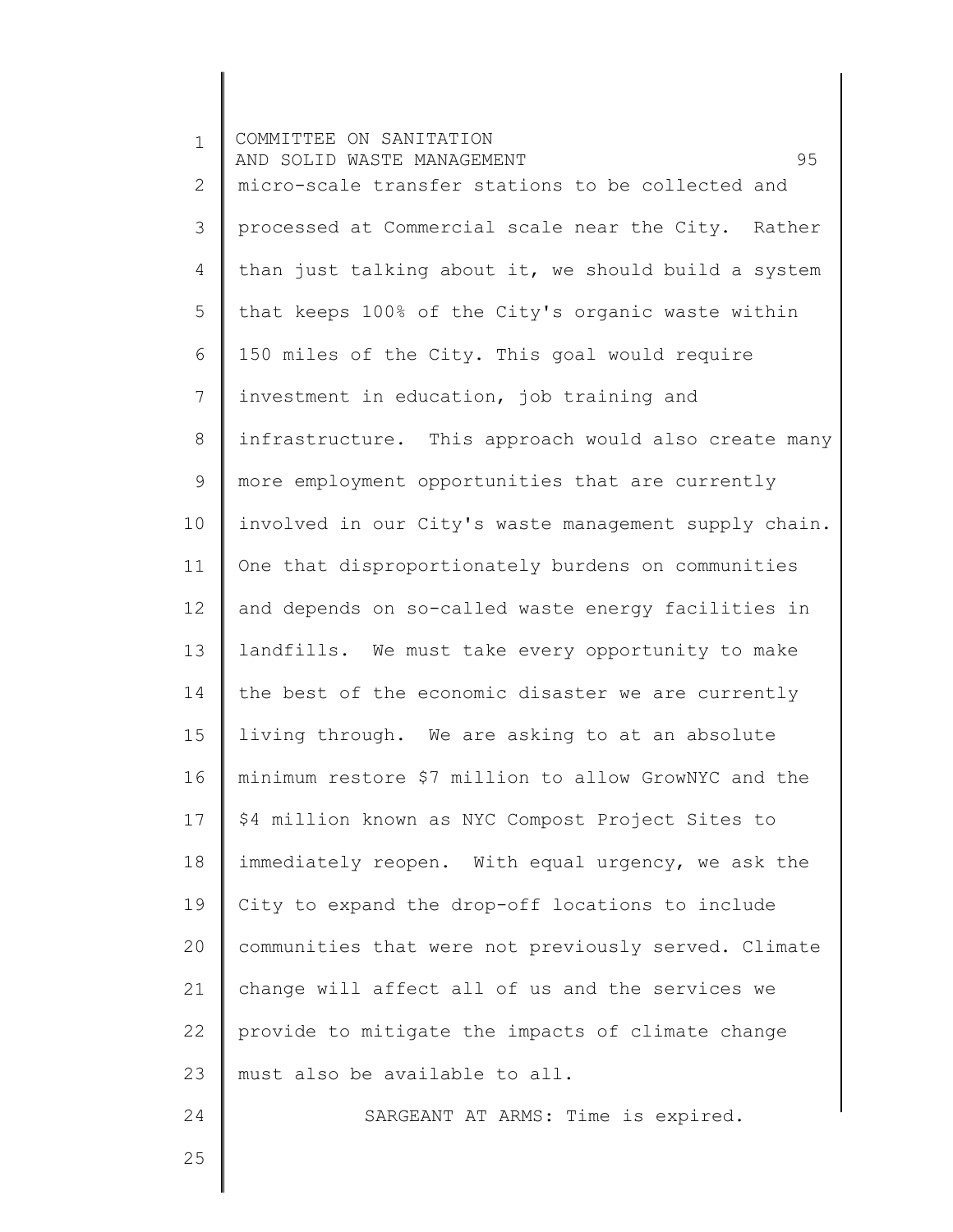1 2 3 4 5 6 7 8 9 10 11 12 13 14 15 16 17 18 19 20 21 22 23 24 25 COMMITTEE ON SANITATION AND SOLID WASTE MANAGEMENT 96 MEREDITH DANBERG-FICARELLI: It should not be limited to residential organics. Just one more point, uhm but should have the opportunity to generate revenue to support the employment opportunities therein a suggested fee structure, standard operation procedures, safety guidelines, training tool kits, troubleshooting and of course data collection tools can all be developed and provided by the City. Individuals can be empowered to educate their neighbors about why composting and organics diversion matter uhm and a variety of other re-user care and other diversion programs can also be centered at these sites. Thank you for your time, Council Member Reynoso I hope you feel better. Thank you everyone. NICHOLE BEAN: Thank you. Do any Council Members have questions for the previous panel? If so, please use the zoom raise hand function now. Seeing no questions, we will move on to the next panel. First, we will hear from Emily Bachman, followed by Claire Fontaine, followed by Oliver Wright. Emily. SARGEANT AT ARMS: Time begins now. EMILY BACHMAN: Thank you Chair Reynoso and members of this committee for allowing me to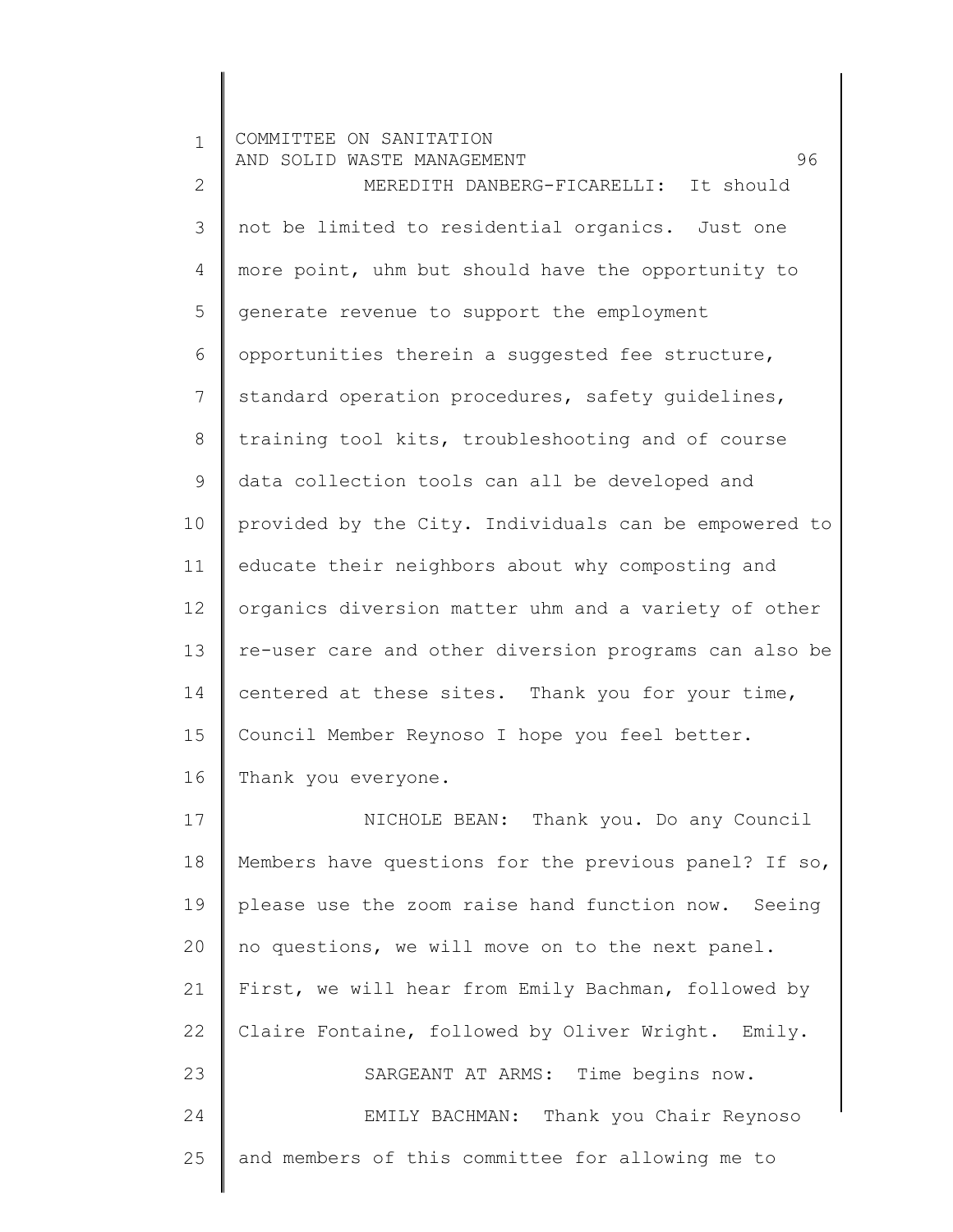1 2 3 4 5 6 7 8 9 10 11 12 13 14 15 16 17 18 19 20 21 22 23 24 25 COMMITTEE ON SANITATION AND SOLID WASTE MANAGEMENT 97 voice support for Intro 1942 of the COR Act today. My name is Emily Bachman and I am here as a representative of the New York City Community Composting Coalition. On behalf of over 7,000 New Yorkers who have signed our petition to save community composting. We appreciate that the COR Act seeks to reopen, expand and equitably distribute food scrap drop-off sites throughout the City during the extended suspension of the curbside organics program and we agree with the COR Acts underlying principal that composting is an essential service that must continue to be funded in the New York City budget and that food scrap drop-off sites are the most costeffective way to maintain access to this service for all New Yorkers. As others have noted, I cannot stress enough that successful implementation of the COR Act requires that we first reverse \$7 million of proposed budget cuts, that you eliminate all funding for GrowNYC Zero-Waste programs and New York City Compost Project. All of the other eight non-profit organizations that could restart the services immediately and begin to expand once the COR Act is passed. In the last few months our City has made short-sided budget decisions that effectively abandon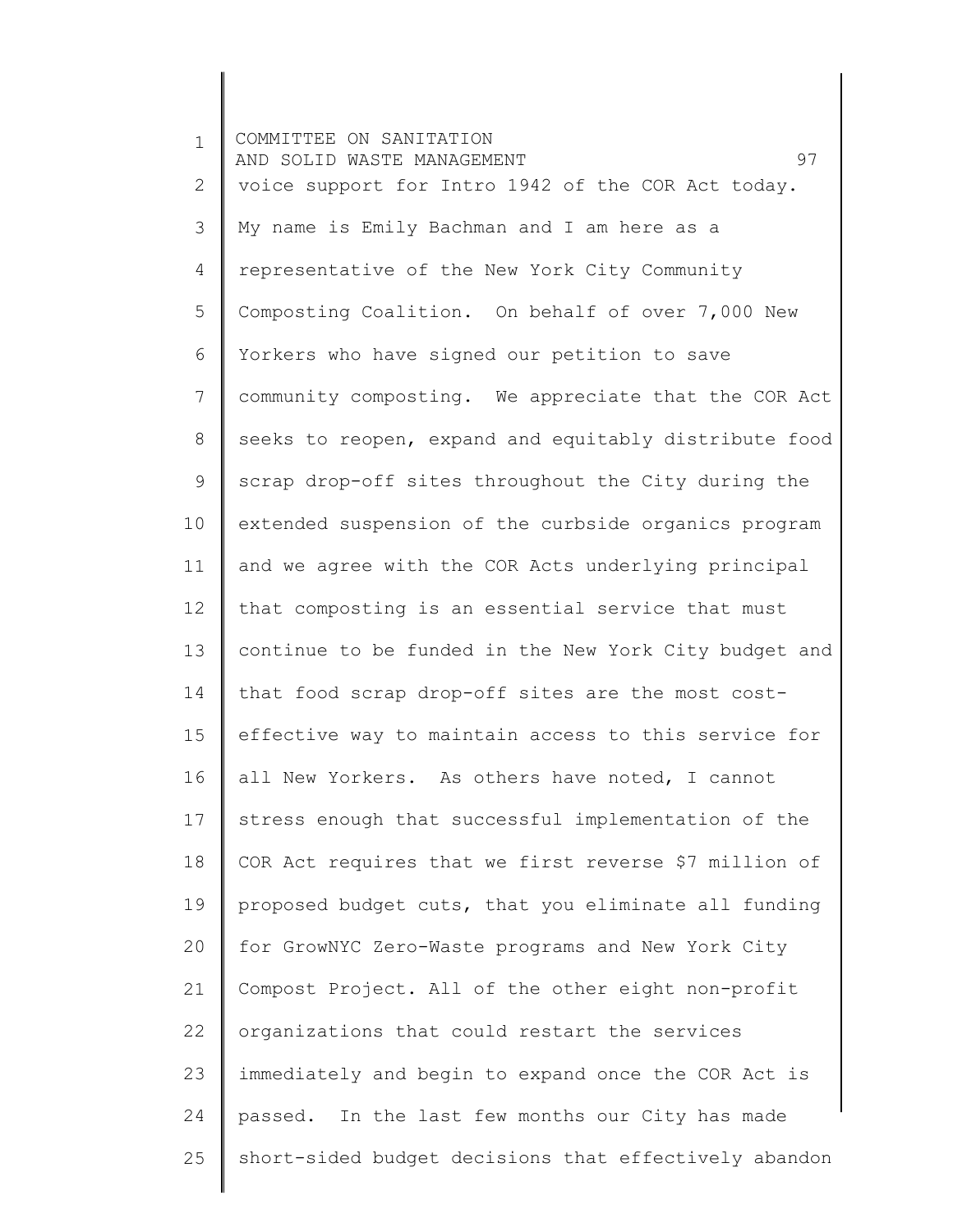1 2 3 4 5 6 7 8 9 10 11 12 13 14 15 16 17 18 19 20 21 22 23 24 25 COMMITTEE ON SANITATION AND SOLID WASTE MANAGEMENT 98 our commitments to zero waste, climate resilience and environmental justice by eliminating all public funding for residential composting. The proposed budget creates a landscape where composting is only available to privileged New Yorkers with the ability to pay private companies to do the work our City should do. If you haven't seen a food scrap drop-off site before the photo behind me is of the largest one in the country Grand Army Plaza Brooklyn where 900 New Yorkers were bringing over 3000 pounds of food scraps each week, all of which were composted by New York City Compost Project hosted by Earth Matter on Governor's Island. I am highlighting just one of 170 citywide food scrap drop-off sites. SARGEANT AT ARMS: Time is expired. EMILY BACHMAN: And just one of six local processing sites that have been cut from the sanitation budget since March and that will remain closed for at least the next year if the current proposed budget does not change but that could reopen immediately following reversal of these budget cuts. So, I will skip the rest and just thank you guys for listening to us and thinking creatively about costeffective community-based solutions to composting and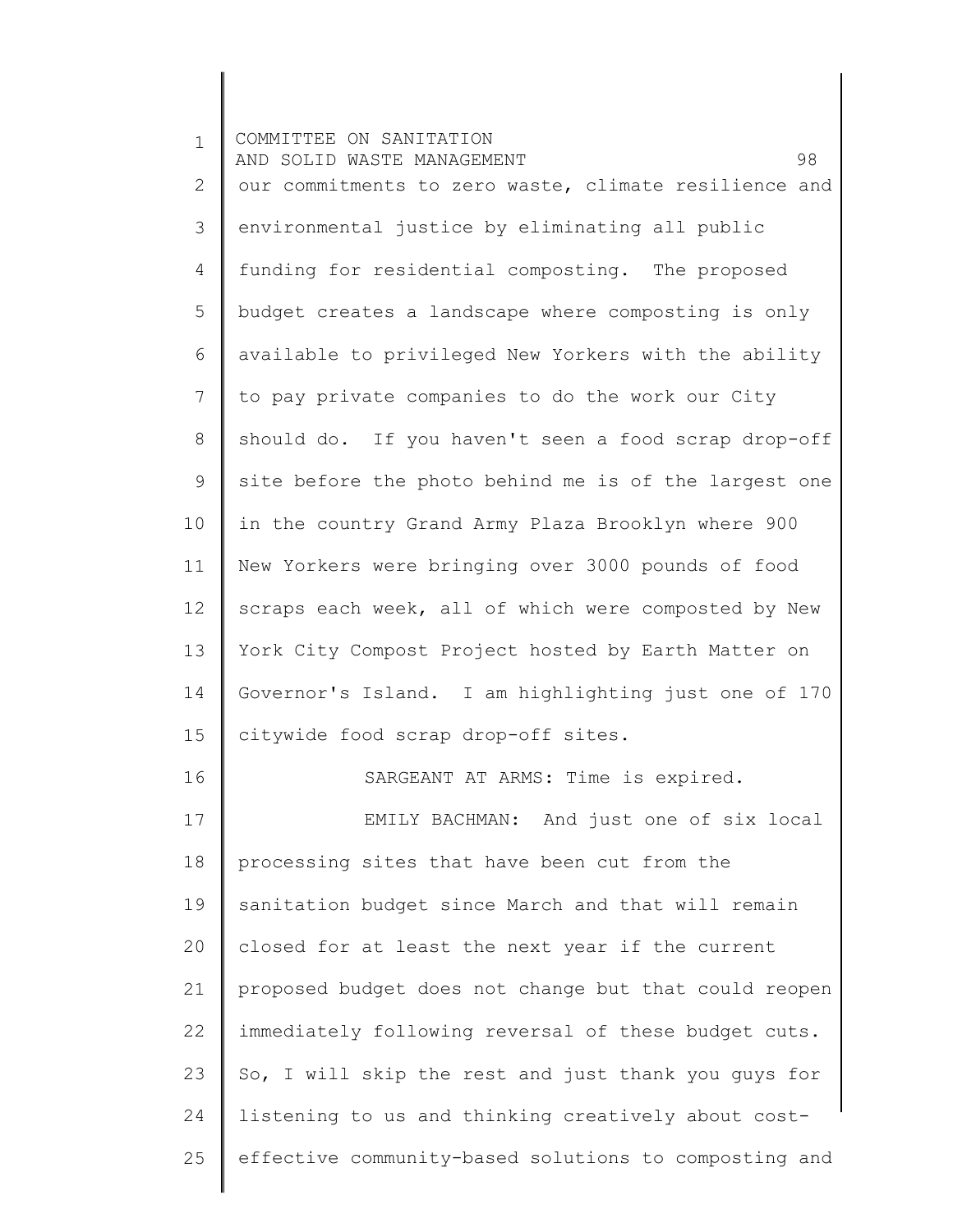1 2 3 4 5 6 7 8 9 10 11 12 13 14 15 16 17 18 19 20 21 22 23 24 25 COMMITTEE ON SANITATION AND SOLID WASTE MANAGEMENT 99 recognizing that we have to find a creative way to continue doing this work. Thank you. NICHOLE BEAN: Thank you. Next, we will hear from Claire Fontaine, followed by Oliver Wright, followed by Wylie Goodman. Claire. SARGEANT AT ARMS: Time begins now. CLAIRE FONTAINE: Can you hear me? NICHOLE BEAN: Yes, now we can. CLAIRE FONTAINE: Okay, alright good. Uhm my name is Claire Fontaine and I live in the Village East Area in Village East Towers. We had recently implemented the uhm Browns Bin Program. It took about a year to persuade everybody to get involved in it and now it has been pulled out from under the rug from us which is difficult because a lot of people have gotten used to the idea of being able to recycle their organics and they do not have any place to do it. Uhm, implementing the COR Act would go a long way in helping people continue with this process. I mean the thing is that you just can't cut people off, you know, put them on the shelf for 14 months and then you know expect them to be able to come back at full stream. They are just not going to be able to do that. And, you also have all the personnel you know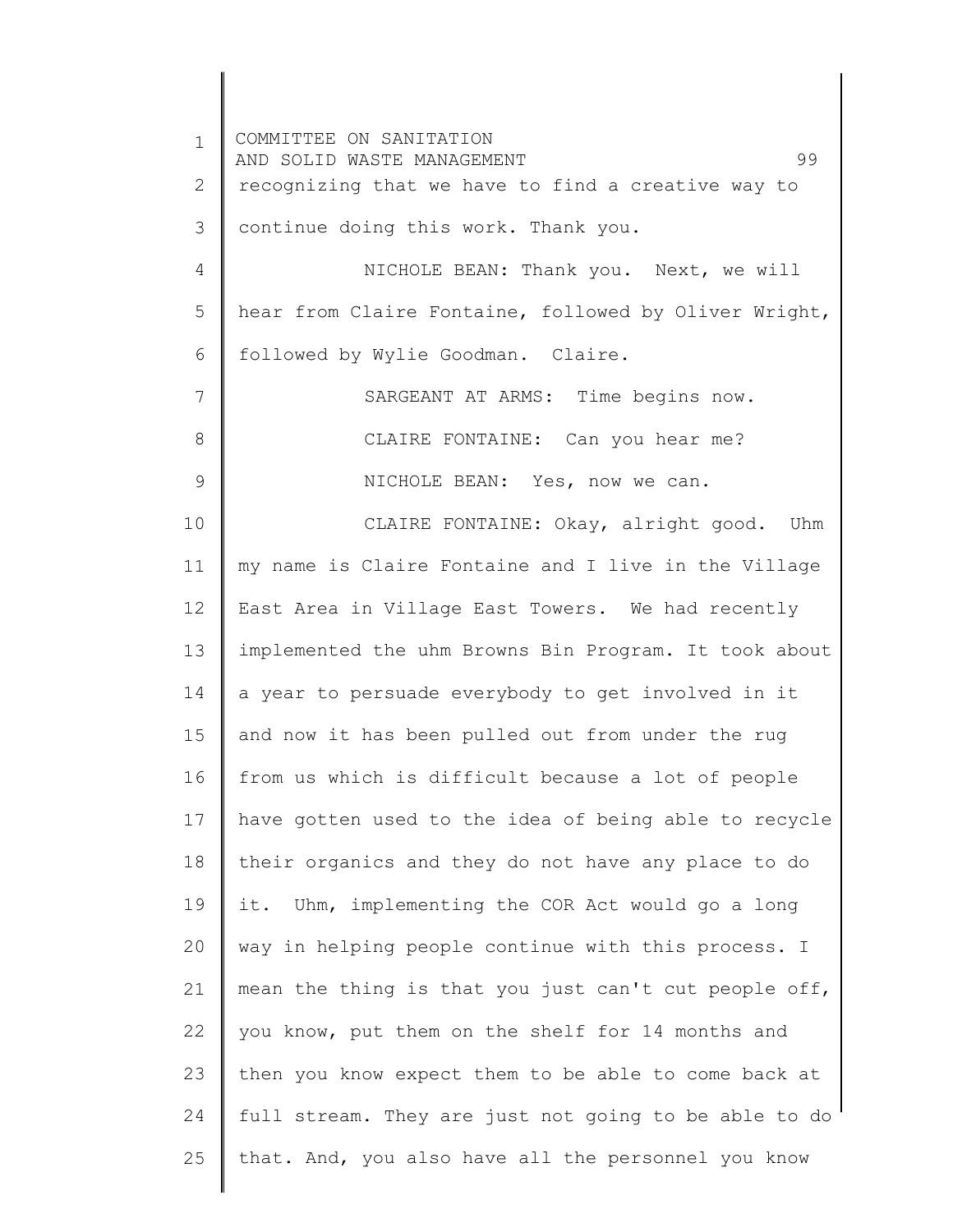1 2 3 4 5 6 7 8 9 10 11 12 13 14 15 16 17 18 19 20 21 22 23 24 25 COMMITTEE ON SANITATION AND SOLID WASTE MANAGEMENT 100 who have been working with the communities on these projects and they are really important and their skills and their experience is important and if you put that on the side you are going to lose a great deal of that and it is like a waste it's not just a waste of money, it is a waste of human, of human potential, it is human capital and that is, its just in every which way it is very unwise to do that and the COR Act will provide, you know if you give the \$7 million you will be able to help people continue to recycle their waste, to learn new things, uhm to you know keep these community activities going and you know otherwise carting all of this stuff off to a landfill will cost more money. SARGEANT AT ARMS: Time is expired. CLAIRE FONTAINE: More money. So, anyway. It's a pennywise town foolish. Thank you and thank you to the committee for uhm this hearing. NICHOLE BEAN: Thank you. Next, we will hear from Oliver Wright, followed by Wylie Goodman, followed by Elsa Higby. Oliver. SARGEANT AT ARMS: Time begins now. OLIVER WRIGHT: Good afternoon Chair Reynoso and members of the Committee. My name is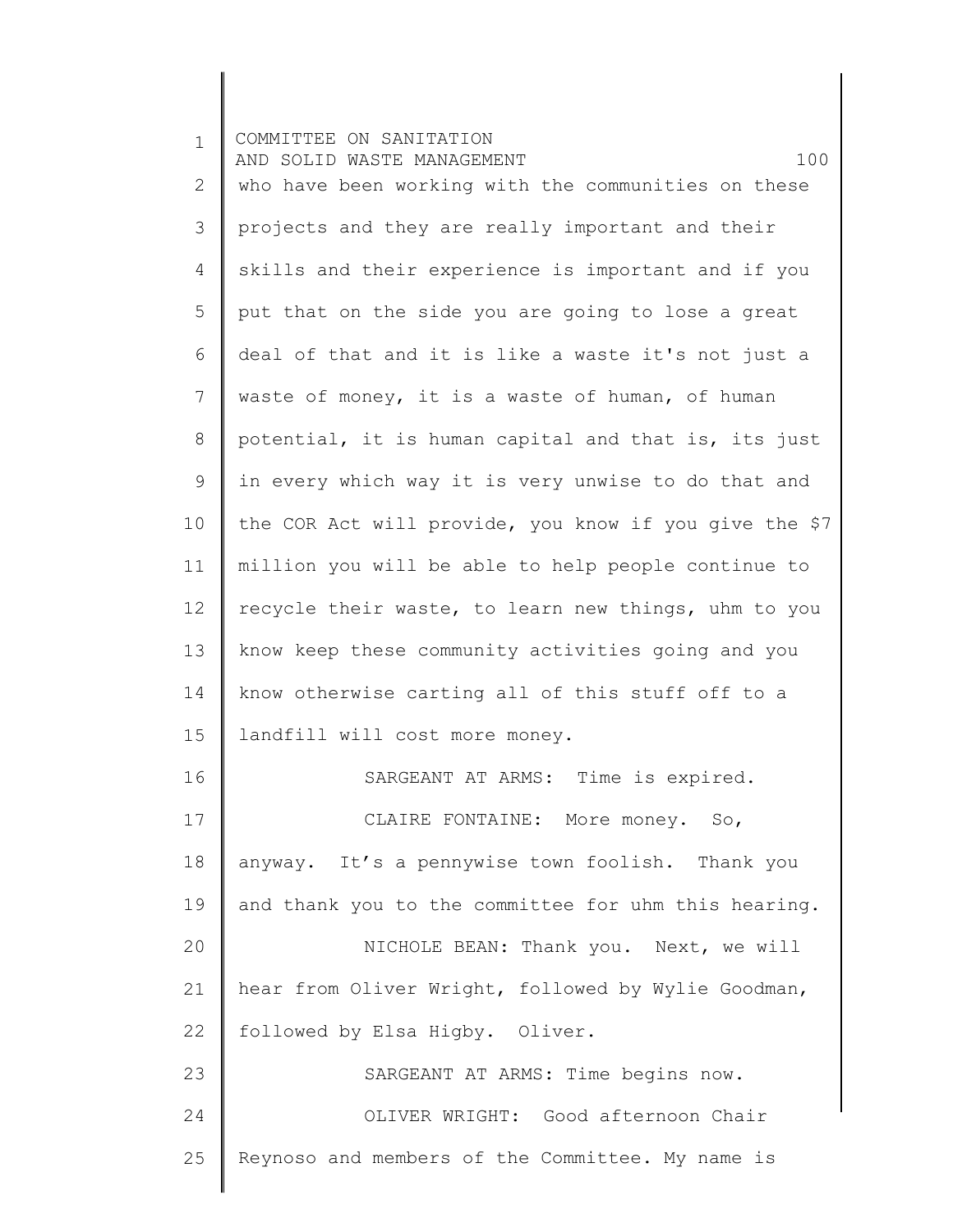1 2 3 4 5 6 7 8 9 10 11 12 13 14 15 16 17 18 19 20 21 22 23 24 25 COMMITTEE ON SANITATION AND SOLID WASTE MANAGEMENT 101 Oliver Wright, I am representing Brooklyn Solid Waste Advisory Board. We are a volunteer assistance organization whose members are appointed by the Borough President to advise on waste matters and we are also a member of the Save Our Compost Coalition. Thanks for taking the time to hear our testimony and for the good work that you are all doing more broadly. So, first of all, we believe that the immediate focus should be on refunding and reopening the organics drop-off sites and NYC Compost Project Programs that were closed due to the Mayor's budget cuts in March. As has been stated, the \$7 million is a drop in the ocean of overall budget cuts in terms of savings and it leaves no city-funded residential organics programs. It also threatens to reverse years of hard work on this matter. And secondly, we support the COR Act and its passing as an important next step in improving waste equity and reducing environmental injustice. Uhm, with regards to Intro 1942 we would echo Manhattan Borough President Brewer's statements about proximity to NYCHA developments and see that as an important part of environmental equity and we would also like to see as many of the drop-off sites as possible have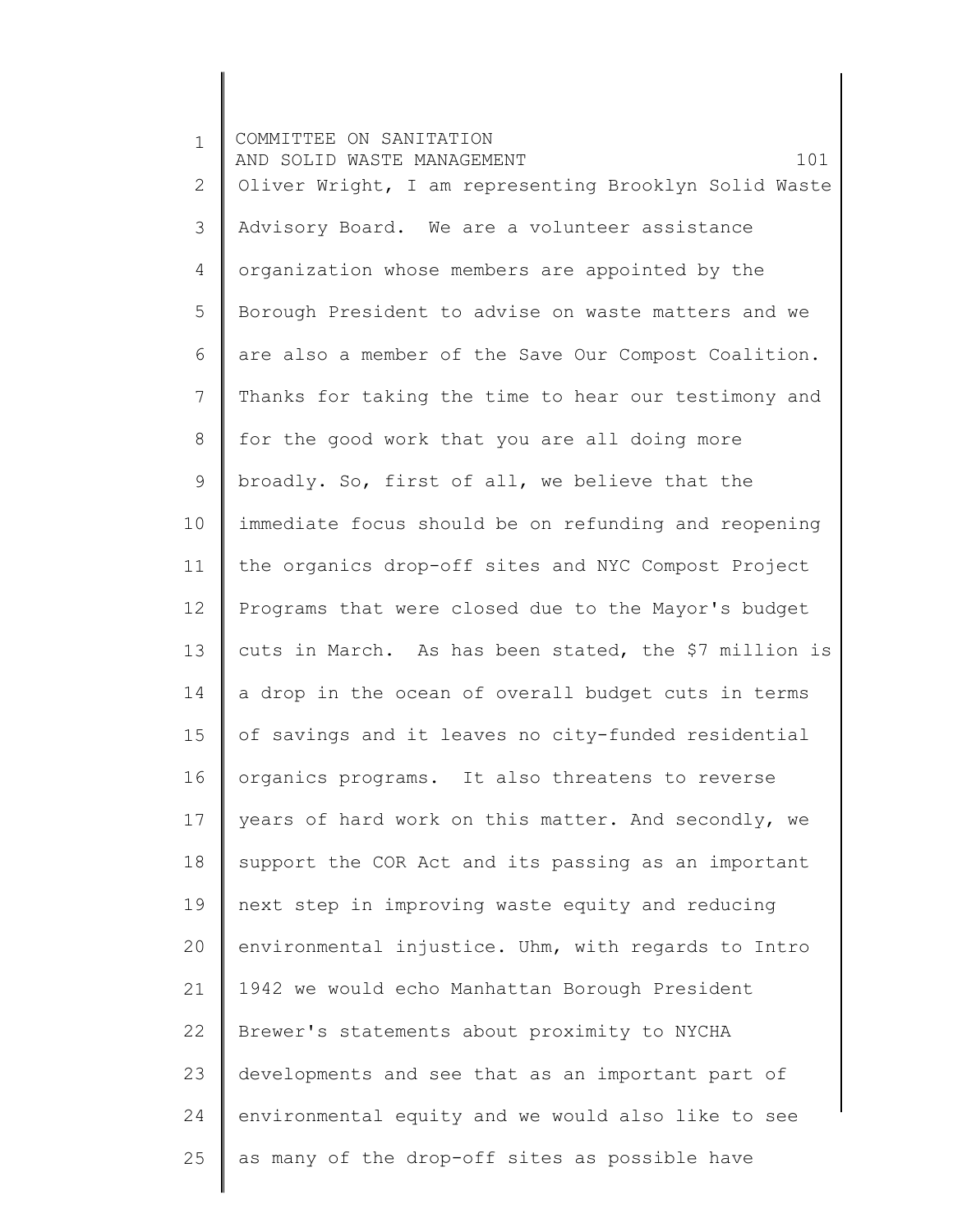1 2 3 4 5 6 7 8 9 10 11 12 13 14 15 16 17 18 19 20 21 22 23 24 25 COMMITTEE ON SANITATION AND SOLID WASTE MANAGEMENT 102 processing either on-site or nearby and for the finished compost to be made available to the community as a resource and this not only brings social benefits but also would reduce truck journeys particularly to transfer stations which are a key part of environmental justice as has been highlighted. We would like to see a rollout plan for the new sites in terms of staffing, resourcing and locations and also ideally a phased opening rather than lots of sites coming online in a year's time. Uhm Intro 1943 we understand the focus will be on textiles and while further access to textiles is good provided its complimentary to existing streams, we don't want electronics and hazardous waste to be forgotten about because these are key strings that are currently very much undeserved and residents are risking fines by illegal dumping given the lack of means of disposing of these items and that itself is a social injustice. SARGEANT AT ARMS: Time is expired. OLIVER WRIGHT: Thank you, almost done. So, yeah in summary we would like to see the refunding of the compost sites that were closed the passing of the COR Act. Thank you very much.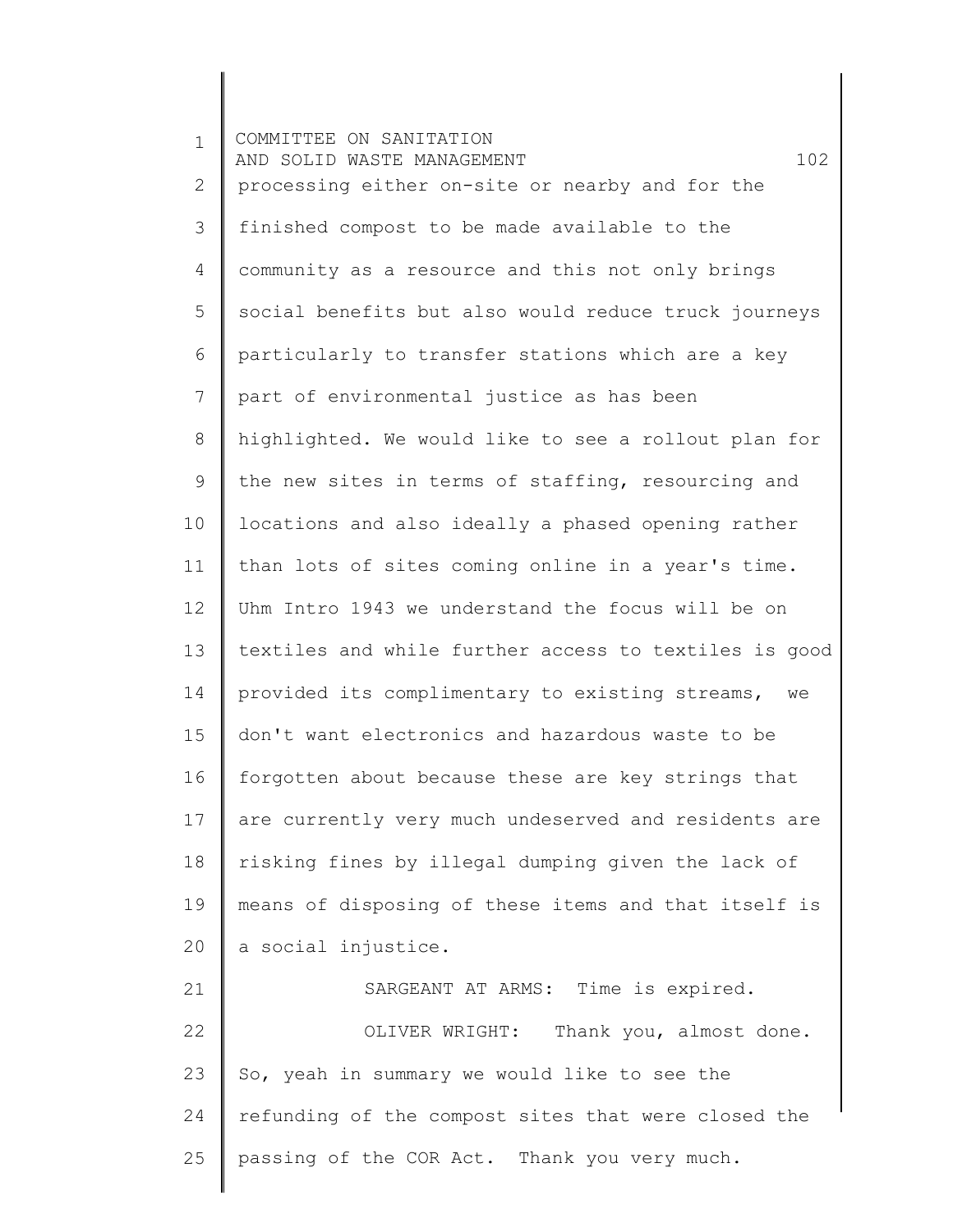1 2 3 4 5 6 7 8 9 10 11 12 13 14 15 16 17 18 19 20 21 22 23 24 25 COMMITTEE ON SANITATION AND SOLID WASTE MANAGEMENT 103 NICHOLE BEAN: Thank you. Do any of the Council Members have questions for the previous panel? Please use the zoom raise hand function now. Chair Cabrera. One second. CHAIR FERNANDO CABRERA: Thank you so much Nichole. Uhm at this moment I want to pass the baton to our new Co-Chair Council Member Justin Brannan who is going to be joining us. Uhm, today we are doing team work to help our Chair Reynoso making this hearing happen. So, thank you to all of the advocates who are here today, we will continue and with that I will pass it on um to my good friend Council Member Justin Brannan who is also a member of this committee. CHAIRPERSON JUSTIN BRANNAN: Thank you, uhm thank you Chair Cabrera. Thank you. Uhm, okay committee Council, do we have questions from members I can't see. NICHOLE BEAN: No, no Council Members have their hands raised. CHAIRPERSON JUSTIN BRANNAN: Okay, we have another panel? NICHOLE BEAN: Yes.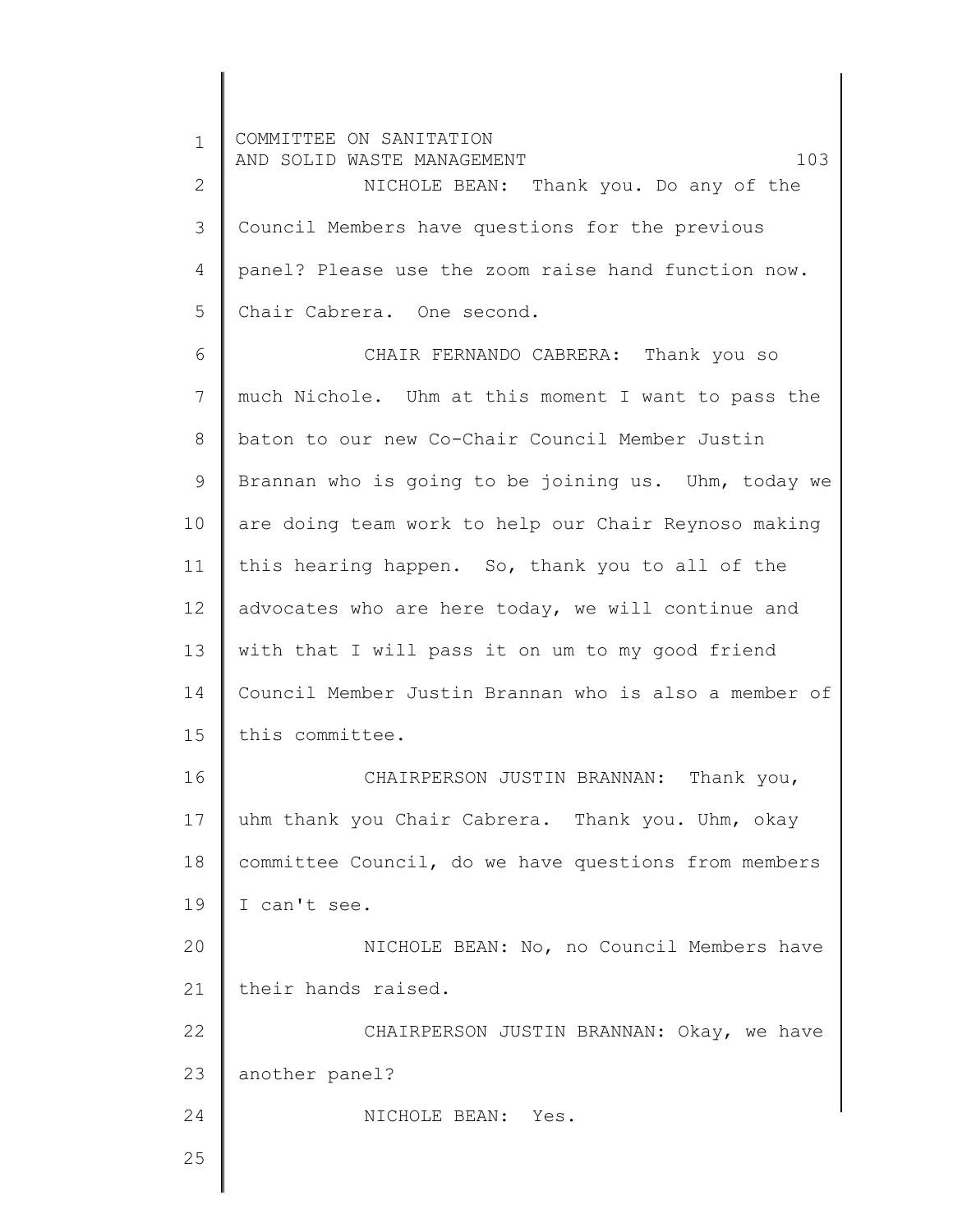1 2 3 4 5 6 7 8 9 10 11 12 13 14 15 16 17 18 19 20 21 22 23 24 25 COMMITTEE ON SANITATION AND SOLID WASTE MANAGEMENT 104 CHAIRPERSON JUSTIN BRANNAN: Okay, let's go to the next panel then. NICHOLE BEAN: Great. Next, we will hear from Wylie Goodman, followed by Elsa Higby, followed by Anna Deluca (SP?). Wylie. SARGEANT AT ARMS: Time begins now. WYLIE GOODMAN: Thank you Chairman Reynoso and Council Member Powers for your leadership and for the Sanitation and Solid Waste Management Committee group consideration of this testimony. My name is Wylie Goodman. I am the Chair of the Clean Solid Waste Advisory Board Organizing Committee a sister organization to Manhattan and Brooklyn SWAB. I am here today on behalf of our diverse multi-sector organization to advocate and restore funding to the New York City Compost Project, GrowNYC Organic and Textile Drop-off Sites and DSNY E-Waste Collection Events as well as passing the COR Act and ensure waste recovery equity. While we understand proposed cuts were made in response to the \$9 billion budget gap created by COVID-19, we believe these measures will exacerbate health and quality of life disparities, link to race and income that our group is committed to address and is thus the wrong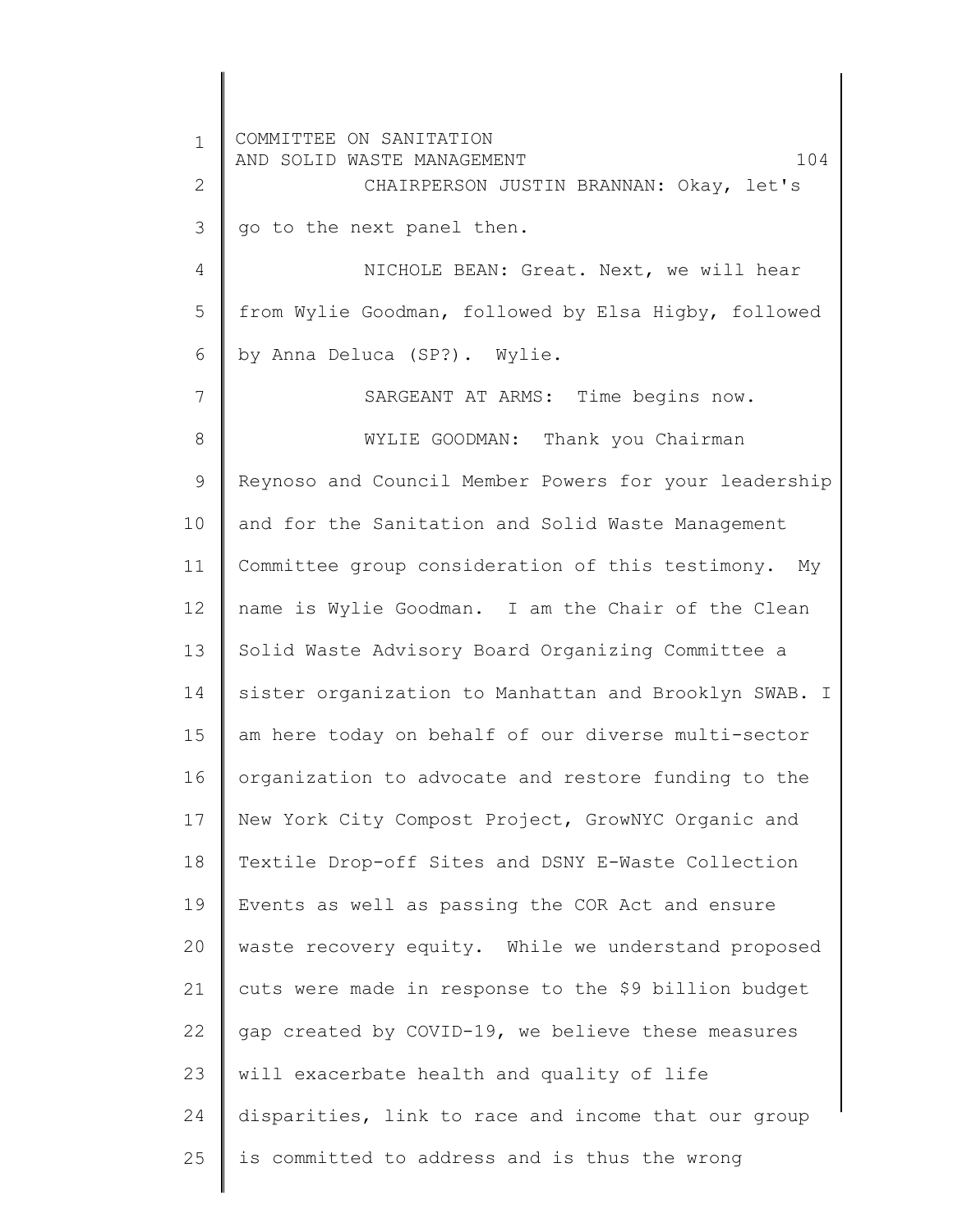1 2 3 4 5 6 7 8 9 10 11 12 13 14 15 16 17 18 19 20 21 22 23 24 25 COMMITTEE ON SANITATION AND SOLID WASTE MANAGEMENT 105 response at this urgent moment. However, taking the argument at its face, we challenge the physical rational for these cuts. Showing that reported savings will be offset by economic, environment and social costs and conclude that by contending that even if programs are spared the COR Act is still needed to reach all New Yorkers. The programs at risk cost \$7 million per year. Once cut; however, this money will not simply be recouped. That's because nearly 100 New Yorkers employed these programs will lose their jobs leading to unemployment benefits for furloughed workers, reduce tax revenue and economic multiplier losses to the businesses in which these workers and organizations purchase. There will also be added waste export cost. In 2019, the City spent \$41 million taking residential, school and governmental trash to landfills. That same year, these threatened programs collected 17,000 tons of textiles, 2,300 tons of organics and 1,056 tons of hazardous materials. Transporting these landfills will cost approximately \$3.34 million, reducing by nearly half of the \$7 million savings. We also look at, need to look at the capital costs. These include construction of the Staten Island Compost Facility to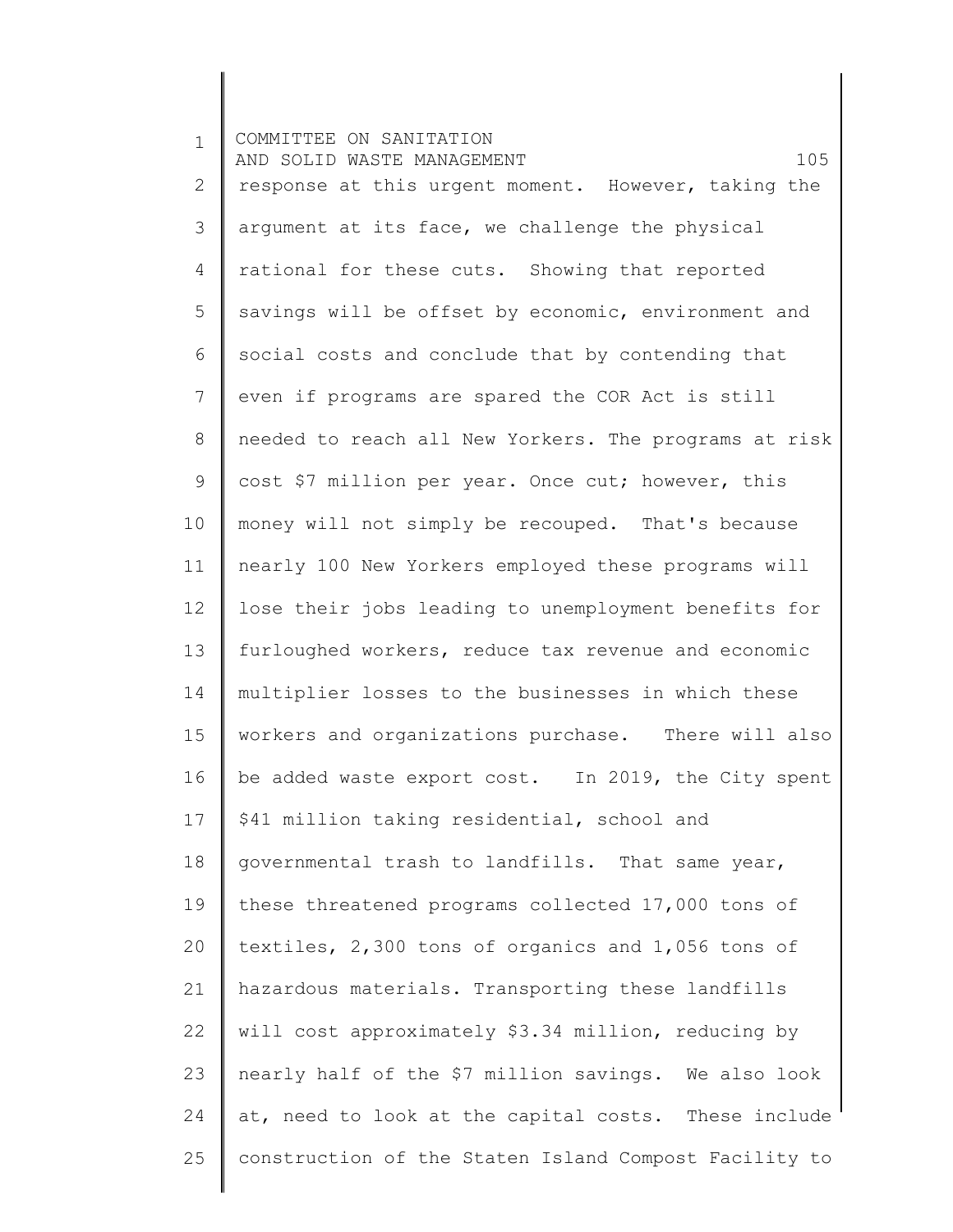| $\mathbf{1}$ | COMMITTEE ON SANITATION<br>106<br>AND SOLID WASTE MANAGEMENT |
|--------------|--------------------------------------------------------------|
| 2            | increase local and regional processing of food and           |
| 3            | yard waste and the Gowanus community composting              |
| 4            | facility able to accept 3 tons of material per week.         |
| 5            | This infrastructure left dormant will cost more to           |
| 6            | activate after a year away. Social and environmental         |
| 7            | benefits will also fall to the wayside with                  |
| 8            | programmatic cuts.                                           |
| 9            | SARGEANT OF ARMS: Time is expired.                           |
| 10           | WYLIE GOODMAN: Quickly among failure to                      |
| 11           | distribute 500 tons of compost to 12,000 residents,          |
| 12           | loss of finish compost to 500 streets, lack of               |
| 13           | engagement of 7200 volunteers providing over 30,000          |
| 14           | hours of community service and losses not considered         |
| 15           | in the City's number crunching exercise. Rather than         |
| 16           | reserve to short-term panic selling of community             |
| 17           | composting, textile collections and E-Waste in light         |
| 18           | of COVID-19, we need to reinvest in the One NYC goal         |
| 19           | to become the most resilient, equitable and                  |
| 20           | sustainable City in the world and send at least 90%          |
| 21           | less waste to the landfills by the year 2030. That           |
| 22           | means making organic collections mandatory as Council        |
| 23           | Speaker Johnson recommended before the pandemic.<br>In       |
| 24           | truth, we seem to have no choice but adopt innovative        |
| 25           | strategies around waste, disposal of no longer wants         |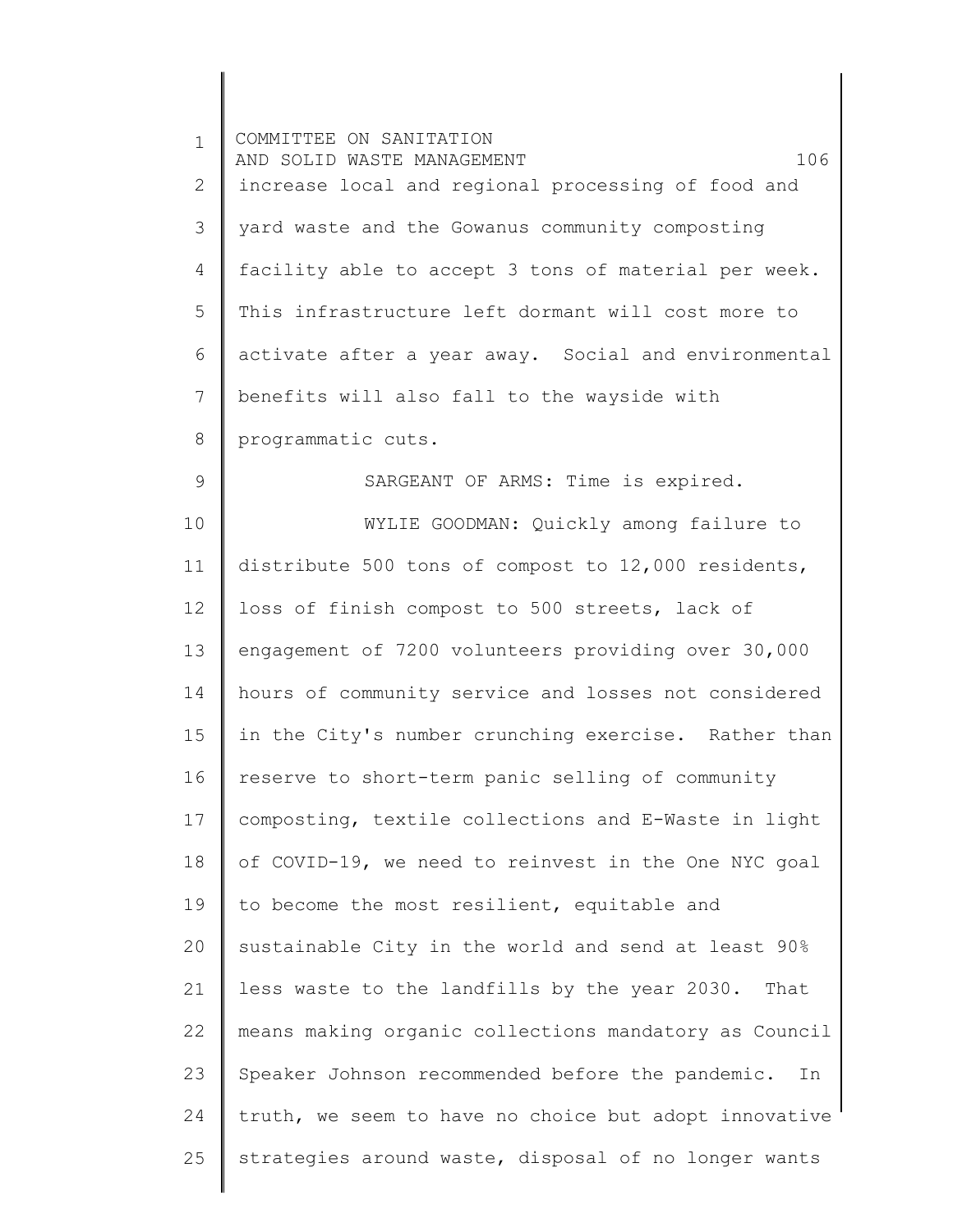| $\mathbf{1}$ | COMMITTEE ON SANITATION<br>107<br>AND SOLID WASTE MANAGEMENT |
|--------------|--------------------------------------------------------------|
| 2            | or recyclables, US cities no longer our . If we              |
| 3            | don't solve, reduce, reuse and recycle soon we are           |
| 4            | looking at far higher costs, added revenue which the         |
| 5            | City says it can no longer afford. Again, thank you          |
| 6            | for the Council and the committee for hearing our            |
| 7            | testimony. We miss Anthony uh Council Member Reynoso         |
| 8            | well and we want to thank the Council Members who            |
| 9            | have signed on Powers, Constantinides, Vallone, Van          |
| 10           | Bramer and just before this session uhm Donovan              |
| 11           | Richards, thank you.                                         |
| 12           | NICHOLE BEAN: Thank you. Next, we will                       |
| 13           | hear from Elsa Higby, followed by Anna Deluco (SP?),         |
| 14           | followed by Pierre Simmons. Elsa.                            |
| 15           | SARGEANT AT ARMS: Time begins now.                           |
| 16           | ELSA HIGBY: Hi, just a point of protocol                     |
| 17           | before my time starts most of us testifying today            |
| 18           | were not made aware of the two-minute time limit, so         |
| 19           | everyone has prepared three minutes. Uhm if my time          |
| 20           | could start again, I will start now. Thank you, Chair        |
| 21           | Reynoso, members of the Sanitation and Solid Waste           |
| 22           | Committee and members of the Council for hearing us          |
| 23           | today. The objective of legislation 1942 of the COR          |
| 24           | Act is the provision of equitable access to food             |
| 25           | scrap drop-offs. The objective of the Mayor is to            |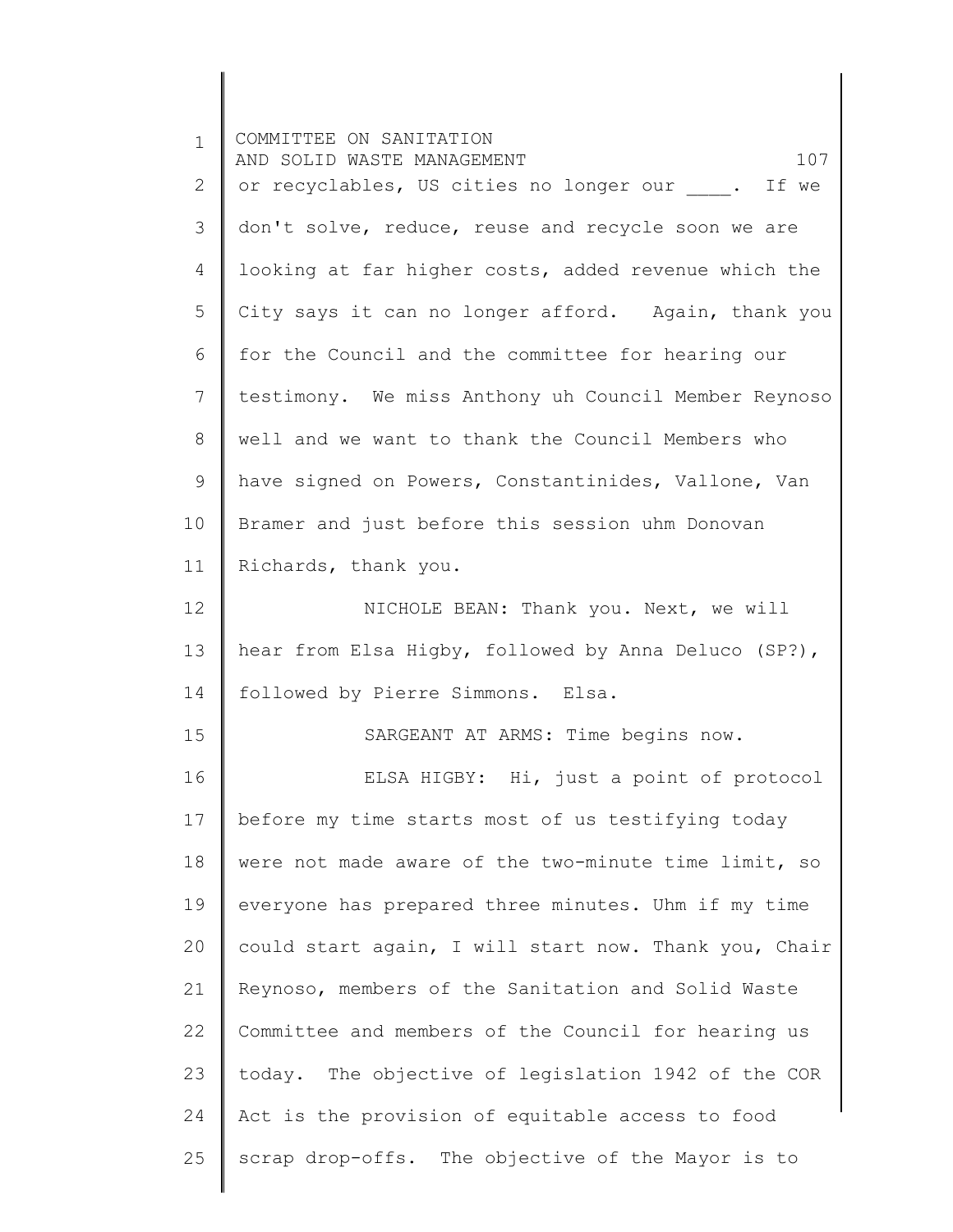1 2 3 4 5 6 7 8 9 10 11 12 13 14 15 16 17 18 19 20 21 22 23 24 25 COMMITTEE ON SANITATION AND SOLID WASTE MANAGEMENT 108 drastically cut the City's budget. The two competing objectives of a recipe for meaningless implementation of legislation that has strong values but will not provide the equity that is inherent and mandatory curbside composting. If equity is the goal, let's not spend money on a new program that does not have infrastructure and no staff to plan its implementation. Let's put the funds back into the New York City Compost Project and GrowNYC so that we can maintain the infrastructure, skills and community networks already in place to build up COR if mandatory curbside is not possible. I am Elsa Higby, the project manager of the New York Compost Project hosted by Queens Botanical Garden. The New York City Compost Project is the foundation of the City's organics movement and it is a nationally recognized program. Our staff consists of three award recipients from the United States Composting Council. Our Master Composter Certificate Course has been copied many times across the United States and most Council Members have not heard of us because we are not a legal entity and do not seek direct relationships with Council Members. Yet, the Compost Project is arguably the most successful melding of Grassroots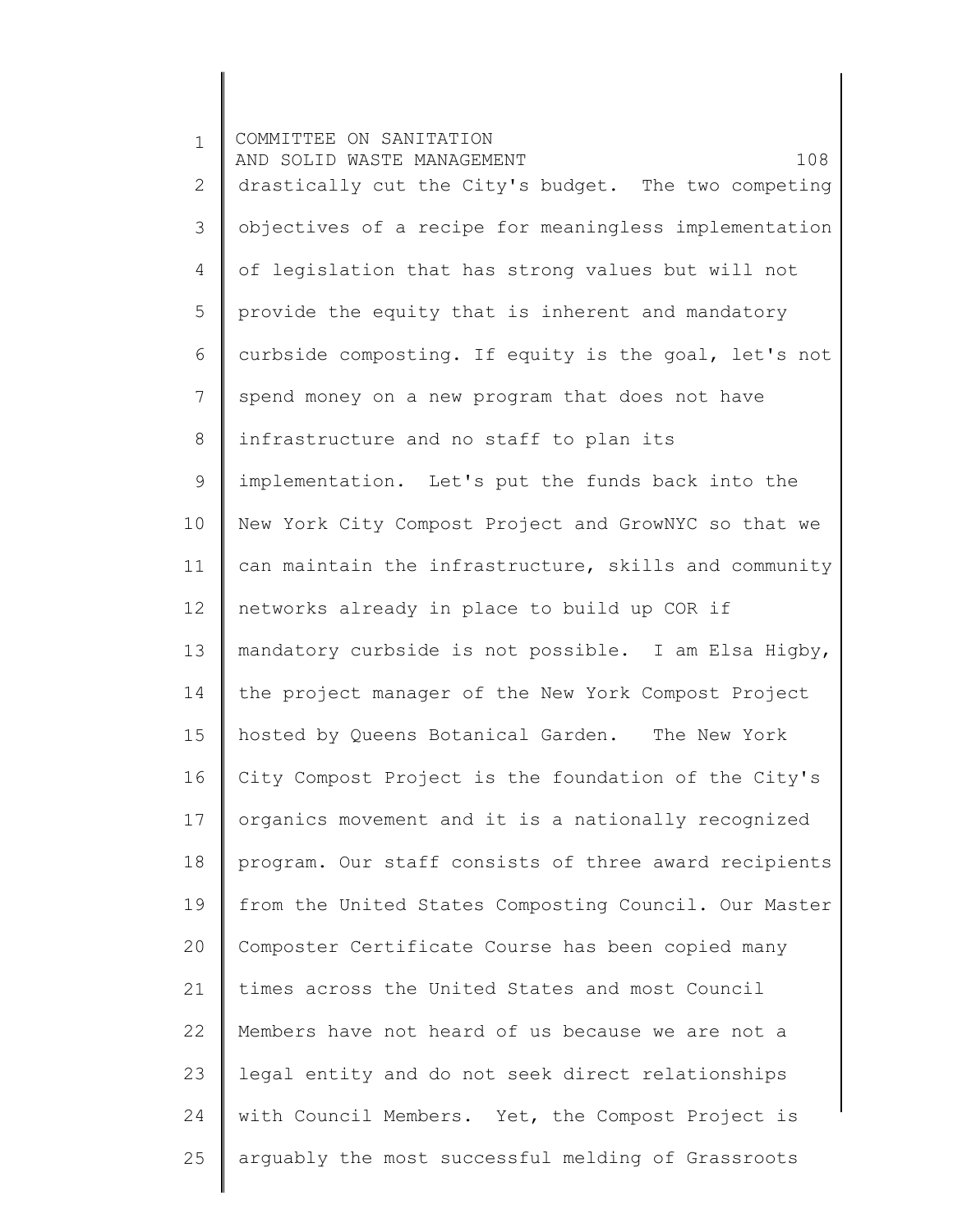| $\mathbf 1$ | COMMITTEE ON SANITATION<br>109<br>AND SOLID WASTE MANAGEMENT |
|-------------|--------------------------------------------------------------|
| 2           | initiatives and publically funded programming that           |
| 3           | the City has ever seen. All of the existing community        |
| 4           | hosted food scrap drop-offs were recruited from the          |
| 5           | networks of the seven New York City Compost Project          |
| 6           | sites. While 175 sites may not have been distributed,        |
| 7           | three per Council District, they represented an              |
| 8           | infrastructure that was built from the bottom up.            |
| 9           | Residents and community group stepping forward to            |
| 10          | participate in making New York City a better, greener        |
| 11          | place.                                                       |
| 12          | SARGEANT AT ARMS: Time is expired.                           |
| 13          | ELSA HIGBY: The New York City Compost                        |
| 14          | Project is their own support. Over 70% of the staff          |
| 15          | at Compost Project have come out of volunteer                |
| 16          | opportunities created by the Compost Project and 50%         |
| 17          | of them are Master Composters. My colleagues have            |
| 18          | come up through a Green Drop Journey Program,                |
| 19          | Americore, Volunteerism and many of them have moved          |
| 20          | on to work for DSNY, micro-haulers, the Department of        |
| 21          | Environmental Protection, Parks, Randall's Island,           |
| 22          | Rucker's and the list goes on. If you haven't                |
| 23          | noticed, I am painting the picture of diversity,             |
| 24          | equity and inclusion. We have hired from New York            |
| 25          | City residents and from the diverse pool of people           |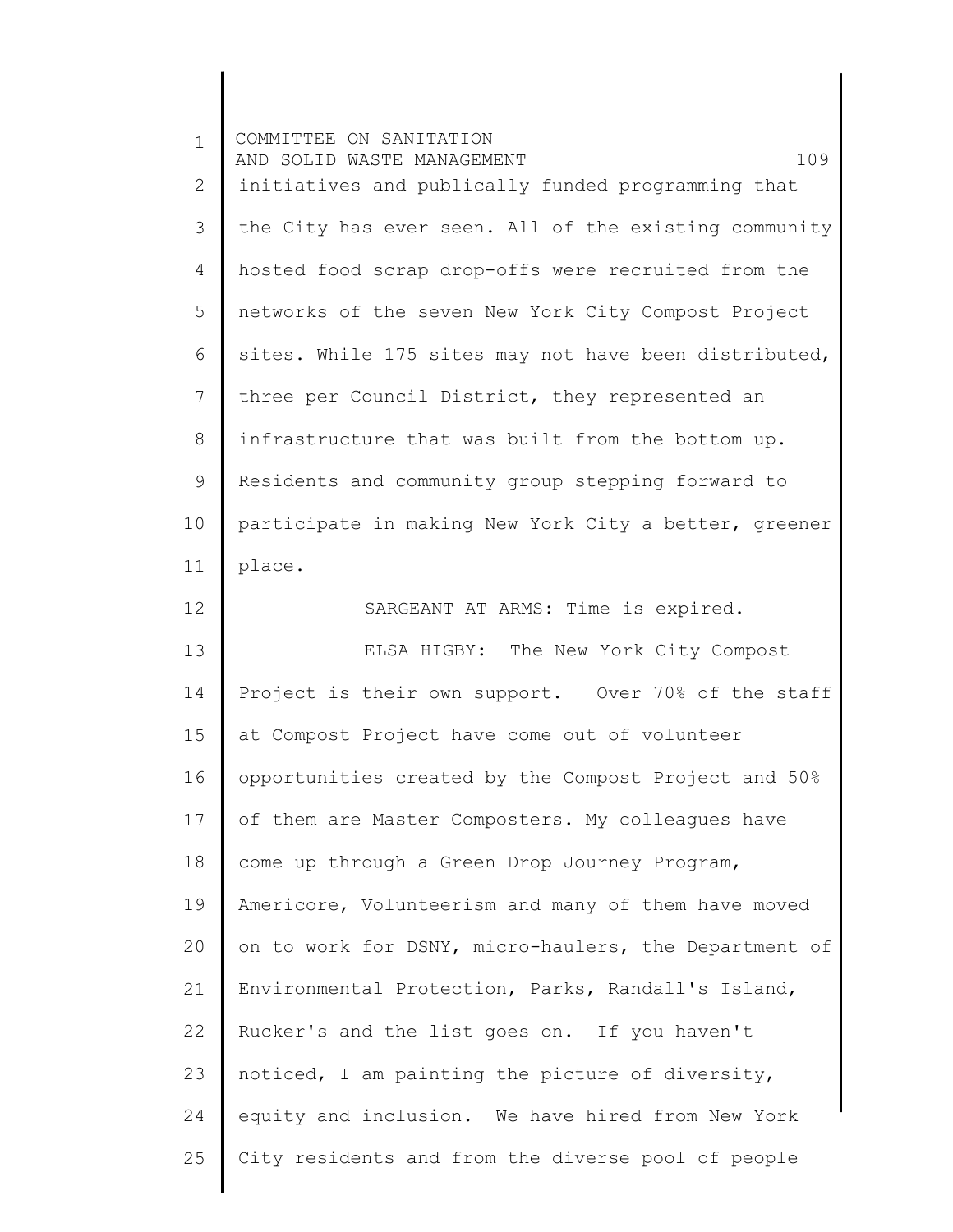| $\mathbf{1}$ | COMMITTEE ON SANITATION<br>110<br>AND SOLID WASTE MANAGEMENT |
|--------------|--------------------------------------------------------------|
| 2            | who have come forward and said I want to be part of          |
| 3            | I want to make my City a better place.<br>this.              |
| 4            | Passing COR without re-instating the budgets, the New        |
| 5            | York City Compost Project and GrowNYC food scrap             |
| 6            | drop-off is trading on deep venerable community              |
| 7            | engagement for check the box equity that does little         |
| 8            | to broaden community awareness and empowerment. Real         |
| 9            | equity for food scrap collection is making curbside          |
| 10           | mandatory. The foundation for an equitable program           |
| 11           | that can success in the interim is maintaining New           |
| 12           | York City Compost Project's local outreach education         |
| 13           | and technical support allowing its staff to plan for         |
| 14           | explanation into the aspirations of COR when the             |
| 15           | budget allows for it. Thank you.                             |
| 16           | NICHOLE BEAN: Thank you. If any                              |
| 17           | Council Members have questions for the previous              |
| 18           | panel, please use the zoom raise hand function now.          |
| 19           | Seeing no questions, we will move on to the next             |
| 20           | panel. First, we will hear from Anna Deluco (SP?),           |
| 21           | followed by Pierre Simmons, followed by Beverly              |
| 22           | Crosby. Anna.                                                |
| 23           | SARGEANT AT ARMS: Time begins now.                           |
| 24           | ANNA DELUCO (SP?): (SPEAKING FOREIGN                         |
| 25           | LANGUAGE). Yes, my name is Focesca (SP?) Maria and I         |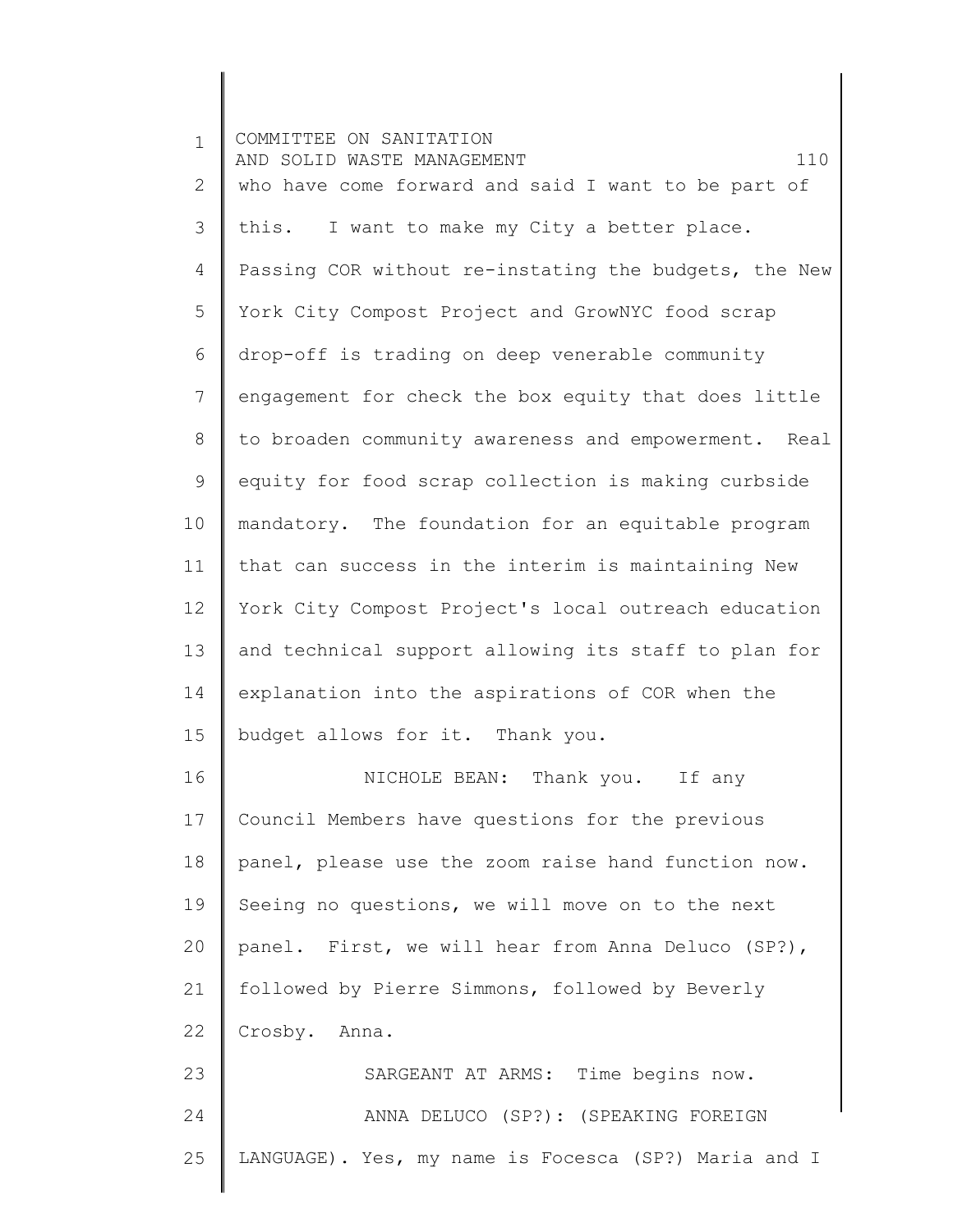1 2 3 4 5 6 7 8 9 10 11 12 13 14 15 16 17 18 19 20 21 22 23 24 COMMITTEE ON SANITATION AND SOLID WASTE MANAGEMENT 111 am a recycler and a member of the Board of Directors. I ask Anna Deluco (SP?) to translate my testimony. I support the COR Act because I live and work in North Brooklyn in the Council District represented by Antonio Reynoso. An area that suffers from environmental, economic and social injustice. The COR Act will ensure that we have a place to deposit our organics, electronics and any other material that needs to be recycled. It will help ensure that the responsibility that we all have to manage our waste and recycling is distributed throughout the City. The COR Act will improve the health of . Organic products attract pests. And electronic waste contains chemicals that are harmful to human's health. I support the COR Act in continuing to keep our neighborhoods clean. The community centers that would be created under this law would give work to more people and educate the community. I know this because it has happened already at Sure Weekend. The only non-profit recycling center in New York that has had success for 12 years. Last year, more than 700 earned income through their work and more than 200 students from

25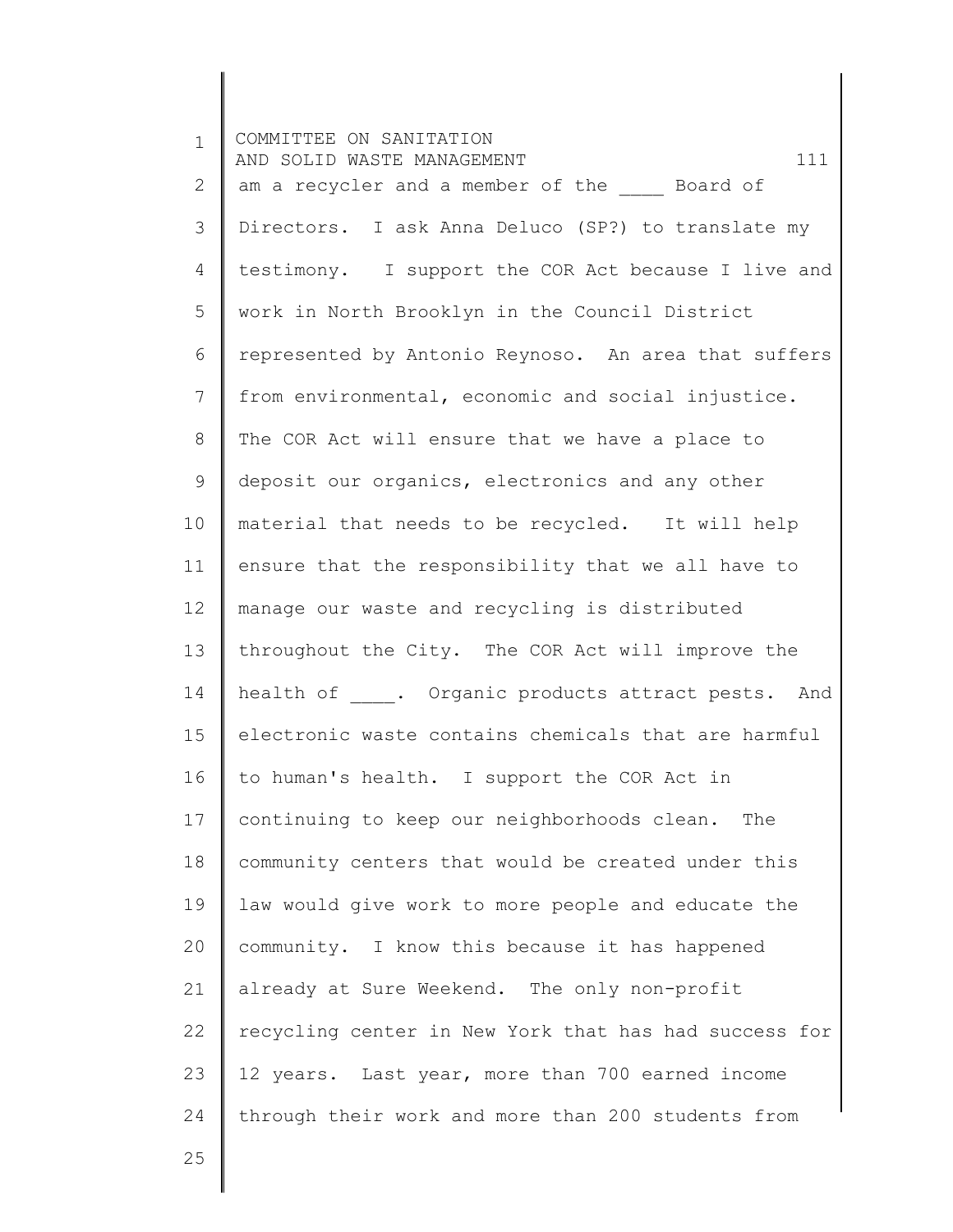1 2 3 4 5 6 7 8 9 10 11 12 13 14 15 16 17 18 19 20 21 22 23 24 25 COMMITTEE ON SANITATION AND SOLID WASTE MANAGEMENT 112 kindergarten to college level visited the Sure Weekend. SARGEANT AT ARMS: Time is expired. ANNA DELUCO: Sure, Weekend is supporting the creating of an economy to achieve a better tomorrow. Leaving new generations with a cleaner and more sustainable plan, planet. In addition, Sure Weekend is training us, recyclers to develop our own initiative to open new centers. My husband and I are prepared and eager to take responsibility for managing a Sure Weekend extension which would be one of the new centers that COR proposes. Again, all of us support for the COR Act because it is step forward in doing the work we already do, cleaning our neighbors, neighborhoods, promoting health, creating green jobs, educating and empowering our community to solve urgent problems like the waste management as well as environmental, economic and social injustice we live in today. Thank you very much. NICHOLE BEAN: Thank you. Next, we will hear from Pierre Simmons, followed by Beverly Crosby, followed by Helena Whitaker. Pierre. SARGEANT AT ARMS: Starting time. PIERRE SIMMONS: Go ahead.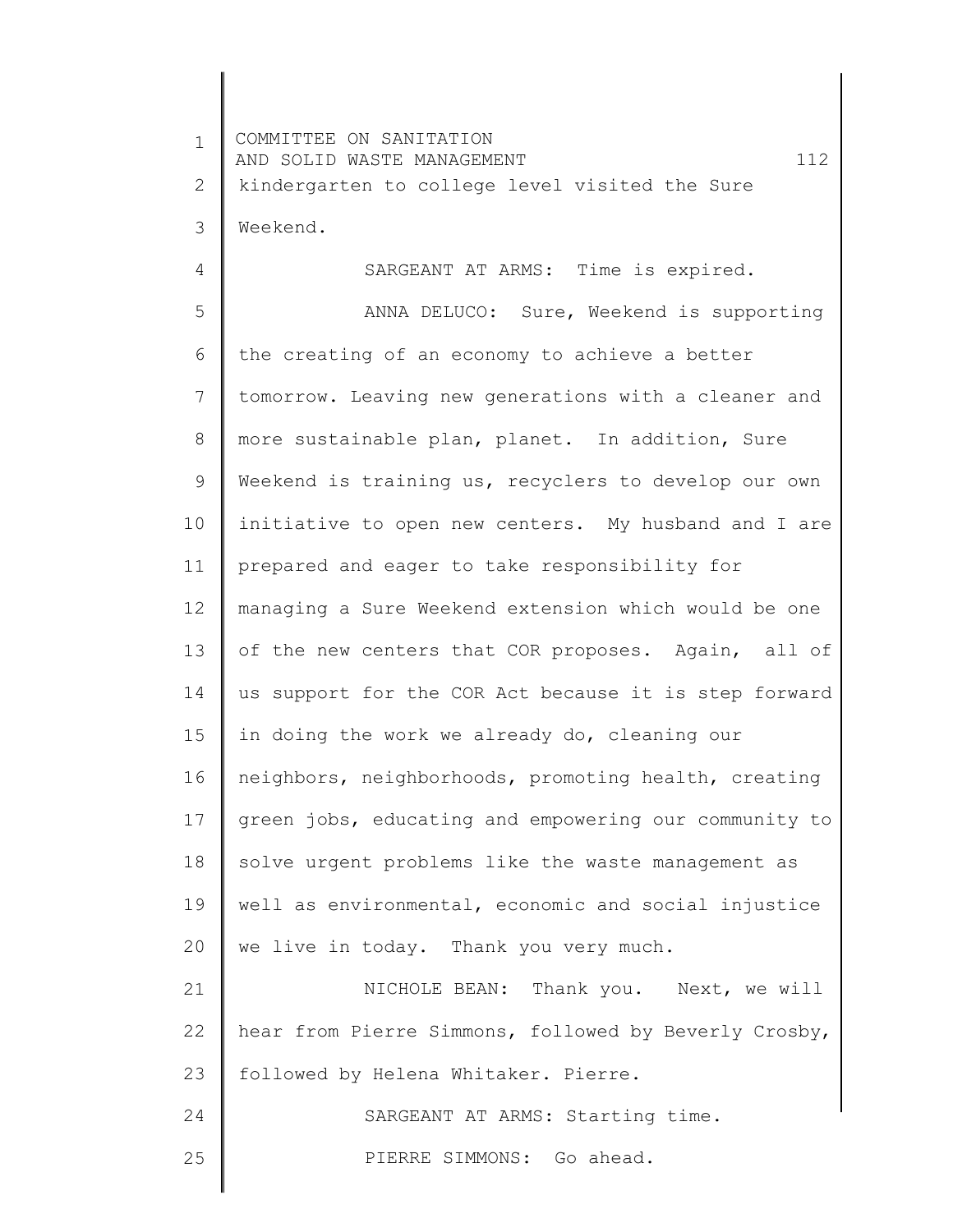| $\mathbf 1$    | COMMITTEE ON SANITATION<br>AND SOLID WASTE MANAGEMENT<br>113 |
|----------------|--------------------------------------------------------------|
| $\mathbf{2}$   | BEVERLY CROSBY: Okay, we switched places,                    |
| 3              | Pierre and I so uhm my name is Beverly Crosby and            |
| 4              | yes, we at Sure We Can fully support the COR Act             |
| 5              | thanks to Chairmen Powers and Reynoso for your               |
| 6              | proposal. We believe that the implementation of this         |
| $\overline{7}$ | legislation is doable. We at Sure We Can are doing           |
| $8\,$          | it. In 2015, a group of graduate students at Carson's        |
| $\mathsf 9$    | New School researched strategies of the                      |
| 10             | implementation of the zero waste 2030 class and came         |
| 11             | to a clear and simple proposal to have 60 Sure We            |
| 12             | Cans which they describe as civic waste centers.             |
| 13             | Basically, what today has been proposed. After more          |
| 14             | than 10 years of doing a worthy job for the City of          |
| 15             | providing income for 100s of people who struggle to          |
| 16             | survive in an informal economy and also some green           |
| 17             | jobs empowering the community without taxpayer money.        |
| 18             | We have requested funds from you, the City Council to        |
| 19             | help us secure the sites in order to continue our            |
| 20             | work. Work that will help you implement this proposed        |
| 21             | legislation for the site for which we are now being          |
| 22             | threatened with eviction. Yeah.<br>Thank you.                |
| 23             | (background talking).                                        |
| 24             |                                                              |
| 25             |                                                              |

25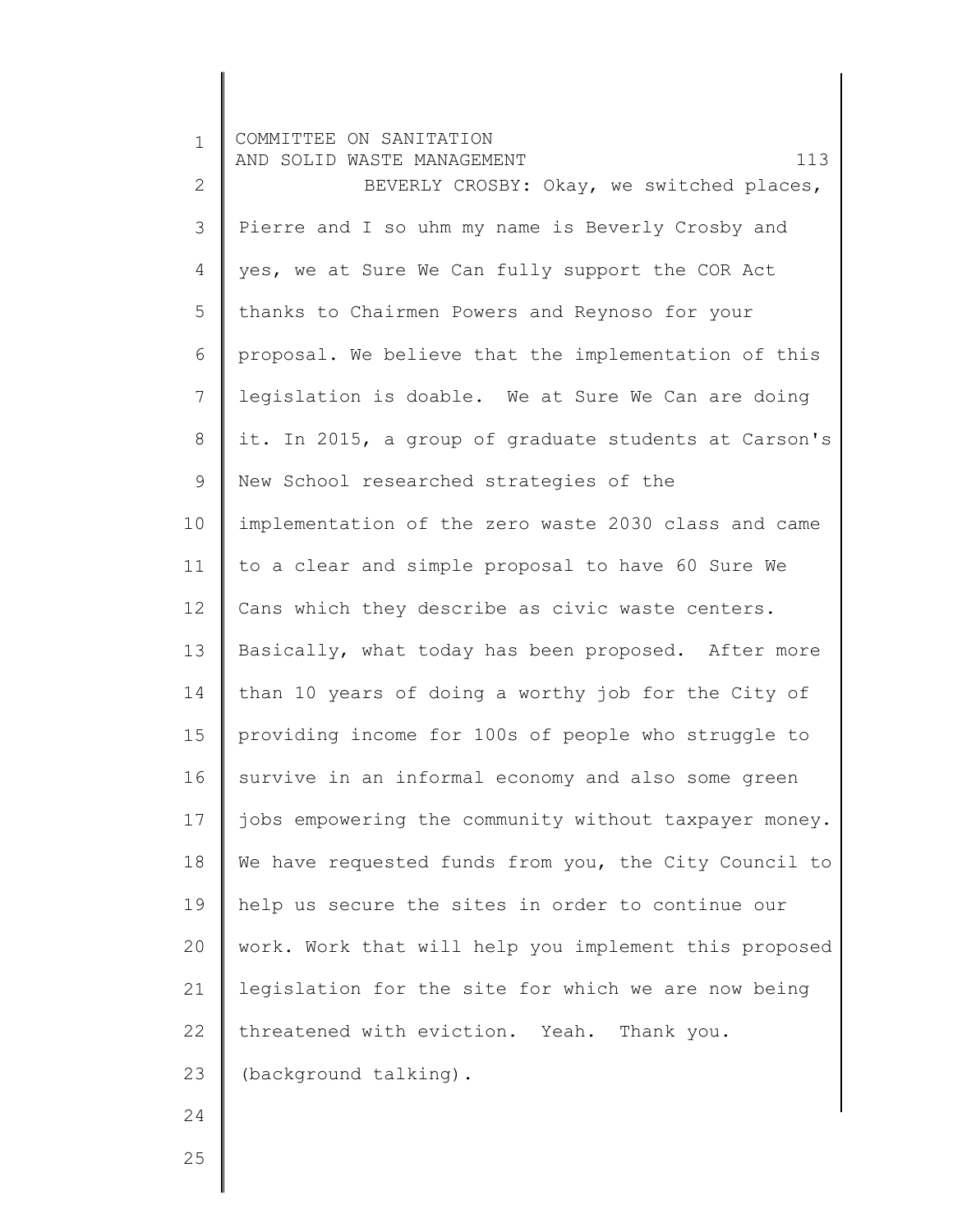1 2 3 4 5 6 7 8 9 10 11 12 13 14 15 16 17 18 19 20 21 22 23 24 25 COMMITTEE ON SANITATION AND SOLID WASTE MANAGEMENT THE SOLID THAT IT A NICHOLE BEAN: Thank you. Next, we will hear from Pierre Simmons, followed by Helena Whitaker, followed by Marisa DeDominicis. Pierre. SARGEANT AT ARMS: Starting time. PIERRE SIMMONS: Uhm, the answer we hear that you cannot help us because we did not have the required contracts of minimum of \$50,000 for the last two years, yes you are right we do not have the City contracts. The City has not offered and will not offer contracts for the main work that we do because the City made a contract to handle recycling before multi-million dollars mining Australian corporation for 20 years. So, we know that we cannot get any City contract for the job for at least the next 10 years if ever. But in 2015, with funds from the Speakers Initiative Communities of Color, non-profit stabilization fund, thanks Mr. Speaker. We developed the Community Compost program in response to a great need of the City in order to create more green jobs, more resources for our community. Then we applied to the City for \$50,000 to keep running the program and because it was to self-sustaining, we got \$5,000. Thanks. From then on, we kept asking sanitation if we could apply for any program. They only, they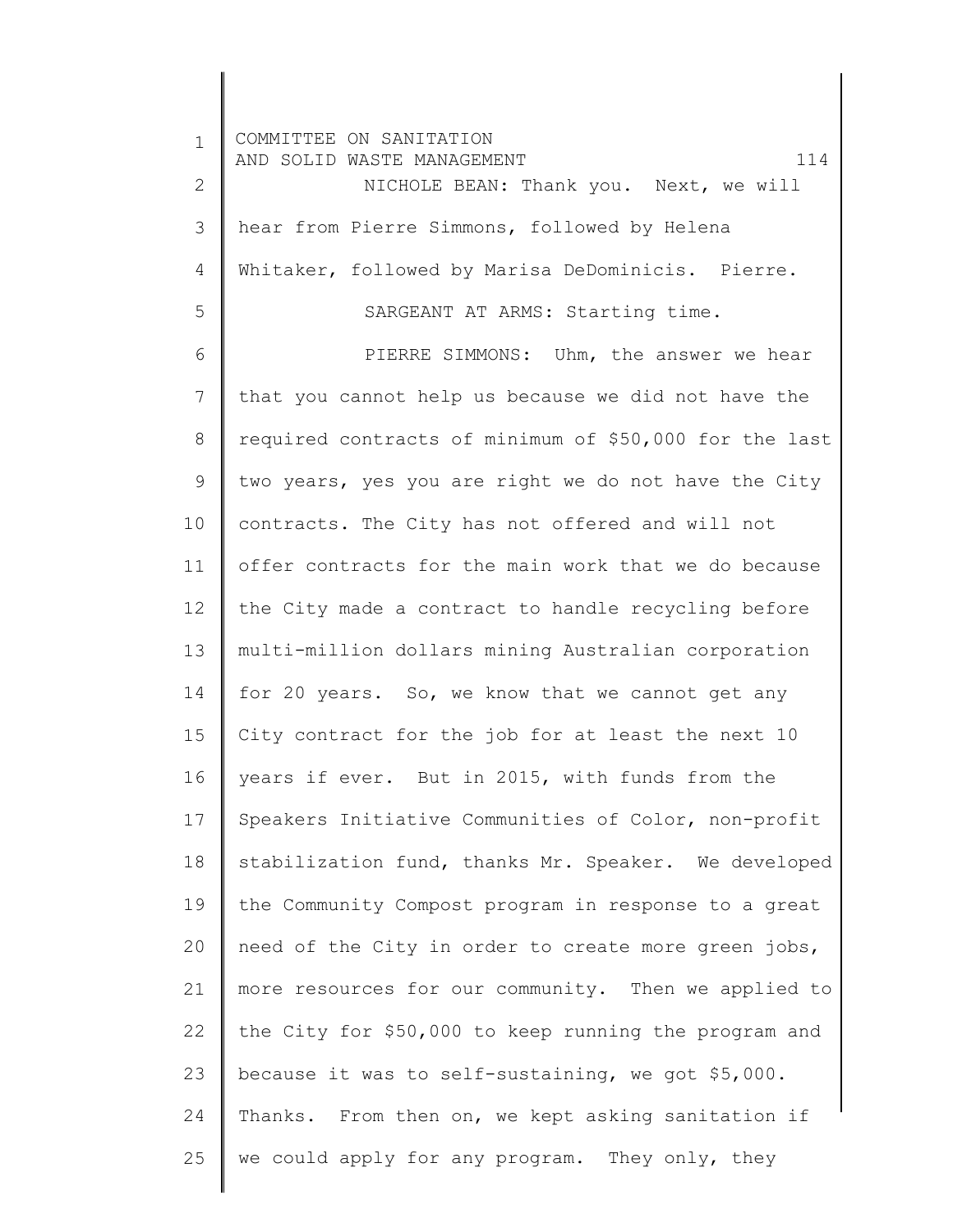| $\mathbf{1}$ | COMMITTEE ON SANITATION<br>115<br>AND SOLID WASTE MANAGEMENT |
|--------------|--------------------------------------------------------------|
| 2            | offer for compost, their answer, nothing is offered.         |
| 3            | The City signed a contract for more than \$1.5 billion       |
| 4            | with SINS a foreign corporation and yet cannot give          |
| 5            | us \$1,300,000 to its constituents who are trying to         |
| 6            | find ways of living with dignity and self-reliance in        |
| 7            | the midst of a terribly unjust economic system and           |
| 8            | all because of requirements you made impossible to           |
| 9            | obtain. We were unable to meet under such                    |
| 10           | conditions, the term, a need.                                |
| 11           | SARGEANT AT ARMS: Time expired.                              |
| 12           | PIERRE SIMMONS: A knee brace to the neck                     |
| 13           | takes on a different connotation with the same               |
| 14           | result. What we have seen these past days where so           |
| 15           | many voices are shouting on the streets is exactly           |
| 16           | what we feel today before you. We are not begging,           |
| 17           | we are just asking for what is just, but refusing to         |
| 18           | give us what belongs to us, city allocated funds             |
| 19           | which we badly need just once to continue doing self-        |
| 20           | sustaining and much needed environmental work to             |
| 21           | continue living and I want to thank you.                     |
| 22           | NICHOLE BEAN: Thank you. Do any Council                      |
| 23           | Members have question for this previous panel? If            |
| 24           | so, please use the zoom hand raise function now.             |
| 25           | Seeing no questions, we will move on to the next             |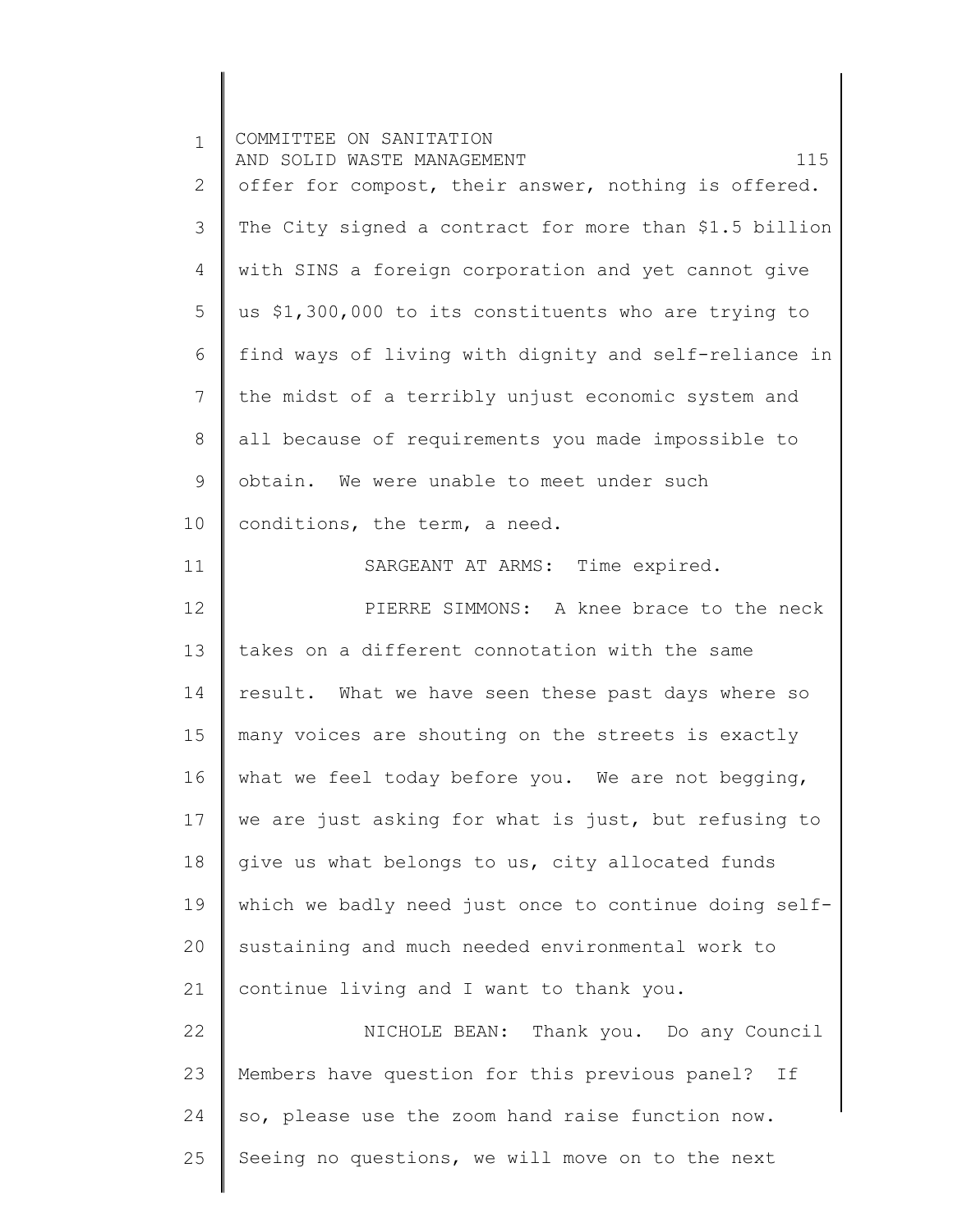1 2 3 4 5 6 7 8 9 10 11 12 13 14 15 16 17 18 19 20 21 22 23 24 25 COMMITTEE ON SANITATION AND SOLID WASTE MANAGEMENT 116 panel. First, we will hear from Helena Whitaker followed by Marisa DeDominicis, followed by Jeff Twine. Helena. SARGEANT AT ARMS: Starting time. HELENA WHITAKER: Hello, I, my name is Helena Whitaker, resident of Gowanus and I am submitting this testimony to ask you to be please allocate the budget fairly and help save composting and other social programs in New York City. As a citizen pruner, a garden committee member from our block association and one of the three stewards of our block I can attest that we benefit from using from the food cycle of the city compost, from collection to use of the final product. For now, a 12-street block, we have 24 tree bags withheld to trees. The beds are beautifully planted and maintained by the residents of our block working as a group on weekends. Every spring we pick up the best compost and mulch from our sponsors, the Gowanus Canal Conservatives. Last year, we entered the Brooklyn Botanical Garden greenest block in Brooklyn competition for the first time and were semi-finalist on our first year of planting and beautifying our block. None of this would have been possible without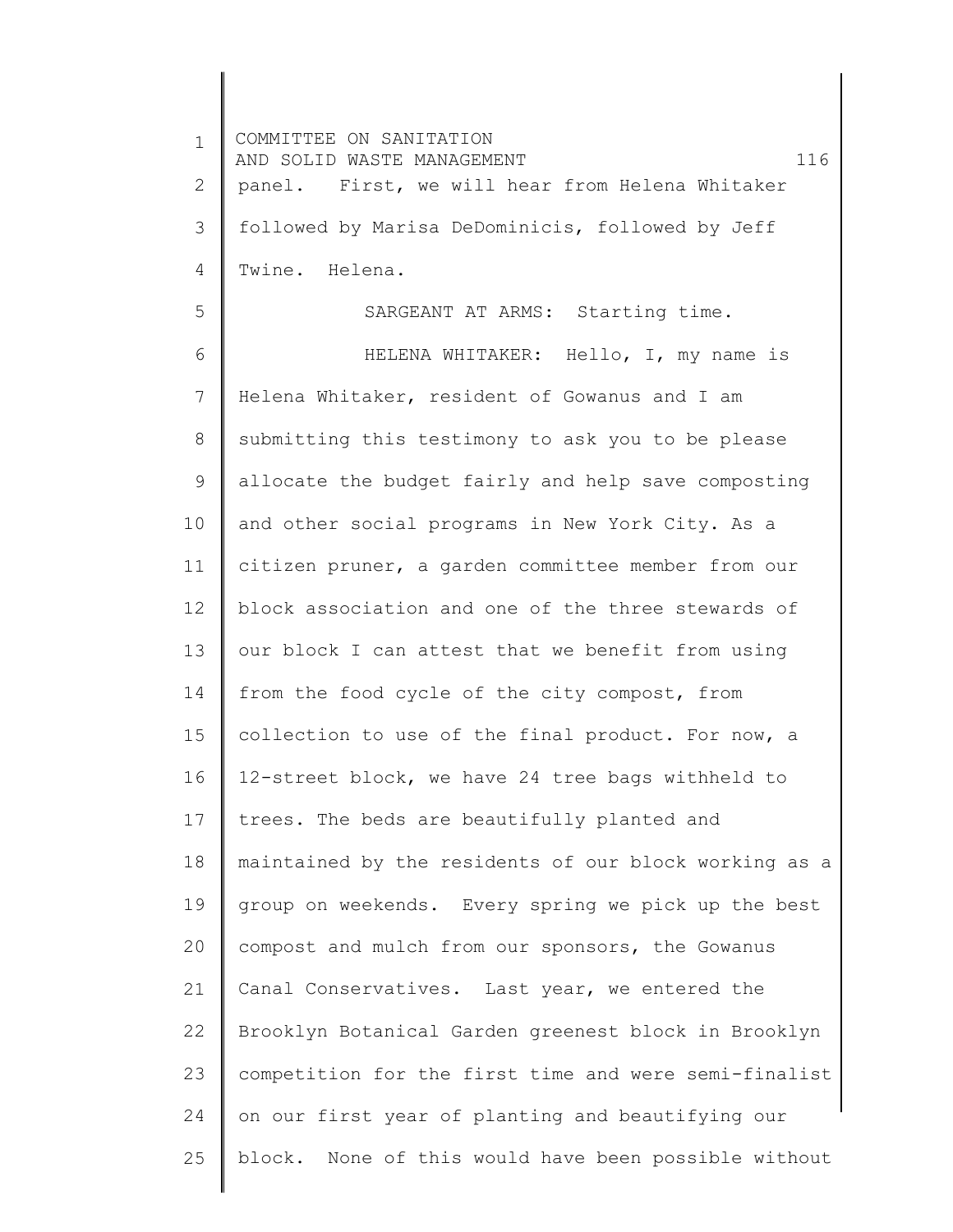1 2 3 4 5 6 7 8 9 10 11 12 13 14 15 16 17 18 19 20 21 22 23 24 25 COMMITTEE ON SANITATION AND SOLID WASTE MANAGEMENT 117 the City Compost and mulch processed here in our neighborhood by the GCC. Our neighborhood as a whole has been practicing curbside composting for years and has incorporated the practice as an interval part of the Sunday room almost as brushing your teeth. Rights to be actively participating on the curbside collection program and having so little garbage, I used to brag about it to friends who did not have the program available in their neighborhoods. We spent years being conditioned to compost and recycle and I is unthinkable to go back to placing all organic matter in the garbage. We are counting on your support to restore the \$7 million funds, implement the COR Act and continue funding for community composting programs and curbside composting now which will not only benefit directly on streets, on streets, tree beds and community gardens will create new green jobs and in the bigger picture will support broad efforts for environmental justice and climate change. It is not an option. It is crucial. Make curbside food scraps mandatory. NICHOLE BEAN: Thank you. Next, we will hear from Marisa DeDominicis, followed by Jeff Twine, followed by Adam Brugg (SP?). Marisa.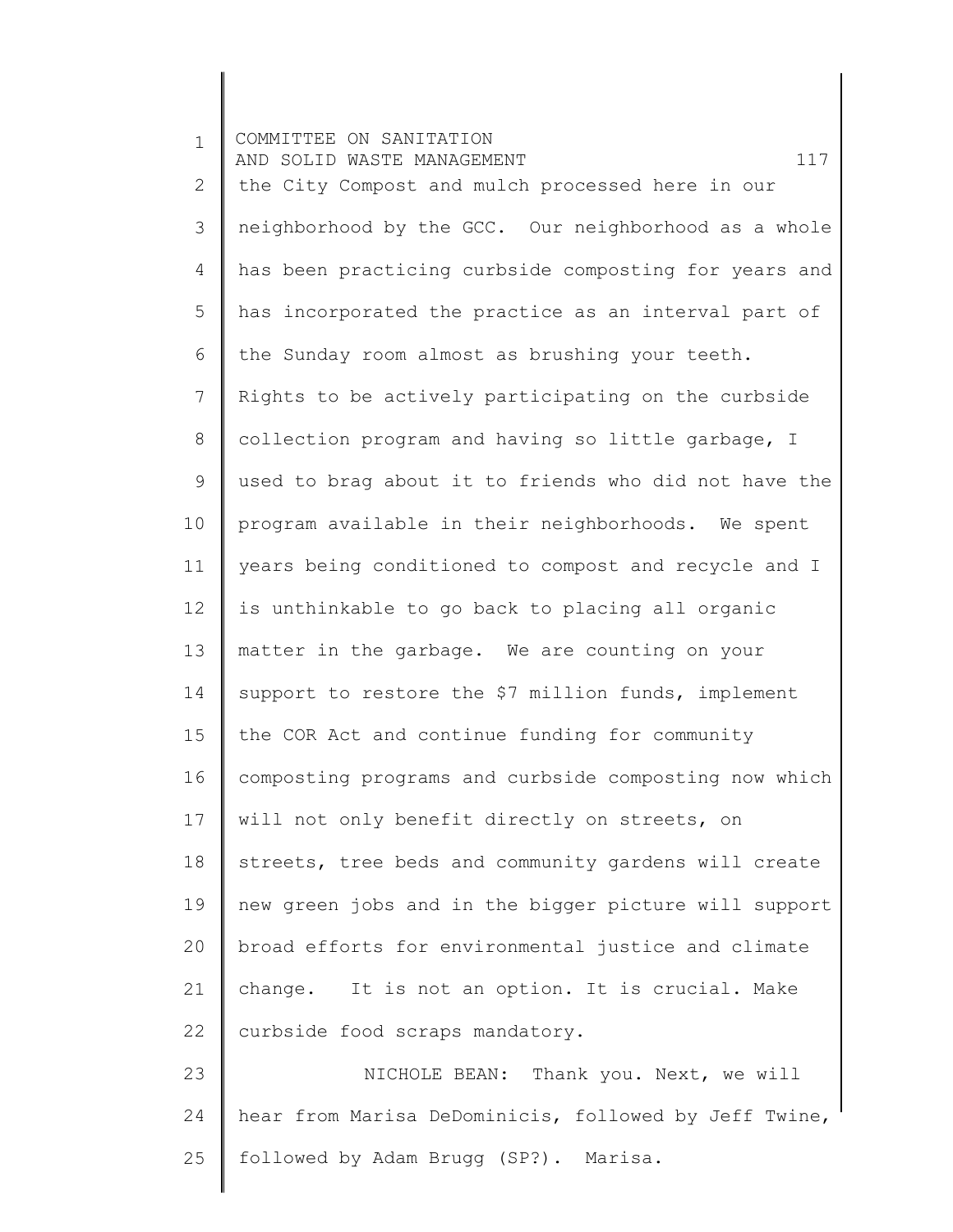1 2 3 4 5 6 7 8 9 10 11 12 13 14 15 16 17 18 19 20 21 22 23 24 25 COMMITTEE ON SANITATION AND SOLID WASTE MANAGEMENT 118 SARGEANT AT ARMS: Starting time. MARISA DEDOMINICIS: Good morning, good afternoon Council for this opportunity to speak. I am Marisa DeDominicis, I am co-founder in **(INAUDIBLE)**  destination for New York City food scraps. NICHOLE BEAN: I'm sorry Marisa, we are having some technical issues hearing you, hold on one moment. (long pause). Do you want to try speaking again? MARISA DEDOMINICIS: Sure, is this better? NICHOLE BEAN: Yes, that sounds better, thank you. MARISA DEDOMINICIS: Okay, sure. Good afternoon and thank you Council for this opportunity to speak. I'm Marisa Dedominicis, I am the ED and cofounder of Earth Matter. We are located on Governor's Island **(INAUDIBLE)** Legislation that would provide. NICHOLE BEAN: I'm sorry Marisa the audio is, is jumbled again. I think someone from IT will reach out to you and we will go back to you after the next panelist if that is alright? MARISA DEDOMINICIS: Okay sounds good.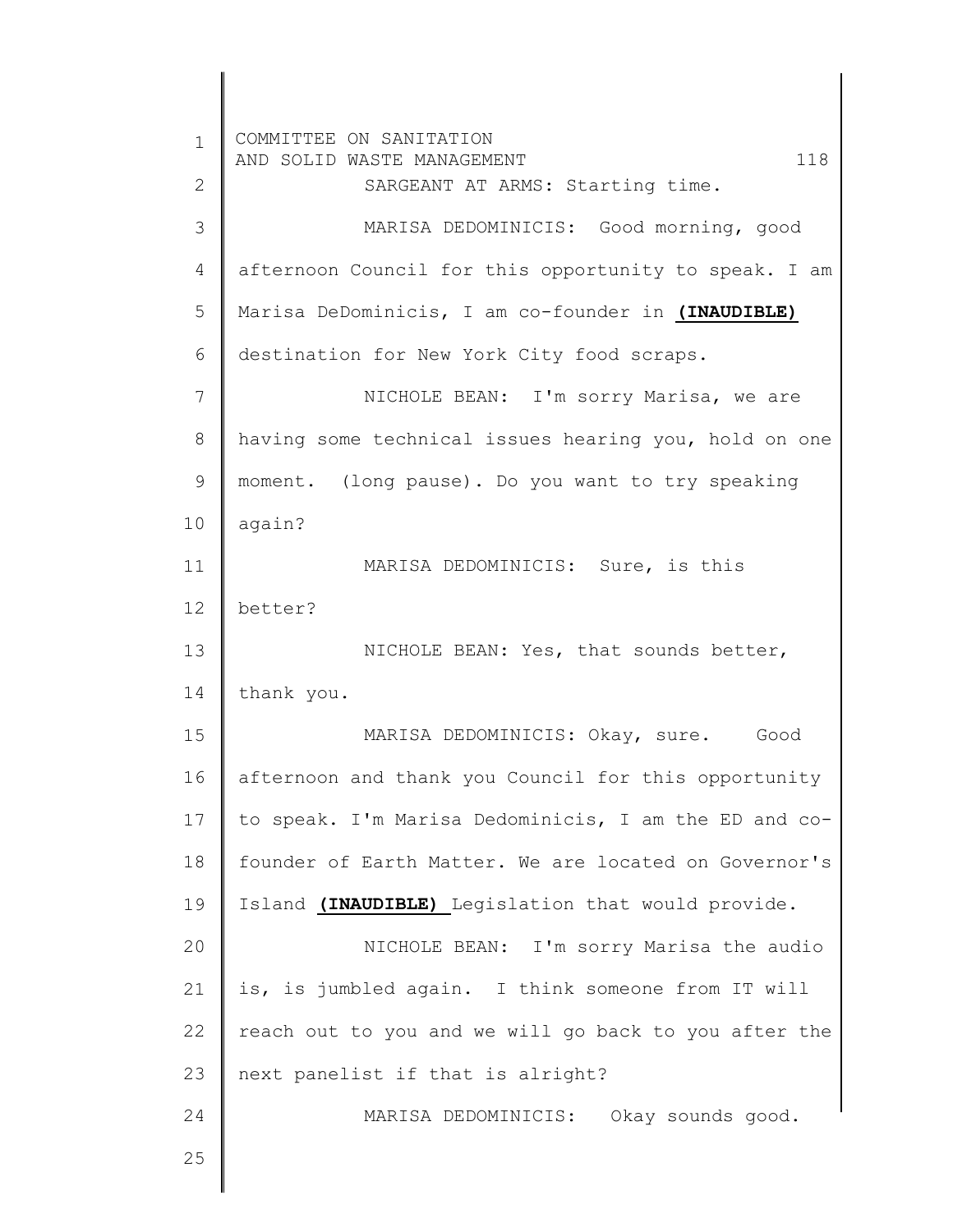1 2 3 4 5 6 7 8 9 10 11 12 13 14 15 16 17 18 19 20 21 22 23 24 25 COMMITTEE ON SANITATION AND SOLID WASTE MANAGEMENT 119 NICHOLE BEAN: Thank you. Uhm next we will hear from Jeff Twine. SARGEANT AT ARMS: Starting time. JEFF TWINE: For over 40 years I've been President of Local Westside Recycling. I was also secretary of a committee that coordinated the activities of all voluntary recycling centers in New York. NICHOLE BEAN: Jeff. JEFF TWINE: Uhm I participated in meetings with DSNY when they were planning their recycling programs. I served as co-Chair of the Manhattan SWAB Presidential Committee during the 1990s, so I am very familiar with how recycling has changed over the years. I want to emphasize that all of the materials collected by DSNY were first recycled by community groups and nonprofits. These groups built up a base of participated, educated the public and sparked interest that would later enable DSNY to take over the collection of recyclables on a larger scale. This is also the case now with food scrap composting. Eliminating private sector options would only make it more difficult for DSNY when they restart the program next June. Therefore, it is very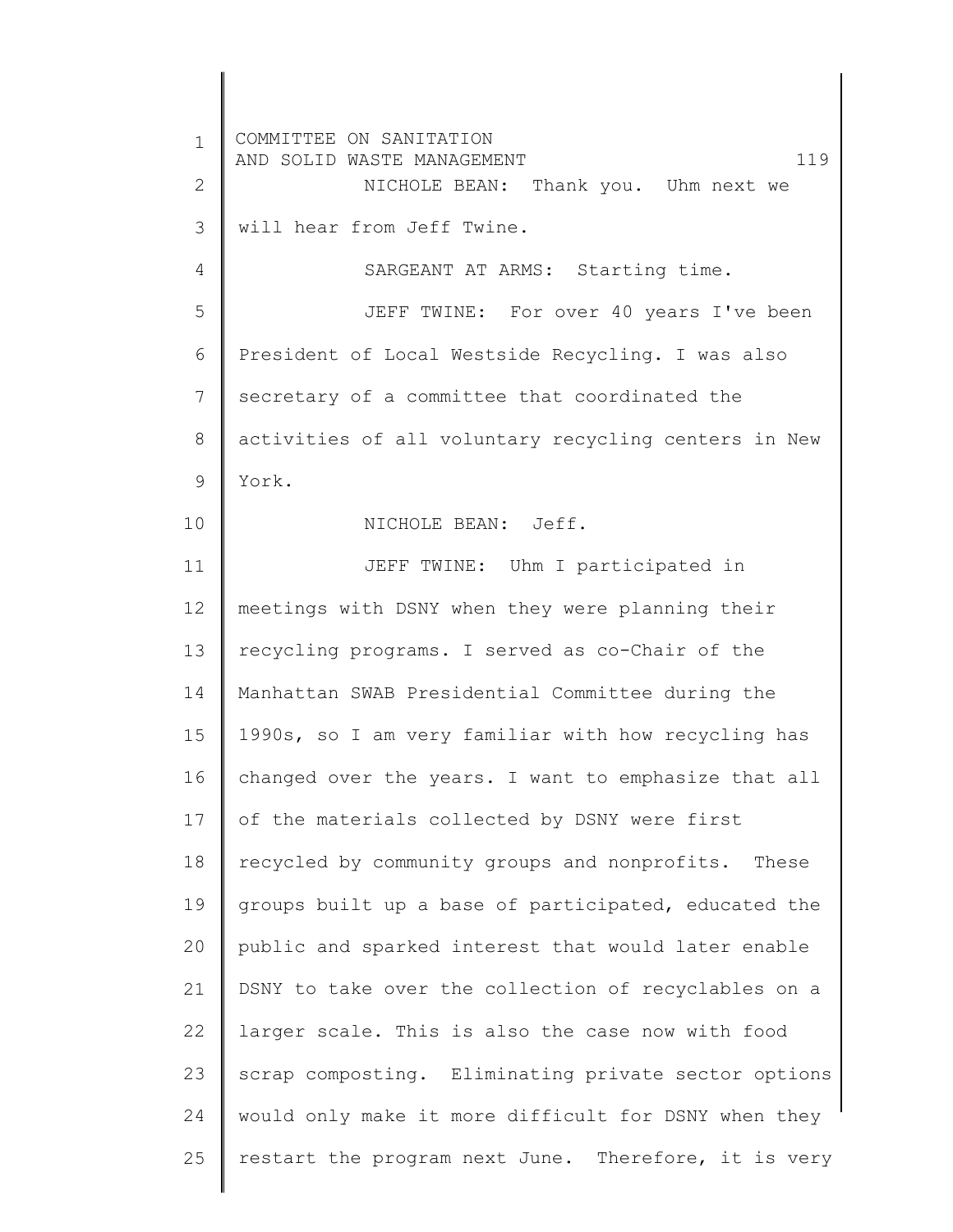1 2 3 4 5 6 7 8 9 10 11 12 13 14 15 16 17 18 19 20 21 22 23 24 25 COMMITTEE ON SANITATION AND SOLID WASTE MANAGEMENT 120 important to retain funding now for GrowNYC, Lower eastside Equality, Big Reuse and other members of the compost project. Organics recycling is in its infancy as recycling of metal and glass was in the 1970s. People who have been recycling their food scraps through DSNY are committed and enthusiastic. They feel betrayed if they have no alternatives, if they were forced to throw food scraps in the garbage for an entire year. If they felt betrayed, they would be less likely to participate in future food scrap collection, less likely to interest neighbors to do the same. Thus, eludes much of the momentum that has been built up in the food scrap collection movement. Also continuing to fund the Compost Budget now will enable its members to maintain the infrastructure that had built up. The trucks, containers, drop-off locations, staffing, outreach and planning necessary for food scrap collection. Cutting this relatively tiny amount of support for the Compost Project would be a giant step backwards for the City. Longer term we need to revisit how DSNY how food scrap is… SARGEANT AT ARMS: Time expired. JEFF TWINE: I believe that the only way to do that is by having mandatory recycling,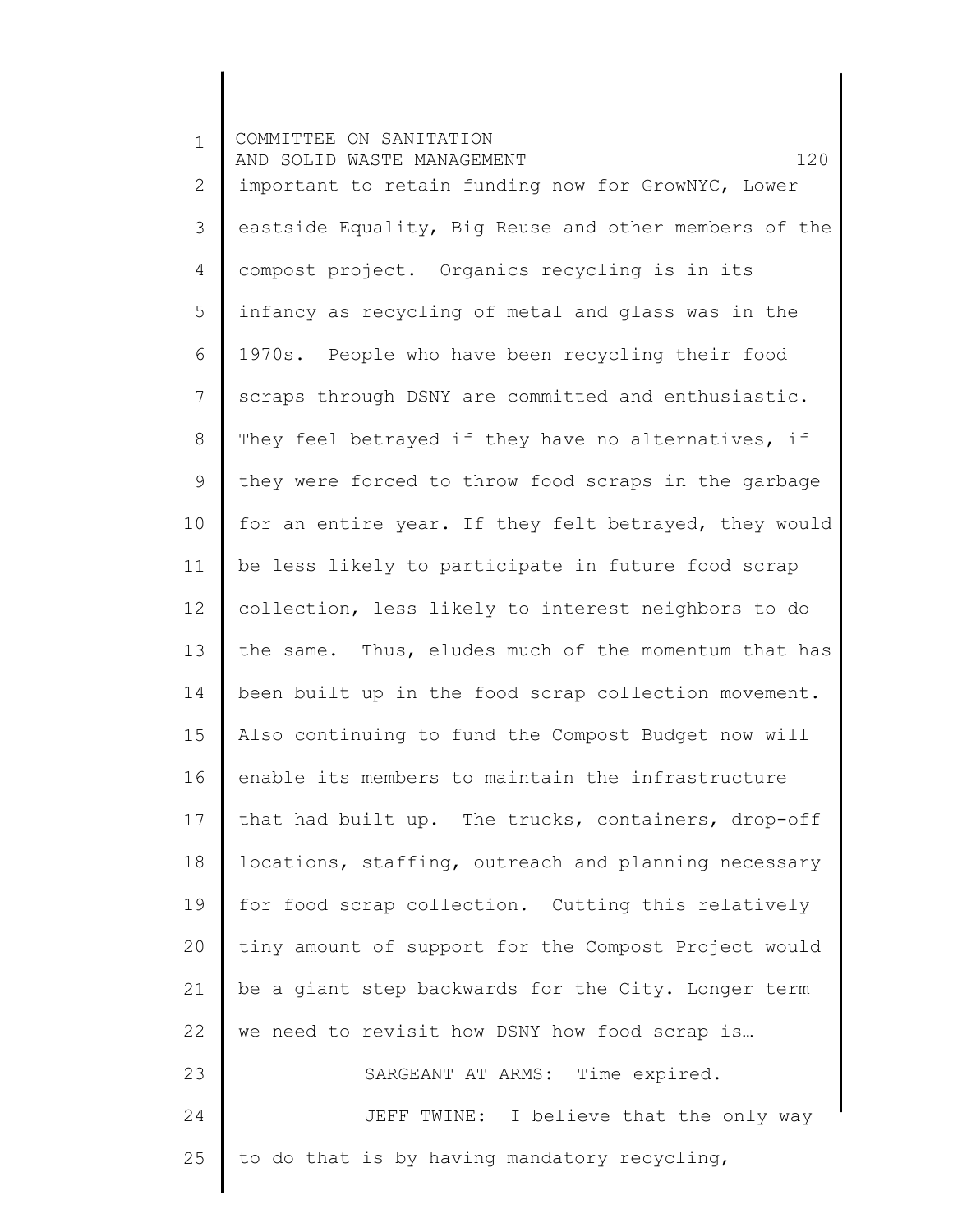1 2 3 4 5 6 7 8 9 10 11 12 13 14 15 16 17 18 19 20 21 22 23 24 25 COMMITTEE ON SANITATION AND SOLID WASTE MANAGEMENT 121 mandatory composting, through that we could eliminate a lot of the collection of garbage and save City money of late. We also would address a rat problem, a big health issue. Thank you very much for letting me testify, I will be submitting written testimony as well. NICHOLE BEAN: Thank you. Next, we will hear from Adam Brugg (SP?), followed by Michael Lempariello (SP?), followed by Domingo Morales. Adam. SARGEANT AT ARMS: Starting time. ADAM BRUGG (SP?): Hi, thanks for the opportunity. I'm Adam Brugg (SP?). I run Wear Book Collections, a leading clothing and textile recycling company based out of Brooklyn. We've been the backbone of the New York City Green Market collection since 2008. We have grown the collections from market a week to 34 markets per week over that time span. What started out as a proof of concept has grown to be part of the fabric of Waste Management in NYC. Our company started by placing bins inside of residential building to make clothing recycling as easy as plastic, glass and paper. We have seen that business grow over 250 buildings citywide. We have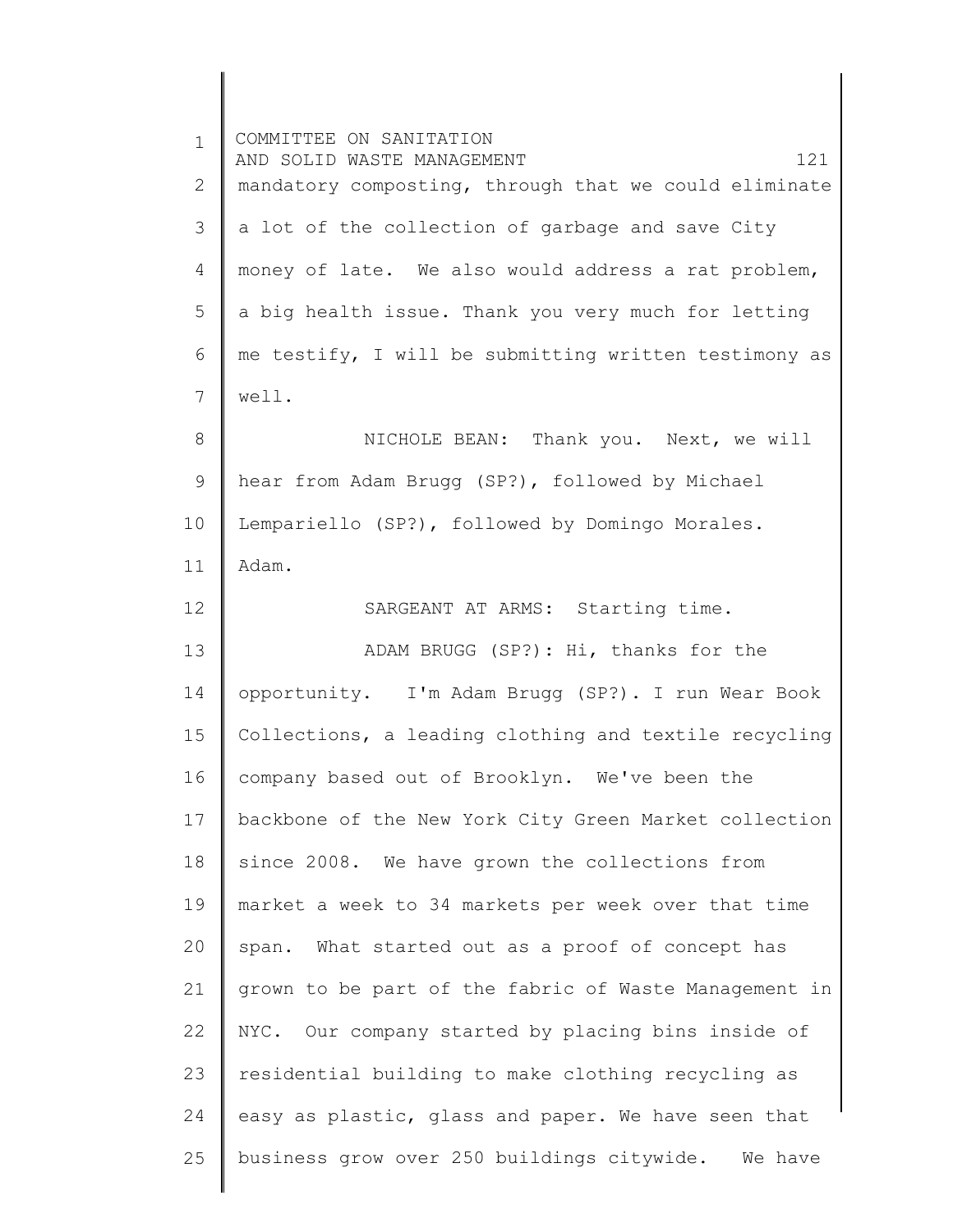1 2 3 4 5 6 7 8 9 10 11 12 13 14 15 16 17 18 19 20 21 22 23 24 25 COMMITTEE ON SANITATION AND SOLID WASTE MANAGEMENT 122 also partner with DOE Office of Sustainability and host clothing drives in over 100 schools. Wherever we believe we can create a convenient collection is how we seem to operate. There has been no better partner for us than GrowNYC who has led the way on each new waste management. The green markets have proven to be a perfect hub for waste collection. The collections have grown to around 1 million pounds annually from green markets alone. One might question how important textile collections are to the city? Textile and clothing make up 6% of the residential wasting. It is not a gigantic percentage but significant 200,000 tons a year. But there is more to the story which my 15 years' experience has taught me, clothing is the best gateway material to opening eyes for the value of our waste stream. People understand the value of clothing. They have a good sense of another that the clothing have when they are done with us through the years of donated clothing. People love to tell stories of the life they live in the clothing. As a waste manager, specifically of clothing I am well versed in how other materials are handled, I can see how waste management is very formulated and necessitates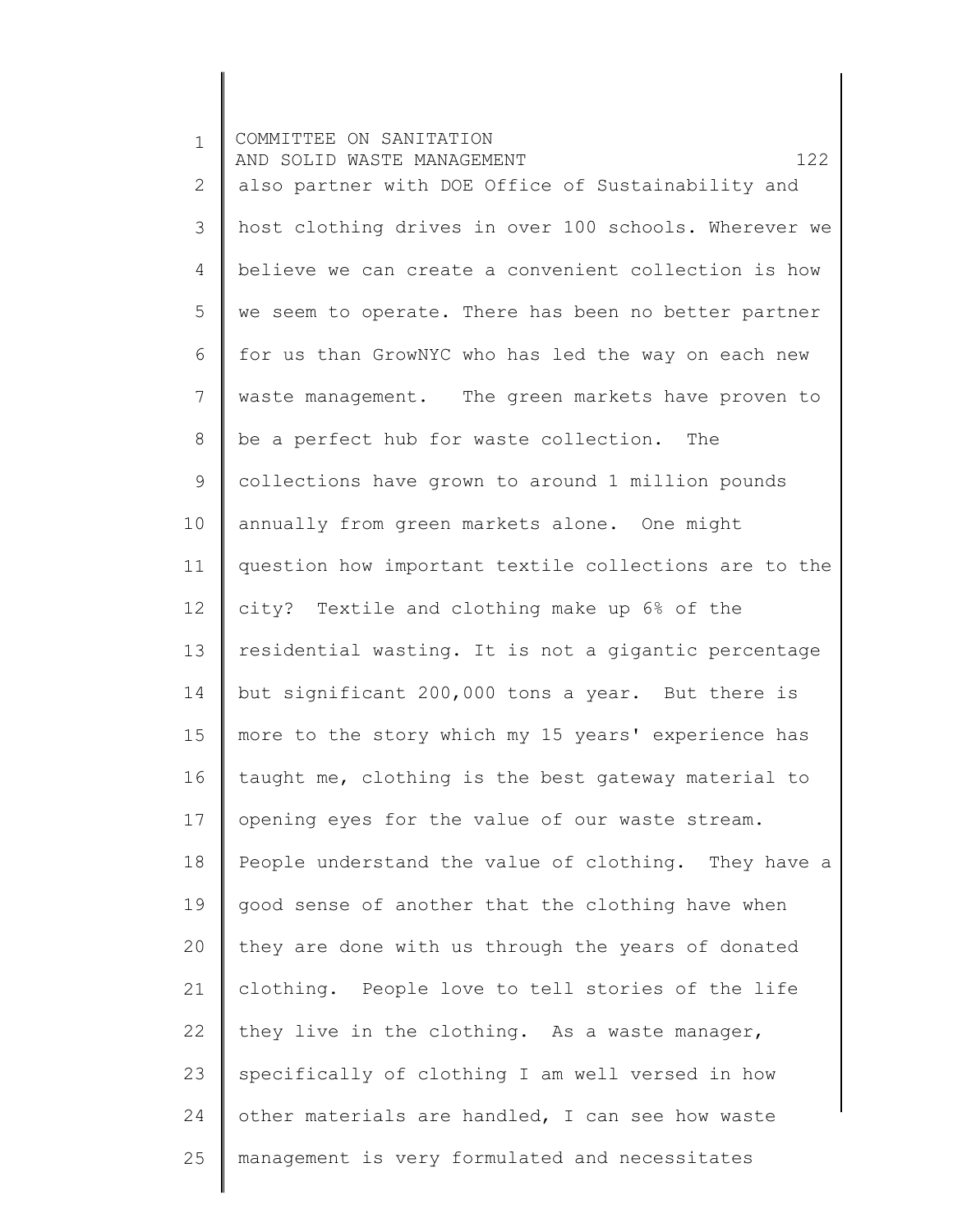1 2 3 4 5 6 7 8 9 10 11 12 13 14 15 16 17 18 19 20 21 22 23 24 25 COMMITTEE ON SANITATION AND SOLID WASTE MANAGEMENT 123 efficient collections and document in fine values of the materials making them worth collecting. Considering there is a cost for dumping our garage, every pound the recyclists keep out of landfills and in motion saves the City money. Once people learn about the value, how clothing is valued is kept through efficient distribution their minds can better translate how materials like plastics, glass and organics have better lives ahead of them as well when they are finished and make them consider their consumptive habits in general. We all seek a greener NYC and textile recycling plays a key role in raising awareness and education of the value of our waste stream. I hope the Council can see this and reinstitute zero waste program I fully support the court act. Thank you. NICHOLE BEAN: Thank you. If any Council Members have questions at this time, they should use the zoom raise hand function. Seeing no questions, next, we will hear from Michael Lempariello (SP?) followed by Sarah, followed by Christopher. Michael. SARGEANT AT ARMS: Starting time. MICHAEL LEMPARIELLO (SP?): Good afternoon all, my name is Constance Milichi Sky (SP?)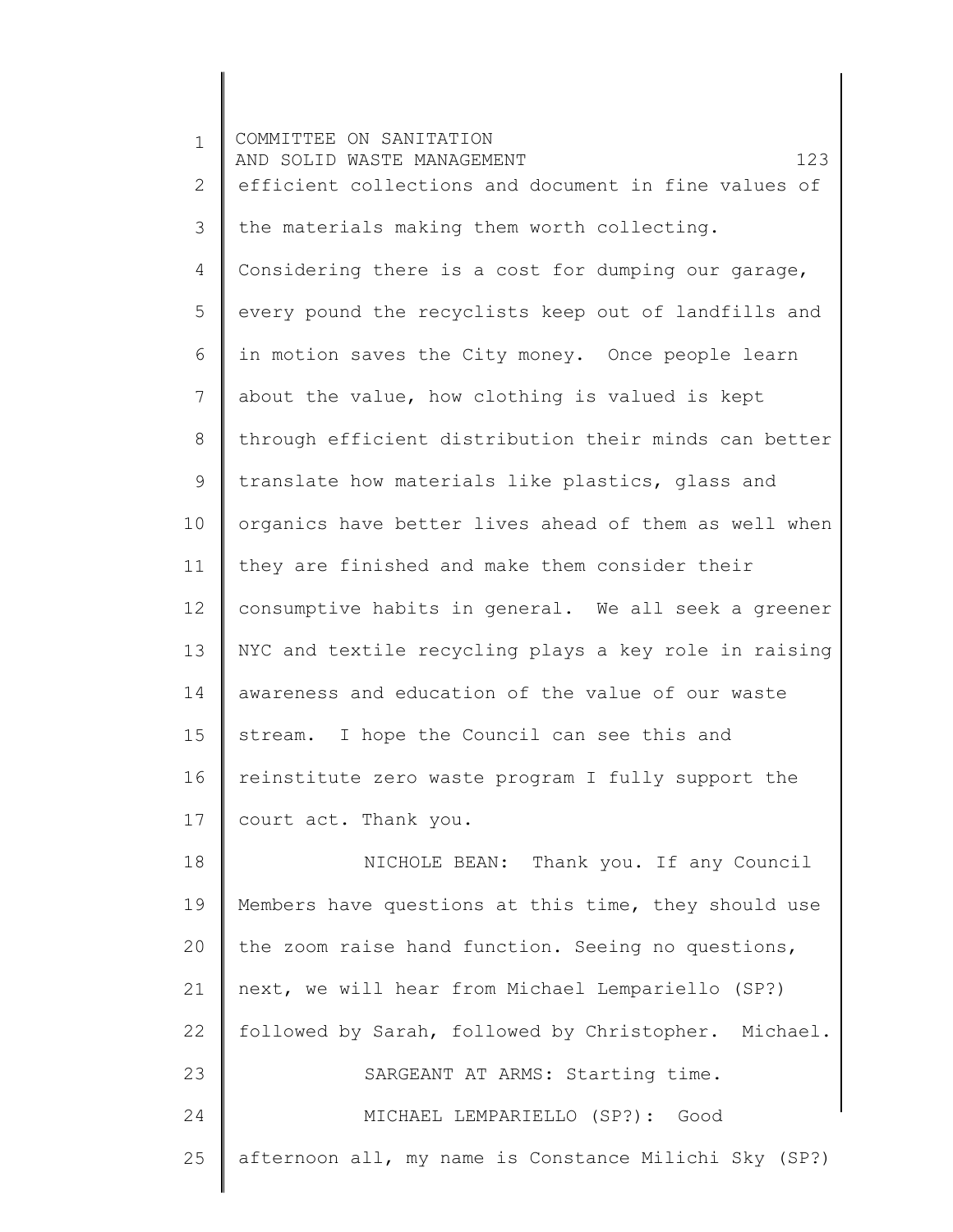1 2 3 4 5 6 7 8 9 10 11 12 13 14 15 16 17 18 19 20 21 22 23 24 25 COMMITTEE ON SANITATION AND SOLID WASTE MANAGEMENT 124 and I am an Assisting Ability Consultant at Two Trees Management who manages Domino Park in Williamsburg with New York City Parks. I am testifying on behalf of Two Trees Management and Domino Park today, specifically, Park Director Mike Lempariello (SP?). On June 1, Domino opened its internal organics processing operation to drop-offs around the public. The decision was made after discussions with local partners such as North Brooklyn Neighbors and our Council Members Reynoso and Levin who heard from many distraught constituents. To date, Domino has had five two-hour collection windows and each broke record set by the previous one. Last Thursday for example, we collected more in one day than in three previous days combined for a current total of 2000 pounds from 400 community members. Though well utilized our mission to have been a privately funded operation is not enough and only highlighting the crisis that DSNY budget cuts created. I help sort through the beautiful resource community scraps brought to us. We have had repeat visitors from as far as Forrest Hills in Queens, the Bronx and Manhattan who have brought months' worth of scraps. We heard from folks who researched and found us to be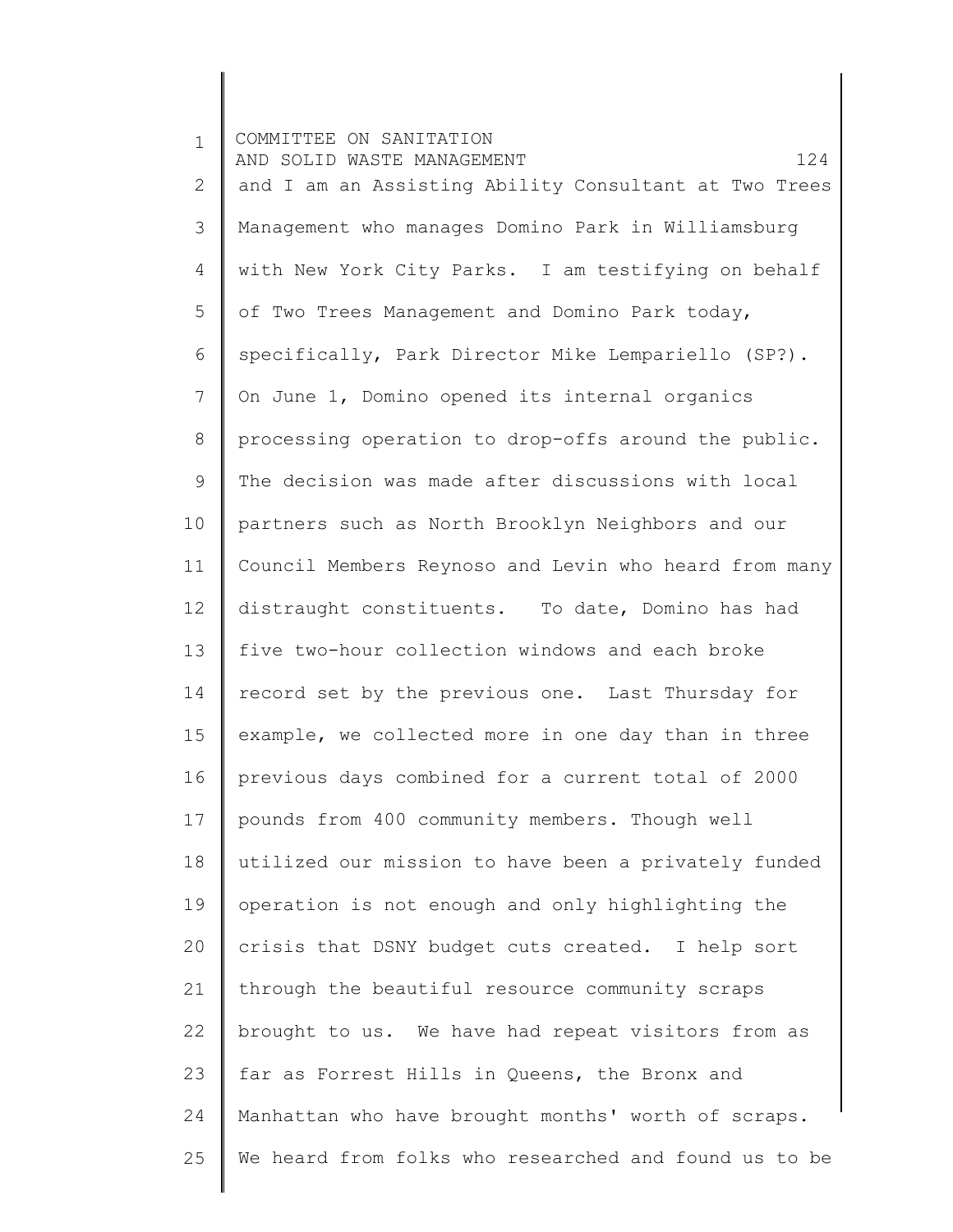| $\mathbf{1}$   | COMMITTEE ON SANITATION<br>125<br>AND SOLID WASTE MANAGEMENT |
|----------------|--------------------------------------------------------------|
| 2              | one of the three or so open facilities accepting             |
| 3              | scraps at no fee. I am as proud of this as I am              |
| $\overline{4}$ | heart-broken. New York City is a frontline community         |
| 5              | of a climate emergency, social and racial justice            |
| 6              | emergency and a public health emergency. We need to          |
| 7              | integrate the City's physical bottom line with               |
| 8              | environmental and social costs and benefits to               |
| 9              | reflect the true costs of an action on climate and           |
| 10             | radial justice. Organic recycling may cost us money          |
| 11             | now but it will cost us health and lives in the              |
| 12             | future. For individuals separating one's food scraps         |
| 13             | is one of the most practical at home climate action          |
| 14             | items. Let's empower our communities to do so with           |
| 15             | no less than mandatory curbside collection.<br>Thank         |
| 16             | you.                                                         |
| 17             | NICHOLE BEAN: Thank, thank you. Next,                        |
| 18             | we will hear from Domingo Morales. Domingo are you           |
| 19             | there?                                                       |
| 20             | DOMINGO MORALES: I'm here. Hello.                            |
| 21             | NICHOLE BEAN: Thank you.                                     |
| 22             | DOMINGO MORALES: Uh.                                         |
| 23             | SARGEANT AT ARMS: Starting time.                             |
| 24             | DOMINGO MORALES: My name is Domingo                          |
| 25             | Morales, I'm 28 years old and I was born and raised          |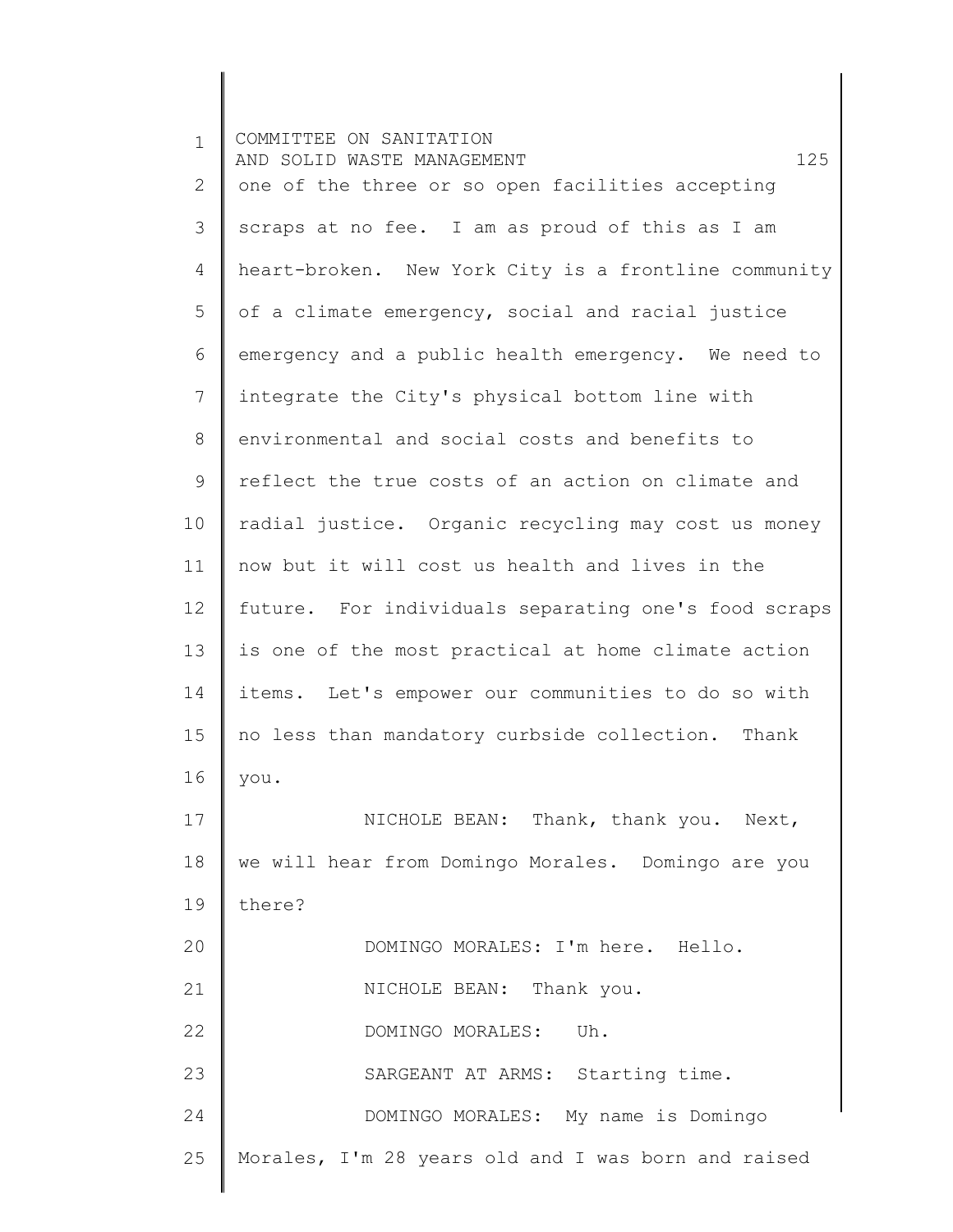1 2 3 4 5 6 7 8 9 10 11 12 13 14 15 16 17 18 19 20 21 22 23 24 25 COMMITTEE ON SANITATION AND SOLID WASTE MANAGEMENT 126 in New York City. I lived most of my life in New York City Housing Authority and thanks to the training that I received from the New York City Compost Project, I now run the Reho Compost Site which is the largest compost site in the whole country that processes its organics using 100% renewable energy. When I entered this field in 2015 my life was changed. I was determined to become a compost expert but the transition was difficult. There weren't many people of color in the compost sector and when I applied for the job at the Brooklyn Botanic Garden, I didn't believe for one second, I was going to get the job because I lacked two main qualifications, a college degree and a driver's license. But thanks to the Reho Compost Site I had seven months of intense training and I knew more about the compost process than any other applicants. When I got the job, and the most exciting thing for me was the fact that I would be able to train other people just like and I have. I have trained hundreds of youth in underserved communities providing them with professional development that gives them a fighting chance at sustainable careers, increasing diversity in the sustainability world. I have been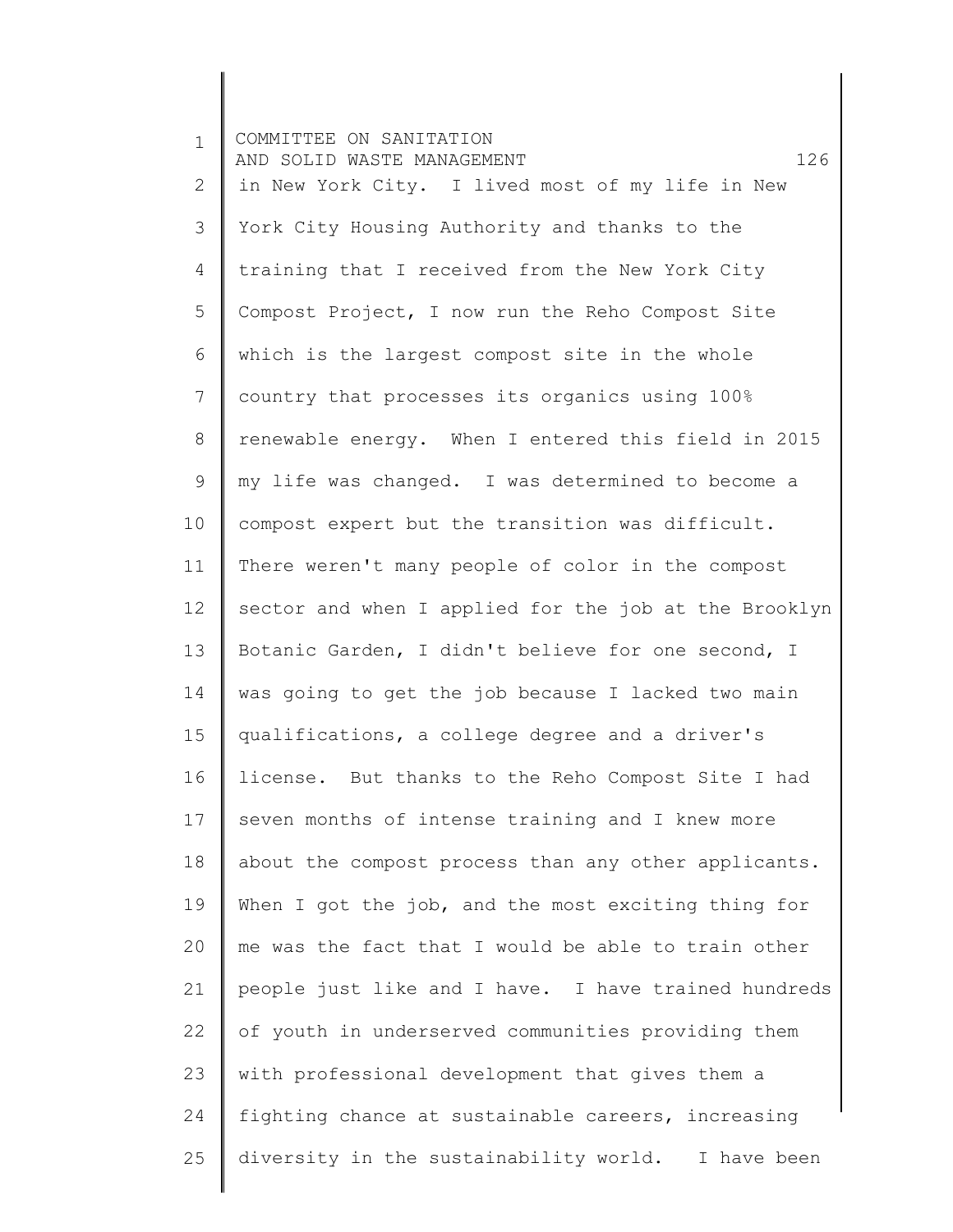1 2 3 4 5 6 7 8 9 10 11 12 13 14 15 16 17 18 19 20 21 22 23 24 25 COMMITTEE ON SANITATION AND SOLID WASTE MANAGEMENT 127 helping to process residential food scraps in the most environmentally friendly way turning those food scraps into finished compost that have been used throughout the City to rebuild New York City soil. Farmers, gardeners, school gardens, parks, residential gardeners, street trees and local landscapers get our compost for free. GrowNYC and the New York City Compost Projects provide these services all year round. We educate the public about food and environmental injustice. We work with students and adults of all ages and all backgrounds cultivating a citywide composting culture. In 2013, you, City Council invested in the New York City Compost Project and you were able to change the lives of thousands of people. I'm asking that you reinstate the \$6.3 million for GrowNYC and the New York City Compost Project before the COR Act is passed. The COR Act is a step in the right direction because you know recognize that composting is essential. Composting reduces levels of methane being produced in landfills; it also reduces the amount of waste in landfills… SARGEANT AT ARMS: Time expired.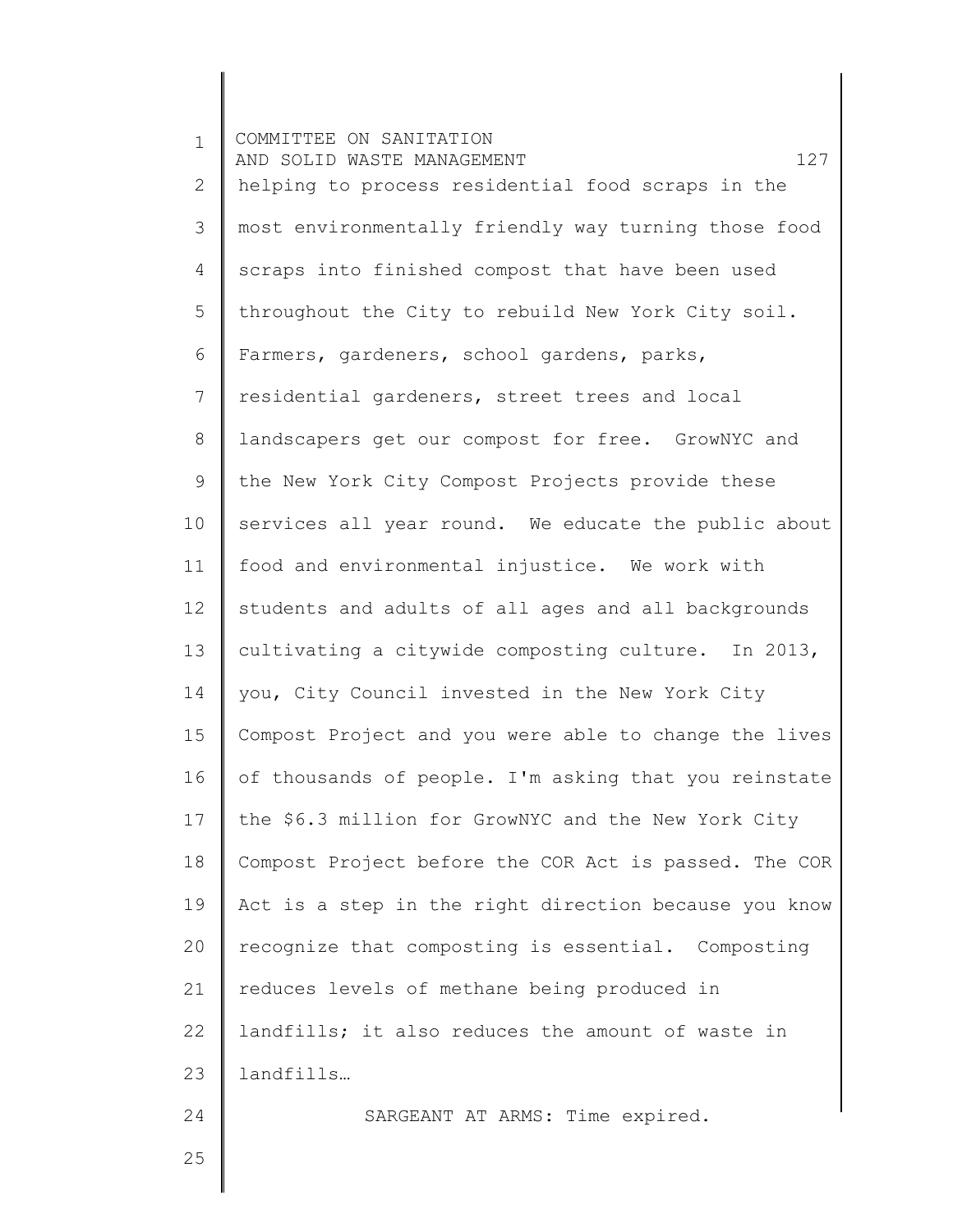| $\mathbf 1$   | COMMITTEE ON SANITATION<br>AND SOLID WASTE MANAGEMENT |
|---------------|-------------------------------------------------------|
| 2             | 128<br>DOMINGO MORALES: Improving the quality         |
| 3             | of life for impoverished communities who reside near  |
| 4             | said landfills but we have already been doing this    |
| 5             | work. I ask that you fund and restore the existing    |
| 6             | programs and use the COR Act to expand these          |
| 7             | programs, giving us the ability to serve 100% of New  |
| 8             | York City. Thank you.                                 |
| $\mathcal{G}$ | NICHOLE BEAN: Thank you. Next, we will                |
| 10            | hear from Jodi Cologne, followed by Andrea Liske      |
| 11            | (SP?), followed by James Helton. Jodi.                |
| 12            | SARGEANT AT ARMS: Starting time.                      |
| 13            | ANDREA LISKE (SP?): I'm sorry, did you                |
| 14            | say Andrea Liske (SP?) or Jodi Cologne?               |
| 15            | NICHOLE BEAN: Jodi Cologne.                           |
| 16            | JODI COLOGNE: Okay. Thank you, Chair                  |
| 17            | Reynoso, Co-Chair Cabrera, Council Member Powers and  |
| 18            | members of the Sanitation Environment Committee and   |
| 19            | all the other Council Members, for your work on this. |
| 20            | I am very excited that the COR Act has kept the       |
| 21            | composting conversation alive in the midst of COVID   |
| 22            | and all the budget cuts. I'm Jodi Cologne from the    |
| 23            | Bronx and I am grateful for the opportunity to offer  |
| 24            | my expertise and insight to you too. I was a bit      |
| 25            | surprised to hear that you are going forward with the |
|               |                                                       |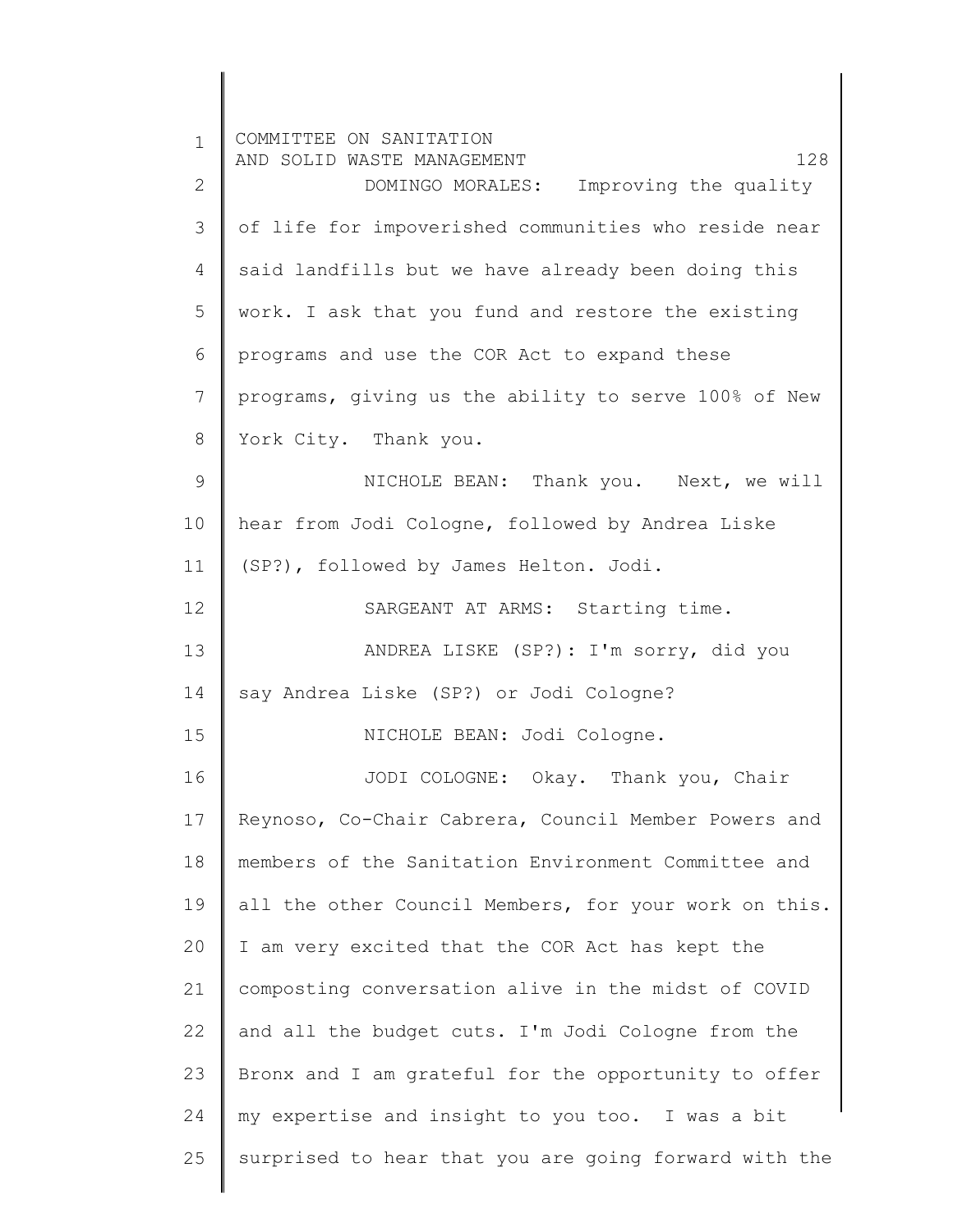| $\mathbf 1$    | COMMITTEE ON SANITATION<br>129<br>AND SOLID WASTE MANAGEMENT |
|----------------|--------------------------------------------------------------|
| $\overline{2}$ | COR Act as is equally distributed drop-off sites             |
| 3              | don't shape up into social equity when it comes to           |
| $\overline{4}$ | composting and I am speaking from 23 years of                |
| 5              | experience out in the community, 18 of them as               |
| 6              | manager of the NYC Compost Project at the New York           |
| $\overline{7}$ | Botanical Garden, one of the seven teams funded by           |
| 8              | DSNY. It is community-based program serving nearly           |
| 9              | 1000 organizations, agencies and community groups            |
| 10             | across the City that is social equity. Many have             |
| 11             | said make curbside mandatory like recycling. Make it         |
| 12             | mandatory so the building would participate. In the          |
| 13             | Bronx they say make drop-offs more than half mile            |
| 14             | away because anything else is too far away.                  |
| 15             | Composting definitely needs to be more convenient no         |
| 16             | matter what your income is. In the Bronx there were          |
| 17             | three to seven drop-offs in most of the low-income           |
| 18             | districts. They accept only about 30 to 100 pound of         |
| 19             | food scraps despite being open for hours a week.             |
| 20             | Bronx sites in those neighborhoods don't waste food.         |
| 21             | They bring food scraps to places and people they care        |
| 22             | about, the community garden where they and their             |
| 23             | neighbors do grow food. It is the same in other              |
| 24             | boroughs. To be equitable they need hands on help,           |
| 25             | technical assistance and training to make compost to         |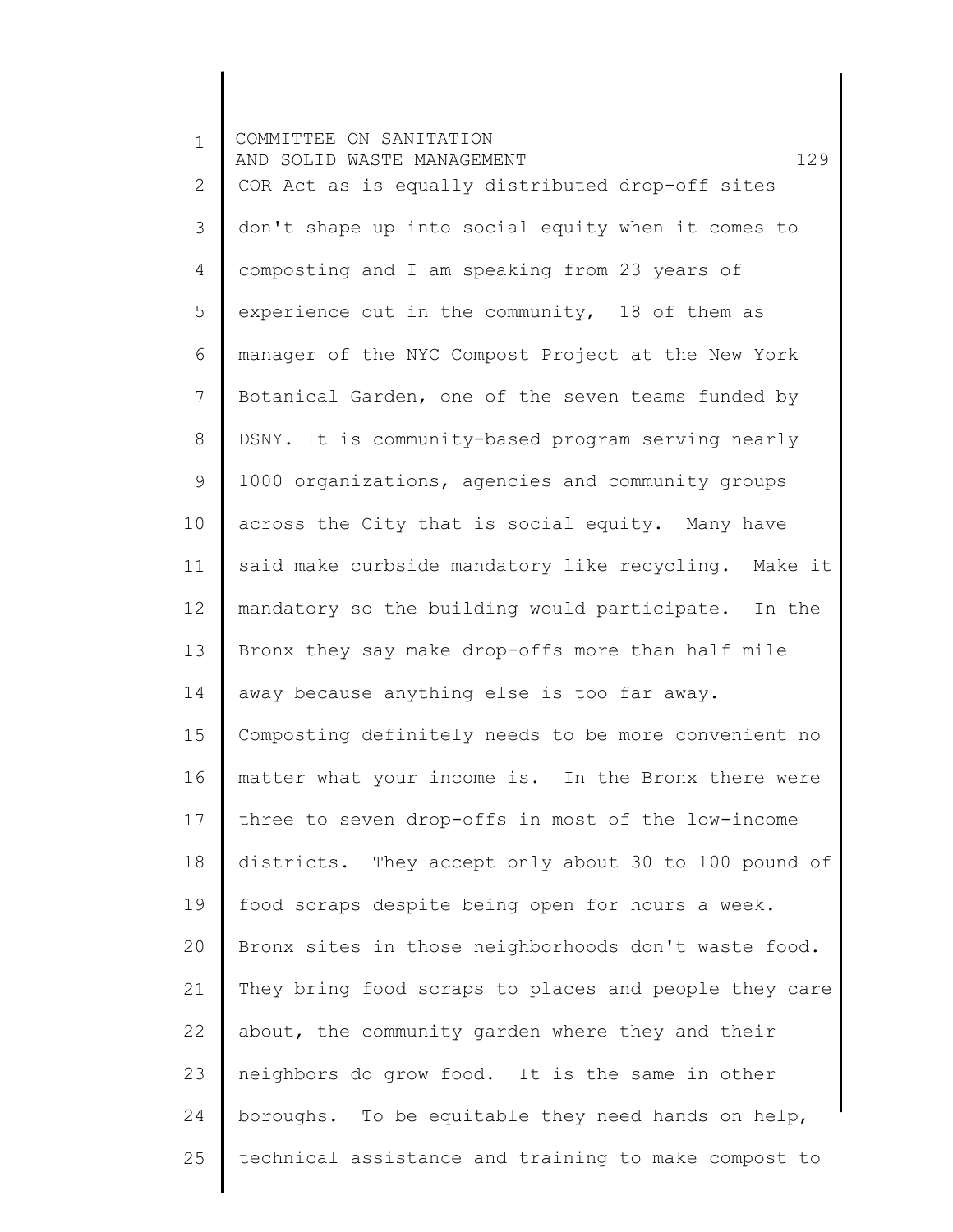|              | COMMITTEE ON SANITATION                               |
|--------------|-------------------------------------------------------|
| $\mathbf 1$  | AND SOLID WASTE MANAGEMENT<br>130                     |
| $\mathbf{2}$ | grow food and green their communities. I hope you     |
| 3            | will amend Intro 1942 to provide real equity. Have    |
| 4            | it mandate curbside composting within the next four   |
| 5            | years and until that happened let it definite core    |
| 6            | sites more broadly so they can be customized to the   |
| 7            | community's needs. Perhaps staffed or unstaffed food  |
| $8\,$        | or yard waste drop-offs.                              |
| $\mathsf 9$  | SARGEANT AT ARMS: Time expired.                       |
| 10           | JODI COLOGNE: A neighborhood place where              |
| 11           | experts visit to provide the community with the       |
| 12           | knowledge, skills and opportunities they need to make |
| 13           | and use compost locally. Oh wait, that's the mission  |
| 14           | of the NYC Compost Project. Restore some Fiscal Year  |
| 15           | 21 Compost Project Funds and you have implemented     |
| 16           | some of COR, gain some of what we've lost to COVID.   |
| 17           | You've saved expertise and infrastructure and full-   |
| 18           | time green jobs with health, benefits and paid time   |
| 19           | off. You've preserved the connection to the people,   |
| 20           | places and partners that you need to start back up    |
| 21           | again in Fiscal Year 22 and then you also gained the  |
| 22           | time you need to craft COR to take it where you       |
| 23           | really want to go, mandatory curbside composting and  |
| 24           | custom wide community composting assistance in        |
| 25           | people's own neighborhoods. Thank you so much for     |
|              |                                                       |

 $\begin{array}{c} \hline \end{array}$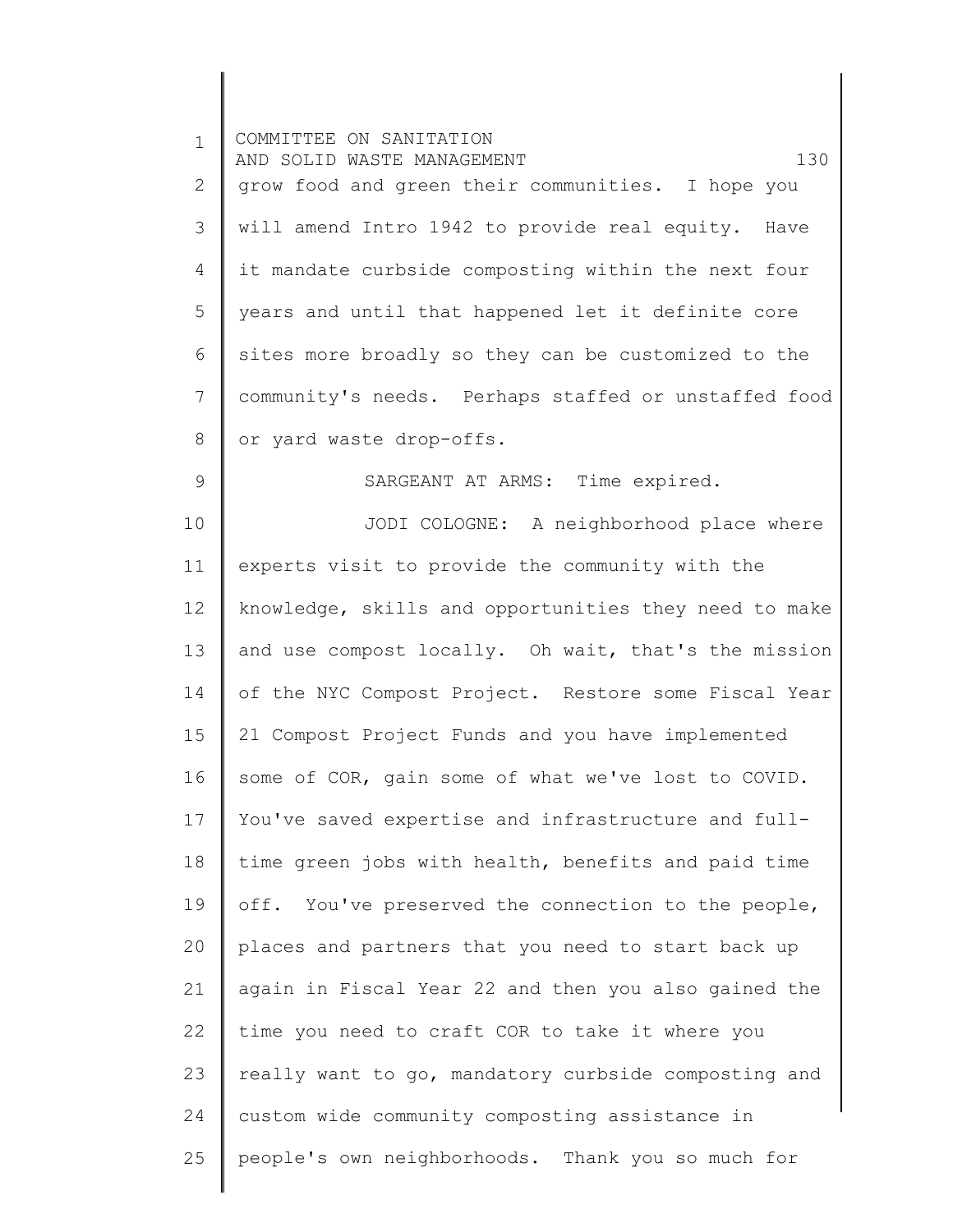| $\mathbf 1$   | COMMITTEE ON SANITATION<br>131<br>AND SOLID WASTE MANAGEMENT |
|---------------|--------------------------------------------------------------|
| $\mathbf{2}$  | your time and for all of your work on these issues.          |
| $\mathcal{S}$ | We appreciate that. We have been able to give voice          |
| 4             | to what people in the community are telling us.              |
| 5             | NICHOLE BEAN: Thank you. Next, we will                       |
| 6             | hear from Andrea Liske (SP?), followed by James              |
| 7             | Seldon, followed by Andre Coburn. Andrea.                    |
| 8             | ANDREA LISKE (SP?): Good afternoon                           |
| 9             | Council Members my name is Andrea Liske (SP?). I             |
| 10            | have worked with Earth Matter as part of the New York        |
| 11            | City Compost Project for six years. I have educated          |
| 12            | thousands of visitors to our Compost Learning Center         |
| 13            | on Governor's Island, doing workshops, tours, work           |
| 14            | days, technical assistance and during center open            |
| 15            | hours showing them the miraculous transformation of          |
| 16            | organic waste into nurturing compost to take care of         |
| 17            | our asylum plants illustrating the importance and            |
| 18            | benefits of composting for the environment showing           |
| 19            | them how to participate and teaching them how to             |
| 20            | compost themselves. As part of the New York City             |
| 21            | Compost Project hosted by Earth Matter I've managed          |
| 22            | the Waste and Preservation of many public zero waste         |
| 23            | events with thousands of visitors and volunteers             |
| 24            | enabling them to learn and participate in composting,        |
| 25            | recycling and environmental efficacy. I have been            |
|               |                                                              |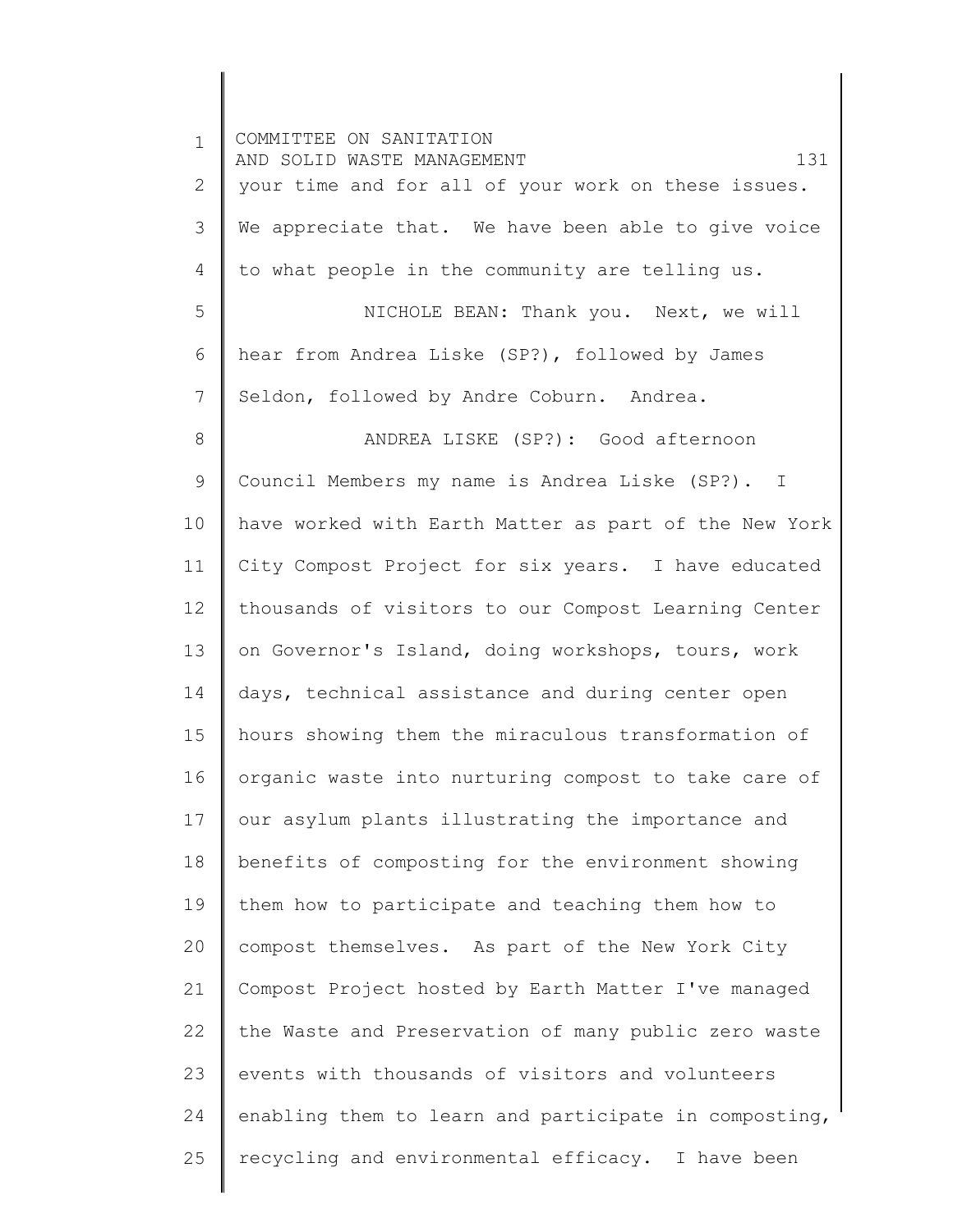| $\mathbf{1}$   | COMMITTEE ON SANITATION<br>132<br>AND SOLID WASTE MANAGEMENT |
|----------------|--------------------------------------------------------------|
| $\mathbf{2}$   | let go as of April 6 because of the City budget cuts         |
| 3              | but this is not about me. This is about New York             |
| $\overline{4}$ | City continuing on to address the common crisis. It          |
| 5              | is about making the COR Act an equitable and sexist          |
| 6              | bill. Without education, outreach and technical              |
| $\overline{7}$ | support as part of the Bill it will not get there.           |
| 8              | It is through education and outreach that the word           |
| $\mathsf 9$    | compost has become a household name and it is this           |
| 10             | wide outreach, education and technical assistance            |
| 11             | that will allow New Yorkers to participate. For some         |
| 12             | the best way to participate might be to drop off food        |
| 13             | scraps at a location. For others, it might be                |
| 14             | through the technical assistance in their community          |
| 15             | gardens and yet for others it will be through hands          |
| 16             | on experiences at compost sites. In House DSNY Staff         |
| 17             | will not be able to provide this in an adequate              |
| 18             | level. This work has to continue with offering New           |
| 19             | Yorkers to drop off food scraps. Please reinstate            |
| 20             | the funding for community composting and recycling           |
| 21             | outreach, make it part of COR and pass the COR Act.          |
| 22             | Thank you very much for your time.                           |
| 23             | NICHOLE BEAN: First I will go back to                        |
| 24             | Marisa DeDominicis. Are you stil there Marisa?               |
| 25             |                                                              |
|                |                                                              |

I ∥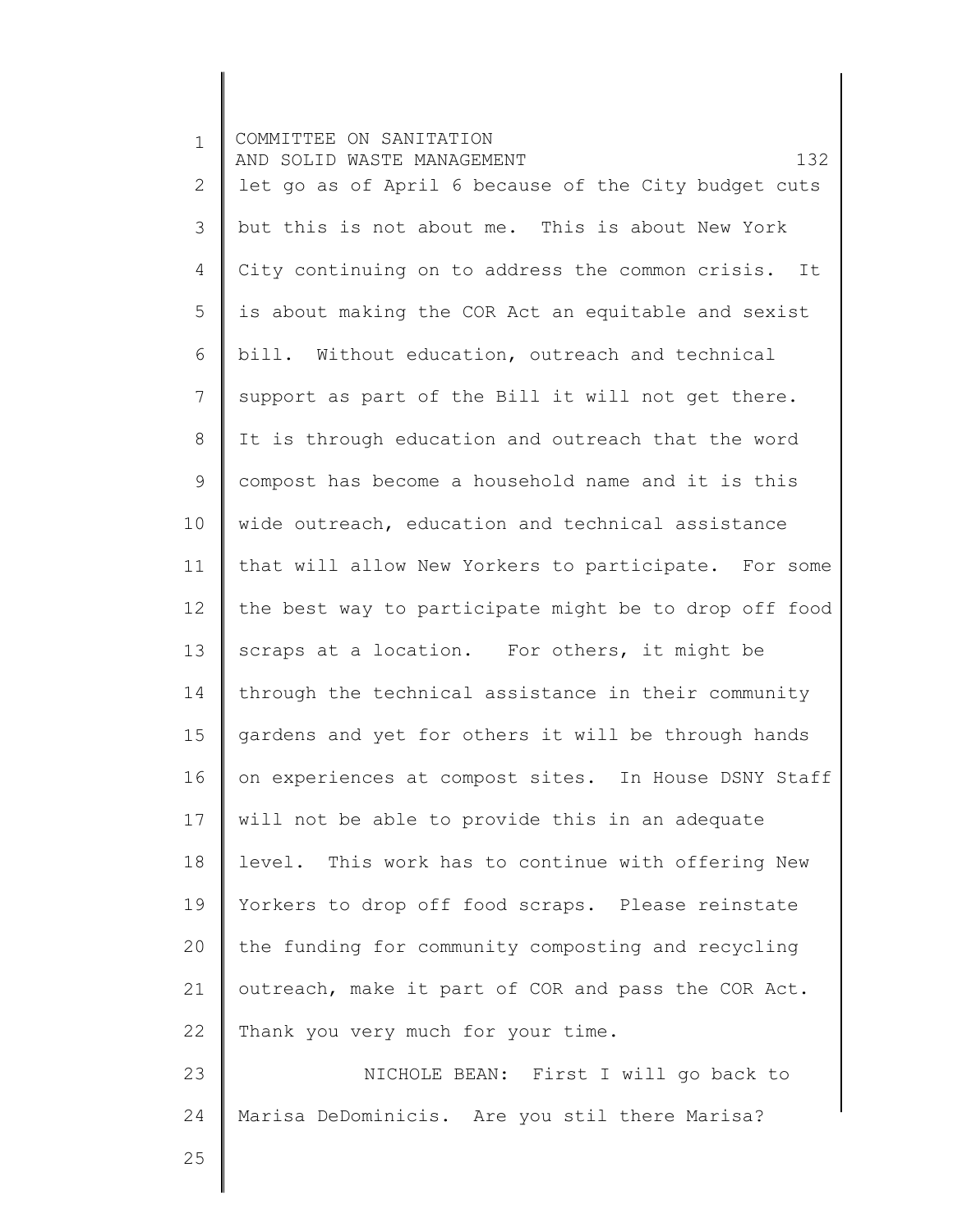1 2 3 4 5 6 7 8 9 10 11 12 13 14 15 16 17 18 19 20 21 22 23 24 25 COMMITTEE ON SANITATION AND SOLID WASTE MANAGEMENT 133 MARISA DEDOMINICIS: Yes, I'm here. Can you hear me now? NICHOLE BEAN: I can, yes. MARISA DEDOMINICIS: Woohoo. Okay. SARGEANT AT ARMS: Starting time. MARISA DEDOMINICIS: Good afternoon and thank you Council for this opportunity to speak. I'm Marisa DeDominicis. I am cofounder and ED of Earth Matter New York, a nonprofit on Governor's Island. I fully support this equitable COR Act legislation that provides composting and recycling opportunities for all New Yorkers. And thank you City Council Member Chin for your suggestion that Governor's Island be expanded as a destination for New York City food scraps. Earth Matter is ready, willing, able to work with all of our Community Compost Coalition Partners, the trust, local bids to increase our local processing capacity and achieve New York City goals. Our community composting coalition made up of GrowNYC zero waste programs and the seven compost projects has laid off 107 community compost staff people. The fundamental, educational scaffolding the New York City needs to ensure that the COR Act before us today is successfully implemented they are poof gone. I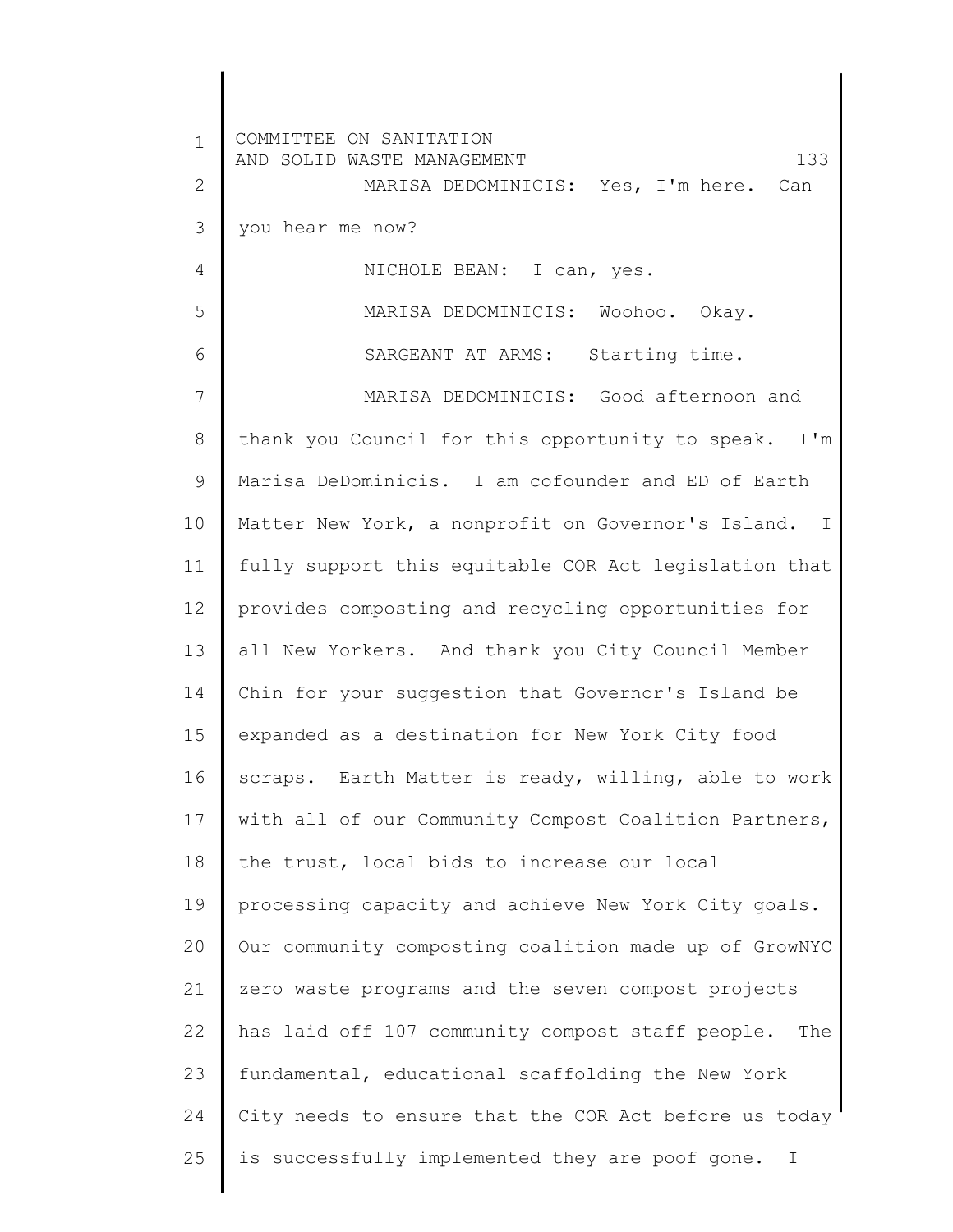1 2 3 4 5 6 7 8 9 10 11 12 13 14 15 16 17 18 19 20 21 22 23 24 25 COMMITTEE ON SANITATION AND SOLID WASTE MANAGEMENT 134 urge you to restore the budget, to restore our staff and provide the infrastructure boots on the ground help needed for our residents to drop off and educate about the future compost drop-offs proposed, support system critical to help healing the environmental mess that we have made. In 1984, community organizers set up a 24/7 public food scrap drop off center. I don't know if you can see it, but there is Oscar the Grouch and there is compost bin underneath him. It was located on East 13th Street in Avenue B adjacent to our Green Thumb Garden. We use the compost on our block street trees and these Ash trees are thriving today. We used it on our garden soils where there was elevated lead levels and it created a healthier soil; however, my neighbor and garden partner's son, James at 3-years-old who played in the garden got severe lead poisoning which we believe contributes to his long-term health problems today. SARGEANT AT ARMS: Time expired. ANDREA LISKE (SP?): No family should worry about poor soil damaging their child's health. We request that you restore our funding immediately to show that government works together with constituents and community organizations to solve one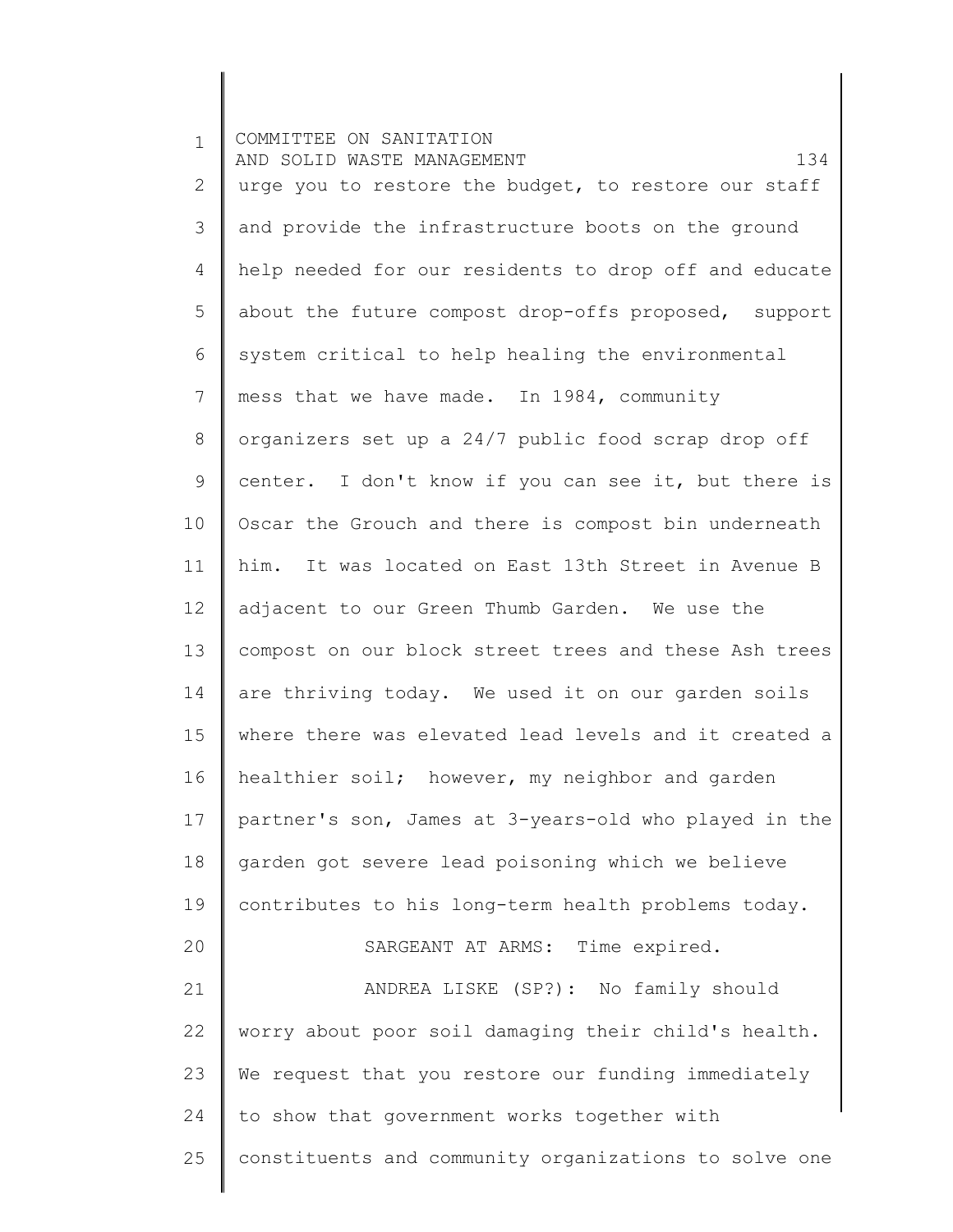| $\mathbf{1}$ | COMMITTEE ON SANITATION<br>135<br>AND SOLID WASTE MANAGEMENT |
|--------------|--------------------------------------------------------------|
| 2            | of the City's biggest elephants in the room,                 |
| 3            | irresponsible and environmentally devastating waste          |
| 4            | management practices. Thank you, authors of the COR          |
| 5            | Act, Council Members who support these bills and             |
| 6            | especially our Council Member Chin for providing a           |
| 7            | legislative interim solution until mandatory                 |
| 8            | recycling is enacted. Wishing you all health and             |
| 9            | safety in this difficult time.                               |
| 10           | NICHOLE BEAN: Thank you. Next, we will                       |
| 11           | hear from Jane Seldon followed by Andre Coburn               |
| 12           | followed by Jessica Cavon. Jane.                             |
| 13           | SARGEANT AT ARMS: Starting time.                             |
| 14           | JANE SELDON: First I would like to thank                     |
| 15           | the committee for giving me the opportunity to               |
| 16           | testify today. My name is Jane Seldon and I am here          |
| 17           | representing 350 NYC an environmental activist               |
| 18           | organization focusing on local NYC climate issues.           |
| 19           | 350 NYC has joined the Save Our Compost Coalition            |
| 20           | because we recognize the vital role of recycling of          |
| 21           | organic and nonorganic waste plays in confronting the        |
| 22           | climate crisis. 1/3 of the city's waste stream is            |
| 23           | composed of organic material. If composted it has            |
| 24           | the environmental benefit of sequestering carbon.            |
| 25           | However, if it enters landfill it produces methane, a        |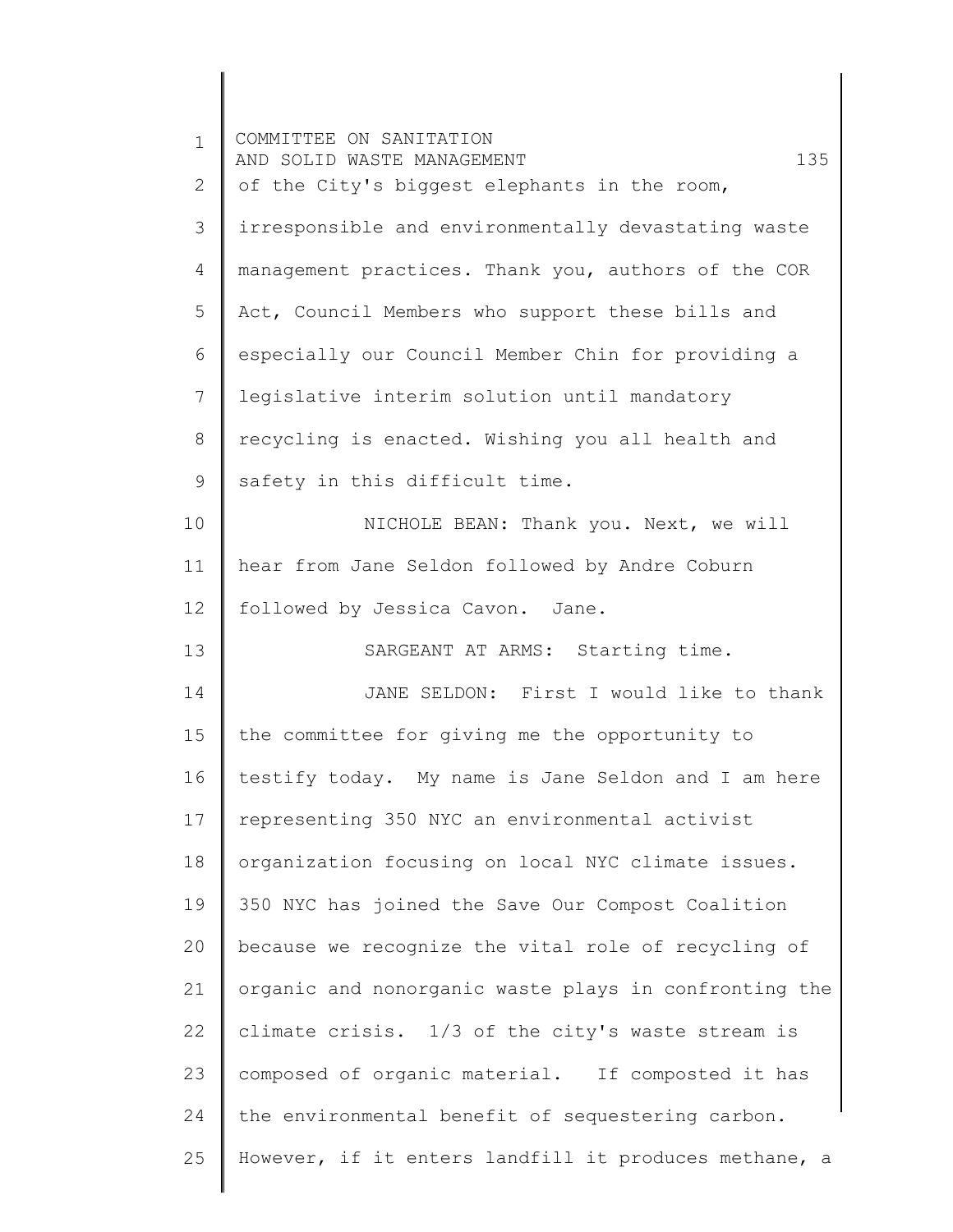1 2 3 4 5 6 7 8 9 10 11 12 13 14 15 16 17 18 19 20 21 22 23 24 25 COMMITTEE ON SANITATION AND SOLID WASTE MANAGEMENT 136 greenhouse gas 30 times more potent than carbon dioxide. Therefore, we urge the Mayor to restore funding for NYC Compost Project and GrowNYC. With the suspension of curbside recycling the services they provide will be the only way New Yorkers can divert organic waste from landfill. Shutting down these composting facilities also means even more waste will be trucked to waste transfer stations located primarily in low-income communities and communities of color where residents are already subjected to unhealthy levels of noise and air pollution. It is the same communities that have often now had access to recycling programs. The COR Act sponsored by Council Members Powers and Reynoso would address the inequity by mandating at least organic drop-off sites in every community district and would also include sites for recycling textiles which comprise 10% of the City's waste stream. These voluntary community-based programs are important stop gap measures that will keep organics recycling going during the current budget crisis. However, ultimately, we need to restore curbside pickup and make organics recycling mandatory in order to make it cost effective. 20 years ago, after 9/11 plastics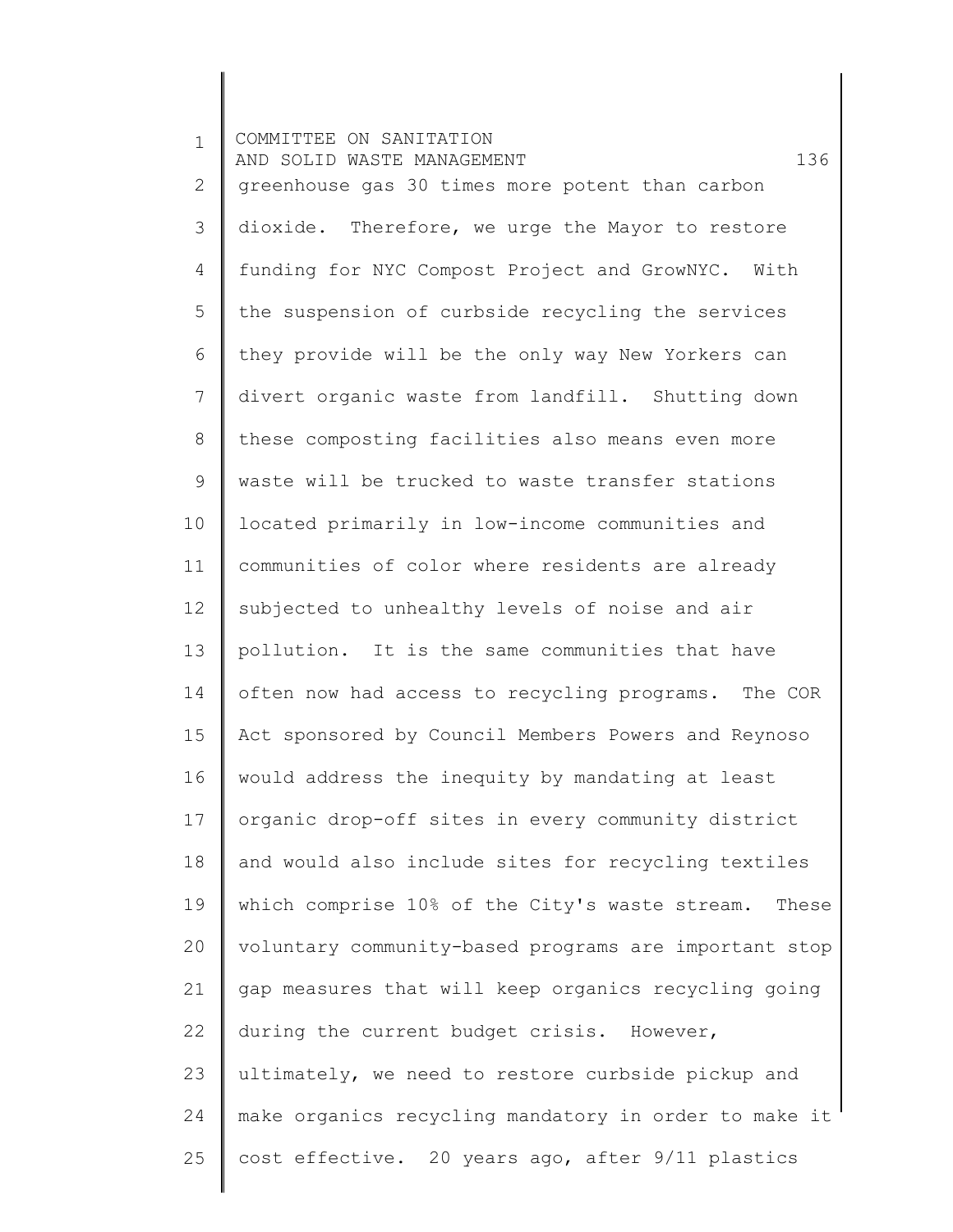1 2 3 4 5 6 7 8 9 10 11 12 13 14 15 16 17 18 19 20 21 22 23 24 25 COMMITTEE ON SANITATION AND SOLID WASTE MANAGEMENT 137 and glass recycling was suspended in the wake of another financial crisis and the City's recycling rate has never fully recovered. Today we no longer have the luxury of time in ensuring. SARGEANT AT ARMS: Time expired. JANE SELDON: In ensuring the sustainable future. We can't afford to make the same mistake twice, thank you. NICHOLE BEAN: Thank you. If any Council Members have questions for the previous panel please use the zoom hand raise function now. Next, we will hear from Andre Coburn followed by Jessica Tavon, followed by Ruth Assa. Andre. SARGEANT AT ARMS: Starting time. ANDRE COBURN: Thank you members of the committee, Council Members Reynoso, Power, Cabrera, Brannan, Commissioner and Borough President. My name is Andre Coburn. I'm from South Queens. The child of hard-working Caribbean immigrants to this country, like my great grandmother who worked in cloth factories and hotels until she could open our family restaurant here in Queens. A place normally bustling in our community preCOVID. My great grandmother had a vegetable garden, a place to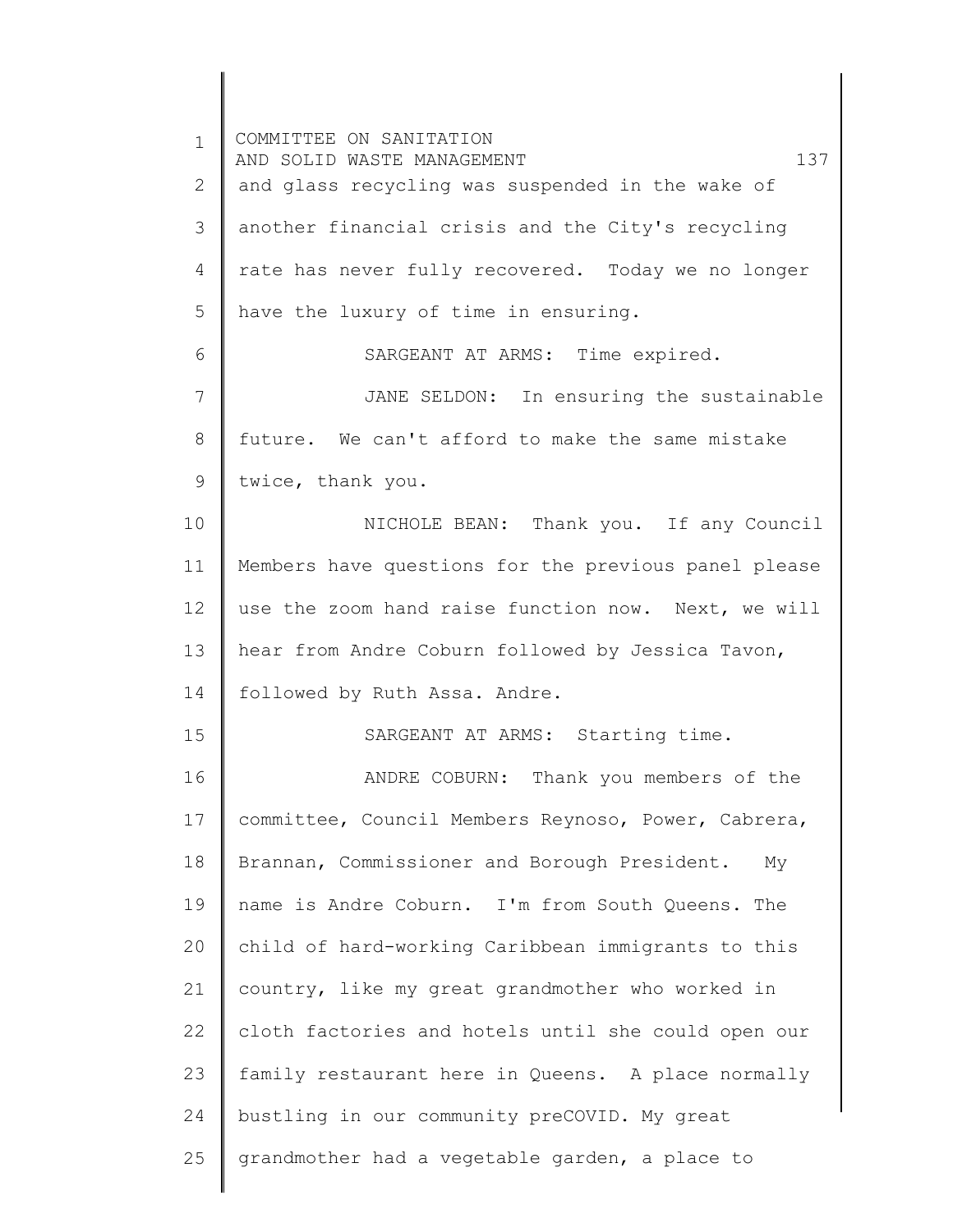1 2 3 4 5 6 7 8 9 10 11 12 13 14 15 16 17 18 19 20 21 22 23 24 25 COMMITTEE ON SANITATION AND SOLID WASTE MANAGEMENT 138 lighten the burden of what to be bought and reminded everyone of the importance of giving back to the environment and what it could give to us. I am a passionate gardener. I am an explosive K-9 officer for DHS and I am a student of the New York City Compost Projects Master Composter Program. I am here today because although my job calls for me to risk my life to protect the public from threats today under threat are programs like the one I am part of that bring education and power and change to my community and greener space for so many diverse kids like my daughter and her friends and they are being cut. Programs like the Master Composter Course have changed my life and opened up community gardening relationships for my peers in the community. These programs give opportunities through GrowNYC and New York City Compost Project, Earth Matters, the Lower Eastside Ecology Center, the New York City Department of Sanitation and so many more help minorities in my neighborhood talk and form these bonds. We talk equality a lot today, people like myself asking to be seen. I ask that the Council Members that serve this City as well as the Mayor of New York please secure our future and see this need. We do not need another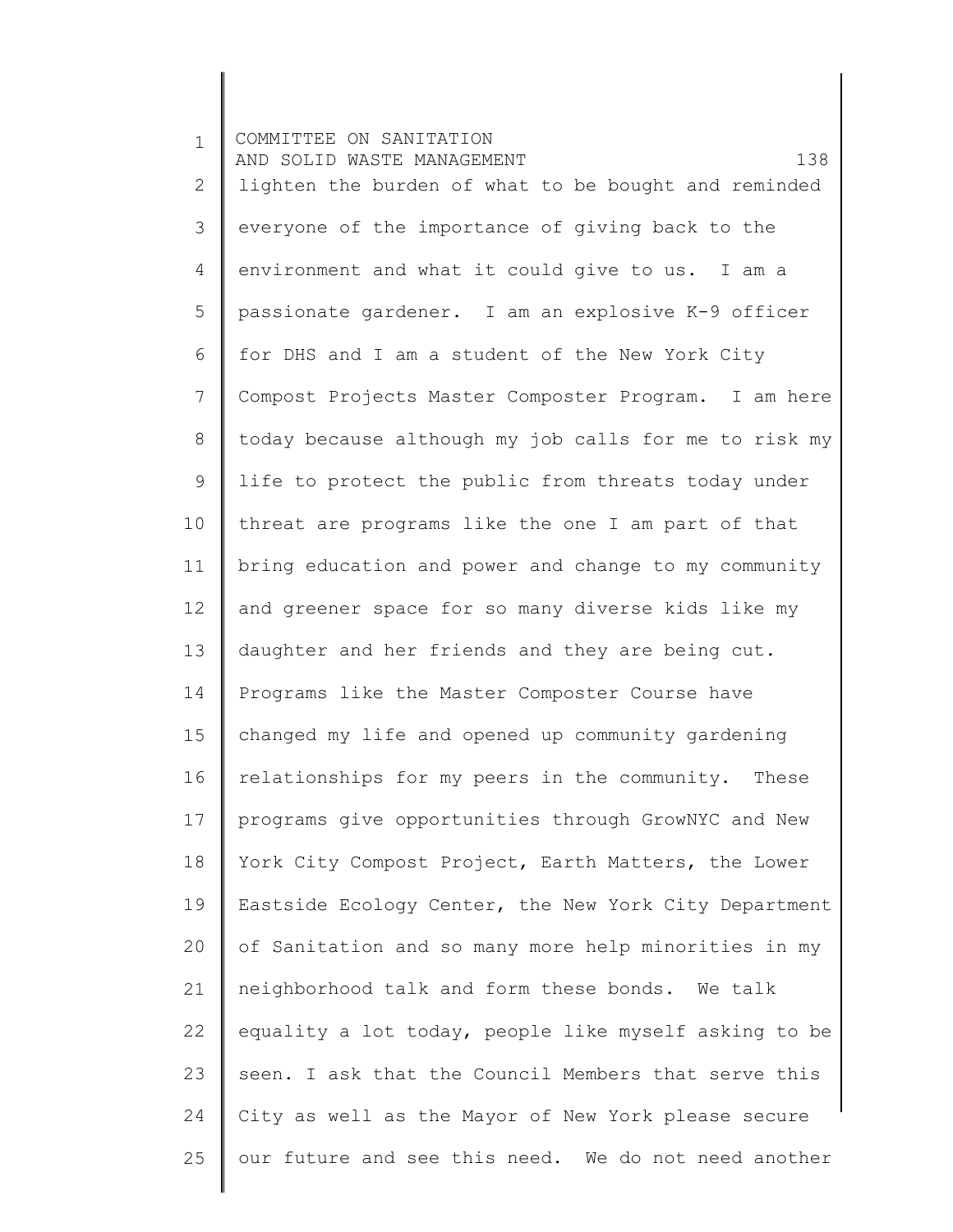1 2 3 4 5 6 7 8 9 10 11 12 13 14 15 16 17 18 19 20 21 22 23 24 25 COMMITTEE ON SANITATION AND SOLID WASTE MANAGEMENT 139 bus depot in south Queens, we don't need more police task force buildings or airport parking lots, we need programs and facilities doing green work. NICHOLE BEAN: I think you've accidentally muted yourself can we unmute Andre again. ANDRE COBURN: Me, my community, our community. We need our children to be able to see community engagement with each household in my neighborhood contributing to curbside pickup. Please reinstate organics collections. We have great food in our community so we have green food scraps. Please support the COR Act by funding. SARGEANT AT ARMS: Time expired. ANDRE COBURN: Infrastructure through 1942. My great grandmother believed in teaching someone to grow and they will never go hungry. Although she passed away this year as many New Yorkers unfortunately have, her memory inspires me through this COVID crisis to prepare the earth for our children. Please reinstate New York Community Composting's Budget line the funds, the education site that help to teach New Yorkers like me and my friends and family and Community the processing sites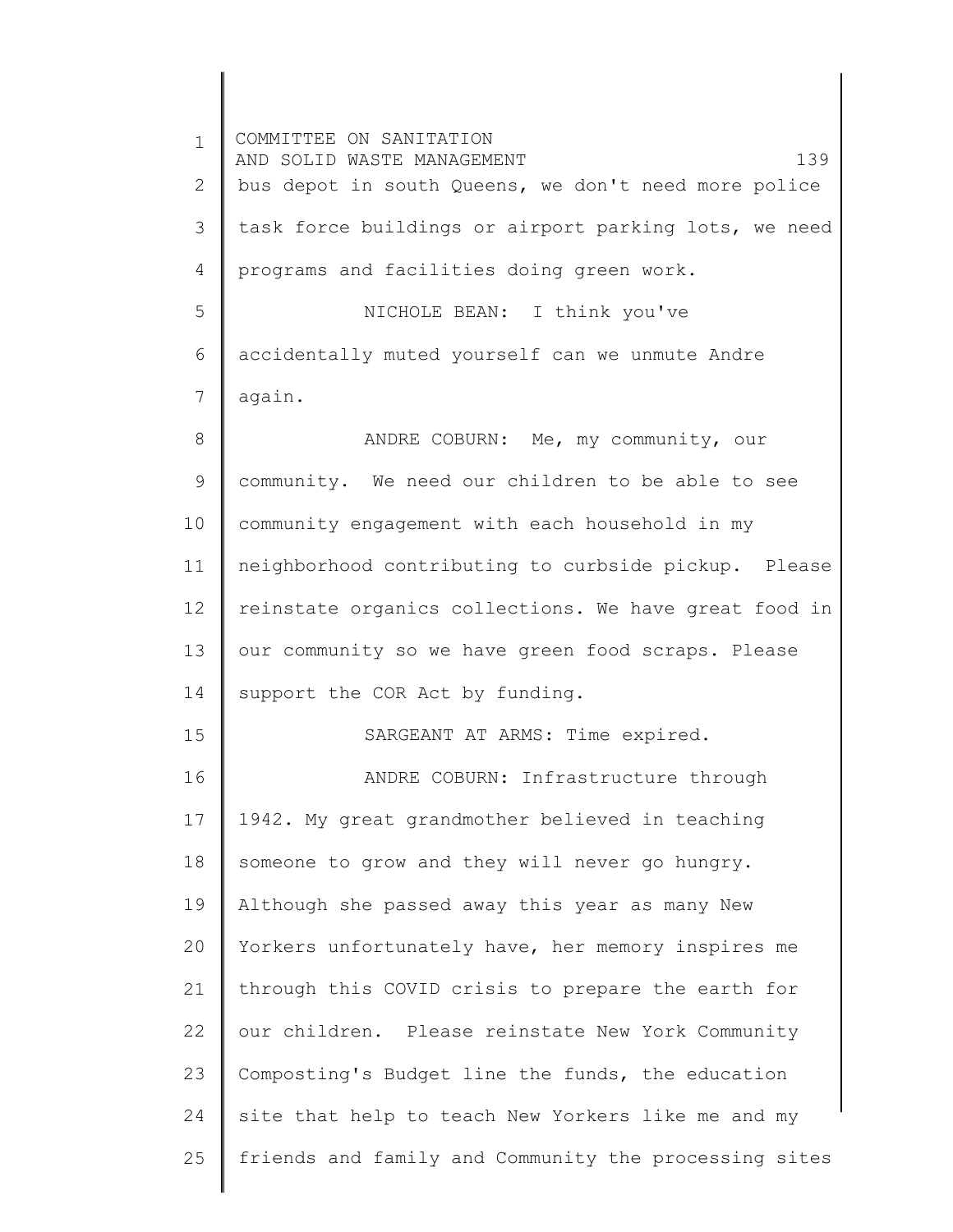| $\mathbf 1$ | COMMITTEE ON SANITATION<br>AND SOLID WASTE MANAGEMENT<br>140 |
|-------------|--------------------------------------------------------------|
| 2           | that give right back into our community with outreach        |
| 3           | and compost empower us to be stewards of the                 |
| 4           | environment by continuing to fund community                  |
| 5           | composting. We have the infrastructure already in            |
| 6           | place with New York City Compost Project, GrowNYC is         |
| 7           | necessary for the COR to be successful. Thank you            |
| 8           | again committee members for your time.                       |
| 9           | NICHOLE BEAN: Thank you. Next, we will                       |
| 10          | near from Jessica Tovan, followed by Ruth Assa               |
| 11          | followed by Peter Caralini. Jessica.                         |
| 12          | SARGEANT AT ARMS: Time begins now.                           |
| 13          | JESSICA TOVAN: Hi, good afternoon can                        |
| 14          | you hear me?                                                 |
| 15          | NICHOLE BEAN: Yes.                                           |
| 16          | JESSICA TOVAN: Um so I would like to                         |
| 17          | thank first off Council Member Cabrera, Council              |
| 18          | Member Brannan and all the other council members for         |
| 19          | the opportunity to speak today. My name is Jessica           |
| 20          | Tovan. I am a life-long resident of the Bronx. I was         |
| 21          | raised by Spanish speaking immigrant parents and back        |
| 22          | in 2014 I became very interested in this topic of            |
| 23          | waste management and I saw that in my community we           |
| 24          | were lacking in uhm just engaging in waste diversion.        |
| 25          | I was trained as a Master Composter with the NYC             |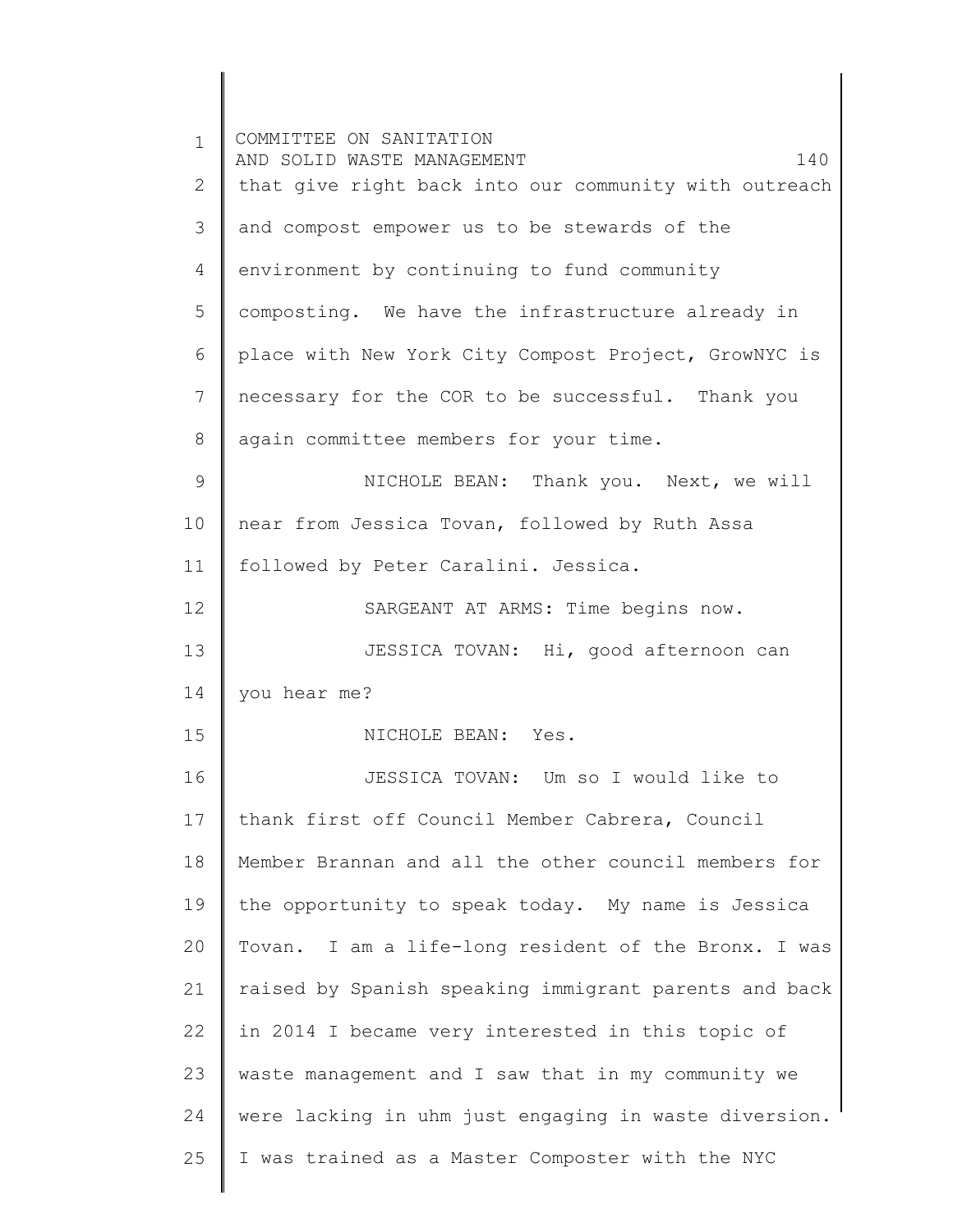1 2 3 4 5 6 7 8 9 10 11 12 13 14 15 16 17 18 19 20 21 22 23 24 25 COMMITTEE ON SANITATION AND SOLID WASTE MANAGEMENT 141 Compost project and I have volunteered since then at community gardens, events, spreading awareness. I was also fortunate to be hired for a green industry job with the NYC Compost Project but my job position aside I am speaking up on behalf of myself and my neighbors. I am advocating for restoration of the \$7 million community composting subsidy which funds the NYC Compost Project in every borough including the one that serves my neighborhood in Bedford Park. Composting provides ecological, social, psychological and spiritual benefits. Some of the panelists already spoke about the environmental benefits as far as metrics. I want to talk about a social perspective, about the community gardens and urban farmers of all ages and ethnic backgrounds that are already composting food scraps, teachers that attend compost project workshops and go on to create classroom worm beds to show other students that we can reduce waste indoors as well. These students are learning that the same compost can be used to feed the soil of indoor and outdoor plant. These composting education programs foster learning, creativity, self-reliance and more so they show our youth that they can dream and they are to improve our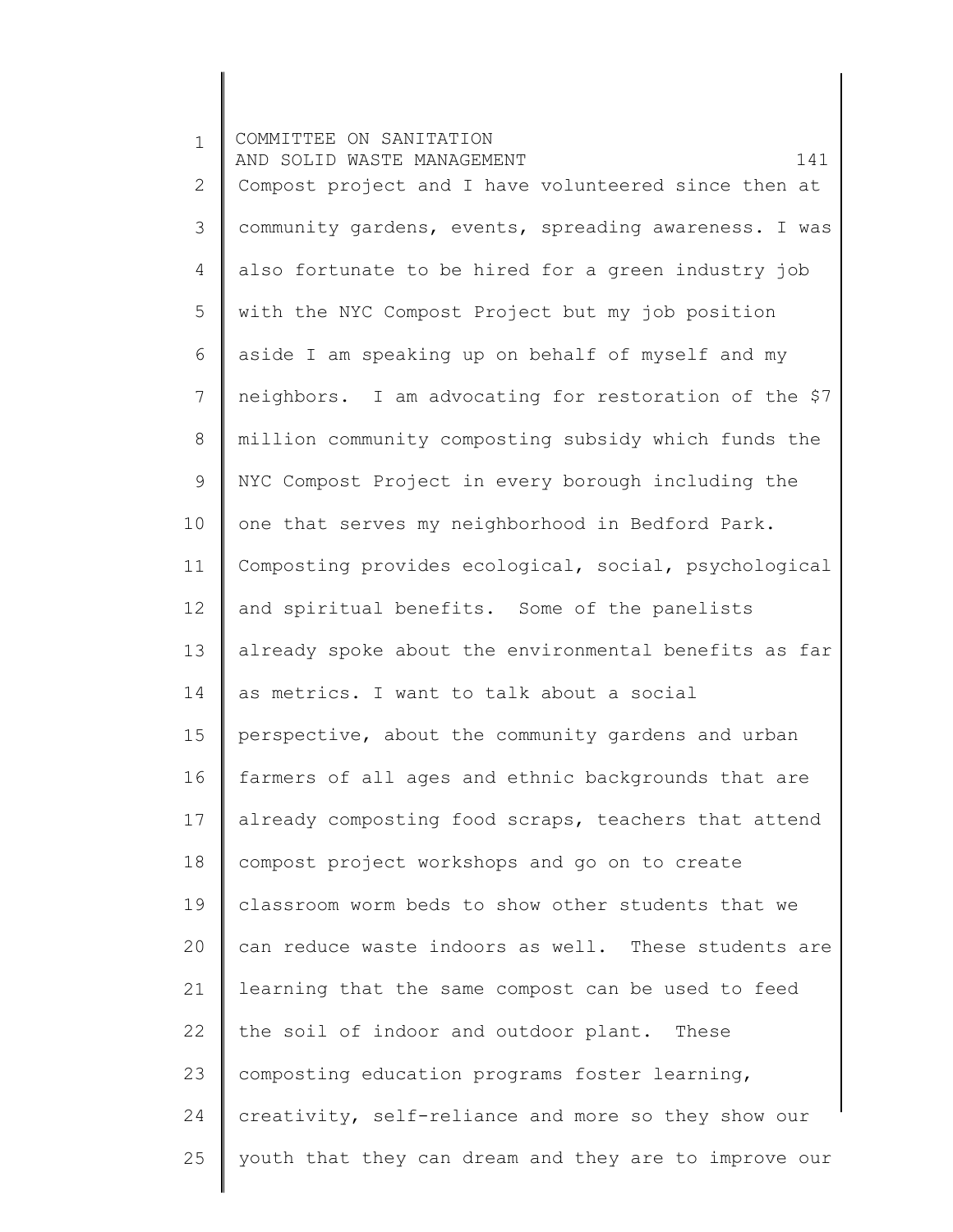1 2 3 4 5 6 7 8 9 10 11 12 13 14 15 16 17 18 19 20 21 22 23 24 25 COMMITTEE ON SANITATION AND SOLID WASTE MANAGEMENT 142 neighborhoods. That their education is supported beyond the classrooms in our City's green spaces so we are already in the Bronx, the NYC Compost Project already engages with business improvement districts as the Jerome Gunhill Bed and Southern Boulevard Bed to spread awareness of composting and do street tree care. Homeowner and residents of apartment buildings in the Bronx such as Amalgamated House Coop of received composting equipment guidance, tricks and encouragement from knowledgeable composting staff, senior citizens get the opportunity to engage in the physical act of composting in a safe and accessible manner, they are able to contribute their labor, wisdom and cultural history to the communities. These are some of the things senior citizens that saw the communities burned but also participated in the rebuilding of our neighborhood and their stories have inspired me. SARGEANT AT ARMS: Time has expired. JESSICA TOVAN: And that I am here to speak up for them to preserve their years of hard work, to preserve all the advocates, preserve all of the education and awareness that has been done in the Bronx so that children in the Bronx who have already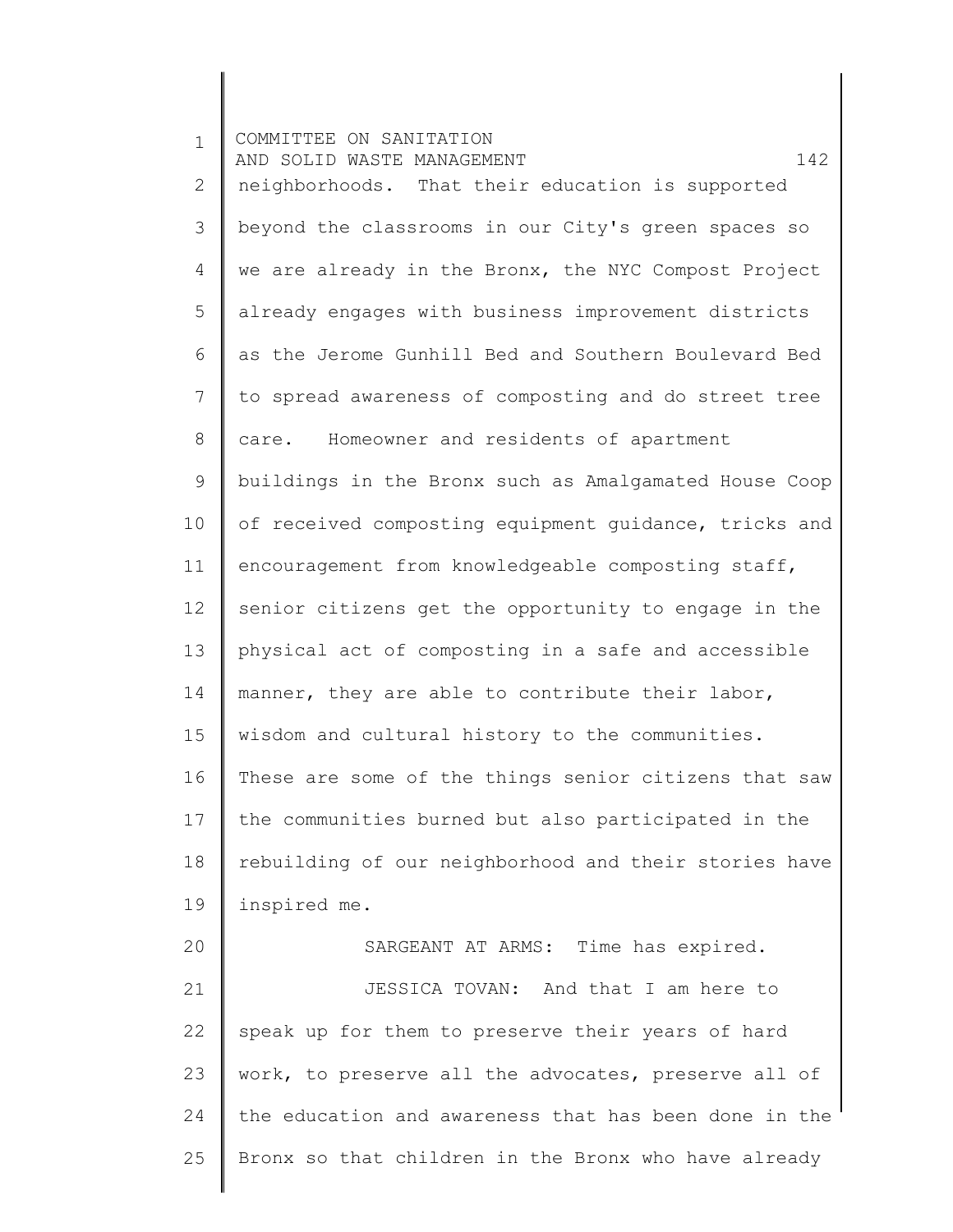| $\mathbf{1}$    | COMMITTEE ON SANITATION<br>AND SOLID WASTE MANAGEMENT<br>143 |
|-----------------|--------------------------------------------------------------|
| $\mathbf{2}$    | seen their education and school life flip on them can        |
| 3               | at least have opportunities to learn about composting        |
| $\overline{4}$  | and learn how they can improve their environment.            |
| 5               | Uhm, I quess to close it off we are faced with a             |
| 6               | bleak future and it requires us to reimagine and             |
| $7\phantom{.0}$ | improve our waste management systems if we are to            |
| $\,8\,$         | curb climate change and we owe it to the youth, we           |
| $\mathsf 9$     | owe it to the senior citizens and all the residents          |
| 10              | of New York City and I would like to say thank you to        |
| 11              | the city council members for the opportunity to speak        |
| 12              | today.                                                       |
| 13              | NICHOLE BEAN: Thank you. Next, we will                       |
| 14              | hear from Ruth Assa, followed by Peter Caroline              |
| 15              | followed by Nancy Romer. Ruth.                               |
| 16              | SARGEANT AT ARMS: Time begins now.                           |
| 17              | RUTH ASSA: I would like to just state a                      |
| 18              | line from the book Picking up. Garbage is always. We         |
| 19              | will die. Civilization will crumble. Life as we know         |
| 20              | it will cease to exist. The trash will endure.               |
| 21              | That is why we need to compost not trash. Good               |
| 22              | afternoon to the Committee on Sanitation and Solid           |
| 23              | Waste Management. My name is Ruth Assa. I am an ICU          |
| 24              | Nurse and a Master Composter. As a Queens resident           |
| 25              | living in the year 2020, I think it is a shame that I        |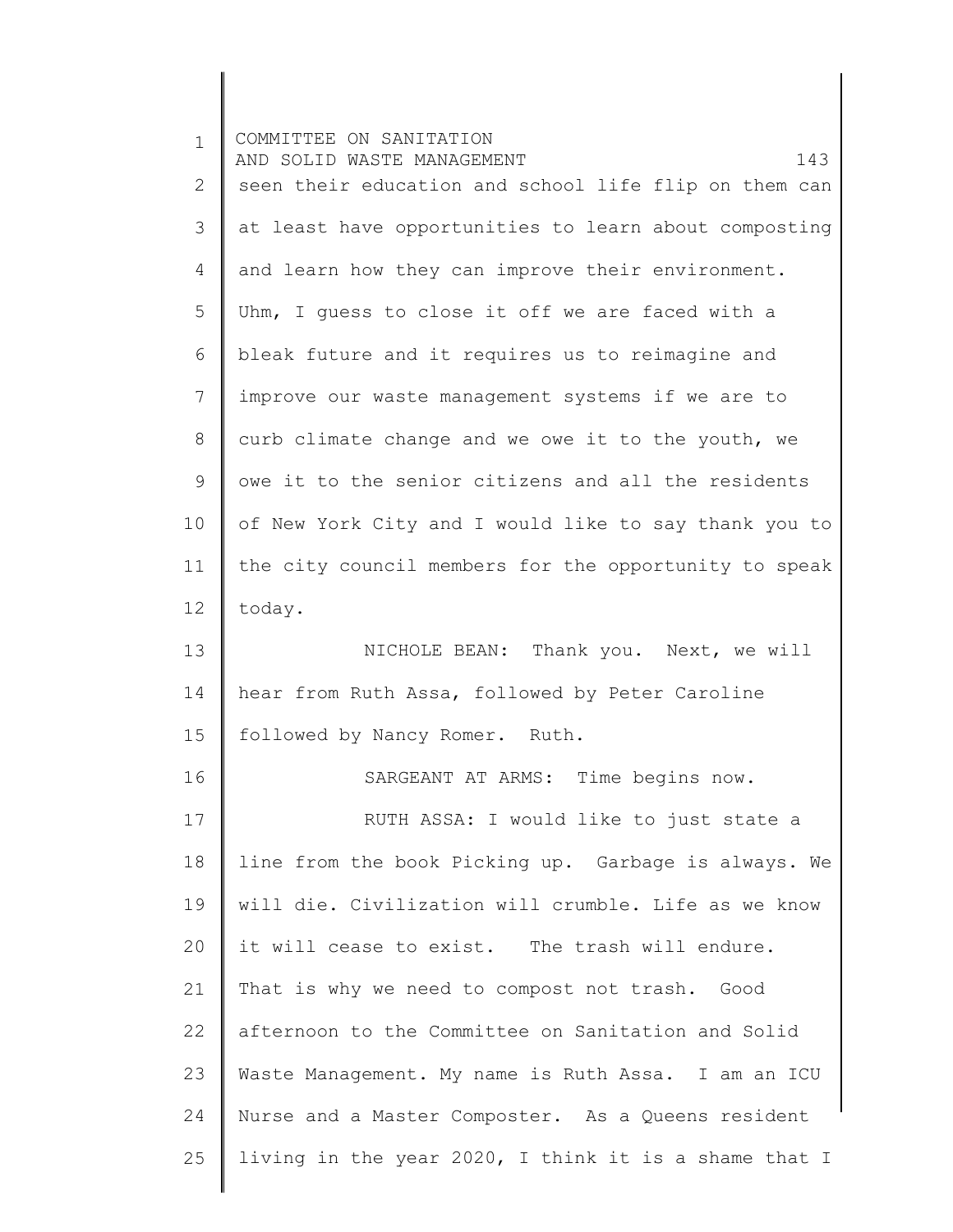1 2 3 4 5 6 7 8 9 10 11 12 13 14 15 16 17 18 19 20 21 22 23 24 25 COMMITTEE ON SANITATION AND SOLID WASTE MANAGEMENT 144 need to speak up about a \$7 million city budget cut to an initiative that addresses social, environmental justice and climate change impacts. On the other hand, I'm grateful for this opportunity to speak up at this committee hearing to reiterate as those have before me that the issue of organic waste removal is a priority need for New York City in the name of public health. Throughout the pandemic I continue to do my part of backyard composting and curbside pickup until it was unfortunately suspended. This past year I was also a fellow at Alliance of Nurses for Healthy Environments. In my work this past year I see a discrepancy that not all neighborhoods in the five boroughs are treated equally to have available brown bins for collection, neither are there available drop-off sites. This is a great time to analyze these gaps. This year in my fellowship program what I see in New York is a daunting list of inequities aside from COVID-19 issues of healthcare access there is issues of violence, the urban heat island effects, air pollution in southeast Queens and the issue of waste transfer stations primarily in neighborhoods of color. The main issue at the heart of all of these disparities was when I realized is the issue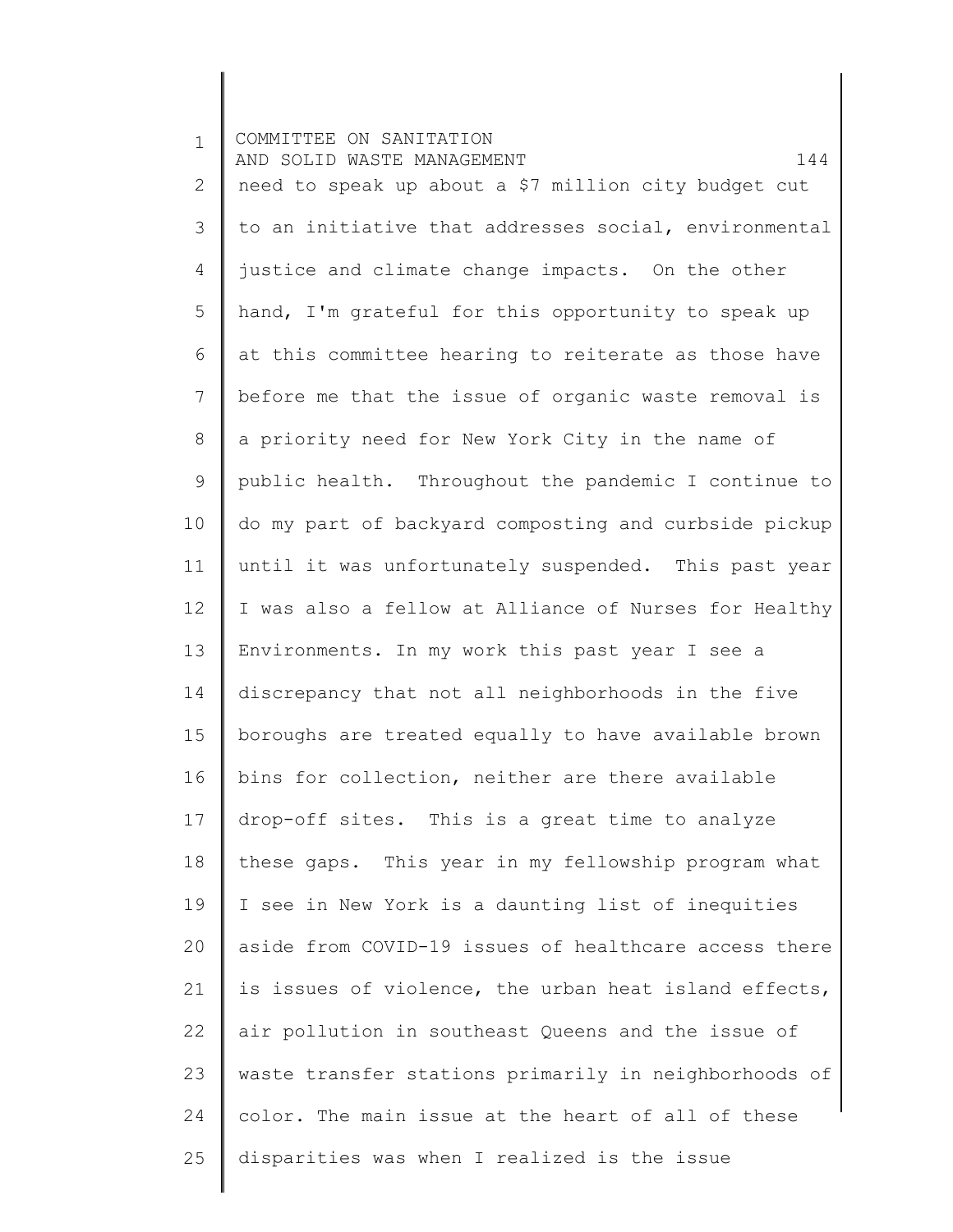| $\mathbf{1}$   | COMMITTEE ON SANITATION<br>145<br>AND SOLID WASTE MANAGEMENT |
|----------------|--------------------------------------------------------------|
| $\overline{2}$ | irrespective of the borough. Social inequality and           |
| 3              | the lack of resources outreach work via zero waste           |
| $\overline{4}$ | initiatives is invaluable. Rather than back away             |
| 5              | from healthy initiatives, preventive actions such as         |
| 6              | reducing waste to landfills, we need to enhance              |
| 7              | organic waste efforts. I believe this can be done.           |
| 8              | SARGEANT AT ARMS: Time has expired.                          |
| $\mathcal{G}$  | RUTH ASSA: I'm sorry. By reimplementing                      |
| 10             | curbside collection and promoting invaluable outreach        |
| 11             | workers. Not only should the City strengthen its             |
| 12             | efforts on maintaining organic waste removal it              |
| 13             | should make it mandatory and widespread throughout           |
| 14             | the boroughs. It shouldn't stop their either, it             |
| 15             | should mandate that all essential places of business         |
| 16             | be held to a higher standard of waste segregation.<br>T.     |
| 17             | worked at LAJ Medical Center as an ICU Nurse for 9           |
| 18             | years and in my whole career have never experienced          |
| 19             | such chaotic times than what is currently going on           |
| 20             | with the COVID-19 pandemic. As a frontline                   |
| 21             | healthcare worker, I understand the impact that              |
| 22             | climate change also has toward long-term public              |
| 23             | health impacts. It would be counterproductive to             |
| 24             | such invaluable programming and one that truly makes         |
| 25             | a difference in reducing greenhouse gases such as            |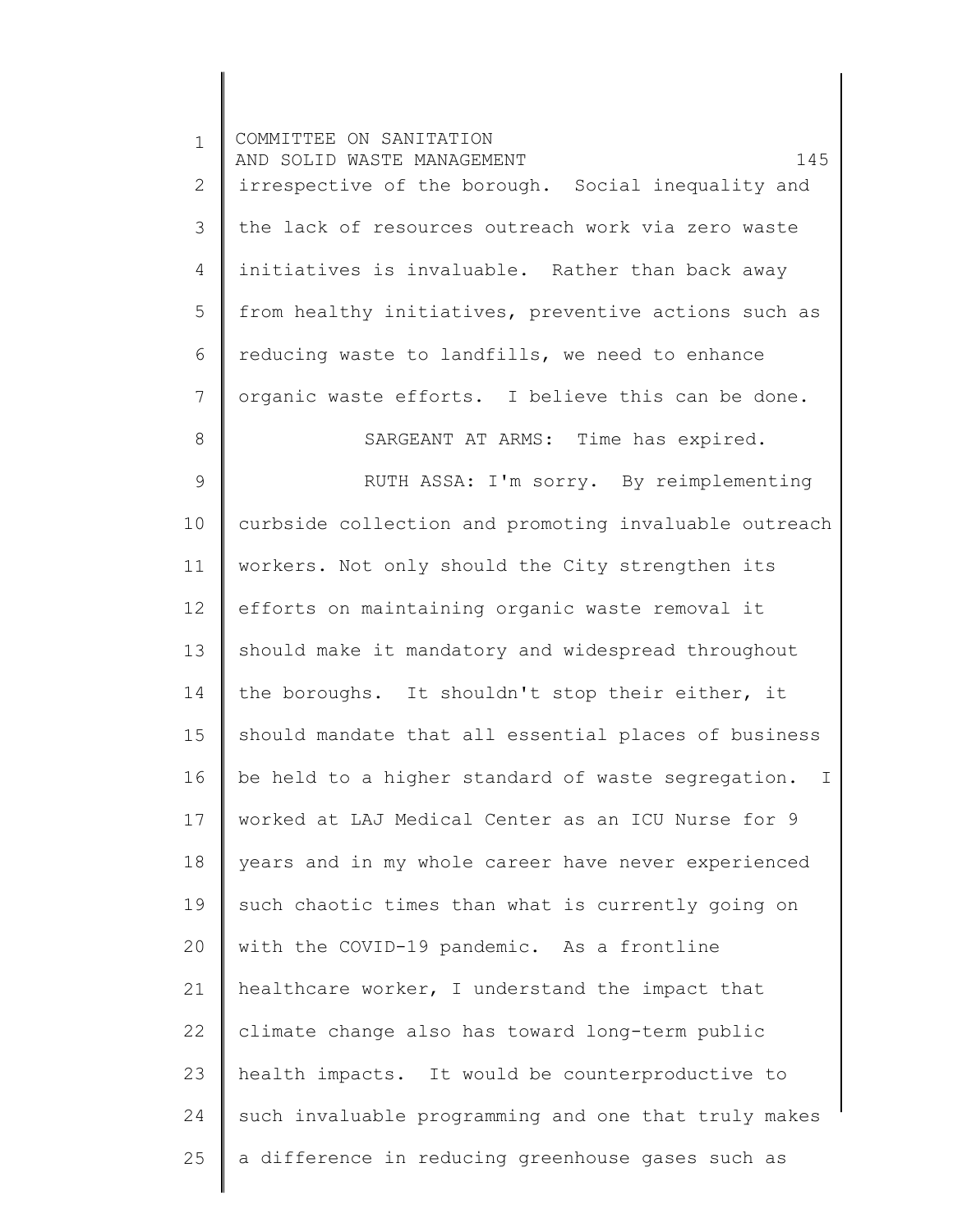1 2 3 4 5 6 7 8 9 10 11 12 13 14 15 16 17 18 19 20 21 22 23 24 25 COMMITTEE ON SANITATION AND SOLID WASTE MANAGEMENT 146 methane. We need to be mindful as ever of our environment during these uncertain times. It is evident to me that behavior change is a reality. If people can abide by stay at home orders and socially isolate, organics waste collection should be made mandatory. I just want to very briefly say also that as an ICU nurse, as a holistic nurse and a fellow anne the organic curbside collection and zero waste initiatives serves as an essential intervention to improving global and planetary health and I ask that the city restore funding to the Community Composting Zero Waste education programs and to implement the COR Act. This past year, I have tabled events voluntarily at my hospital thanks to Queens Botanical garden outreach workers and Big Reuse without their resources. Without their guidance, I would never have been able to do this and what I came across was a lot of people, a lot of employees who are interested in wanting to do more and wanting to help improve their environment. At the high school institute for health professions at Cambry Heights I helped to coordinate a composting educational session with the Queens Botanical Garden outreach worker and what high school students see from composting goes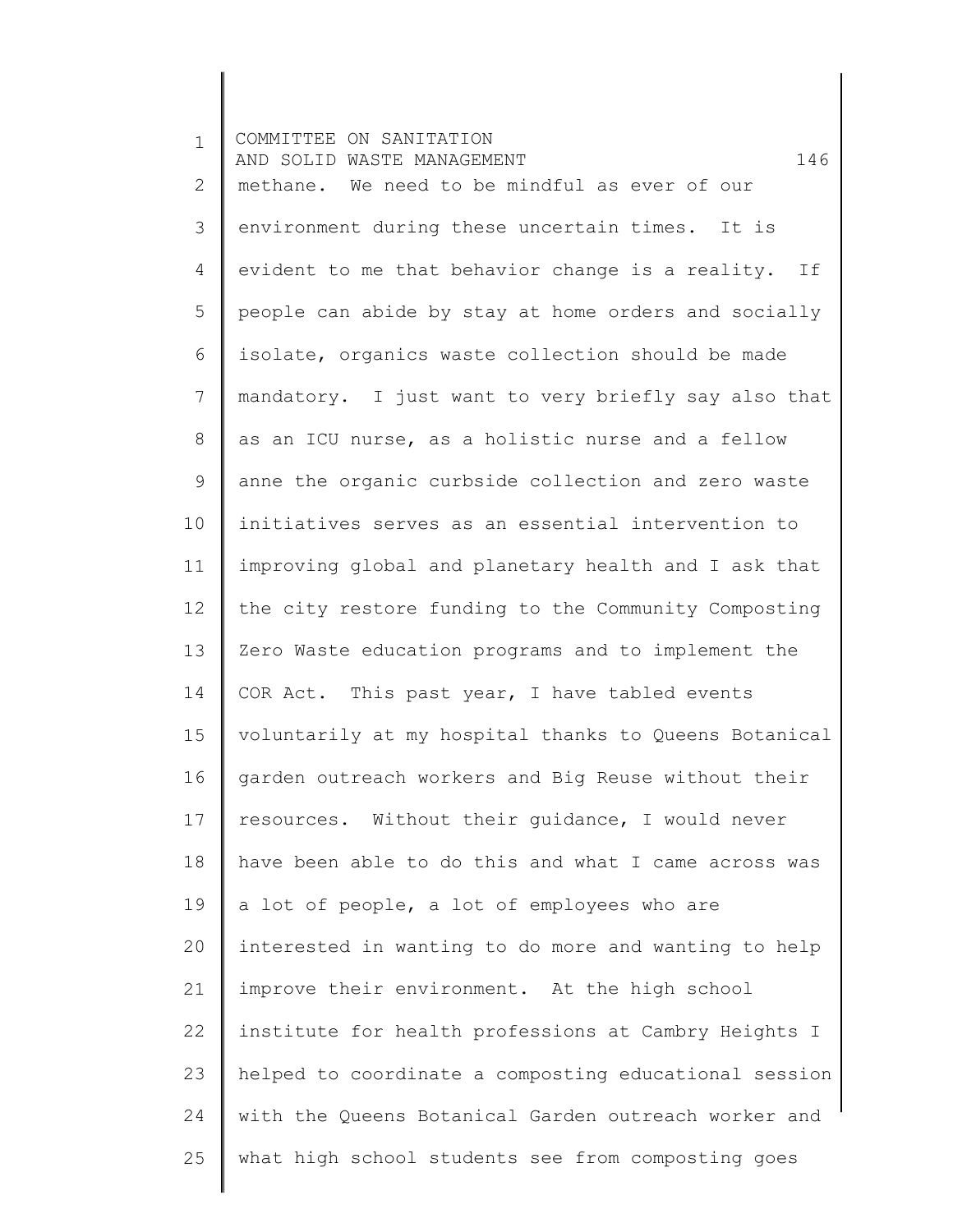| $\mathbf{1}$ | COMMITTEE ON SANITATION<br>AND SOLID WASTE MANAGEMENT<br>147 |
|--------------|--------------------------------------------------------------|
| $\mathbf{2}$ | beyond just collection, it is a method of reducing           |
| 3            | our carbon footprint and ties them to local food             |
| 4            | grown initiatives. Composting provides a public              |
| 5            | health need and education and your support would help        |
| 6            | me validate this past year's work that I've done             |
| 7            | voluntarily because I see it as crucial to the future        |
| $8\,$        | of the youth who will inherit our City. Thank you.           |
| 9            | NICHOLE BEAN: Thank you. If any Council                      |
| 10           | Members have questions for the previous panel, please        |
| 11           | use the zoom raise hand function now. Next, we will          |
| 12           | hear from Peter Caralini followed by Nancy Wilmer.           |
| 13           | Peter.                                                       |
| 14           | SARGEANT AT ARMS: Time begins now.                           |
| 15           | PETER CARALINI: Hi everyone. Thank you                       |
| 16           | for all of those who put this together. Uhm my name          |
| 17           | is Peter and like Jane so in that I am a member of           |
| 18           | the environmentalist activists from 350 NYC offering         |
| 19           | my testimony to why I think cutting the compost              |
| 20           | program is a huge mistake. For the past year I've            |
| 21           | been working for the Anjula company that keeps film          |
| 22           | and TV sets sustainable and reduces emissions. Part          |
| 23           | of my job involves redirecting waste and compost.            |
| 24           | From my time in this position I have seen the                |
| 25           | tremendous benefits of compost. Sustainability wise          |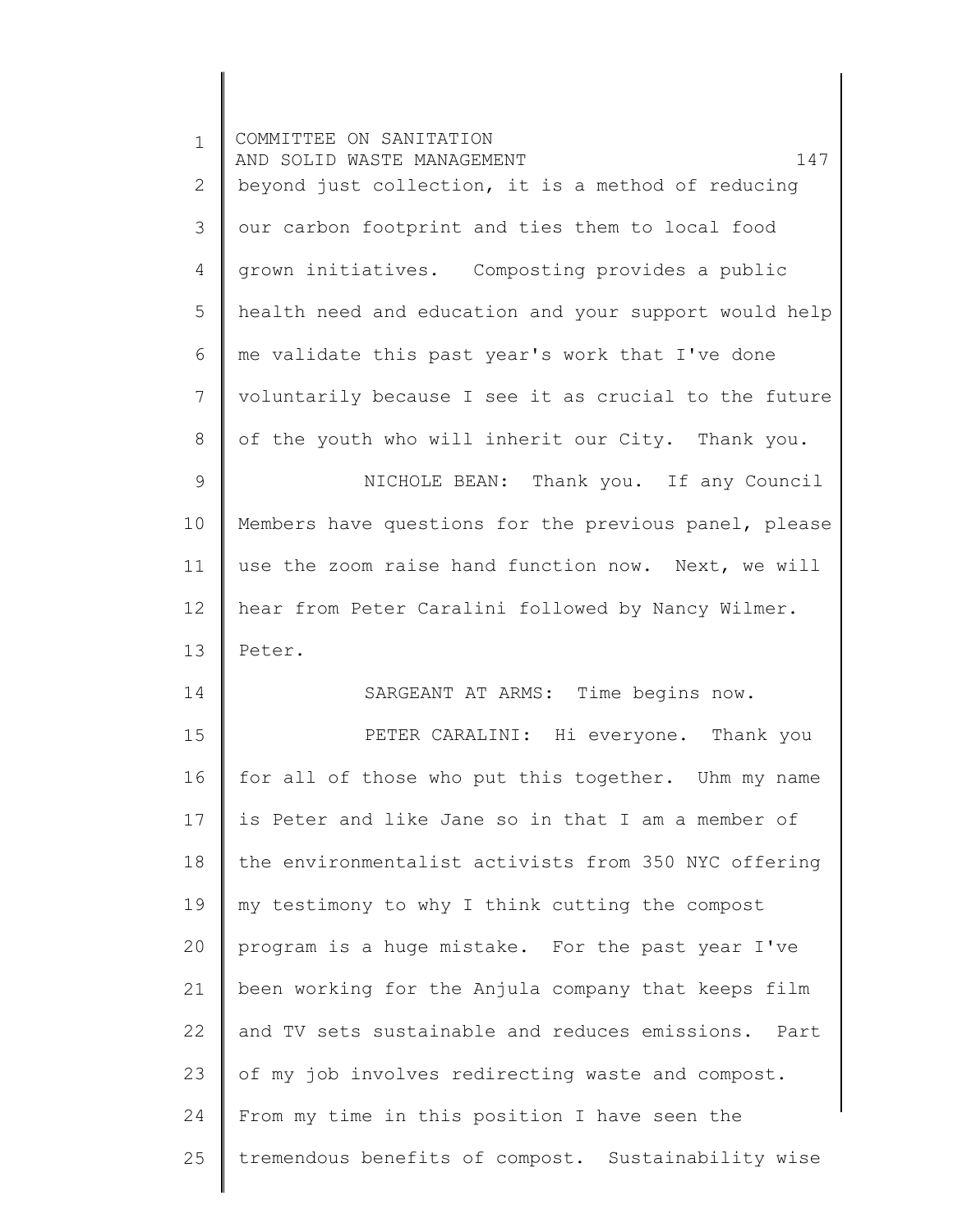1 2 3 4 5 6 7 8 9 10 11 12 13 14 15 16 17 18 19 20 21 22 23 24 25 COMMITTEE ON SANITATION AND SOLID WASTE MANAGEMENT 148 compost is one of our best ways to curb emissions and reduce CO2 in the atmosphere. During my work in the past five years on less than 30 film and television sets, we've managed to take 440 metric tons of CO2 out of the atmosphere from just composting alone. That is a fraction of what I think is achievable should millions of our residents have access to a composting program. On a citywide scale, the work that we could do to reduce emissions could be colossal. Financially those numbers help in the long run. Like Oliver Wright mentioned it reduces the cost of truck driving and the loads of waste to the landfill. They are also combating the climate crisis will accrue cost in the near future. Costs from rising sea levels and cost from migrants displaced by climate for example. A \$7 million budget cut wouldn't save that much more money as it is still less than 1% of NYECs annual \$98 million to \$1 billion budget. Long story short, the cost for compost is microscopic compared to what will be required should the climate worsen drastically. Additionally, getting rid of the E-waste pick-ups is incredibly dangerous and electronics in landfill is environmentally hazardous beyond compare and has been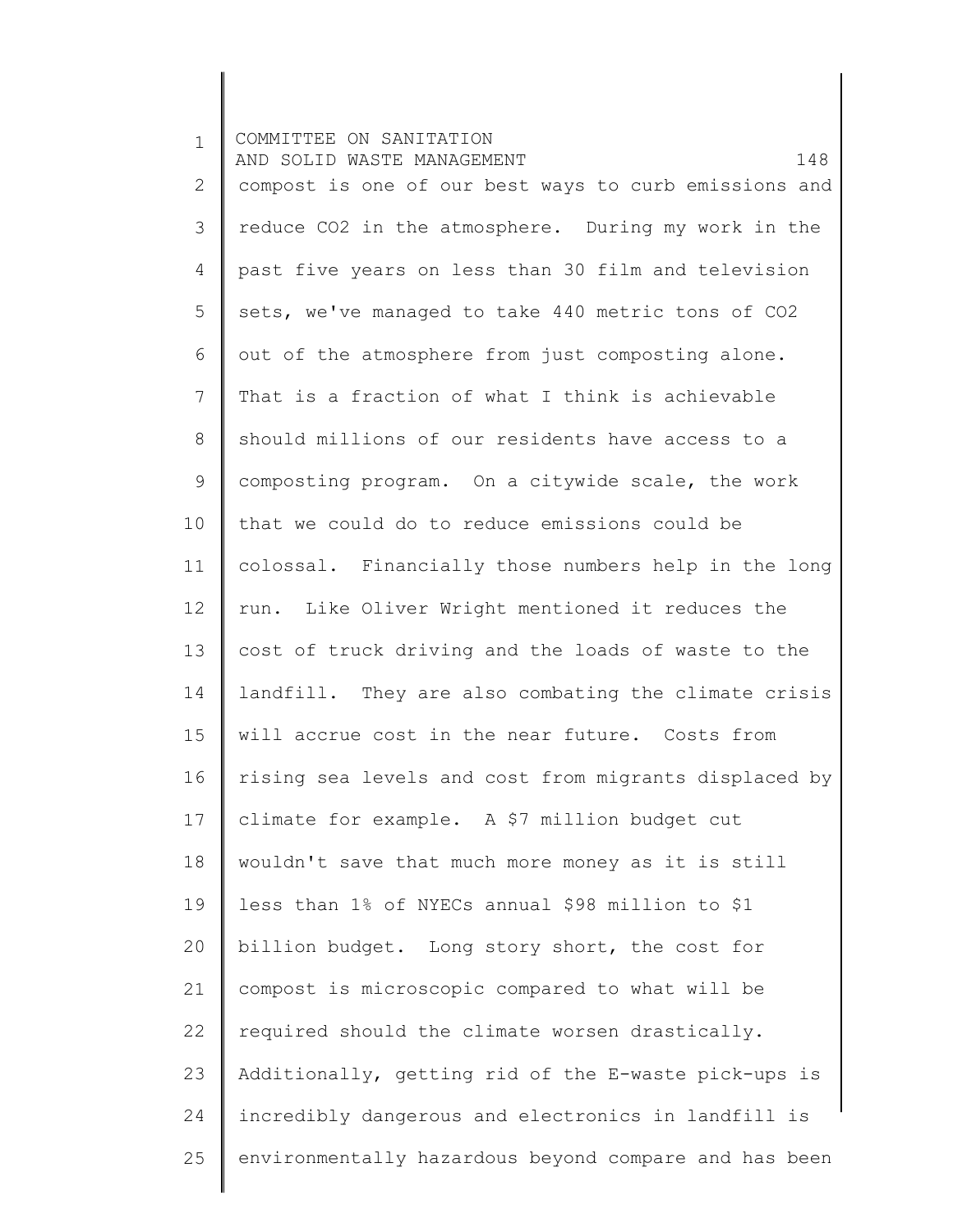| $\mathbf 1$    | COMMITTEE ON SANITATION<br>149<br>AND SOLID WASTE MANAGEMENT |
|----------------|--------------------------------------------------------------|
| 2              | known to have horrible effects. So, having seen up           |
| 3              | close the benefits of composting I now ask that the          |
| 4              | funding for community compost be restored is a vital         |
| 5              | and money saving process to help our great city              |
| 6              | contribute immensely to the fight against climate            |
| $7\phantom{.}$ | change in a way that most New Yorkers can join in on         |
| 8              | and lastly as a 24-year-old terrified of the future          |
| $\mathsf 9$    | climate crisis I am begging you to vote to take              |
| 10             | whatever measure you can to ensure your descendants          |
| 11             | have a livable world. Thank you for your time.               |
| 12             | NICHOLE BEAN: Next we will hear from                         |
| 13             | Nancy Wilmer, Nancy.                                         |
| 14             | SARGEANT AT ARMS: Time begins now.                           |
| 15             | NANCY WILMER: Okay, thank you uhm Peter                      |
| 16             | thank you for reminding us of the climate crisis             |
| 17             | looming in front of us that is terrifying people who         |
| 18             | are aware and thank you to the City Council members          |
| 19             | who are advancing, composting and those who are              |
| 20             | advancing a \$1 billion cut in the New York Police           |
| 21             | Department. It is a good start to reimagine what             |
| 22             | equitable public safety looks like. Uhm, the                 |
| 23             | People's Climate Movement of New York started in             |
| 24             | 2014, developing that massive climate march and we           |
| 25             | are a coalition of a individuals and organizations           |
|                |                                                              |

 $\begin{array}{c} \hline \end{array}$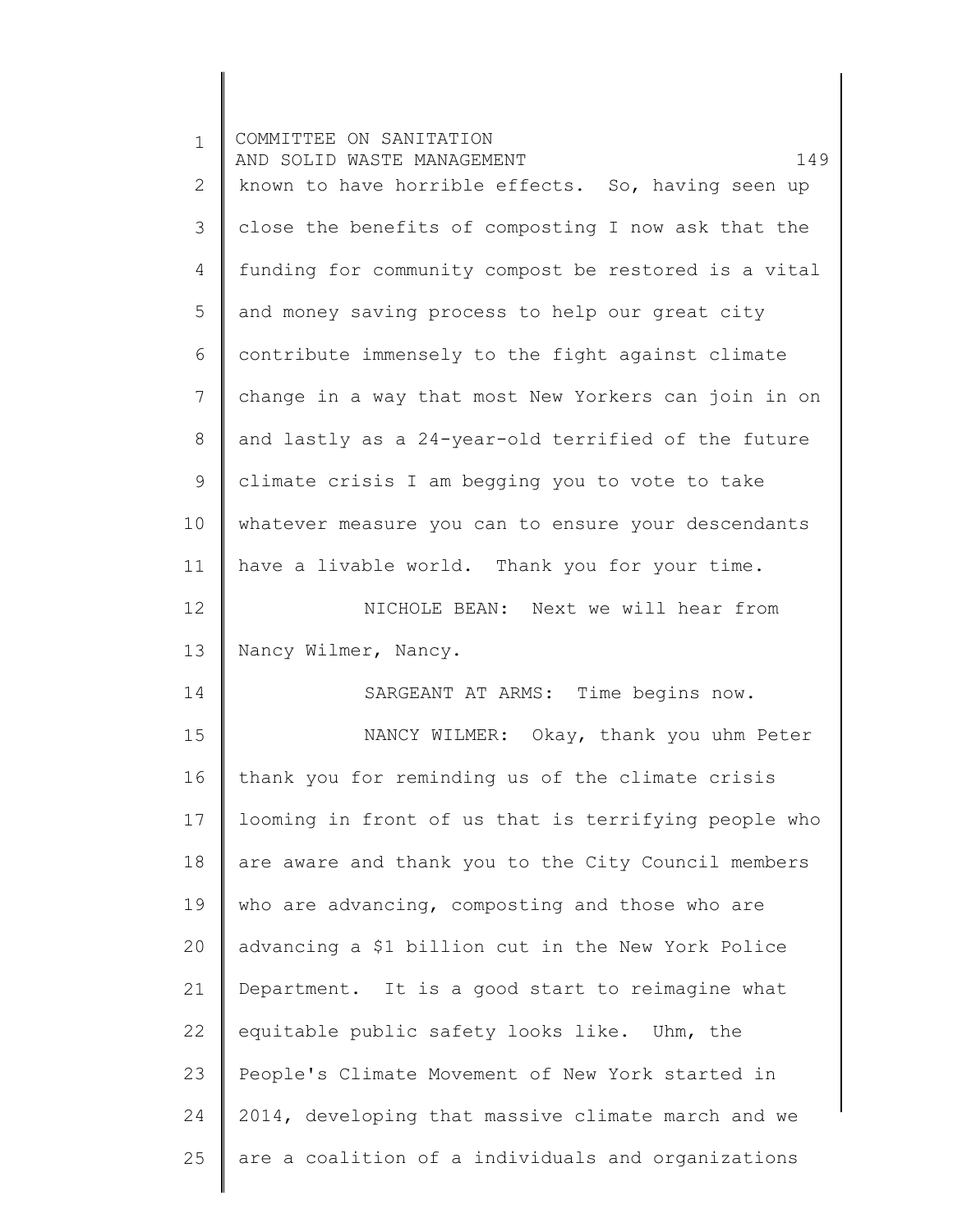1 2 3 4 5 6 7 8 9 10 11 12 13 14 15 16 17 18 19 20 21 22 23 24 25 COMMITTEE ON SANITATION AND SOLID WASTE MANAGEMENT 150 committed to mass mobilization for solutions to climate change. We recently sent the City Council a letter signed by 180 organizations on a green recovery and that is what is composting is about, it is part of the green recovery. With People's Climate Movement of New York stands behind saving the composting program that exists right now and ask the City Council of New York to expand that program to make it more self-supportive and ultimately less costly or to incur no cost to the City over time. Closing down the present composting program will be costly and starting it up will be even more costly. Composting costs can be covered by expanding the program making it more self-sustaining. The public outcry to this program can translate into broader education for New Yorkers and effective participation in the composting program now and in the future. Composting sequesters carbon in our atmosphere putting food scraps into landfill creates methane. It is a green house gas that is 86 times more potent and dangerous than carbon and creates respiratory illnesses in nearby communities. Because most waste transfer stations and landfill are in low income communities and communities of color, they will be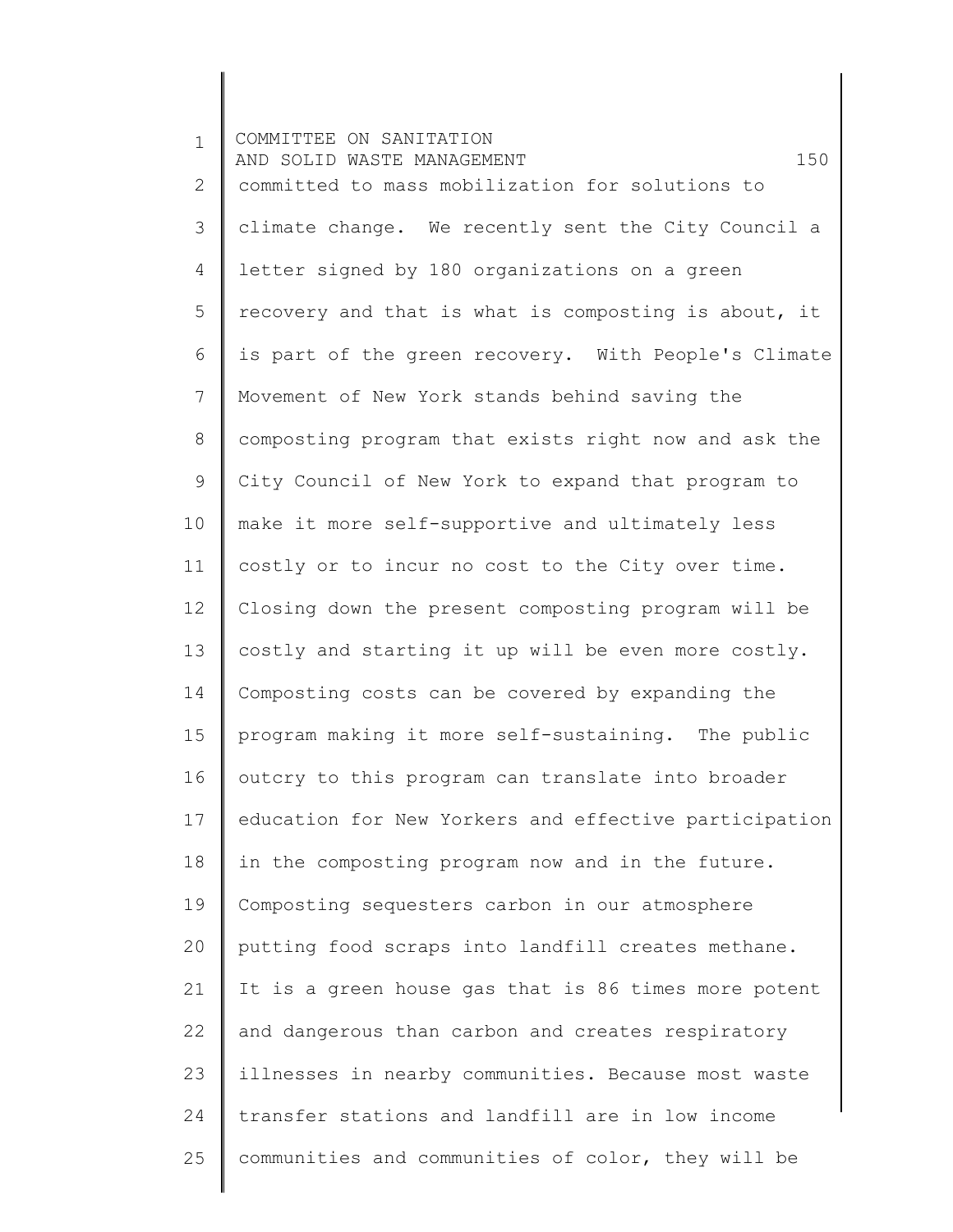1 2 3 4 5 6 7 8 9 10 11 12 13 14 15 16 17 18 19 20 21 22 23 24 25 COMMITTEE ON SANITATION AND SOLID WASTE MANAGEMENT 151 more affected again. People's Climate Movement asks that the City Council support the restoration of the \$7 million in the Mayor's budget to support the 170 drop-off and community education sites as well as funding be restored to at least provide residents and communities with sites to drop off organic waste in the short-term and immediate future. We support Intro 1942 and 1943 the COR Act to have equitable organic and textile collection sites. SARGEANT AT ARMS: Time is expired. NANCY WILMER: In each community. What we really need is this mandatory collection for all New Yorkers. We need to slow down the devastating impact of climate change by supporting composting first in our communities and eventually mandatory curbside. Thank you very much. NICHOLE BEAN: Thank you. If there is anyone who signed on to testify but hasn't been called yet can you please use the zoom raise hand function now. Are there any Council Members who have questions for this past panel, please use the zoom raise hand function now? Seeing no hands raised, I will turn this back over to Chair Brannan.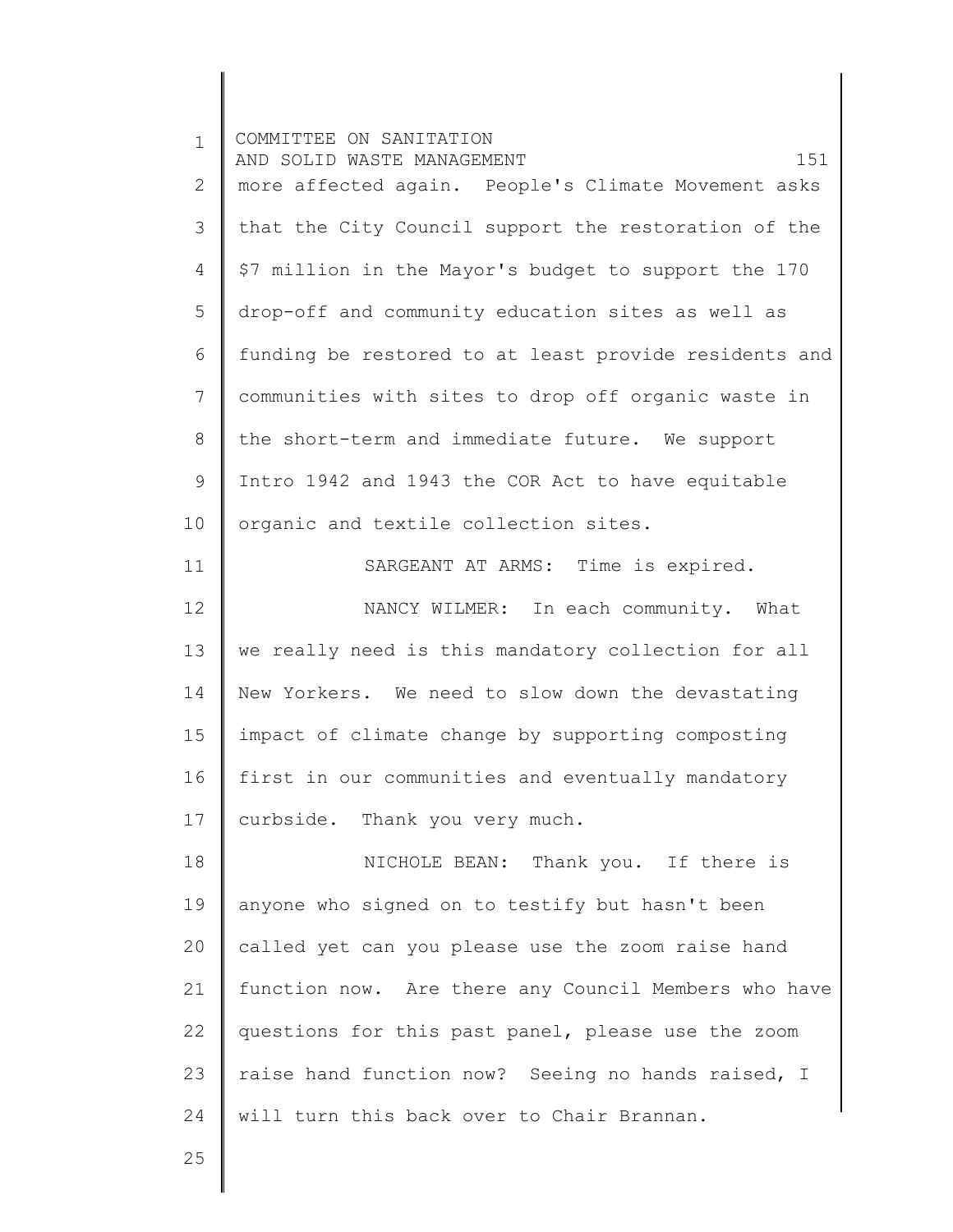1 2 3 4 5 6 7 8 9 10 11 12 13 14 15 16 17 18 19 20 21 22 23 24 25 COMMITTEE ON SANITATION AND SOLID WASTE MANAGEMENT 152 CHAIRPERSON JUSTIN BRANNAN: Thank you Council, are we all done? NICHOLE BEAN: It looks that way, yes. CHAIRPERSON JUSTIN BRANNAN: Okay. This was great, I mean I am reminded of that familiar that familiar saying that you don't know what you got until its gone. I mean the amount of folks who have reached out to my office about losing composting was incredible. Uhm and it was by and large folks who live in smaller apartment buildings who don't have the space really but were really, really dedicated to composting. I mean when composting first came around and we saw the brown bins people thought they had been dropped from outer space, didn't understand what they were and they were sort of resistant to it. But they fell in love with it, t hey feel in love with food scraps. They fell in love with what this means. They fell in love with what this means for our environment. They fell in love for what it meant for the neighborhood uhm and it was really cool to see because people really kind of hated it when it first happened. Where the hell am, I going to put this bin? What the hell is this? The raccoons are going to go insane. There were all of these kinds of crazy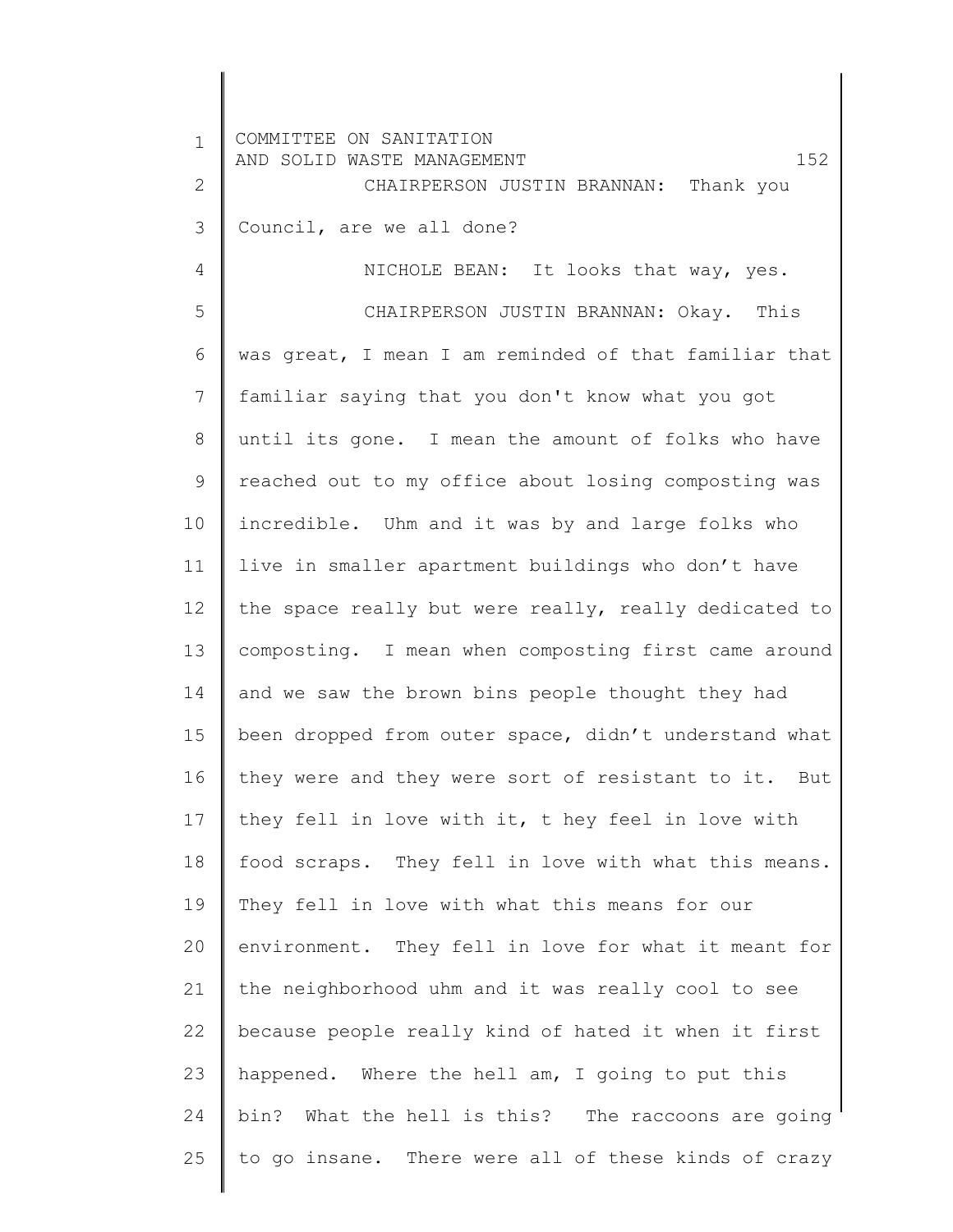1 2 3 4 5 6 7 8 9 10 11 12 13 14 15 16 17 18 19 20 21 22 23 24 25 COMMITTEE ON SANITATION AND SOLID WASTE MANAGEMENT 153 sort of unfounded fears about it but people fell in love with it and once they got to know what it meant you know for the larger environment. It was really cool to see. So, the outpouring of support that we got from folks when they heard that because of budget cuts that composting was going to be cut was pretty impressive. It was not what I was expecting. So, it is great to see my colleagues uhm Antonio, Council Member Reynoso and Councilman Powers are working on something that I fully support uhm to try to get this back. To try to salvage it somehow. To try to salvage composting. So, I was happy to step in to this hearing to help cheer it and to hear from folks on the ground. To hear folks who were given such an opportunity through these programs which is a piece that we don't think about a lot and that this was a program that was quietly very popular and that people are very upset that it is going to, its going to get cut and we need to do what we can to try to save it or put something together to keep it going through these harsh budget times. So, thank you all so much for testifying today. Your testimony is very meaningful to elected officials to hear what people are thinking across the City. We appreciate you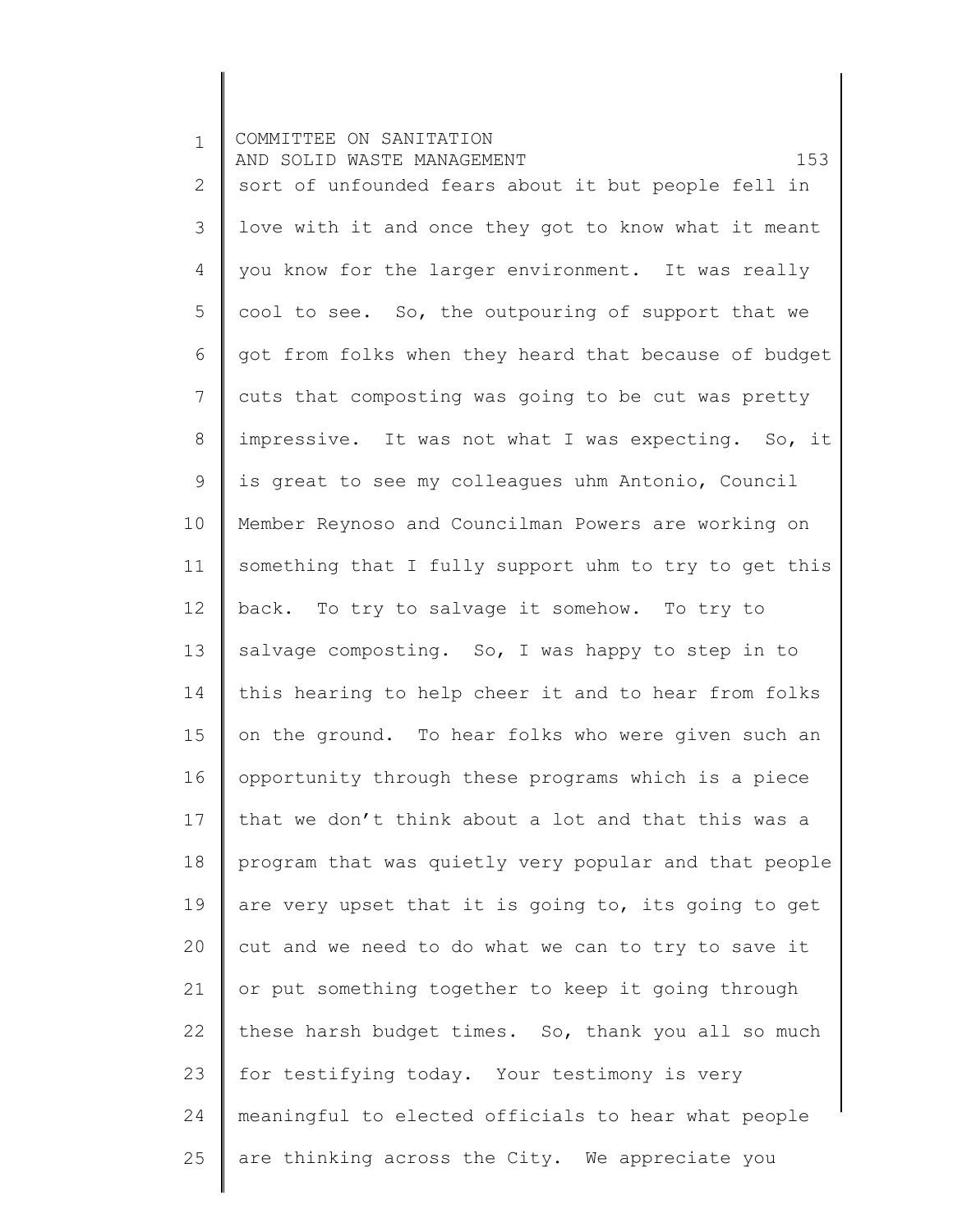```
1
 2
 3
 4
 5
 6
7
8
 9
10
11
12
13
14
15
16
17
18
19
20
21
22
23
24
25
    COMMITTEE ON SANITATION 
    AND SOLID WASTE MANAGEMENT 154
    hanging in there and uhm with Counsel I can adjourn 
    with that? Okay. 
               NICHOLE BEAN: Yes. 
               CHAIRPERSON JUSTIN BRANNAN: Thank you. L 
    And that that this hear is adjourned. (gavel 
    pounding).
```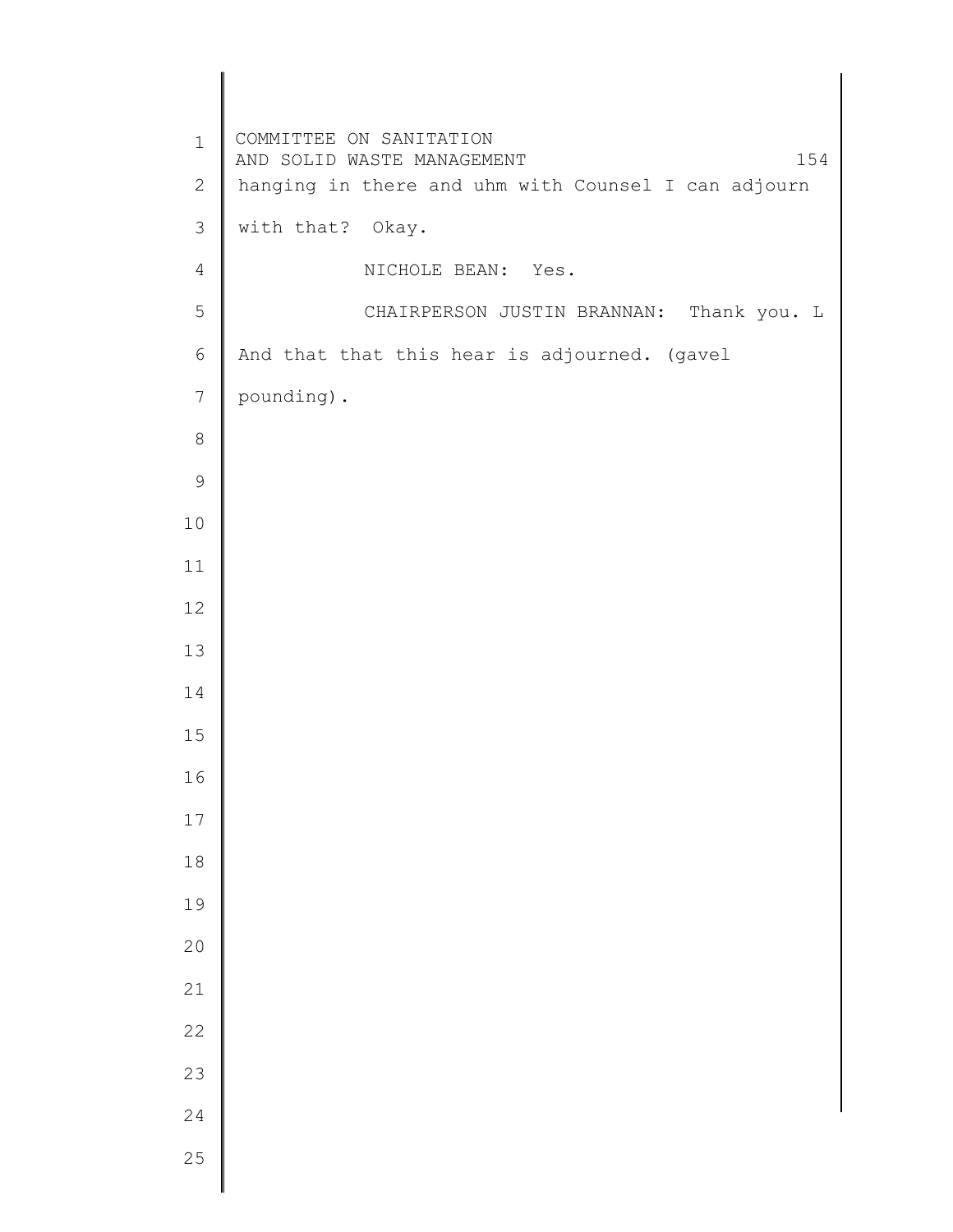| $\mathbf 1$    | COMMITTEE ON SANITATION<br>AND SOLID WASTE MANAGEMENT | 155 |
|----------------|-------------------------------------------------------|-----|
| $\mathbf{2}$   |                                                       |     |
| $\mathcal{S}$  |                                                       |     |
| $\overline{4}$ |                                                       |     |
| 5              |                                                       |     |
| $\sqrt{6}$     |                                                       |     |
| $\overline{7}$ |                                                       |     |
| $\,8\,$        |                                                       |     |
| $\mathcal{G}$  |                                                       |     |
| $10$           |                                                       |     |
| $11$           |                                                       |     |
| $12$           |                                                       |     |
| $13$           |                                                       |     |
| 14             |                                                       |     |
| $15\,$         |                                                       |     |
| $16$           |                                                       |     |
| $17\,$         |                                                       |     |
| $1\,8$         |                                                       |     |
| 19             |                                                       |     |
| $20$           |                                                       |     |
| 21             |                                                       |     |
| 22             |                                                       |     |
| 23             |                                                       |     |
| 24             |                                                       |     |
| 25<br>II       |                                                       |     |